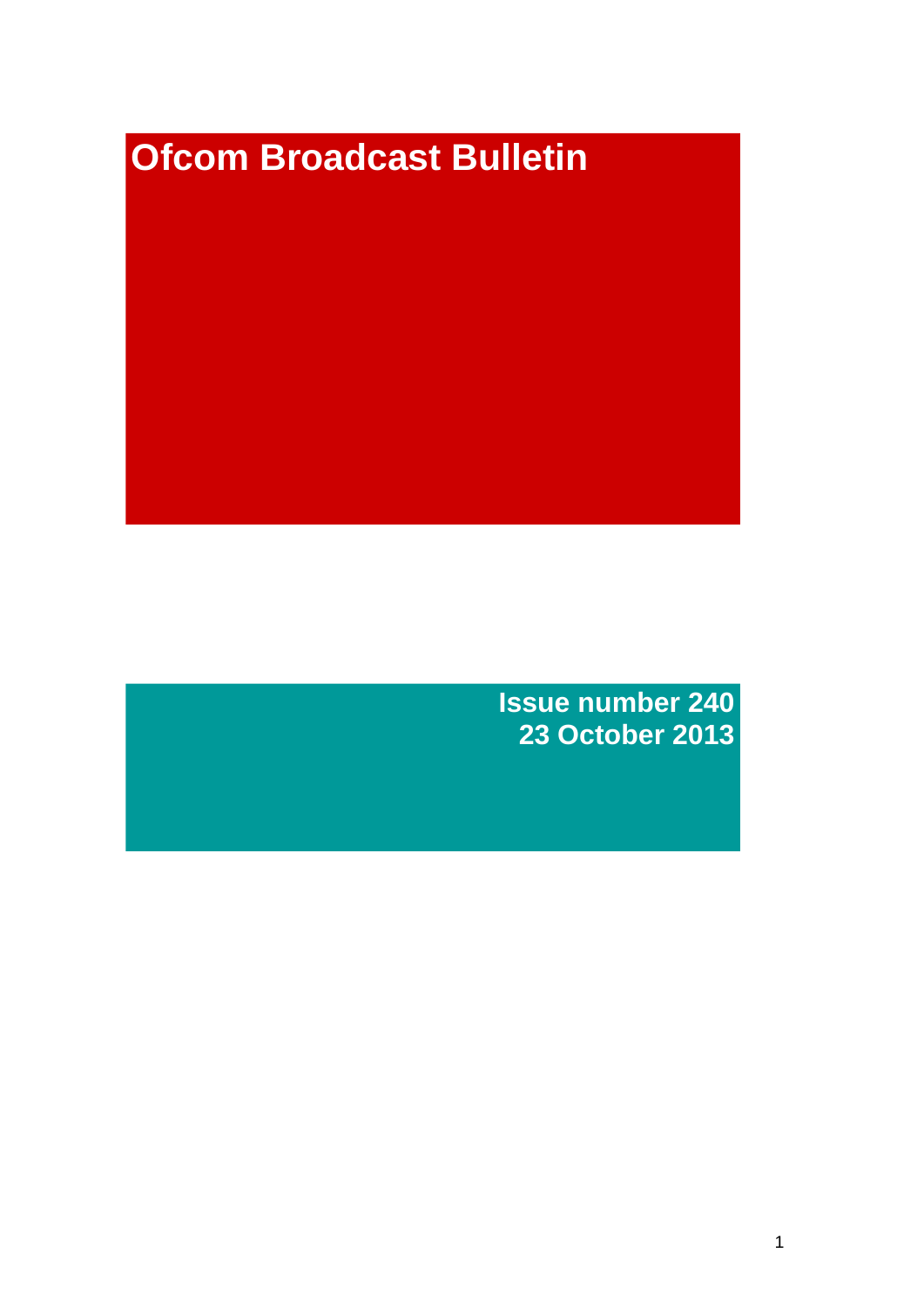# **Contents**

| Introduction                                                                                          | 3  |
|-------------------------------------------------------------------------------------------------------|----|
| <b>Standards cases</b>                                                                                |    |
| In Breach                                                                                             |    |
| Cops<br>Movie Mix, 22 June 2013, 09:00                                                                | 5  |
| <b>Sex and the City</b><br>Comedy Central Extra, 29 June, 18:10                                       | 8  |
| <b>Your Opinions</b><br>Sikh Channel, 30 April 2013, 21:00                                            | 10 |
| Resolved                                                                                              |    |
| <b>Rugby Sevens</b><br>BT Sport 1, 3 August 2013, 19:00                                               | 17 |
| <b>Advertising Scheduling cases</b>                                                                   |    |
| <u>In Breach</u>                                                                                      |    |
| <b>Advertising minutage</b><br>Aaj Tak, 22 July 2013, 22:00                                           | 20 |
| <b>Fairness and Privacy cases</b>                                                                     |    |
| <u>Upheld</u>                                                                                         |    |
| <b>Complaint by The Rt Hon the Lord McAlpine of West Green</b><br>This Morning, ITV1, 8 November 2012 | 22 |
| <b>Complaint by The Rt Hon the Lord McAlpine of West Green</b><br>Newsnight, BBC2, 2 November 2012    | 48 |
| <u>Upheld in Part</u>                                                                                 |    |
| <b>Complaint by Mr E</b><br>Battle Scarred: Soldiers Behind Bars, Channel 5, 8 April 2013             | 68 |
| <b>Other Programmes Not in Breach</b>                                                                 | 75 |
| <b>Complaints Assessed, Not Investigated</b>                                                          | 76 |
| <b>Investigations List</b>                                                                            | 82 |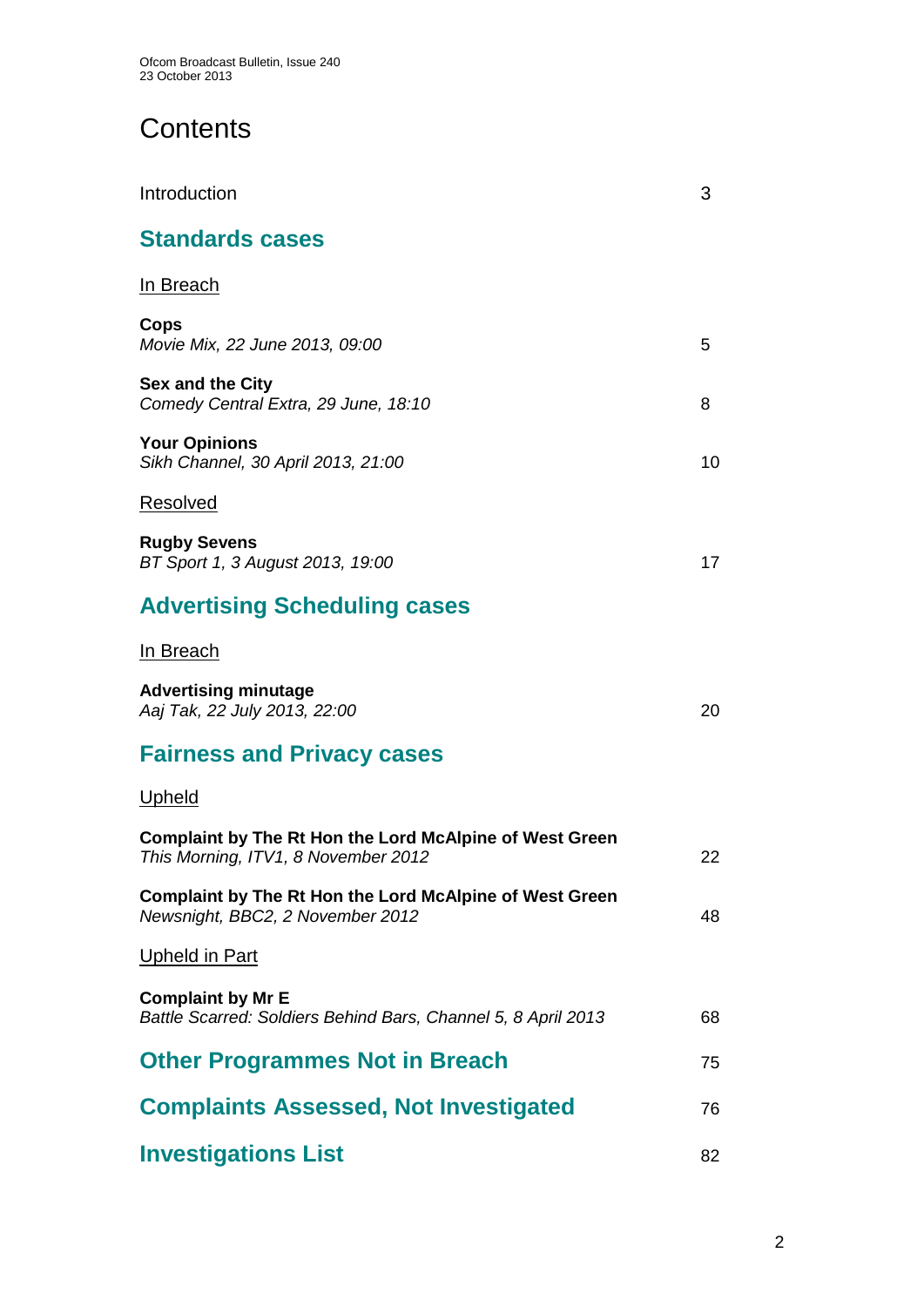# **Introduction**

Under the Communications Act 2003 ("the Act"), Ofcom has a duty to set standards for broadcast content as appear to it best calculated to secure the standards objectives<sup>1</sup>. Ofcom must include these standards in a code or codes. These are listed below. Ofcom also has a duty to secure that every provider of a notifiable On Demand Programme Services ("ODPS") complies with certain standards requirements as set out in the  $Act<sup>2</sup>$ .

The Broadcast Bulletin reports on the outcome of investigations into alleged breaches of those Ofcom codes below, as well as licence conditions with which broadcasters regulated by Ofcom are required to comply. We also report on the outcome of ODPS sanctions referrals made by ATVOD and the ASA on the basis of their rules and guidance for ODPS. These Codes, rules and guidance documents include:

- a) [Ofcom's Broadcasting Code](http://stakeholders.ofcom.org.uk/broadcasting/broadcast-codes/broadcast-code/) ("the Code").
- b) the [Code on the Scheduling of Television Advertising](http://stakeholders.ofcom.org.uk/broadcasting/broadcast-codes/advert-code/) ("COSTA") which contains rules on how much advertising and teleshopping may be scheduled in programmes, how many breaks are allowed and when they may be taken.
- c) certain sections of the [BCAP Code: the UK Code of Broadcast Advertising,](http://www.bcap.org.uk/Advertising-Codes/Broadcast-HTML.aspx) which relate to those areas of the BCAP Code for which Ofcom retains regulatory responsibility. These include:
	- the prohibition on 'political' advertising:
	- sponsorship and product placement on television (see Rules 9.13, 9.16 and 9.17 of the Code) and all commercial communications in radio programming (see Rules 10.6 to 10.8 of the Code);
	- 'participation TV' advertising. This includes long-form advertising predicated on premium rate telephone services – most notably chat (including 'adult' chat), 'psychic' readings and dedicated quiz TV (Call TV quiz services). Ofcom is also responsible for regulating gambling, dating and 'message board' material where these are broadcast as advertising<sup>3</sup>.
- d) other licence conditions which broadcasters must comply with, such as requirements to pay fees and submit information which enables Ofcom to carry out its statutory duties. Further information can be found on Ofcom's website for [television](http://licensing.ofcom.org.uk/tv-broadcast-licences/) and [radio](http://licensing.ofcom.org.uk/radio-broadcast-licensing/) licences.
- e) rules and guidance for both [editorial content and advertising content on ODPS.](http://www.atvod.co.uk/uploads/files/ATVOD_Rules_and_Guidance_Ed_2.0_May_2012.pdf) Ofcom considers sanctions in relation to ODPS on referral by the Authority for Television On-Demand ("ATVOD") or the Advertising Standards Authority ("ASA"), co-regulators of ODPS for editorial content and advertising respectively, or may do so as a concurrent regulator.

[Other codes and requirements](http://stakeholders.ofcom.org.uk/broadcasting/broadcast-codes/) may also apply to broadcasters and ODPS, depending on their circumstances. These include the Code on Television Access Services (which sets out how much subtitling, signing and audio description relevant

<sup>1</sup>  $1$  The relevant legislation is set out in detail in Annex 1 of the Code.

 $2$  The relevant legislation can be found at Part 4A of the Act.

 $3$  BCAP and ASA continue to regulate conventional teleshopping content and spot advertising for these types of services where it is permitted. Ofcom remains responsible for statutory sanctions in all advertising cases.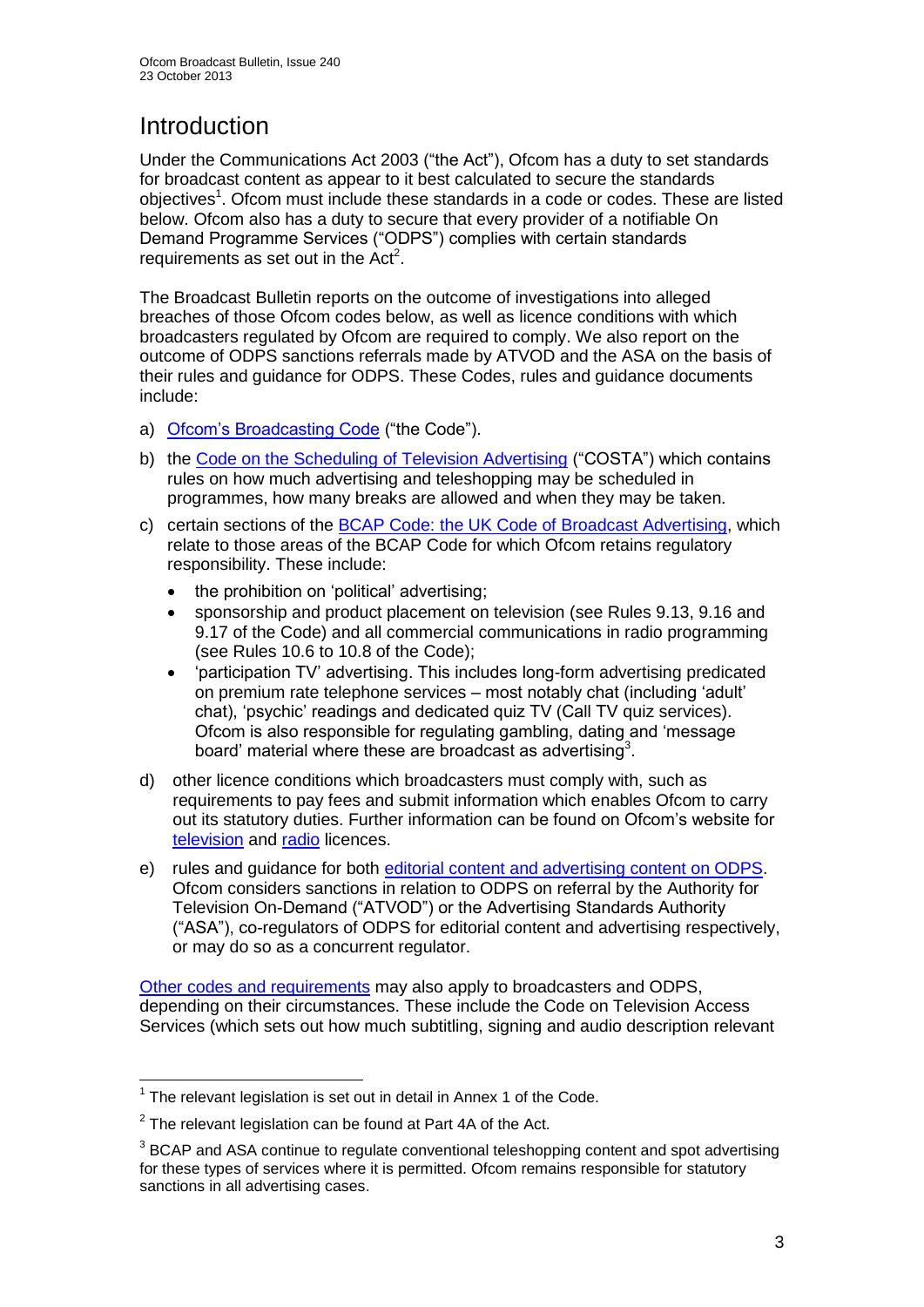licensees must provide), the Code on Electronic Programme Guides, the Code on Listed Events, and the Cross Promotion Code.

**It is Ofcom's policy to describe fully the content in television, radio and on demand content. Some of the language and descriptions used in Ofcom's Broadcast Bulletin may therefore cause offence.**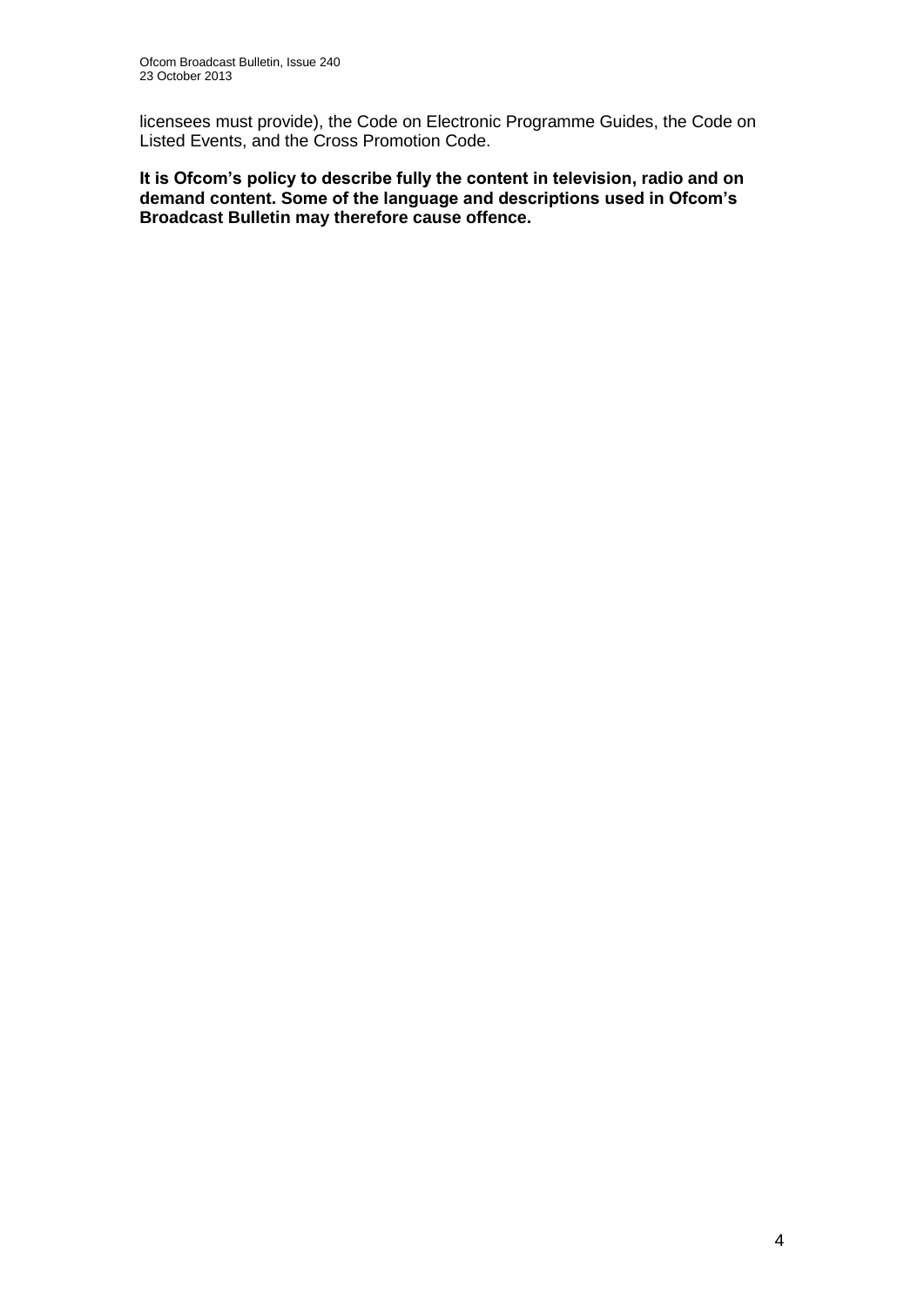## **Standards cases**

## **In Breach**

#### **Cops**

*Movie Mix, 22 June 2013, 09:00*

#### **Introduction**

Movie Mix is a general entertainment service which broadcasts films and acquired drama series, mainly from America, and is owned and operated by Square 1 Management Ltd ("Square 1" or "the Licensee").

*Cops* is a documentary series that follows law enforcement officers in America. This episode featured officers policing the Mardi Gras festival in New Orleans. A complainant alerted Ofcom to graphic scenes in this broadcast.

Ofcom noted the following content at the times indicated:

- The episode, which aired at 09:00, was preceded by the verbal and visual warning, *"Due to the graphic nature of this programme, viewer discretion is advised"*;
- 09:00: In the opening title sequence, there was a montage of clips of the Mardi Gras festival, including three women on a balcony pulling up their tops to reveal their breasts (which had been blurred) to onlookers;
- 09:01: Two women pulled up their tops to show their breasts (which had been blurred) to onlookers;
- 09:03: A woman gave her account to police in the aftermath of a fight with another woman. While language was audibly bleeped there was no blurring of the subject's mouth:

*"she* [bleep] *started hitting me for no reason..."*;

*"she just pushed me* [bleep] *down and started* [bleep] *hitting me"*;

- 09:05: Scene of a topless woman being cautioned by a police officer. She wore body paint on her chest, and her breasts had been blurred;
- 09:08: A woman sitting on man's shoulders pulled up her top to reveal her breasts (which had been blurred) to onlookers;
- 09:12: A man unbuttoned his trousers to display his penis (which had been blurred) to onlookers;
- 09:18: Scene of police restraining a man by forcibly wrestling him to the ground; and
- 09:21: Police intervened after witnessing a women punch another woman in the face.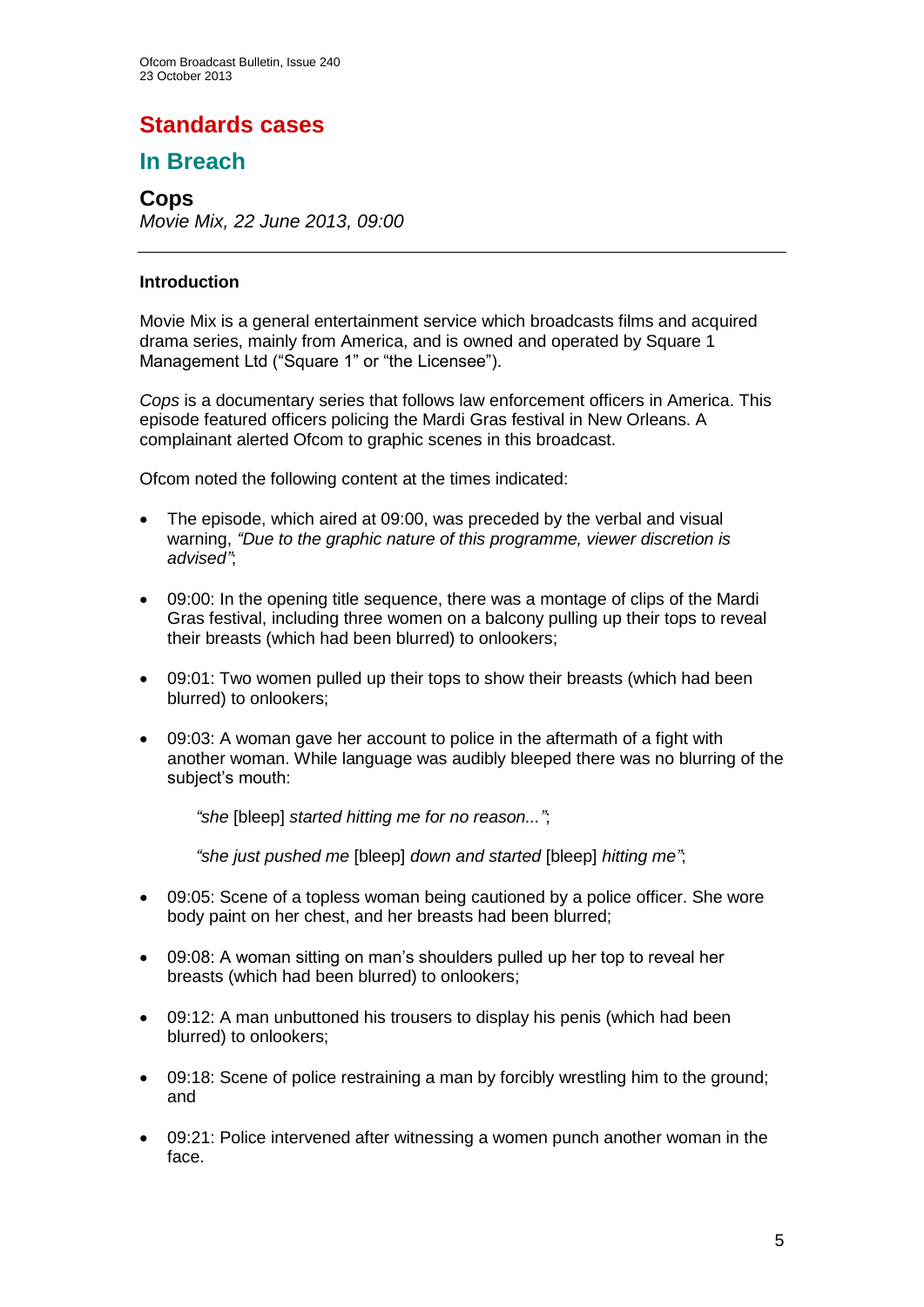Ofcom considered that the material warranted investigation under Rule 1.3 of the Code, which states:

"Children must...be protected by appropriate scheduling from material that is unsuitable for them."

We therefore requested comments from the Licensee as to how this material complied with Rule 1.3.

#### **Response**

The Licensee said it took compliance seriously and that staff were trained to ensure compliance with the Code and that content was suitable for the time of broadcast.

The Licensee said that all episodes of *Cops* were assessed for their suitability to be broadcast in daytime schedules, and any content deemed unsuitable was carefully edited. It said that all *Cops* episodes carry a warning at the start of the show advising viewer discretion due to its fly-on-the-wall nature. While most episodes were considered suitable for daytime broadcast, some were designated either post 20:00 or 21:00, and scheduling restrictions were applied. Restrictions were also applied to some episodes which Square 1 considered suitable for daytime broadcast, but which may not be suitable in daytime schedules at the weekend or during school holidays when a higher proportion of children might be viewing.

Square 1 said that because all shots of nudity and swearing had been blurred and bleeped in this particular episode, it was considered suitable for daytime broadcast, but not in daytime schedules at the weekend or during school holidays. Due to a mistake, this restriction was not marked on this episode and the programme was broadcast at 09:00 on a Saturday.

The Licensee apologised for the error and said that as a result of this incident all daytime episodes of this series were being reviewed and checked.

#### **Decision**

Under the Communications Act 2003, Ofcom has a statutory duty to set standards for broadcast content as appear to it best calculated to secure the standards objectives, one of which is that "persons under the age of eighteen are protected". This objective is reflected in Section One of the Code.

Rule 1.3 requires that children must be protected by appropriate scheduling from material that is unsuitable for them. Appropriate scheduling is judged by a number of factors including: the nature of the content; the likely number and age range of the audience; the start and finish time of the programme; and likely audience expectations.

Ofcom first assessed whether this episode contained material unsuitable for children. We considered that the images and implied language (as set out in the Introduction), when assessed individually, were not necessarily unsuitable. In Ofcom's view, however, the cumulative effect of this material conveyed an adult tone unsuitable for child viewers.

Ofcom then went on to consider whether this material was appropriately scheduled.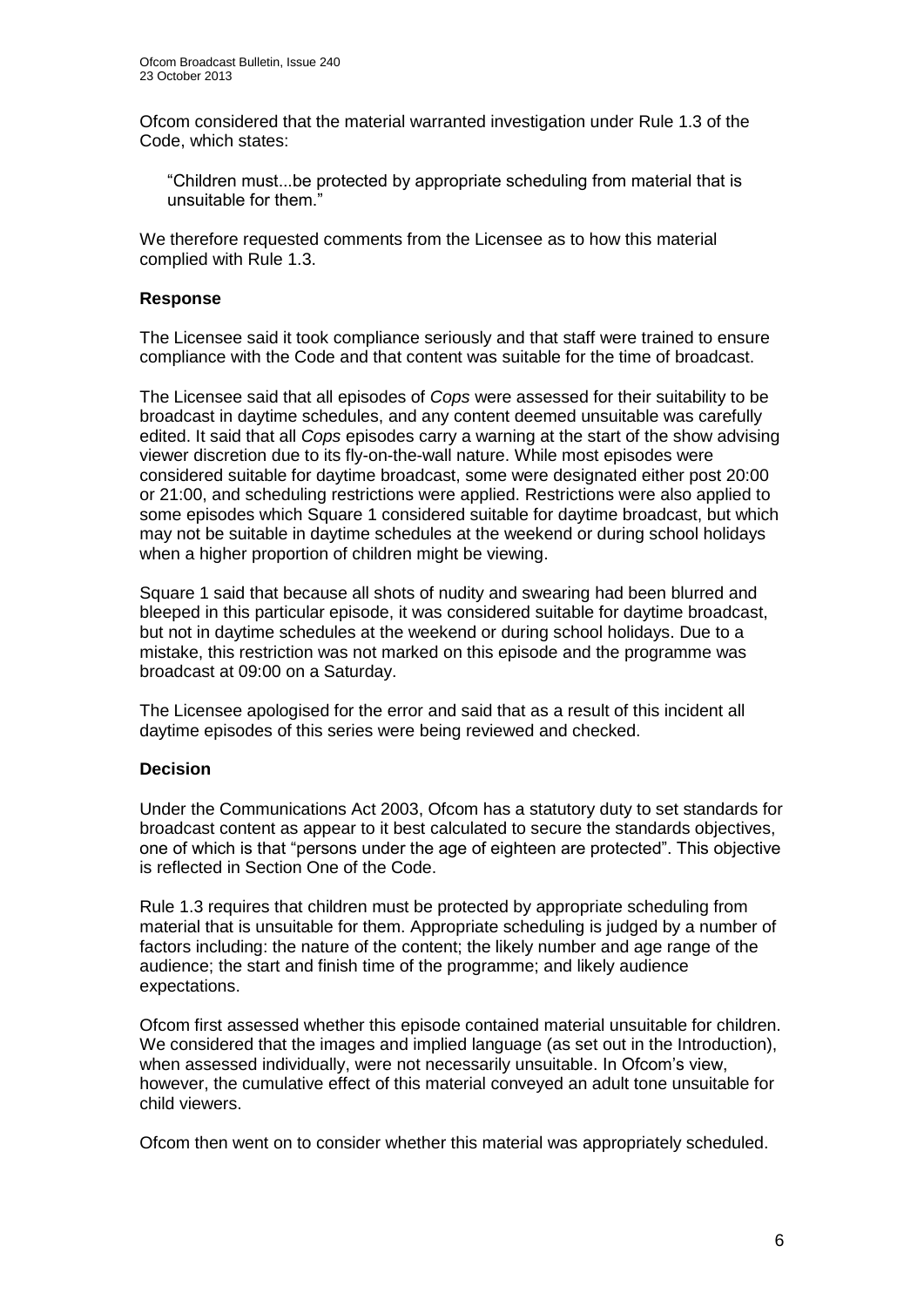As part of our consideration, we took into account: that this content was broadcast at 09:00 on a Saturday; the cumulative adult tone and some themes of the programme; and, the likelihood of there being children available to view this programme – some unaccompanied – at this time of day. In Ofcom's view this material would have exceeded the likely expectations of the audience, and parents in particular, for this time on a Saturday morning. On balance we did not consider this material was appropriately scheduled.

Ofcom noted that: Square 1 had reviewed this programme and classified it as unsuitable for broadcast during daytime at weekends when a higher proportion of children might be viewing; the programme was broadcast because it had not been correctly labelled; and, Square 1 has subsequently reviewed all episodes of this series to ensure they are appropriately scheduled.

Ofcom concluded that the material was in breach of Rule 1.3.

Ofcom considered the broadcast of this material was a significant failure in compliance by Square 1. We noted a recent case $<sup>1</sup>$  involving the broadcast of content</sup> on Movie Mix that was unsuitable for children in the early evening on a week day. We were therefore concerned that a similar issue of inappropriate daytime scheduling should arise so soon after the previous compliance failure. We are putting Square 1 on notice that should similar compliance issues arise Ofcom may take further regulatory action.

**Breach of Rule 1.3**

<sup>&</sup>lt;sup>1</sup> See: [http://stakeholders.ofcom.org.uk/binaries/enforcement/broadcast](http://stakeholders.ofcom.org.uk/binaries/enforcement/broadcast-bulletins/obb235/obb235.pdf)[bulletins/obb235/obb235.pdf](http://stakeholders.ofcom.org.uk/binaries/enforcement/broadcast-bulletins/obb235/obb235.pdf)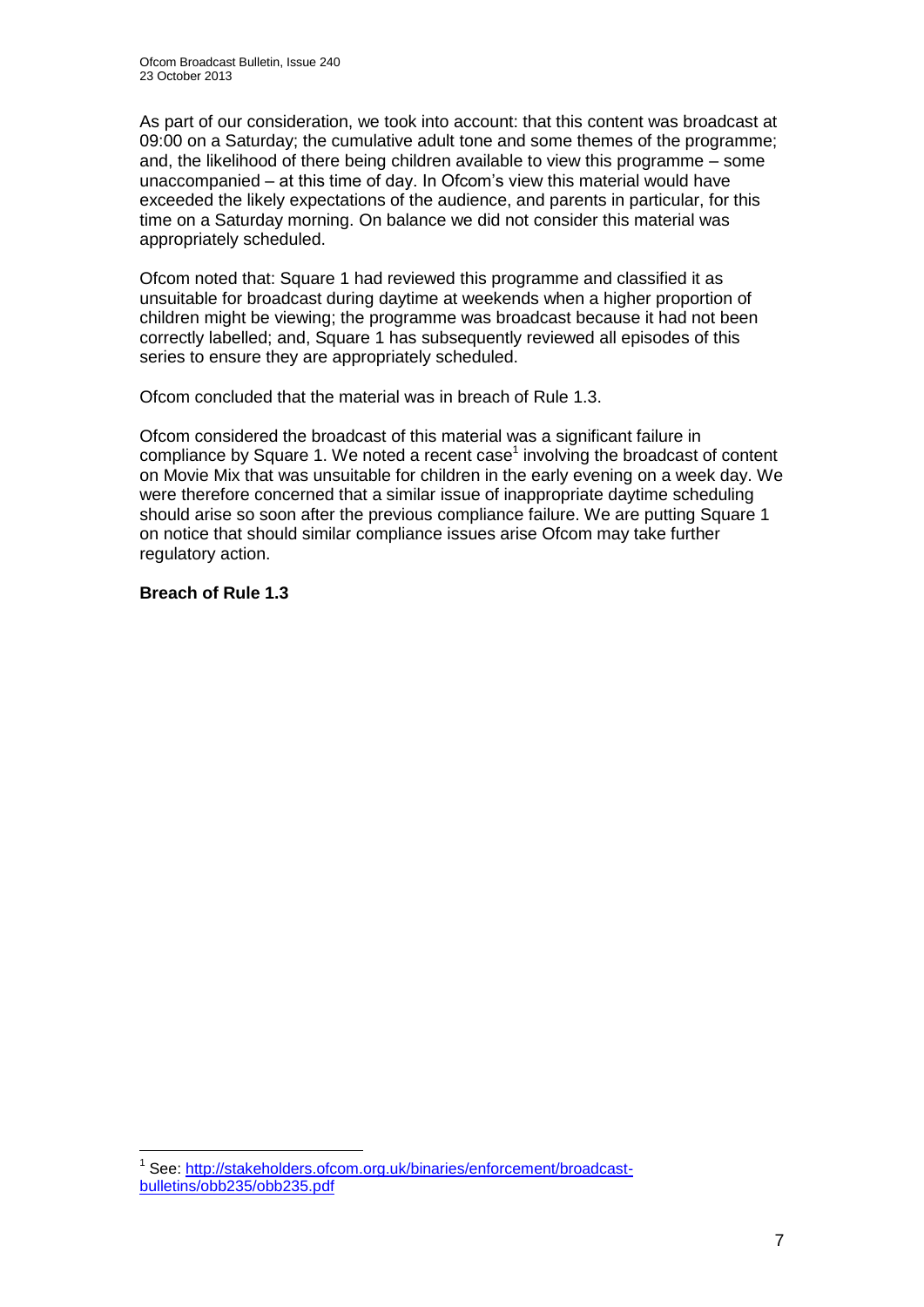# **In Breach**

**Sex and the City** *Comedy Central Extra, 29 June, 18:10*

#### **Introduction**

*Sex and the City* is an American comedy drama series following the lives of a group of four female friends in New York City. It is aimed at an adult audience. Episodes were originally broadcast after the 21:00 watershed but repeats are shown on Comedy Central Extra at various times of the day.

The licence for Comedy Central Extra is held by Paramount UK Partnership ("the Licensee").

A complainant alerted Ofcom to the broadcast of offensive language during a prewatershed broadcast of this episode. Having viewed the programme, Ofcom noted that it contained four instances of the word "fuck" or a derivative.

Ofcom considered the material raised issues warranting investigation under Rule 1.14 of the Code, which states:

"The most offensive language must not be broadcast before the watershed...".

We therefore sought comments from the Licensee as to how the material complied with this rule.

#### **Response**

The Licensee recognised the broadcast of this language was unacceptable in daytime and said the incident occurred due to an operational error.

The Licensee said that when it made the decision to air *Sex and the City* during the day each episode was carefully assessed with a view to pre-watershed broadcast. A large number of episodes were rejected at this stage in the process. The remainder went through an extensive editing procedure to ensure suitability for the intended transmission slot.

The Licensee explained that this particular episode had been edited for a prewatershed broadcast but, earlier in the year, the edited version had "dropped off" its server owing to a technical issue, and the original (post-watershed) version was mistakenly loaded for transmission.

The Licensee said that it has deleted this version of the episode from its systems and discussed the matter at length with its digital operations staff. It has also implemented new compliance training to prevent a recurrence of this problem.

#### **Decision**

Under the Communications Act 2003, Ofcom has a statutory duty to set standards for broadcast content as appear to it best calculated to secure the standards objectives, one of which is that "persons under the age of eighteen are protected". This objective is reflected in Section One of the Code.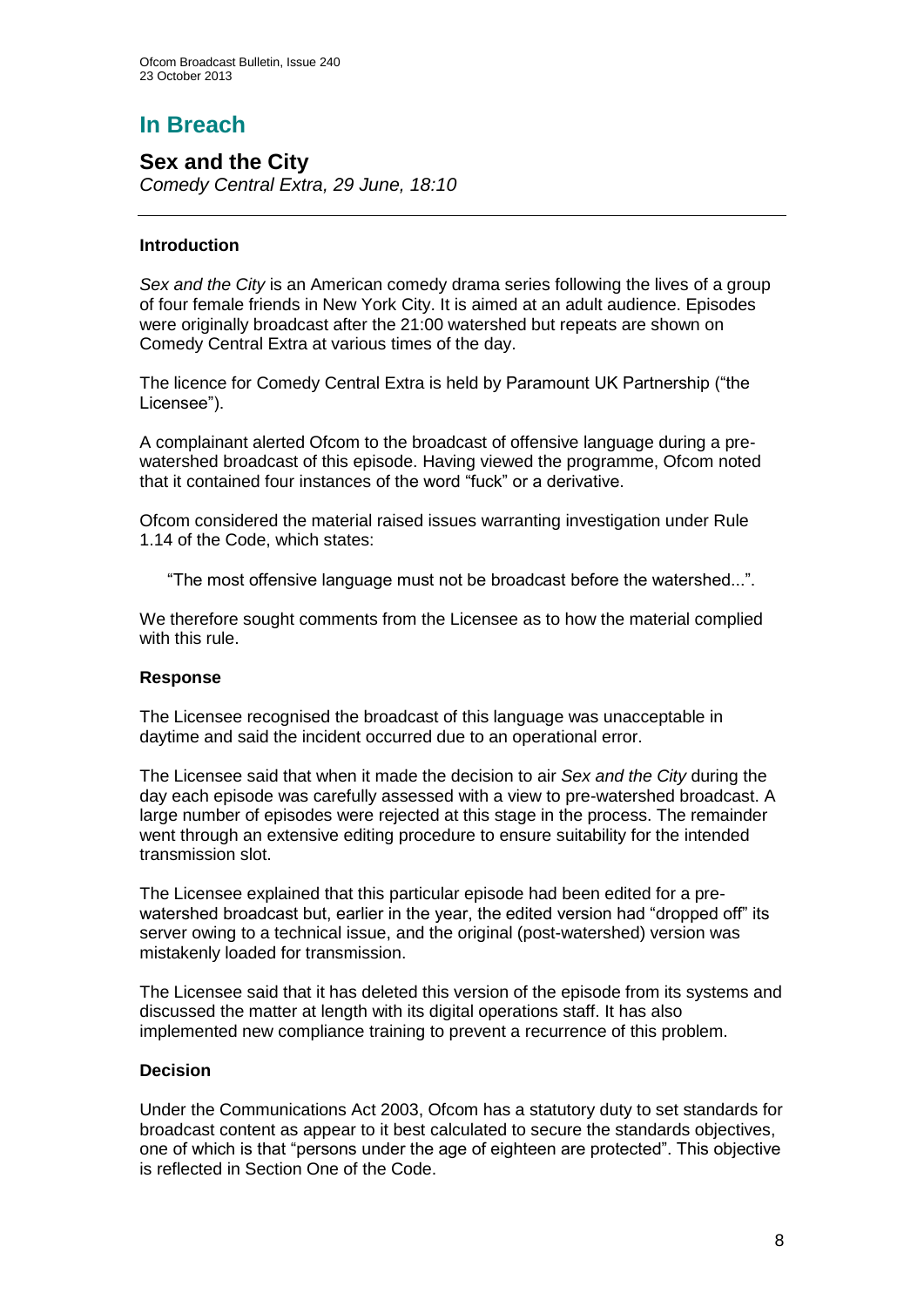Ofcom research on offensive language<sup>1</sup> notes that the word "fuck" is considered by audiences to be amongst the most offensive language. Rule 1.14 of the Code states unequivocally that "the most offensive language must not be broadcast before the watershed…".

Ofcom noted that the wrong episode was transmitted by mistake and that the Licensee has taken various measures to prevent this problem recurring. However, the four uses of the word "fuck" or a derivative in this programme broadcast before the watershed was a clear breach of Rule 1.14.

#### **Breach of Rule 1.14**

 $1$  Audience attitudes towards offensive language on television and radio, August 2010 [\(http://stakeholders.ofcom.org.uk/binaries/research/tv-research/offensive-lang.pdf\)](http://stakeholders.ofcom.org.uk/binaries/research/tv-research/offensive-lang.pdf)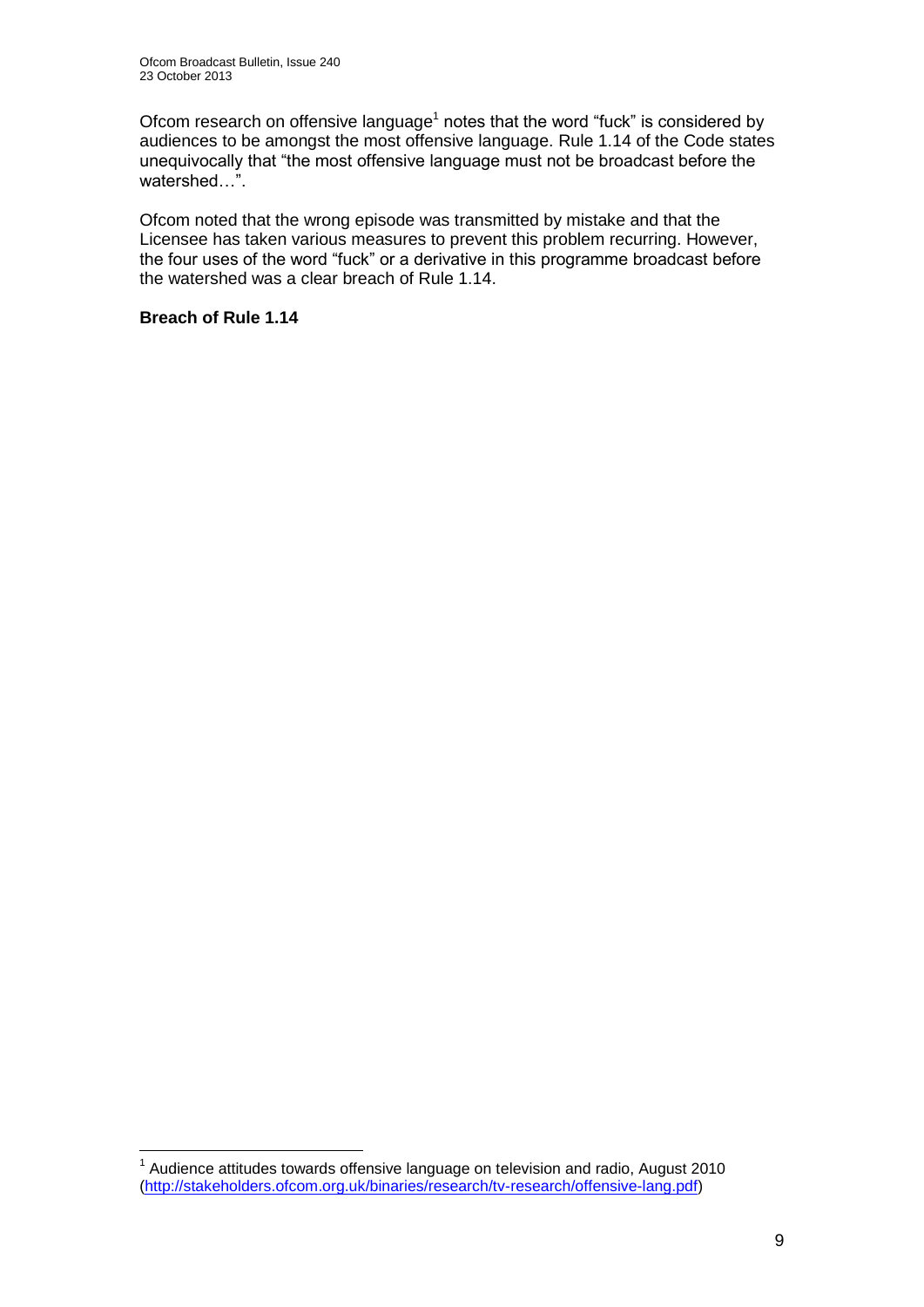# **In Breach**

## **Your Opinions**

*Sikh Channel, 30 April 2013, 21:00*

#### **Introduction**

The Sikh Channel is in the religious section of the digital satellite Electronic Programme Guide and is aimed at the Sikh community in the UK. *Your Opinions* was a current affairs programme broadcast in Punjabi and English. The licence for the Sikh Channel is held by The Sikh Channel Community Broadcasting Company Limited ("the Sikh Channel CBC" or "the Licensee").

This 90-minute programme consisted of three segments. The first and third sections (the first 25 minutes and the last 36 minutes of the programme) consisted of a Sikh presenter interviewing worshippers outside a Sikh Gurdwara<sup>1</sup> in Southall. The presenter was asking worshippers for their views on the news announced that day in India that Sajjan Kumar<sup>2</sup>, a senior member of the Congress Party<sup>3</sup>, had been acquitted of alleged crimes committed during anti-Sikh riots in November 1984. The middle 29-minute segment consisted of a studio panel discussion, moderated by a studio presenter, which also featured the panellists responding to interventions made by telephone by members of the audience. The studio segment discussed various issues including the acquittal of Sajjan Kumar.

A viewer alerted Ofcom to the programme, stating that the broadcast incited hatred against Hindus. Most of the content was in Punjabi. Ofcom therefore commissioned an independent translation and transcript of the output. In summary, Ofcom noted the following content within the programme, the vast majority of which was included within the middle studio segment of the programme:

| Interviewee: | "Our nation should unite and fight and liberate our country."                                                                          |
|--------------|----------------------------------------------------------------------------------------------------------------------------------------|
| Interviewer: | "Do you think our nation will unite?"                                                                                                  |
| Interviewee: | "It will unite, surely, and make Khalistan <sup>4</sup> ".                                                                             |
|              | ****                                                                                                                                   |
| Presenter:   | "What should we do in future? What should be done?"                                                                                    |
| Caller:      | "We need to follow the path and teachings of Jarnail Singh<br>Bindranwale <sup>5</sup> , obtain separate rule for ourselves so that we |

<sup>&</sup>lt;sup>1</sup> A Sikh place of worship.

 $2$  A senior member of the Congress Party in India. On 30 April 2013, a district court in New Delhi acquitted Sajjan Kumar of any role in the killing of five Sikhs during anti-Sikh riots that took place in November 1984.

 $3$  The Congress Party (also known as the Indian National Congress) is the largest political party in India.

<sup>&</sup>lt;sup>4</sup> The term frequently used to denote an independent Sikh homeland.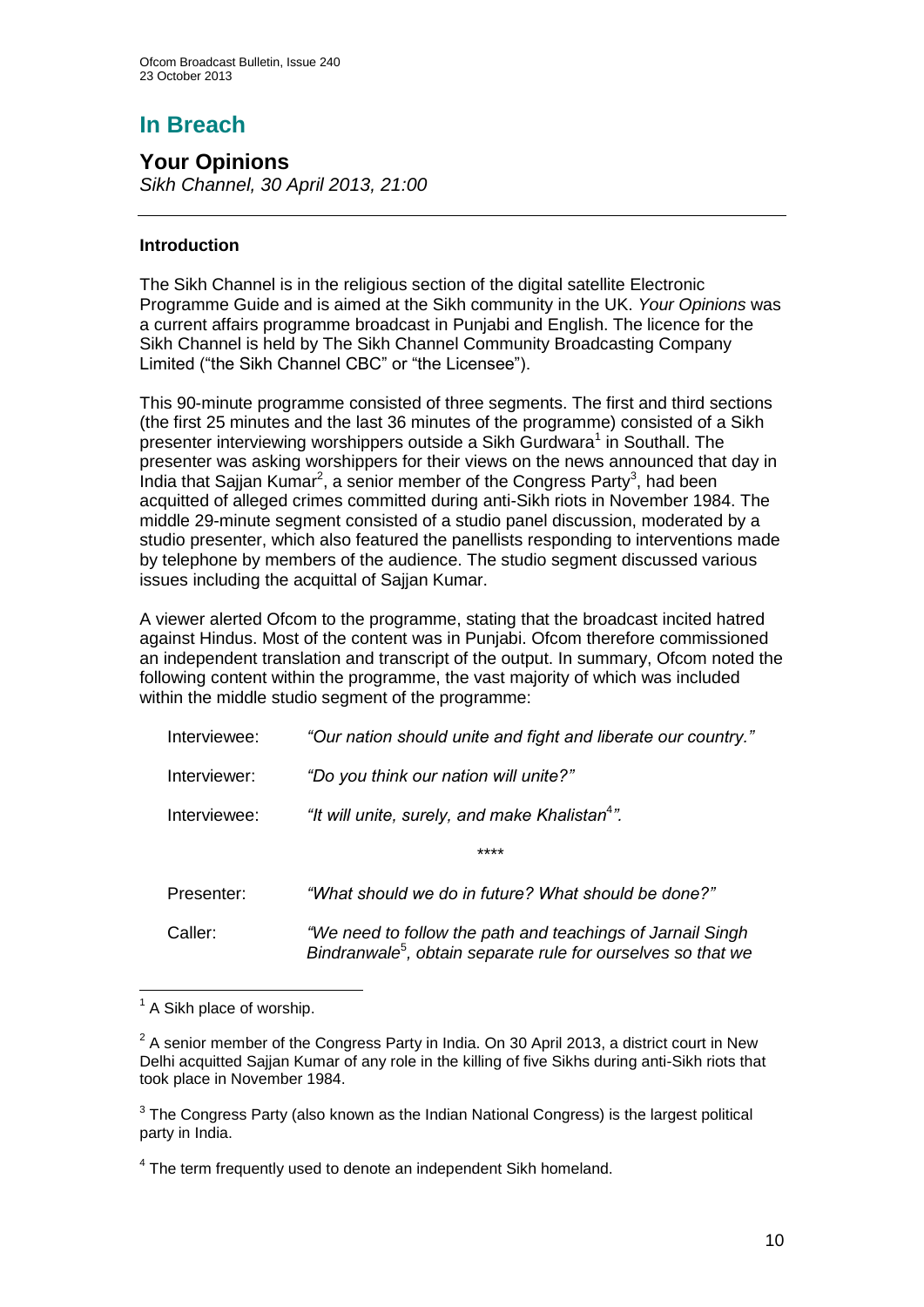*could live in our own way with pride and dignity. This is the only way for us to be able to live with dignity and pride; we do not have any other way. We can file as many appeals as we like, go to courts as many times as we like, to high courts, but at the end of the day the Hindus are ruling in India and we have no hope of getting one per cent of justice there."*

Presenter: *"*[Caller's name]*, many thanks, you are right in that Sikhs need their own rule".*

*\*\*\*\**

- Presenter: *"Give us one strategy; what action can we take within the next two months?"*
- Caller: *"Actually I was asking for the independence and that is the only way forward for the Sikhs. The only solution and way forward is our own separate homeland – Khalistan."*
- Presenter: *"Okay* [caller's name]*, thanks very much; you have made it very clear; a separate homeland; we are still waiting for how we get there but are going to work it out. Let's go to the next caller."*
- Caller: *"It is* [caller's name] *from Walsall; we have done a lot of appeals, lot of cases but I think the only solution is Khalistan; how to achieve that? First we will have to liberate Akal Takht*<sup>6</sup> *which is a slave of the Delhi government; they do not issue any orders that are for Sikhism, for Gurmukh*<sup>7</sup> *or for Sikh people; we do not receive orders; you must have heard the story about*  [inaudible]*; so we have to liberate Akal Takht then we could have Khalistan."*
- Presenter: *"Okay; that's very clear; we need to reclaim Akal Takht and then we need to go for independence".*

Sukhvinder Singh (a panellist): *"The important thing is; there are three ways to react to 1984*<sup>8</sup> *initially. First, everybody has mentioned a separate Sikh state. Second, for those who think that is not possible, actually to have a federal structure with autonomy for the Sikhs."*

*\*\*\*\**

<sup>&</sup>lt;sup>5</sup> The leader of the Sikh militants who occupied the Golden Temple in Amritsar in June 1984. In response to this occupation, the Indian Army launched its controversial military operation, known as Operation Bluestar, which resulted in a number of deaths.

 $6$  A building, located in Amritsar, India, serving as a symbol of Sikh religious and political identity.

 $7$  Gurmukh means to follow the way of the Sikh Gurus.

 $8$  This is a reference to Operation Bluestar (see footnote 5) and the subsequent anti-Sikh riots that Sajjan Kumar had been accused of taking a part.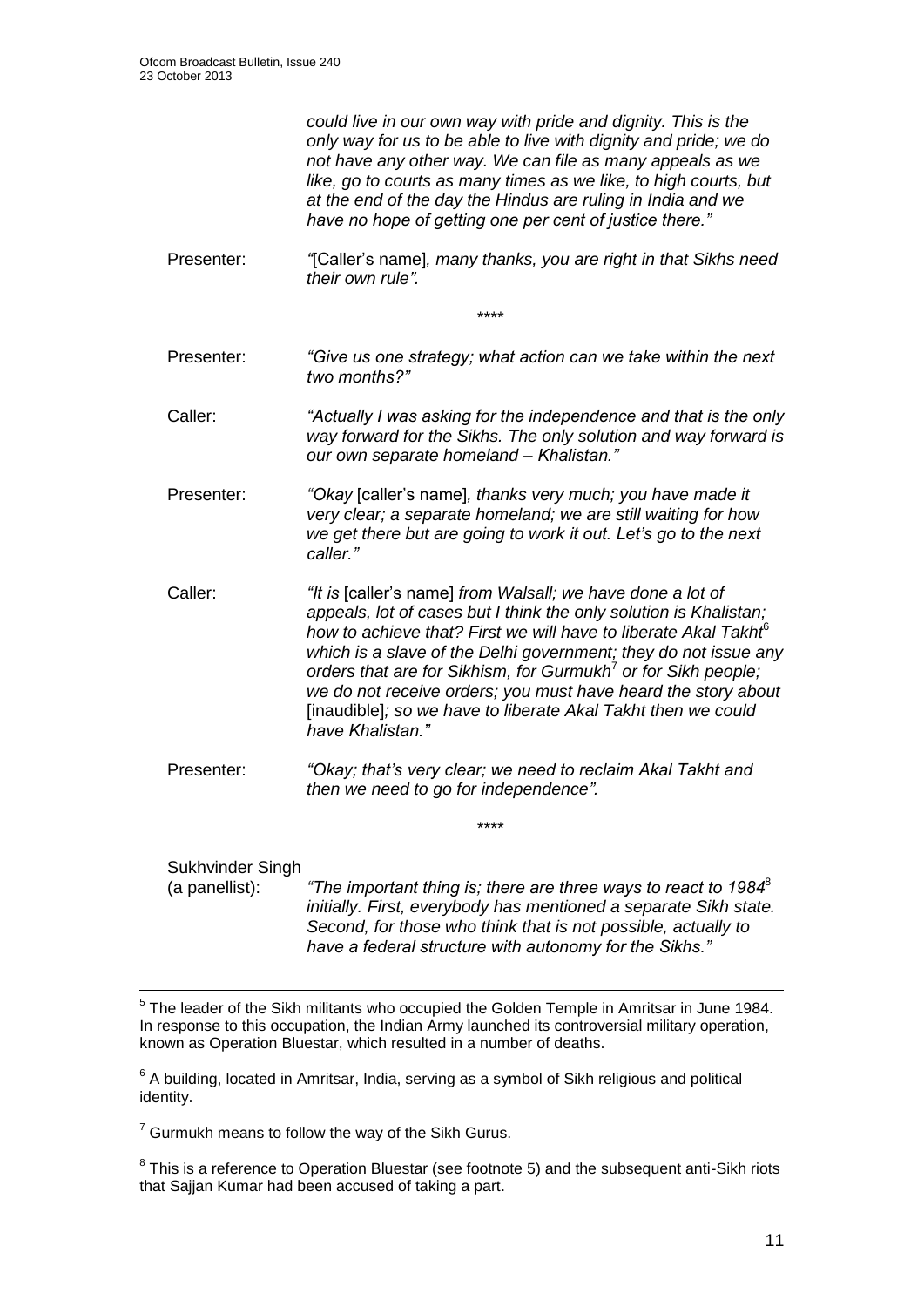Presenter: *"Let me put that to Kuldeep Singh* [a panellist]*. Kuldeep, 24 hours after we heard the court judgement, are we nearer to an autonomous Sikh state or are we farther away or are we at the same point?"*

Kuldeep Singh: *"We are not at the same point; we do take these suggestions to see whether we can take the next step and carry out the action points; do we take action? I totally agree that we have got no freedom for Sikhs as part of India. We are slaves whether we like it or not".*

*\*\*\*\**

- Presenter: *"So you are saying that we should be clever, strategic?"*
- Kuldeep Singh: *"Absolutely. Brother Rajwana* [a panellist] *is saying that we cannot break from the Akal Takht – Guru Gobind's throne – and finally we got to get nationalistic thought in the Punjab Assembly, we got to get people who want a Sikh homeland because I am not going to even insult the Hindus now; I want our homeland; I am not going to lie to them, and I am going to be honest. But what would that homeland be? Look at Maharaja Ranjeet Singh's*<sup>9</sup> *rule; the Hindus there, the Muslims there, could remain in the majority and it was a brilliant free state."*
- Presenter: *"Unless you are a fascist theocratic state, without persuading the non-Sikhs in Punjab, you are not going to get there."*
- Kuldeep Singh: *"But the alternative is this mafia-led, corrupt, Indian central government."*
- Presenter: *"But then we would just create the same entity."*
- Kuldeep Singh: *"We wouldn't because we would run on the principles of Guru Garanth Sahib*<sup>10</sup>*, humanitarianism – the living Guru."*
- Presenter: *"So why not just go for free Punjab and then we will decide the name afterwards?"*
- Kuldeep Singh: *"Absolutely, and that is what we have always said, free Punjab".*

As discussed below, it was Ofcom's view that this programme was dealing with matters of political or industrial controversy and matters relating to current public policy i.e. the policies and actions of the Indian Government towards the Sikh community and the Punjab; and the related debate concerning the possible creation

 9 This is a reference to a Sikh empire that existed in India in the first half of the nineteenth century.

<sup>&</sup>lt;sup>10</sup> Guru Garanth Sahib is a Sikh sacred text.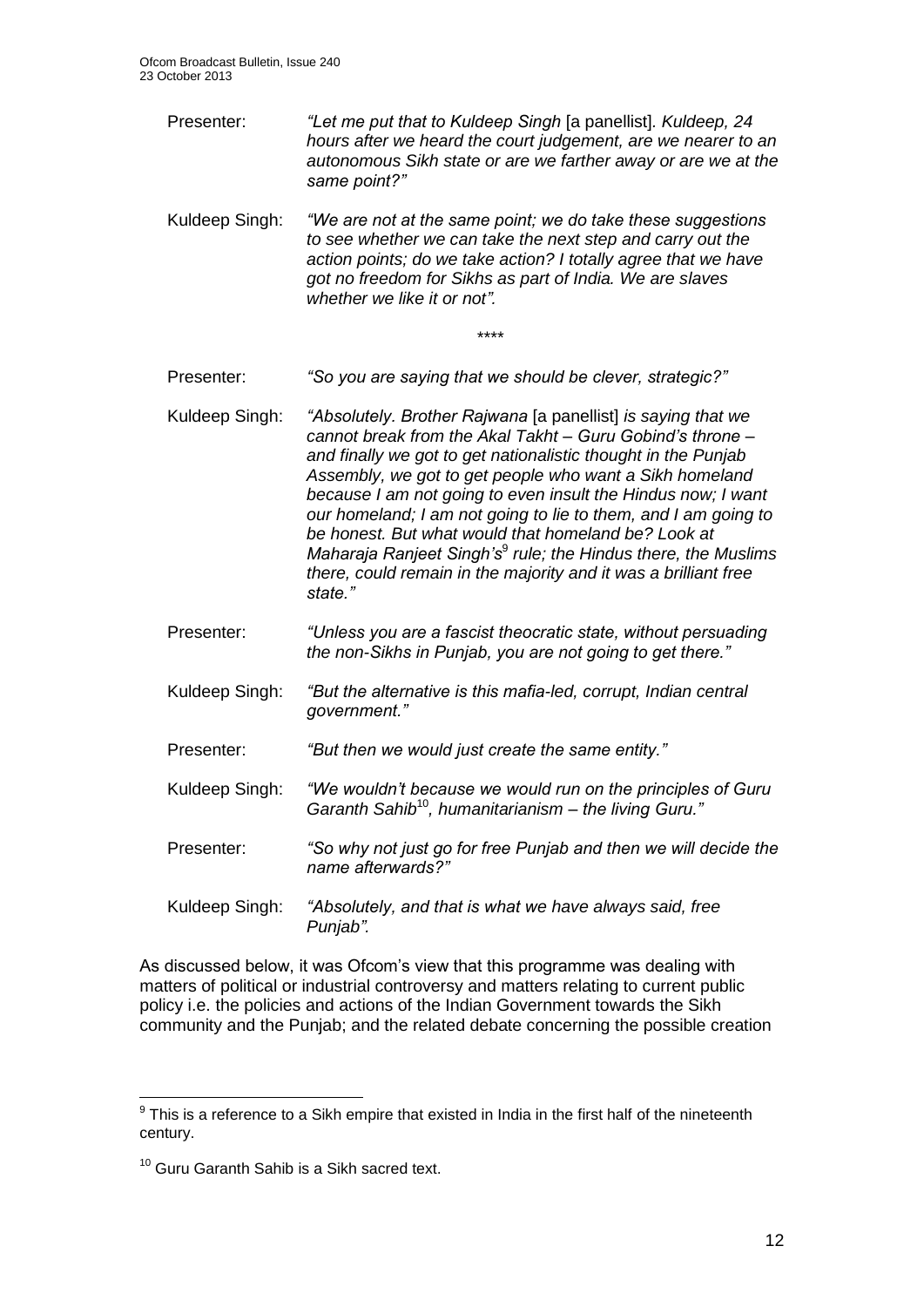of an independent Sikh homeland in the Punjab. We therefore considered<sup>11</sup> this content raised issues warranting investigation under the following rule of the Code.

Rule 5.5: "Due impartiality on matters of political or industrial controversy and matters relating to current public policy must be preserved on the part of any person providing a service...This may be achieved within a programme or over a series of programmes taken as a whole".

Ofcom asked the Sikh Channel CBC to provide comments on how the programme complied with the above rule.

#### **Response**

1

The Licensee said that Sajjan Kumar had been accused of inciting "a mob to kill five Sikhs" during anti-Sikh riots that took place in New Delhi in November 1984. However, while three other members of the Congress Party had been convicted for their role in the deaths of the five Sikhs "Sajjan Kumar was the only accused who was acquitted of involvement on grounds of insufficient evidence". The Sikh Channel CBC said that it was in this context that it: "dedicated programming starting on 30 April 2013 to the breaking news of Sajjan Kumar's acquittal". In particular, the programme in this case included: "a live UK based panel show discussing the news with callers alongside public opinions of the Sikh community at Gurdwara Sri Guru Singh Sabha, Park Avenue, Southall".

With regard to Rule 5.5 of the Code, the Licensee said that on being notified of the complaint in this case: "the programme was assessed and potential breaches were identified along with techniques to redress them and prevent any future breach from occurring". It added that, during the studio segment of the programme, the presenter "paraphrased callers as well as challenged callers to offer solutions to the grievances they expressed". It added that: "Whilst it is clear at points that the presenter/panel...show[ed] their support for autonomy, for the vast majority their comments have largely paraphrased the callers and their views".

The Sikh Channel CBC said that it understood: "the absolute importance of due impartiality". However, it stated its view that this should not "prohibit any discussion on autonomy". In this particular case, the Licensee said that while the programme was "aimed at discussing the acquittal of Sajjan Kumar, discontent regarding the acquittal led to a separate discussion regarding [Sikh] autonomy" in India. The Sikh Channel CBC added that programming concerning the acquittal of Sajjan Kumar "commencing on 30 April 2013 dominated the schedule for several days, during which the full spectrum of views were taken and discussed".

The Licensee also said that: "Sikh Channel has no agenda against any Government, political party or person but has a policy of covering all subjects of importance to the Sikh community". It added that: "A great deal of care is taken with each broadcast and as with all shows of a sensitive nature, participation is sought from all parties in the absence of which official publications are sought to provide a balanced opinion". The Sikh Channel CBC said that: "With relation to the acquittal news, the Congress

 $11$  Ofcom did also consider whether the content in the programme raised issues relating to incitement against Hindus under Rule 3.1 of the Code which states: "Material likely to encourage or incite the commission of crime or lead to disorder must not be included in television or radio services." However, Ofcom concluded that the material did not raise issues under Rule 3.1.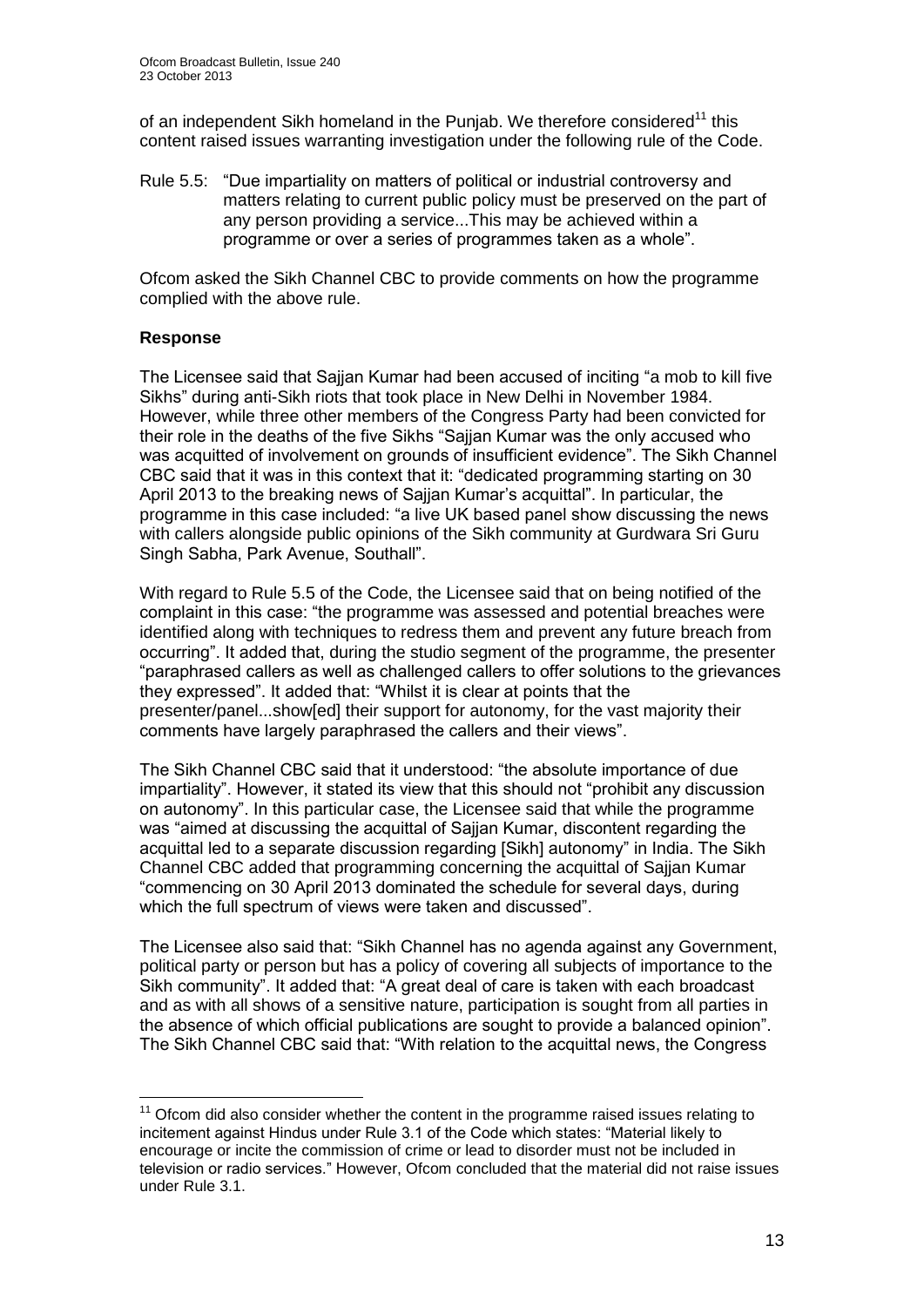party, Sajjan Kumar nor any official person or organisation agreed to involvement in the show or provided an opinion upon the acquittal".

In conclusion, the Licensee said that as a result of Ofcom's investigation it has "ceased live broadcasts involving discourse upon any subject of political controversy or matters relating to current public policy". The Sikh Channel CBC added that this would continue: "until presenters have received suitable training in techniques of due impartiality". In addition, the Licensee set out various changes to its compliance processes, such as "simply report[ing] the facts" in relation to matters of political controversy and matters relating to current public policy, and employing "a further full time compliance officer to ensure adequate members of staff are available wherever and whenever necessary". Finally, due to what the Sikh Channel CBC termed "the continuous reluctance of Government and political party representatives to" discuss political topics on the Sikh Channel, the Licensee had "commenced an outreach programme to redress any perceived partiality" on the Sikh Channel, by for example inviting Indian political parties to appear on the channel.

#### **Decision**

Under the Communications Act 2003 ("the Act"), Ofcom has a statutory duty to set standards for broadcast content as appear to it best calculated to secure the standards objectives, including that the special impartiality requirements set out in section 320 of the Act are complied with. This objective is reflected in Section Five of the Code.

Broadcasters are required to comply with the rules in Section Five to ensure that the impartiality requirements of the Act are complied with, including that due impartiality is preserved on matters of political or industrial controversy and matters relating to current public policy.

When applying the requirement to preserve due impartiality, Ofcom must take into account Article 10 of the European Convention on Human Rights. This provides for the broadcaster's and audience's right to freedom of expression, which encompasses the right to hold opinions and to receive and impart information and ideas without interference by public authority. The broadcaster's right to freedom of expression is not absolute. In carrying out its duties, Ofcom must balance the right to freedom of expression on one hand, with the requirement in the Code to preserve "due impartiality" on matters relating to political or industrial controversy or matters relating to current public policy.

Ofcom recognises that Section Five of the Code, which sets out how due impartiality must be preserved, acts to limit, to some extent, freedom of expression. This is because its application necessarily requires broadcasters to ensure that neither side of a debate relating to matters of political or industrial controversy and matters relating to current public policy is unduly favoured. Therefore, while any Ofcom licensee should have the freedom to discuss any controversial subject or include particular points of view in its programming, in doing so broadcasters must always comply with the Code. Further, in reaching decisions concerning due impartiality, Ofcom underlines that the broadcasting of highly critical comments concerning the policies and actions of any government or state is not, in itself, a breach of due impartiality. Any broadcaster may do this provided it complies with the Code. However, depending on the specific circumstances of any particular case, it may be necessary to reflect alternative viewpoints in an appropriate way in order to ensure that Section Five is complied with.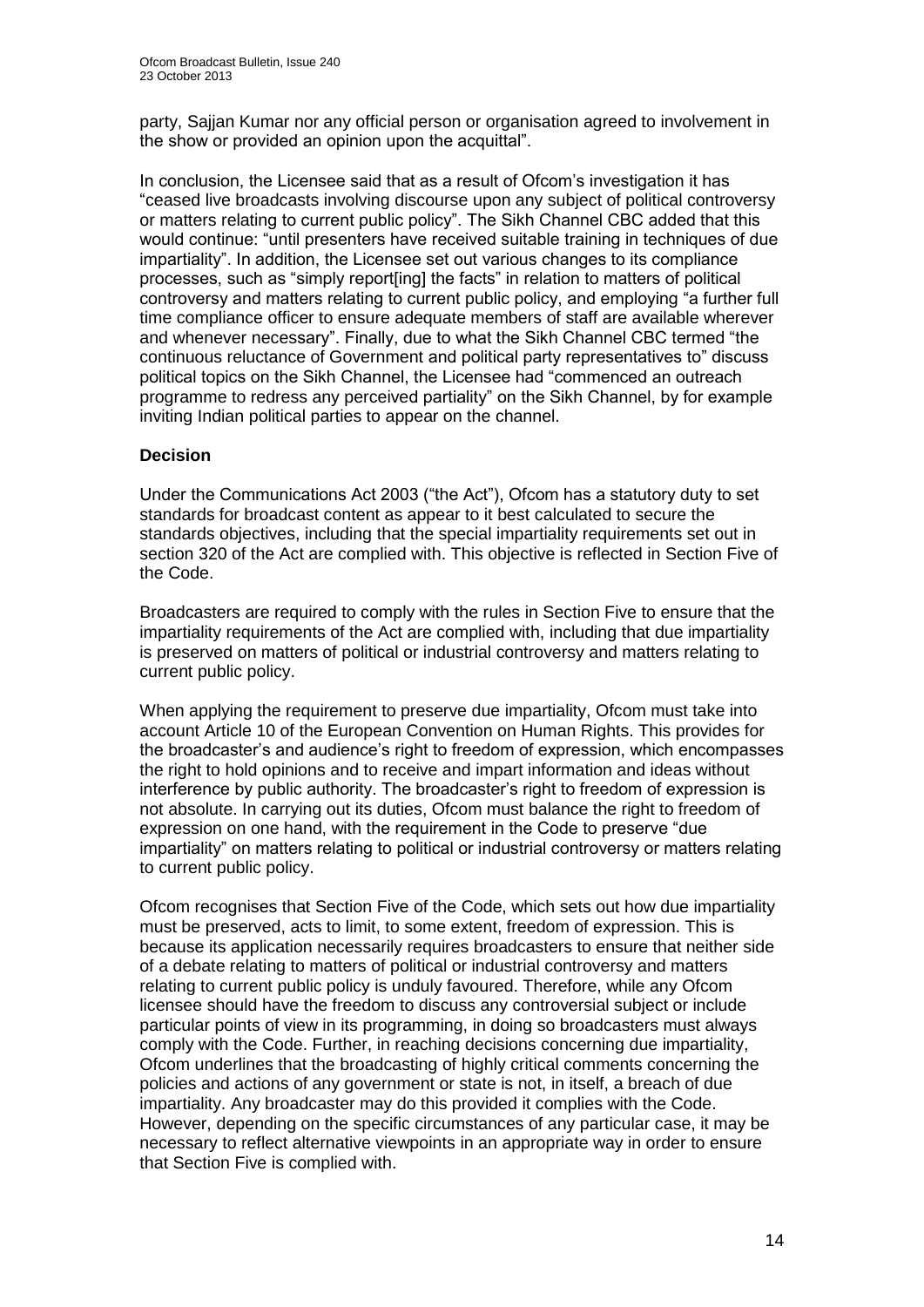In addition, in judging whether due impartiality has been preserved in any particular case, the Code makes clear that the term "due" means adequate or appropriate to the subject matter. Therefore "due impartiality" does not mean an equal division of time has to be given to every view, or that every argument and every facet of the argument has to be represented. Due impartiality may be preserved in a number of ways and it is an editorial decision for the broadcaster as to how it ensures due impartiality is maintained.

We first assessed this programme under Rule 5.5 of the Code, which states that:

"Due impartiality on matters of political or industrial controversy and matters relating to current public policy must be preserved on the part of any person providing a service… This may be achieved within a programme or over a series of programmes taken as a whole."

We considered first whether the requirements of Section Five of the Code should be applied: that is, whether the programme concerned matters of political or industrial controversy or a matter relating to current public policy. We then went on to assess whether the programme preserved due impartiality, by for example reflecting sufficiently alternative viewpoints.

This programme included a number of statements, as laid out in the Introduction, relating to the policies of the Indian Government towards the Sikh community and the Punjab, and the related controversial policy debate concerning a Sikh homeland in the Punjab. In summary, the programme included a number of statements that Ofcom considered to be either critical of the Indian state's policy and actions in relation to its treatment of the Sikh community in India, or could be interpreted as arguing the case for an independent homeland for the Sikh community in India. For example, the Indian Government was implicitly criticised when it was stated that: *"the Hindus are ruling in India and we have no hope of getting one per cent of justice there"*; *"we have got no freedom for Sikhs as part of India. We are slaves whether we like it or not*"; and the Sikhs were ruled by a "*mafia-led, corrupt, Indian central government*". In addition, there were various statements strongly arguing that Sikhs in India should: establish *"Khalistan"*; *"obtain separate rule"*; *"independence"*; a *"separate homeland"; "a separate Sikh state"*; and a *"free Punjab".* 

We therefore considered the programme dealt with a matter of political controversy and matter relating to relating to current public policy, and Rule 5.5 was applicable.

Ofcom went on to assess whether the programme preserved due impartiality by, for example, containing sufficient alternative viewpoints. We considered that, taken overall, this programme did not include any views that could reasonably and adequately be classed as supportive of, or which sought to explain, the policy and actions of the Indian state in relation to the Sikh community within India, or argued against an independence homeland for the Sikh community within India. Therefore, this programme when considered alone gave a one-sided view on these matters of political controversy and matters relating to current public policy. Further, and importantly, the broadcaster did not provide any evidence of alternative views on these issues in any series of programmes taken as whole (i.e. more than one programme in the same service, editorially linked, dealing with the same or related issues within an appropriate period and aimed at a like audience).

In reaching our decision, we took account of the Licensee's representations. Firstly, we noted the Licensee's representation that: "Whilst it is clear at points that the presenter/panel...show[ed] their support for autonomy, for the vast majority their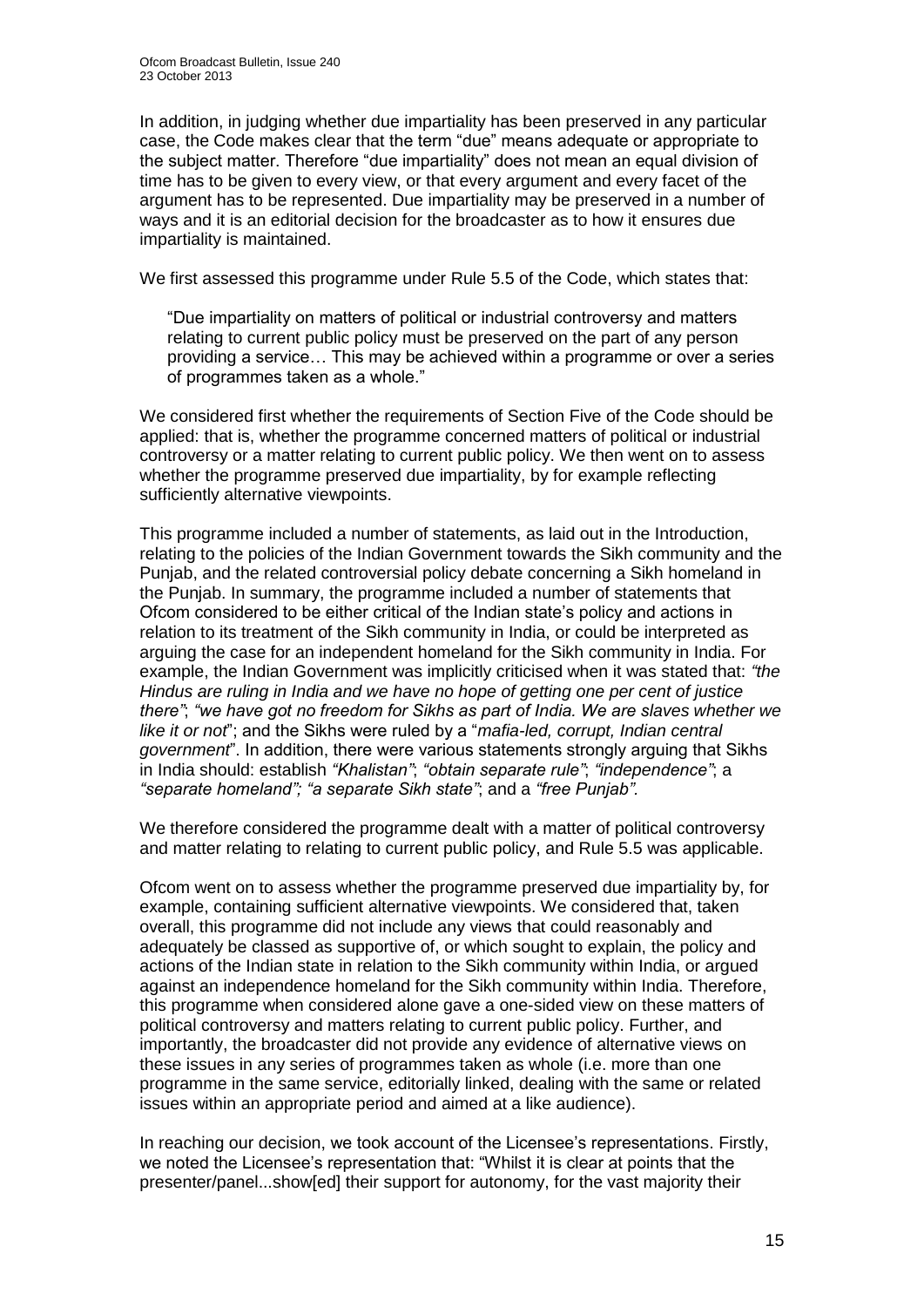comments have largely paraphrased the callers and their views". However, just because the viewpoints being expressed on matters of political controversy and current public policy were those of audience members paraphrased by the presenter and other panellists, this did not remove the obligation on the Sikh Channel CBC to reflect alternative viewpoints, as appropriate, on those matters.

Second, we noted the Licensee's argument that the requirement to preserve due impartiality should not "prohibit any discussion on autonomy". There is no restriction on the issues, including the debate concerning an independent Sikh homeland, that broadcasters may cover in their programming as long as the Code is complied with. However, Section Five, reflecting the special impartiality requirements set out in section 320 of the Act, requires that alternative viewpoints are appropriately reflected in programming.

Third, the Sikh Channel CBC said that the programme in this case was "aimed at discussing the acquittal of Sajjan Kumar" which "led to a separate discussion regarding [Sikh] autonomy" in India. Although the programme did focus in large part on the issue of the acquittal of Sajjan Kumar, as the Licensee accepted the programme also included substantial discussion about an independent Sikh homeland. In our view, given the prominent and substantive nature of this discussion arguing for an independent Sikh homeland, it was necessary that alternative viewpoints were reflected on this matter, to some extent, either in this programme or a series of programmes taken as a whole.

Fourth, the Sikh Channel CBC said that: "programming concerning the acquittal of Sajjan Kumar "commencing on 30 April 2013 dominated the schedule for several days, during which the full spectrum of views were taken and discussed [on the Sikh Channel]". However, as mentioned above, the Licensee did not provide any evidence to Ofcom of alternative views on these issues in any series of programmes taken as whole. On a related point, we noted the Licensee's representation that: "With relation to the acquittal news, the Congress party, Sajjan Kumar nor any official person or organisation agreed to involvement in the show or provided an opinion upon the acquittal". As Ofcom's Guidance to Section Five of the Code states: "Due impartiality will not be maintained merely by offering people or institutions likely to represent alternative viewpoints (for example, representatives of a foreign government) the opportunity to participate in programmes, who decline to do  $\frac{1}{2}$ . In any case, in this programme, the matters of political controversy and matters of current policy requiring the reflection of alternative viewpoints were the policies and actions of the Indian Government towards the Sikh community and the Punjab, and the related controversial policy debate concerning a Sikh homeland in the Punjab, rather than the acquittal of Sajjan Kumar. The Sikh Channel CBC failed to reflect alternative viewpoints on these matters.

Ofcom's Guidance<sup>13</sup> to Section Five suggests a number of editorial techniques for maintaining due impartiality, where programmes handle, for example, controversial policy matters and where alternative views are not readily available, such as: presenters challenging more critically alternative viewpoints being expressed, for example, by programme guests or audience members; alternative viewpoints being summarised, with due objectivity and in context, within a programme; having available interviewees to express alternative views; or if alternative viewpoints cannot

<sup>&</sup>lt;sup>12</sup> See [http://stakeholders.ofcom.org.uk/binaries/broadcast/guidance/831193/section5.pdf,](http://stakeholders.ofcom.org.uk/binaries/broadcast/guidance/831193/section5.pdf) paragraph 1.36.

 $13$  Ibid, paragraph 1.37.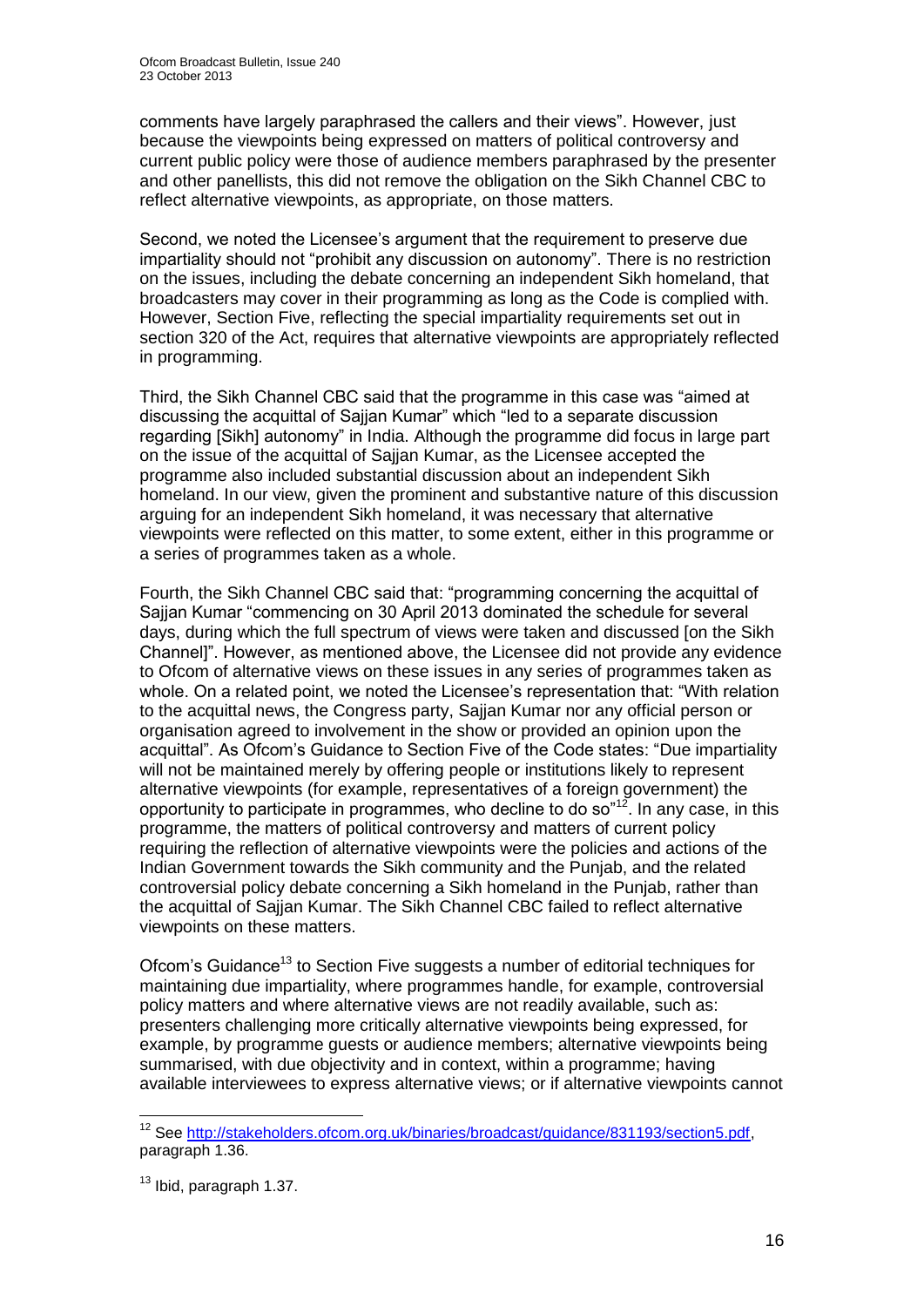be obtained from particular institutions, governments or individuals, referring to public statements by such institutions, governments or individuals or such viewpoints could be expressed, for example, through presenters' questions to programme contributors.

In reaching our decision, we took into account the various changes to its compliance that the Licensee had put in place, including the employment of a "further full time compliance officer". However, given the above, Ofcom considered the programme breached Rule 5.5 of the Code.

We are concerned that the breach in this case comes after three previous contraventions of the Code rules covering due impartiality and elections recorded against TLCS Licence 912 and the Sikh Channel broadcast under this licence<sup>14</sup>: in issue 164 of Ofcom's Broadcast Bulletin<sup>15</sup>; issue 192 of Ofcom's Broadcast Bulletin<sup>16</sup>; and issue 211 of Ofcom's Broadcast Bulletin $17$ . In issue 211, we required representatives of the Sikh Channel<sup>18</sup> responsible for output to attend a meeting to explain its compliance procedures in the area of due impartiality. As a result of this meeting, which took place in September 2012, representatives of the Sikh Channel said they understood their obligations in relation to Section Five of the Code. In light of the current breach, Ofcom will visit the Licensee's premises to agree how to improve the Licensee's understanding of, and compliance with, all applicable legal and regulatory requirements, and in particular the rules on due impartiality.

#### **Breach of Rule 5.5**

<sup>1</sup> <sup>14</sup> The Licence TLCS 912 was transferred from TV Legal Limited to The Sikh Channel Community Broadcasting Company Limited on 8 November 2012.

<sup>&</sup>lt;sup>15</sup> [http://stakeholders.ofcom.org.uk/binaries/enforcement/broadcast](http://stakeholders.ofcom.org.uk/binaries/enforcement/broadcast-bulletins/obb164/issue164.pdf)[bulletins/obb164/issue164.pdf](http://stakeholders.ofcom.org.uk/binaries/enforcement/broadcast-bulletins/obb164/issue164.pdf)

<sup>16</sup> [http://stakeholders.ofcom.org.uk/binaries/enforcement/broadcast](http://stakeholders.ofcom.org.uk/binaries/enforcement/broadcast-bulletins/obb192/obb192.pdf)[bulletins/obb192/obb192.pdf](http://stakeholders.ofcom.org.uk/binaries/enforcement/broadcast-bulletins/obb192/obb192.pdf)

<sup>17</sup> [http://stakeholders.ofcom.org.uk/binaries/enforcement/broadcast](http://stakeholders.ofcom.org.uk/binaries/enforcement/broadcast-bulletins/obb211/obb211.pdf)[bulletins/obb211/obb211.pdf](http://stakeholders.ofcom.org.uk/binaries/enforcement/broadcast-bulletins/obb211/obb211.pdf)

<sup>&</sup>lt;sup>18</sup> The compliance staff for The Sikh Channel Community Broadcasting Company Limited is the same as that that existed for TV Legal Limited.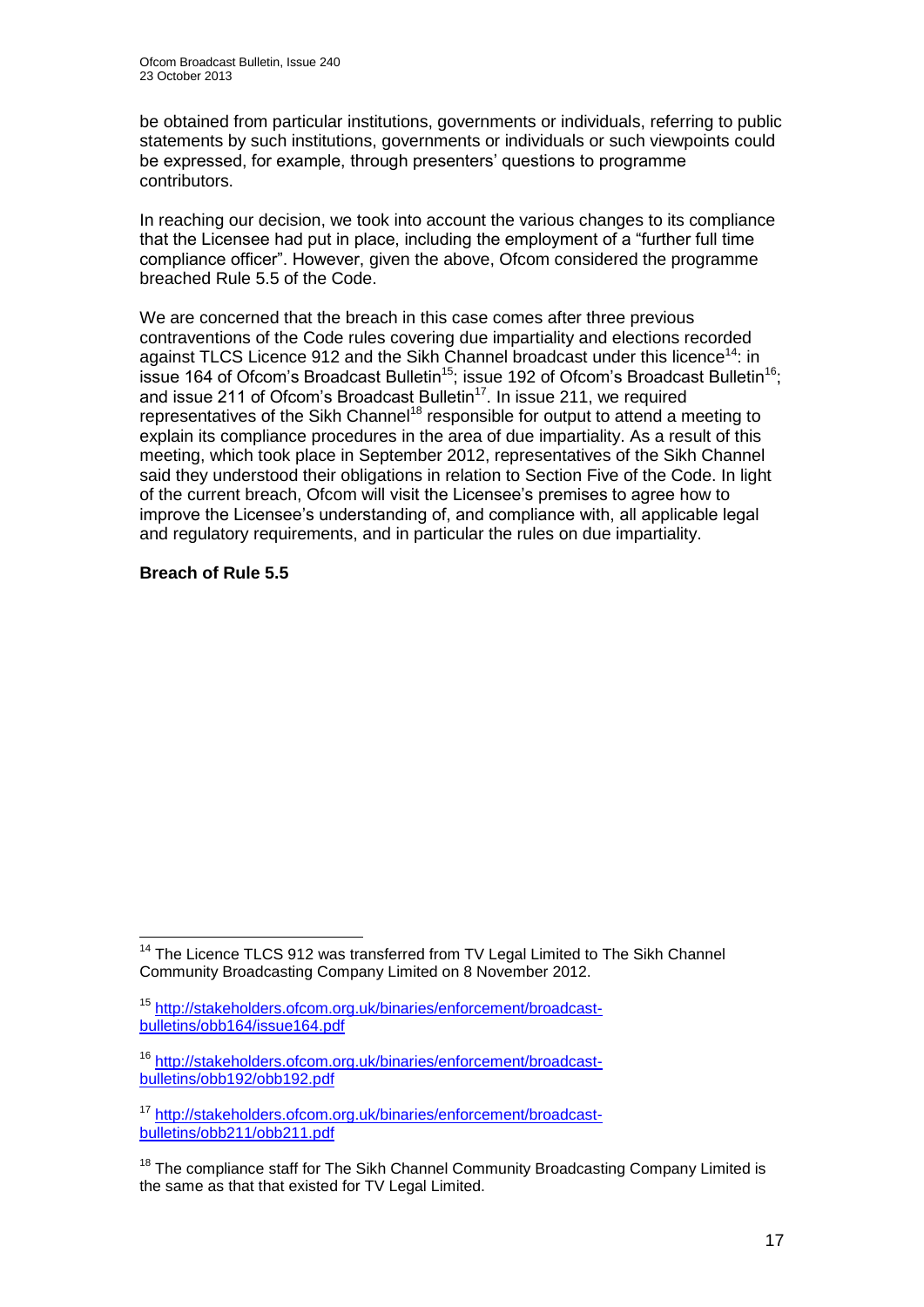# **Resolved**

**Rugby Sevens** *BT Sport 1, 3 August 2013, 19:00*

#### **Introduction**

BT Sport 1 is owned and operated by British Telecommunications Plc ("BT" or "the Licensee"). On Saturday 3 August at 19:00, BT Sport 1 broadcast live coverage of a rugby 'sevens' match between London Irish and Saracens.

Two complainants alerted Ofcom to the broadcast of offensive language during coverage of each of the teams' huddles during the one minute half time period.

Ofcom noted coverage of the half time huddles was shown at around 19:23. For this sequence a camera was placed in the huddle to capture the players' tactical discussions and comments. The audio of the players was broadcast alongside commentary by the presenters and other ambient noise such as from the spectators and the stadium commentary.

There were two clearly audible instances of the word "fucking" broadcast during this sequence. The presenter apologised around 35 seconds later, just before play recommenced, *"...little bit of language there straight off the factory floor. We apologise for that. We're sure you appreciate emotions run high in the brief one minute period they have at half time"*.

Ofcom considered the material raised issues warranting investigation under Rule 1.14 of the Code, which states:

"The most offensive language must not be broadcast before the watershed...".

Ofcom therefore requested comments from the Licensee on how the programme material complied with this rule.

#### **Response**

BT said that it took compliance very seriously and regretted that offensive language was broadcast. It explained that because the programme was going to be broadcast live and use cameras on the pitch during the players' huddle, the production team took the precautionary step of reminding the rugby teams before play commenced that coverage was live and that they should avoid using offensive language.

The Licensee said, despite the fact that an on-air apology was made immediately following the incident, that broadcast of this language was clearly unacceptable. To avoid this happening again, all future live broadcasts of huddles would have a time delay to ensure any offensive content could be edited out before broadcast.

#### **Decision**

Under the Communications Act 2003, Ofcom has a duty to set standards for broadcast content as appear to it best calculated to secure the standards objectives, including that "persons under the age of eighteen are protected". These objectives are reflected in Section One of the Code.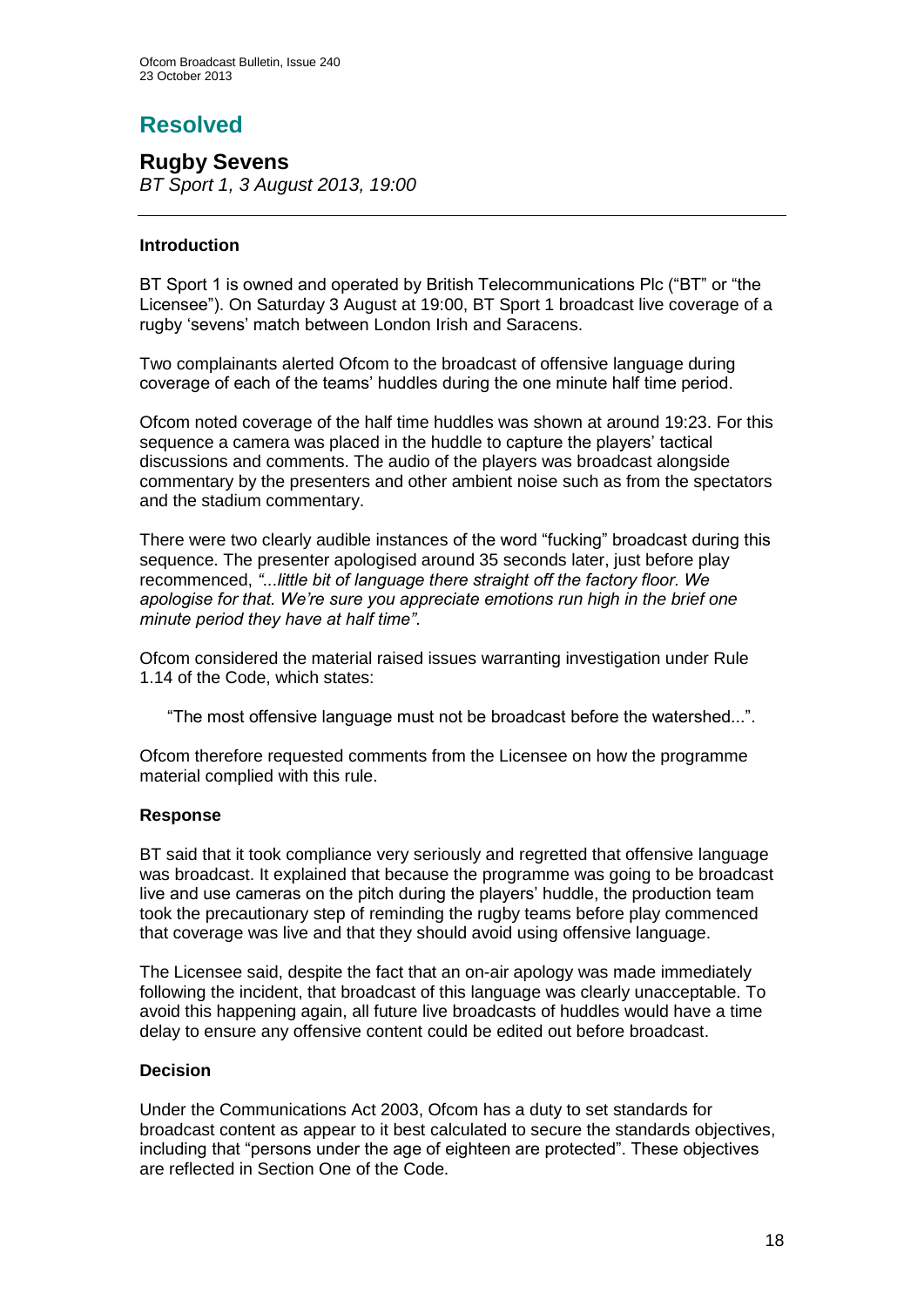Rule 1.14 of the Code states that "the most offensive language must not be broadcast before the watershed..." Ofcom research on offensive language<sup>1</sup> clearly notes that the word "fuck" and other variations of this word are considered by audiences to be among the most offensive language.

The broadcast of the word "fucking" in this programme just before 19:30 was therefore a clear example of the most offensive language being broadcast before the watershed.

However, Ofcom took into account that: the Licensee did take some measures before the broadcast to minimise the risk of offensive language being broadcast; apologised on air very soon after the incident; and, all future live broadcasts of huddles would have a time delay.

In light of these factors, Ofcom considered the matter resolved.

#### **Resolved**

 $1$  Audience attitudes towards offensive language on television and radio, August 2010 [\(http://stakeholders.ofcom.org.uk/binaries/research/tv-research/offensive-lang.pdf\)](http://stakeholders.ofcom.org.uk/binaries/research/tv-research/offensive-lang.pdf).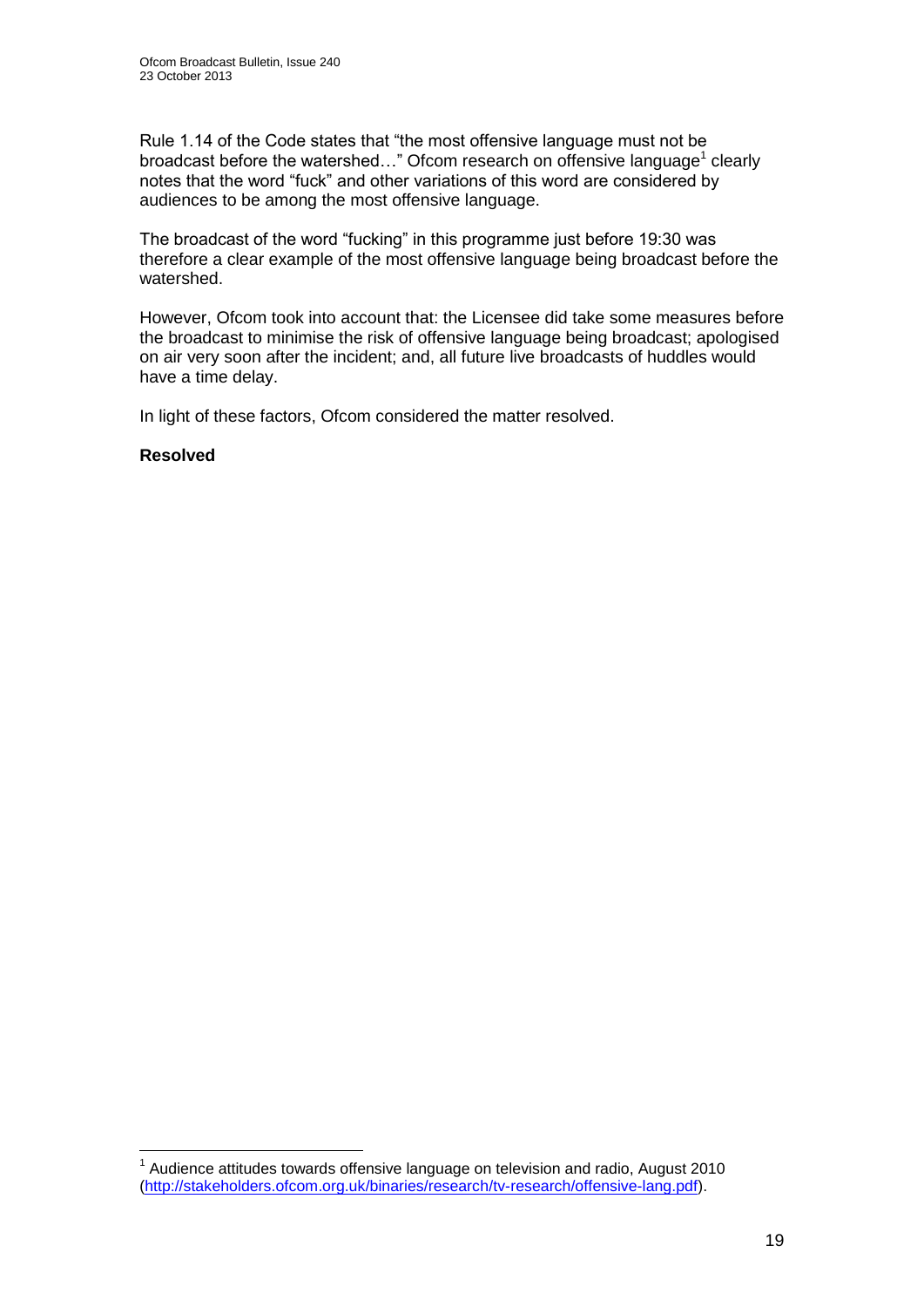# **Advertising Scheduling Findings**

## **In Breach**

### **Advertising minutage**

*Aaj Tak, 22 July 2013, 22:00*

#### **Introduction**

Aaj Tak is a 24 hour news channel broadcast in Hindi on the digital satellite platform (Channel 902). The licence for Aaj Tak is held by TV Today Network Ltd ("TVTN" or "the Licensee").

Rule 4 of the Code on the Scheduling of Television Advertising ("COSTA") states:

"time devoted to television advertising and teleshopping spots on any channel in any one hour must not exceed 12 minutes."

During its routine monitoring of COSTA compliance, Ofcom noted that on 22 July 2013 the 22:00 clock hour exceeded the permitted advertising allowance by five minutes and 30 seconds.

Ofcom considered the matter raised issues warranting investigation in respect of Rule 4 of COSTA. We therefore asked the Licensee for its comments under this rule.

#### **Response**

The Licensee acknowledged that the clock hour identified exceeded the permitted allowance of advertising.

TVTN explained that it had conducted an internal inquiry into this matter. The inquiry revealed that it was caused by an error by an intern which resulted in the advertising breaks being grouped and exceeding the permitted allowance. TVTN assured Ofcom that action is being taken to ensure such a mistake is not repeated in future.

#### **Decision**

Under the Communications Act 2003, Ofcom has a statutory duty to set standards for broadcast content which it considers are best calculate to secure a number of standards objectives. One of these objectives is that "the international obligations of the United Kingdom with respect to advertising included in television and radio services are complied with".

Articles 20 and 23 of the EU Audiovisual Media Services (AVMS) Directive set out strict limits on the amount and scheduling of television advertising. Ofcom has transposed these requirements by means of key rules in COSTA.

Ofcom noted that the Licensee's assurance that it is taking measures to improve compliance. Nonetheless, on this occasion, the amount of advertising in the 22:00 clock hour clearly exceeded the permitted allowance and breached Rule 4 of COSTA.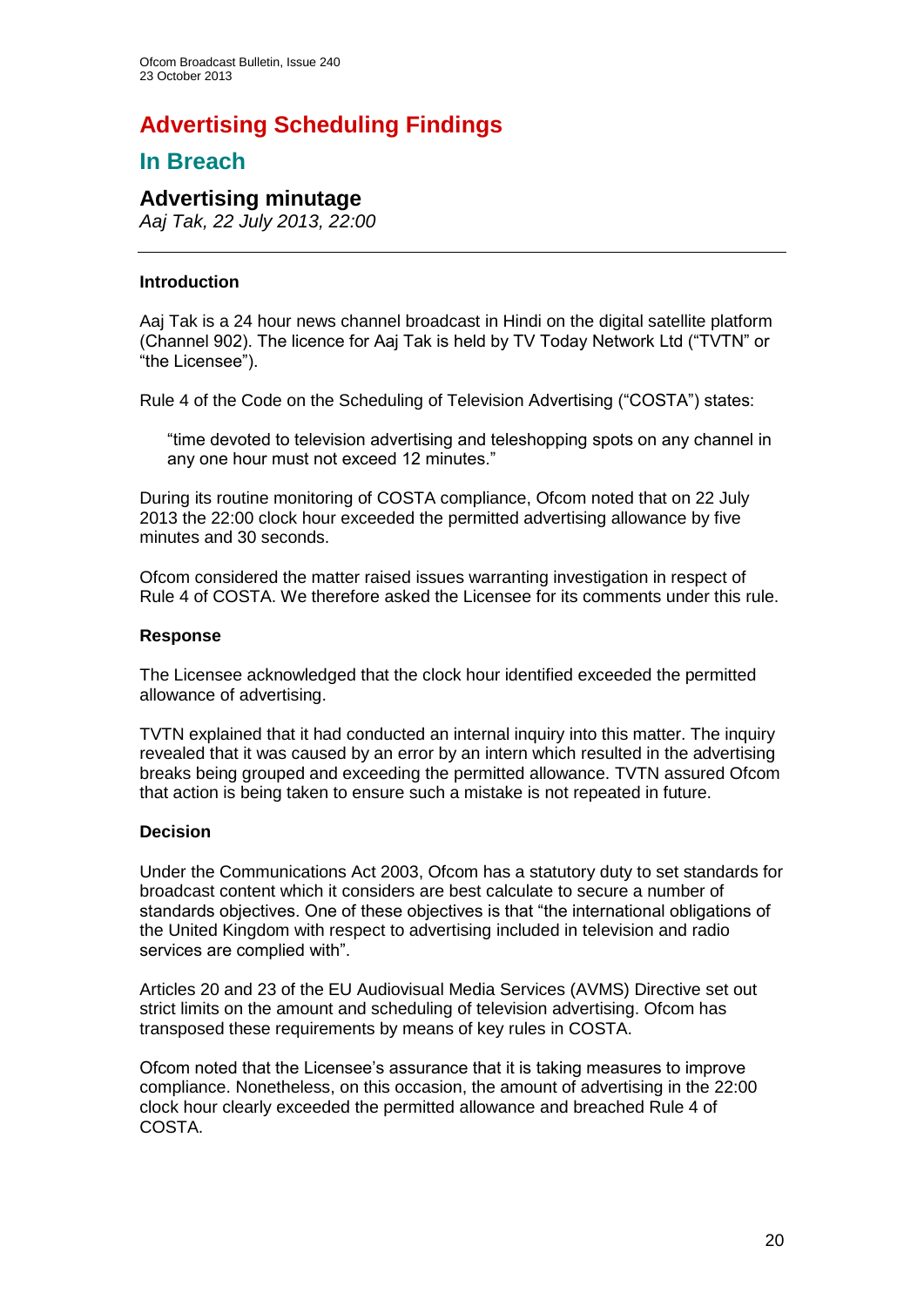Ofcom also noted that in issue 236 of the Broadcast Bulletin it recorded a breach<sup>1</sup> of Rule 4 of COSTA against this Licensee. In light of this further breach, we will continue to monitor the Licensee's compliance with COSTA.

#### **Breach of Rule 4 of COSTA**

 1 <http://stakeholders.ofcom.org.uk/enforcement/broadcast-bulletins/obb236/>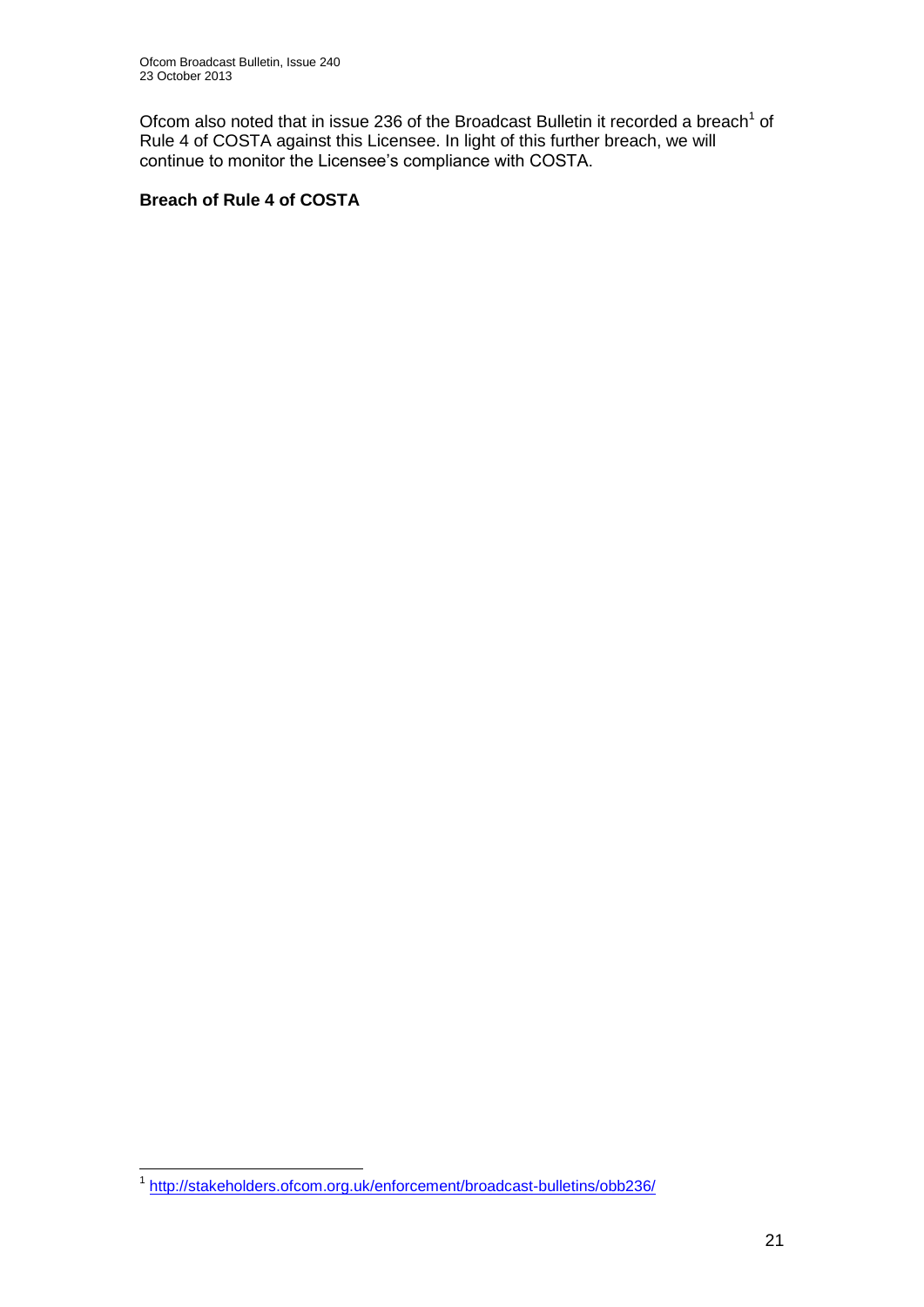## **Fairness and Privacy cases**

## **Upheld**

## **Complaint by The Rt Hon the Lord McAlpine of West Green**

*This Morning, ITV1, 8 November 2012*

#### **Summary**

Ofcom has upheld RMPI LLP's ("RMPI") complaint on behalf of The Rt Hon the Lord McAlpine of West Green ("Lord McAlpine") $<sup>1</sup>$  that he was treated unjustly or unfairly in</sup> the programme as broadcast. Ofcom found ITV Broadcasting Limited ("ITV"), the licensee for the *This Morning* programme, in breach of Rules 7.1 and 2.1 of Ofcom's Broadcasting Code.

The programme included an interview with the Prime Minister, The Rt Hon Mr David Cameron MP, during which he was asked whether there should be an overarching inquiry into the recent child abuse scandal.The presenter, Mr Phillip Schofield, produced a list he said of names of people linked to allegations of child abuse which he had compiled from searching on the internet, and he gave this list to the Prime Minister. The list was then briefly and inadvertently broadcast. ITV accepted that this was an uncharacteristic lapse in editorial judgement on the part of the programme's editorial team, and both ITV and Mr Schofield have issued several apologies since the broadcast of the programme. It led to a claim for libel being brought by Lord McAlpine, which they settled with a payment of damages and legal costs and an agreed Statement read in open court.

ITV accepted that the way in which this part of the interview was conducted, and the idea of handing over a list of named individuals about whom speculation was taking place online, was clearly misjudged. This, it said, was an editorial misjudgement which was then compounded by an entirely inadvertent mistake in relation to the camera shot at the precise moment the list was being handed to the Prime Minister, which meant that the list was briefly visible (but ITV believed not legible) to viewers. ITV said that this was highly regrettable and it accepted full responsibility for these mistakes.

Ofcom considered that the programme broadcast significant allegations about Lord McAlpine, which turned out to be wholly untrue, without adequate research and without offering him the opportunity to respond. The programme as broadcast therefore resulted in significant unfairness to Lord McAlpine and was therefore a breach of Rule 7.1 of the Broadcasting Code.

Ofcom also considered that whilst the material was not offensive, ITV had failed in its obligation to ensure that generally accepted standards were applied to the content of this particular edition of *This Morning* and had not provided adequate protection for members of the public from the inclusion of harmful material. It was therefore a breach of Rule 2.1 of the Broadcasting Code.

<sup>1</sup>  $1$  Lord McAlpine is a former Deputy Chairman of the Conservative Party and a former Party Treasurer. He was a close aide to Margaret Thatcher during her time as Prime Minister. As a result of his positions and his work with the Conservative Party, he had a significant political profile during the late 1970s and the 1980s.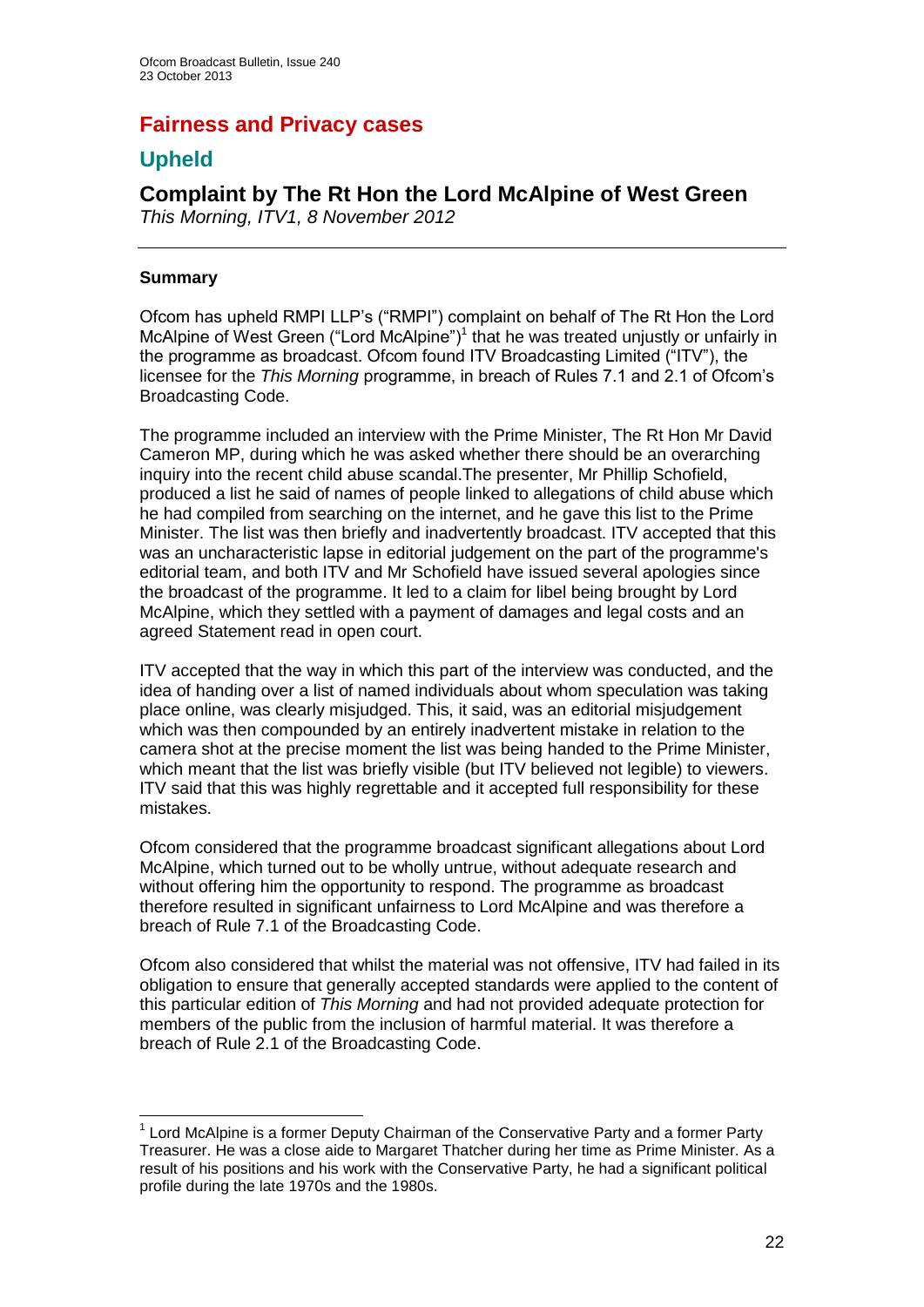#### **Introduction**

On 8 November 2012, ITV broadcast an edition of *This Morning* which included an interview with the Prime Minister, The Rt Hon Mr David Cameron MP, which was conducted by one of the presenters, Mr Phillip Schofield. During the course of the interview, Mr Schofield sought to raise with the Prime Minister *"the fact that...there could have been a paedophile ring amongst the elite of Great Britain that led all the way to Downing Street".* This would have been understood by the Prime Minister and viewers to have been a reference to the widely publicised child abuse case involving the Bryn Estyn Care Home in north Wales ("Bryn Estyn")<sup>2</sup>. On 2 November 2012, the BBC had broadcast an edition of *Newsnight* in which serious allegations of serial child sex abuse of vulnerable young boys at Bryn Estyn had been made against a *"leading Conservative figure from the Thatcher years"*. Both before and after the *Newsnight* programme, Lord McAlpine had been widely, and falsely, identified, mainly on the online social networking site Twitter, as being the subject of the allegations.

During the interview with the Prime Minister, Mr Schofield asked Mr Cameron whether he had *"heard the names"* who had been associated with the allegations concerning Bryn Estyn. Despite being warned specifically by the Prime Minister of the dangers of speculation about such serious allegations, Mr Schofield then passed the Prime Minister a card on which was written a list of individuals whom he had found named on the internet as linked to allegations of child abuse. Lord McAlpine's name was amongst those written on the list. As Mr Schofield handed the card to the Prime Minister, the list was briefly broadcast to viewers.

Later on the same day, both ITV and Mr Schofield released public statements apologising for the fact that the list of names on the card may have been visible, albeit briefly, to viewers. ITV also broadcast three apologies on *This Morning* the following day.

By 9 November 2012, it had become clear that the allegations against Lord McAlpine were false and ITV accepted that the allegations alluded to in the programme were wholly untrue.

#### **Framework for the investigation**

Ofcom has general duties under section 3 of the Communications Act 2003 ("the 2003 Act") to (among other things) secure the application, in the case of all television and radio services, of standards that provide adequate protection to members of the public from the inclusion of offensive and harmful material in television and radio services (Section 3(2)(e) of the 2003 Act); and in addition, to all other persons from both (i) unfair treatment in programmes included in such services; and (ii) unwarranted infringements of privacy resulting from activities carried on for the purposes of such services (Section  $3(2)(f)$  of the 2003 Act)<sup>3</sup>.

 2 The Tribunal of Inquiry into the Abuse of Children in Care in the Former County Council Areas of Gwynedd and Clwyd since 1974 (known as "the Waterhouse Inquiry" or the "Waterhouse Tribunal"), which began in 1997, investigated allegations of child sexual and physical abuse at a number of care homes in Wales, including the Bryn Estyn Care Home. Its findings were published in 2000.

<sup>3</sup> [http://www.legislation.gov.uk/ukpga/2003/21/section/3.](http://www.legislation.gov.uk/ukpga/2003/21/section/3)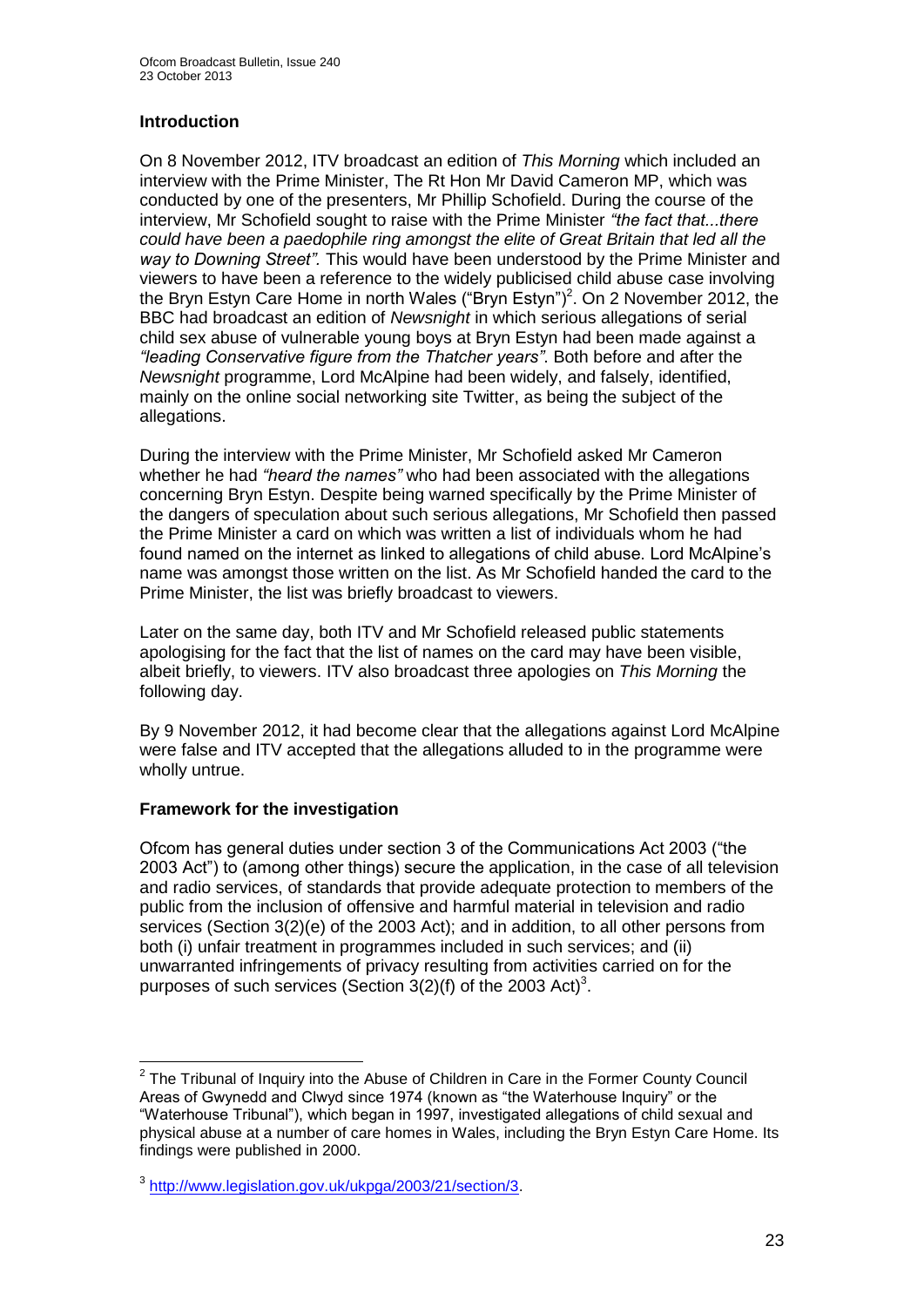1

Ofcom received 473 complaints from viewers who were offended by Mr Schofield's handing the list of names to the Prime Minister. On the information available to Ofcom at this time, it appeared to Ofcom that ITV did not take appropriate steps to ensure that generally accepted standards were applied to the programme to ensure that viewers were protected from the inclusion of harmful and/or offensive content. Ofcom proceeded to investigate the programme under Section Two (Harm & Offence)<sup>4</sup> of the Ofcom's Broadcasting Code ("the Broadcasting Code"). Soon after broadcast of the programme, Ofcom also decided to investigate the programme in relation to "fairness". Normally, Ofcom requires a complaint from the "person affected" before investigating any fairness issues. However, Ofcom's Procedures for the consideration and adjudication of Fairness & Privacy complaints<sup>5</sup> ("the Procedures"), published on 1 June 2011, state at paragraph 1.5 that:

*"in exceptional circumstances, where Ofcom considers it necessary in order to fulfil its general duty (under section 3(2)(f) of the 2003 Act) to secure the application of standards that provide adequate protection to members of the public (and all other persons) from unfair treatment in programmes and unwarranted infringements of privacy, Ofcom may consider fairness or privacy issues in the absence of a complaint from "the person affected" ... In those exceptional circumstances, Ofcom would set out in advance the procedures that it intends to follow and allow any relevant parties to respond accordingly. The procedures would be similar to these but adapted as appropriate to ensure that they are fair in the particular circumstances".*

In this case, Ofcom considered that "exceptional circumstances" existed for it to consider the fairness implications of Mr Schofield's conduct in the programme and the apparent lapse in editorial judgement on the part of the programme's editorial team, in order to fulfil its general duty to secure the application of standards that provide adequate protection to members of the public from unfair treatment and unwarranted infringements of privacy. Ofcom considered such exceptional circumstances to exist in light of the fact that the names of a number of individuals were broadcast and linked with allegations of child sex abuse. There is no doubt that this is an extremely serious allegation, with potentially very serious consequences for those identified, and is a matter of serious public concern.

In any event, a short while later, on 23 November 2012, Ofcom received a complaint of unjust or unfair treatment made by RMPI on behalf of Lord McAlpine as "the person affected". Ofcom therefore proceeded to consider Lord McAlpine's fairness complaint about the broadcast under Section Seven (Fairness)<sup>6</sup> of Ofcom's Broadcasting Code<sup>7</sup>.

<sup>4</sup> [http://stakeholders.ofcom.org.uk/broadcasting/broadcast-codes/broadcast-code/standards/.](http://stakeholders.ofcom.org.uk/broadcasting/broadcast-codes/broadcast-code/standards/)

<sup>&</sup>lt;sup>5</sup> [http://stakeholders.ofcom.org.uk/broadcasting/guidance/complaints-sanctions/fairness/.](http://stakeholders.ofcom.org.uk/broadcasting/guidance/complaints-sanctions/fairness/)

<sup>6</sup> [http://stakeholders.ofcom.org.uk/broadcasting/broadcast-codes/broadcast-code/fairness/.](http://stakeholders.ofcom.org.uk/broadcasting/broadcast-codes/broadcast-code/fairness/)

 $<sup>7</sup>$  Ofcom aims to conclude fairness and privacy investigations as soon as possible. The</sup> majority are concluded within 90 working days. However, certain cases can take significantly longer, especially if they are complex, raise difficult issues, and significant representations are received from the broadcaster or the complainant that require careful consideration (including representations on legal issues) as was the case here.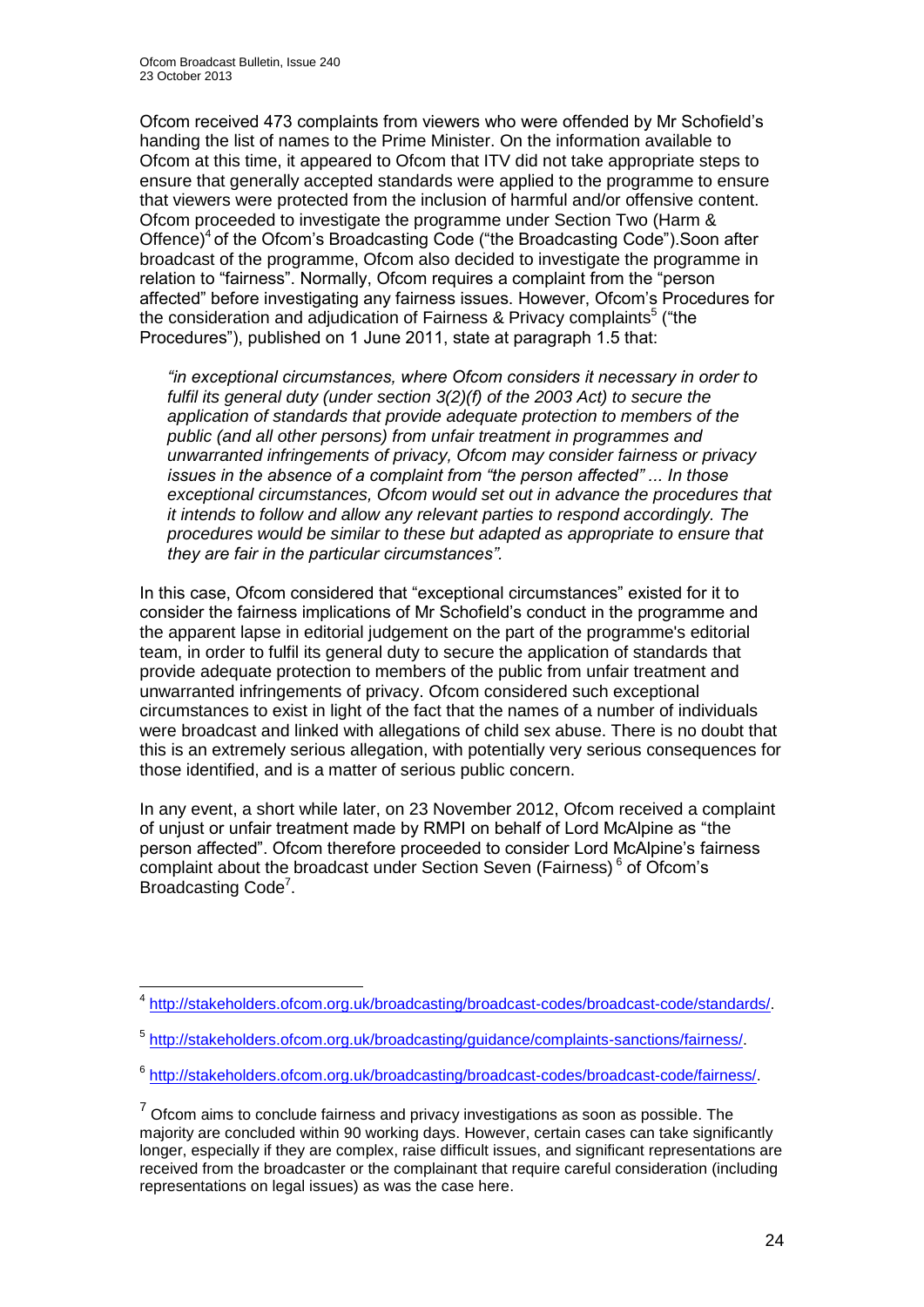#### *Standards with respect to harmful and/or offensive content*

The 'standards' with respect to harm and offence are set out in Section Two (Harm and Offence) of the Broadcasting Code. This section sets out a Principle and Rules to be observed by the broadcaster. The Principle is "to ensure that generally accepted standards are applied to the content of television and radio services so as to provide adequate protection for members of the public from the inclusion in such services of harmful and/or offensive material". The Rule considered by Ofcom to be relevant to its investigation is Rule 2.1 which states that:

"Generally accepted standards must be applied to the contents of television and radio services so as to provide adequate protection for members of the public from the inclusion in such services of harmful and/or offensive material".

#### *Standards with respect to fairness and privacy*

The 'Standards' in respect to unjust or unfair treatment are set out in Section Seven (Fairness) of the Broadcasting Code This section sets out a Principle and a Rule (Rule 7.1) to be observed by broadcasters. The Principle is "to ensure that broadcasters avoid unjust or unfair treatment of individuals or organisations in programmes". Rule 7.1 states that:

"Broadcasters must avoid unjust or unfair treatment of individuals or organisations in programmes".

Section Seven (Fairness) of the Broadcasting Code sets out a series of "practices to be followed" by broadcasters when dealing with individuals or organisations participating in or otherwise directly affected by programmes. Failure to follow the practices will only constitute a breach where it results in unfairness to an individual or organisation in the programme.

#### **The Programme as broadcast**

*This Morning* is ITV's long-running flagship weekday mid-morning live magazine programme, which features a wide variety of lifestyle and topical stories. Mr Schofield has been a main presenter of the show since 2002 and has interviewed many senior political figures on *This Morning*.

ITV provided Ofcom with a recording of the edition of the programme broadcast on 8 November 2012 and a transcript of Mr Schofield's interview with the Prime Minister. Ofcom noted the following sequence of events.

During the interview, Mr Schofield introduced the topic of child sex abuse allegations in relation to parliamentary figures by saying to the Prime Minister that "*a very serious topic that is in the news at the moment*" is that "*there could have been a paedophile ring amongst the elite of Great Britain that led all the way to Downing Street*". The Prime Minister responded by issuing a caution about the dangers of speculation concerning such issues, saying "*I've heard all sorts of names being bandied around and what then tends to happen is of course everyone sits round and speculates about people...some of whom are alive, some of whom are dead*".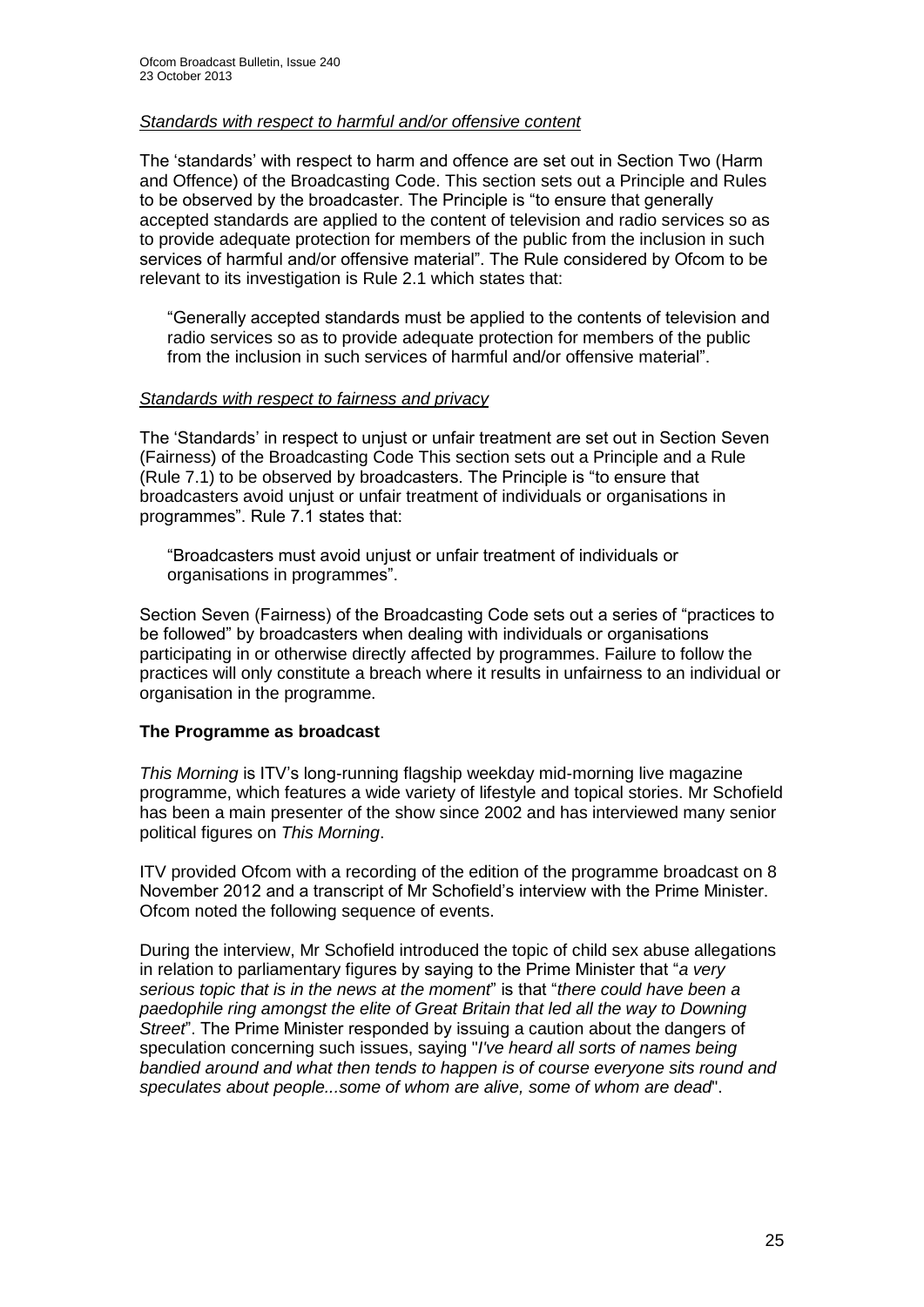At this point in the interview, Mr Schofield said:

*"It takes a momentary, cursory glance at the internet, it took me about three minutes last night to continually to find a list of the same names. I have those names there, those are the names on a piece of paper, will you be speaking to these people?".*

Mr Schofield then handed the Prime Minister a card on which was written a list of names of individuals about whom such speculation was taking place "*on the internet*". As Mr Schofield handed the card to the Prime Minister, the list of names was briefly broadcast to viewers, and Lord McAlpine's name was legible on the list. Again, the Prime Minister responded by cautioning Mr Schofield about the dangers of speculation and warned that "*there is a danger that if we are not careful that this could turn in to a sort of, a sort of witch hunt, particularly against people who are gay*".

The interview then turned to a discussion about the number of inquiries that had been held or were being set up to look into a number of allegations relating to child sex abuse.

#### **Ofcom's investigation and Lord McAlpine's complaint**

Ofcom wrote to ITV on 14 November 2012 and expressed its concern about the potential issues raised by the programme that it believed warranted urgent investigation in relation to the application of generally accepted standards by ITV and the application of standards to prevent unfair treatment and unwarranted infringements of privacy. In its letter, Ofcom requested ITV to submit its formal representations on how the actions of ITV and Mr Schofield maintained appropriate standards and complied with Rules 2.1 and 7.1 (and the relevant "Practices to be followed") as set out in the Broadcasting Code.

In relation to Section Two (Harm and Offence) of the Broadcasting Code and the 473 complaints Ofcom received from viewers about the programme, Ofcom provided ITV with the following summary of the main themes that the viewers who complained found offensive:

- Some viewers were offended that it was disrespectful and unfair to the Prime Minister to "ambush" the interview as it was supposed to be about a different matter.
- Some viewers were offended that: they could momentarily see at least one of the names on the list; Mr Schofield had no substantive evidence to link paedophilia with the names on the list, having obtained them from the internet; and, Mr Schofield's handing the list of names to the Prime Minister was a "sensationalist" act.
- Some viewers were offended that: the Prime Minister appeared to link homosexuality with paedophilia; the item linked homosexuality with paedophilia; and,
- the item compromised the personal safety of individuals and homosexual people in general by indirectly encouraging vigilante attacks.

In relation to Section Seven (Fairness) of the Broadcasting Code, Ofcom also received a letter of complaint dated 23 November 2012 (the "letter of complaint") from RMPI, Lord McAlpine's legal representatives, on behalf of Lord McAlpine about the *This Morning* programme broadcast on 8 November 2012.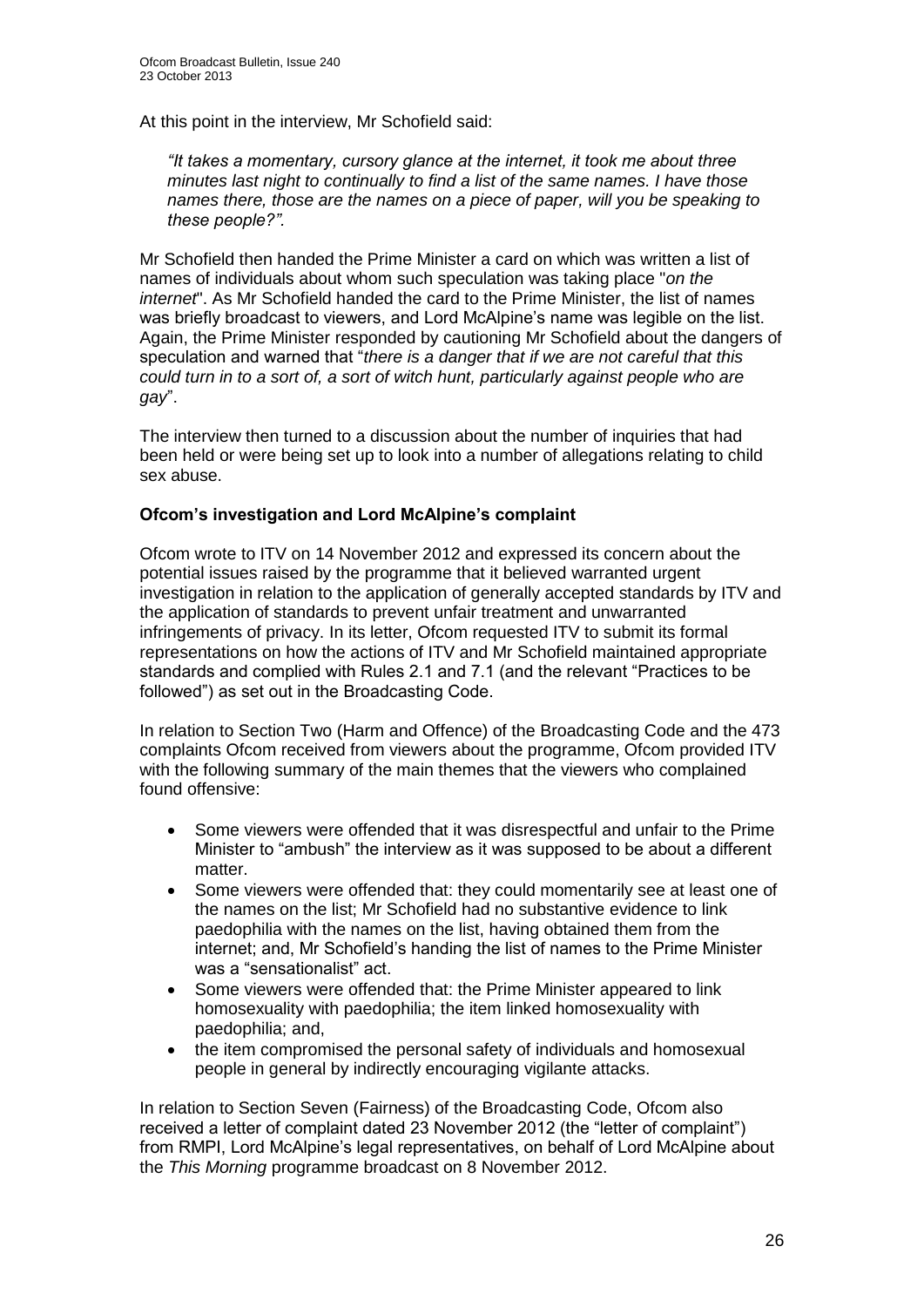RMPI complained that Lord McAlpine was not offered the opportunity to contribute or respond to any of the allegations made in the programme. In particular, RMPI said that Phillip Schofield, by presenting the Prime Minister with a list of rumoured paedophiles, led viewers to search the internet which, in turn, caused people to read and further spread false and malicious rumours about Lord McAlpine. RMPI said that even though Lord McAlpine's name could not be seen on the list, the production of the list will have led viewers to turn to the internet to search for the names of those rumoured to be paedophiles. It also said that the programme had no regard for the previous findings or evidence that already existed and the actions of Phillip Schofield fuelled the fires further which resulted in the unfair treatment of Lord McAlpine.

#### **ITV's response to Ofcom investigation**

Before addressing the specific concerns raised by Ofcom's investigation, ITV set out the events and circumstances leading up to the broadcast of the programme and the action taken subsequent to the broadcast of the programme.

#### *ITV's statement relating to the background to the programme*

ITV said that the programme had to be considered in the context of the widely reported events taking place immediately prior to Mr Schofield's interview with the Prime Minister. It said that the issue of paedophilia and child sex abuse had dominated the news agenda in the months preceding the broadcast, in particular following ITV's broadcast on 3 October 2012 of its *Exposure* programme, revealing the sexual abuse of children by the late Jimmy Savile.

There had previously been an investigation into child sex abuse in the 1970s and 1980s at care homes in the former county council areas of Clwyd and Gwynedd in north Wales (which included Bryn Estyn), culminating in the report of the Waterhouse Inquiry published in 2000.

ITV said that on 2 November 2012, the BBC had trailed that its edition of *Newsnight* that evening would include a report regarding the sexual abuse of boys in the 1970s and 1980s at Bryn Estyn. That same morning, Mr Iain Overton of the Bureau of Investigative Journalism published a tweet stating *"if all goes well we've got a*  Newsnight *out tonight about a very senior figure who is a paedophile*". ITV said that it understood that this information had spread quickly across the internet and social networking sites such as Twitter, which led to widespread speculation as to who the relevant individual might be. It said that a number of people had named Lord McAlpine and had identified him as the subject of the *Newsnight* report.

ITV said that the *Newsnight* report did not, in the event, name Lord McAlpine. However, during its detailed report, explicit and serious allegations of involvement in a paedophile ring and the organised serial rape of vulnerable young boys at Bryn Estyn were made against a "*leading Conservative figure from the Thatcher years".* In particular, ITV said that the *Newsnight* programme had reported a number of allegations from Mr Steve Messham, a victim of abuse at Bryn Estyn. Subsequent to the broadcast of the *Newsnight* report, ITV said that it understood that Lord McAlpine had again been named and identified as the subject of the allegations made in it by a number of people on the internet and on social networking sites.

In the light of Mr Messham's allegations, the Prime Minister announced on 5 November 2012 that he would "ask...a senior independent figure to lead an urgent investigation into whether the original inquiry was properly constituted and properly did its job and to report urgently to the government". ITV said that by the time of the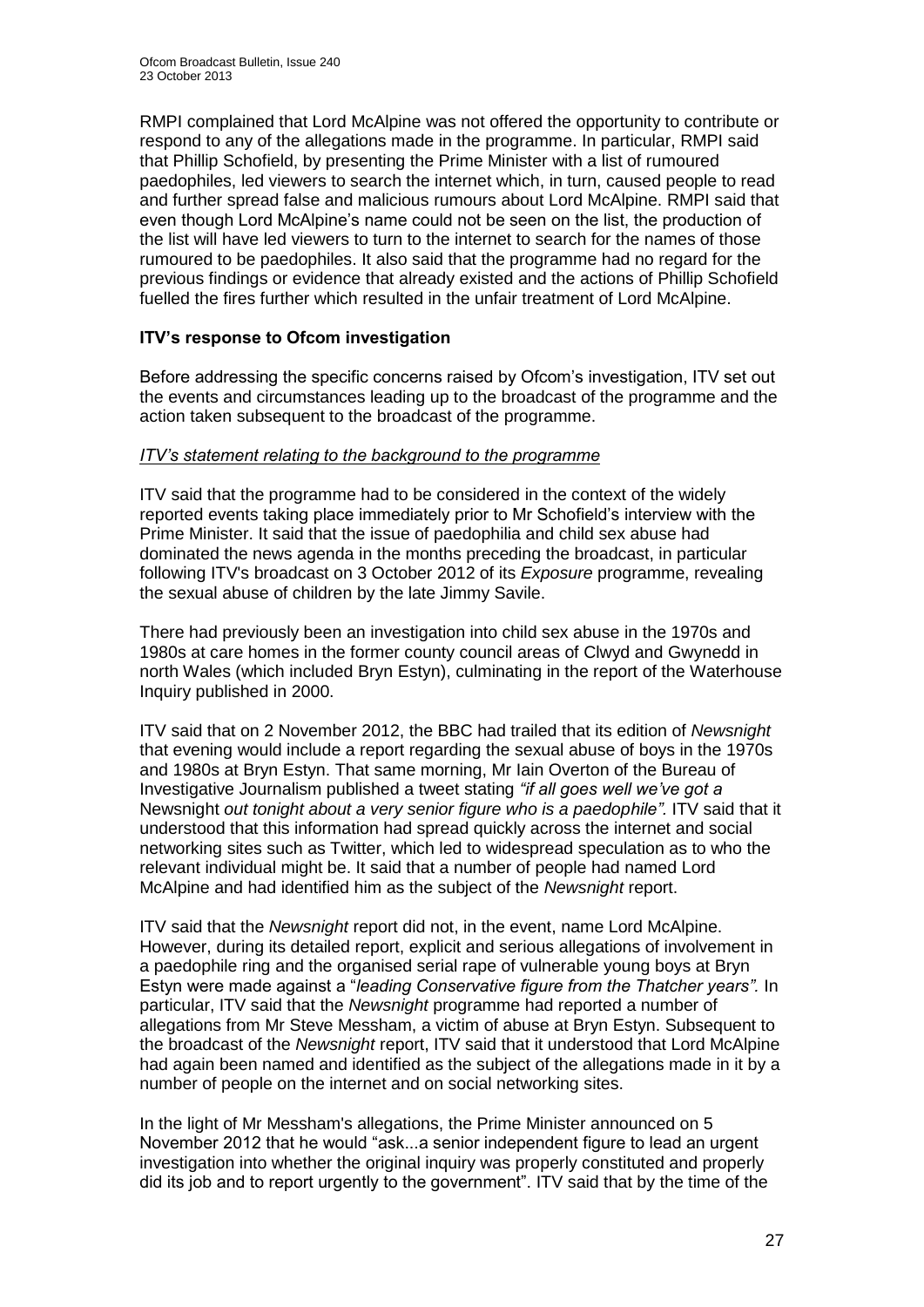broadcast of the programme, a total of seven inquiries were widely known to be underway in relation to or arising from child sex abuse allegations.

ITV said that *This Morning*, while not a "hard news" programme, regularly covered public interest issues currently in the news and regularly interviewed senior political figures on the political issues of the day. In the light of all of the above, ITV said that the *This Morning* editorial team took the view (which ITV considered has been correct and justified) that the question of whether there should be an overarching inquiry into the child abuse scandal would be an appropriate matter of public interest for discussion with the Prime Minister.

#### *ITV's statement in relation to the programme's compliance procedures*

ITV said that there was an established compliance procedure for *This Morning* to ensure that generally accepted standards are met and to avoid the unfair treatment of individuals and any unwarranted infringement of their privacy. The programme's production team is provided with bespoke training sessions on legal and compliance issues with particular relevance to the programme, and with written compliance and legal guidelines, which are regularly reviewed and updated.

ITV said that the programme is produced for ITV by ITV Studios, and the compliance licensee is ITV Broadcasting Limited. ITV's compliance team is composed of around 30 people and includes "Compliance Managers" for each genre of programming who, in turn, report to the "Director of Programme Compliance". A number of "Compliance Advisors" report to the" Compliance Managers" and there are, in addition, a number of experienced and specialist "Programme Lawyers" to advise producers on legal matters.

ITV said that as *This Morning* is a live programme, the principal components of each episode are complied in advance of broadcast by way of discussion between the production and compliance teams. Advice is sought routinely in the preparation of each episode, primarily from the "Compliance Manager Daytime" and from the nominated duty lawyer for the programme for that particular week. Pre-recorded elements such as viewer competition V/Ts or interviews will be reviewed and approved by compliance staff before broadcast. The running order for each programme outlining the items to be covered is circulated by the production team, usually in the late afternoon on the day before broadcast, and a brief for each principal component is sent either to the Compliance Manager or to the duty lawyer for comment and approval.

In accordance with these procedures, ITV said that the brief for the interview with the Prime Minister was prepared and sent to the duty compliance lawyer assigned to provide advice on legal matters relating to *This Morning* that week, on the evening of 7 November 2012. Approval of the brief was confirmed by email to the production team shortly before 09:00 hours on 8 November 2012.

#### *ITV's statement in relation to the preparation for the interview*

ITV said that the interview with the Prime Minister was planned well in advance and, as was standard practice for the programme, the detailed brief outlining topics for discussion in the interview was prepared by the production team for the presenters. This brief outlined the three main topics for discussion in the interview, including the question of whether there should be an overarching inquiry into the child abuse scandal. A copy of the brief was provided to Ofcom.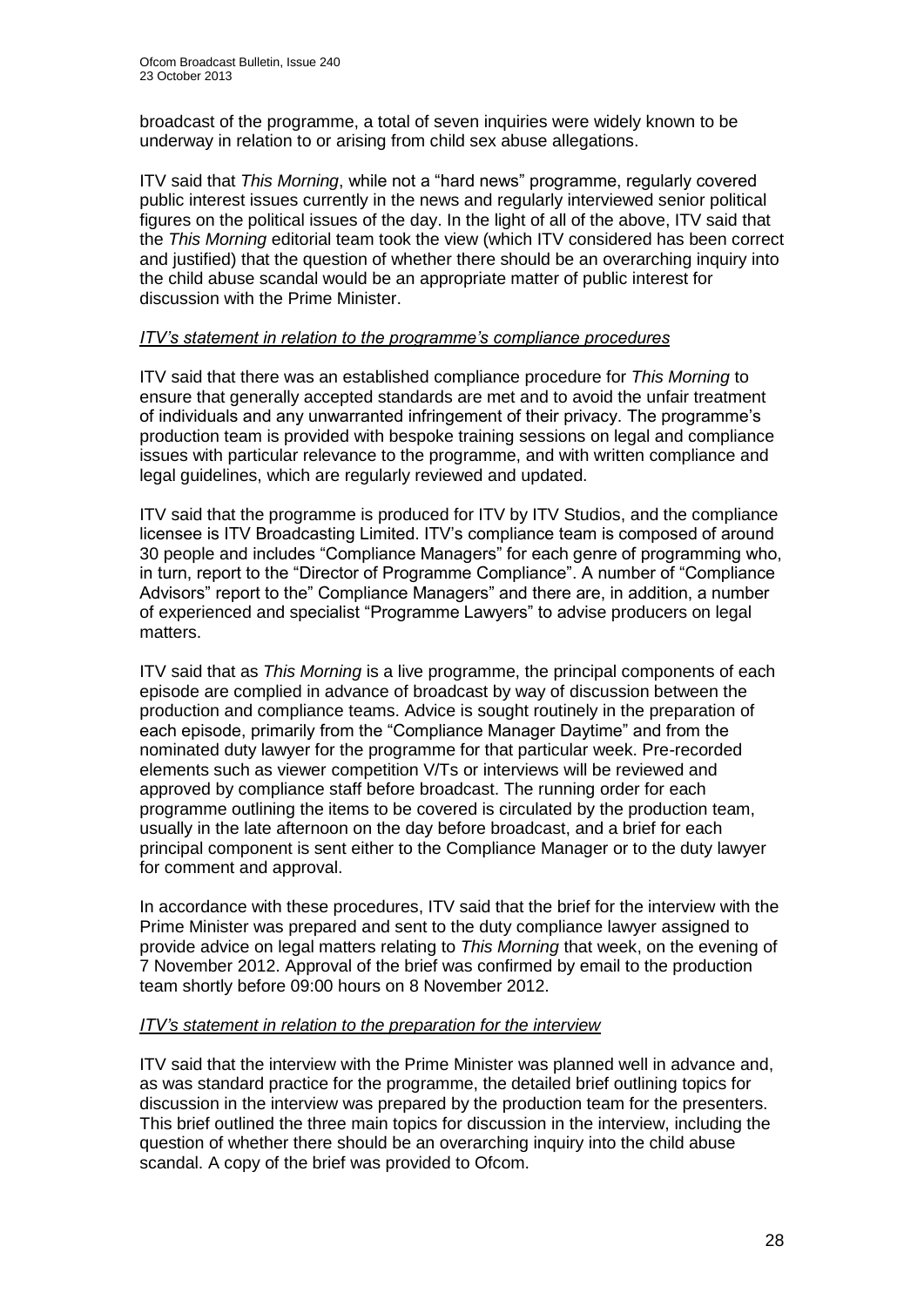ITV said that the three topics were discussed with the Prime Minister's advisor prior to the interview, again in line with the programme's standard practice and the Practices to be followed detailed in Section Seven (Fairness) of the Broadcasting Code, namely that interviewees should be made aware of the broad areas of discussion before an interview takes place. The Prime Minister's press advisor confirmed that he was happy for the Prime Minister to be questioned on these topics.

ITV said that discussions took place between Mr Schofield and the News Editor two days before the interview with the Prime Minister took place, concerning the child abuse scandal. Reference was made during the discussions to the identity of the unnamed individual accused in the *Newsnight* programme, which the News Editor understood to be Lord McAlpine, and other individuals linked to child abuse in internet speculation.

#### *ITV's statement in relation to Mr Schofield's research*

ITV said that on the evening of 7 November 2012, Mr Schofield undertook his own research on the internet in relation to the child sex abuse scandal in preparation for the interview with the Prime Minister. Mr Schofield had read articles on newspaper and other websites reporting a question that had been raised in Parliament by Mr Tom Watson MP that suggested that there was evidence in existence that linked "a powerful paedophile network... to Parliament and Number 10 [i.e. Downing Street]".

A brief search on Google revealed various articles, blogs and posts repeatedly naming a number of senior political figures alleged to have been connected with child abuse. ITV said that Mr Schofield had spent approximately two hours reading this material.

In the course of this research, and in light of Mr Watson's allegations, Mr Schofield formulated the idea, in the context of discussing the prospect of an overarching inquiry into the various child abuse scandals, of handing the Prime Minister a list of the individuals that he had repeatedly seen named online, to illustrate the fact that there was widespread speculation on the internet about these individuals, and to ask the Prime Minister for his view about it. ITV said that at no point did Mr Schofield ever intend to name or otherwise identify these individuals on the programme*,* or to accuse them of any wrongdoing. Indeed, ITV said that Mr Schofield was very conscious of the need for care in addressing this matter at all and framed his questioning to the Prime Minister by reference to the wording that had been used by Mr Watson MP in Parliament.

ITV said that it should be noted that although Mr Schofield referred to a "*cursory*" search (i.e. a search through the "Google" search engine) in the programme, his research of the materials revealed by this search for the purpose of the interview was certainly not cursory.

#### *ITV Statement in relation to the Editorial discussions on morning of the broadcast of the programme*

ITV said that each morning before broadcast, the editorial team responsible for the preparation of the programme's content that day meet with the presenters to discuss the items that will be featured.

On 8 November 2012, the presenters met with the senior editorial team, namely the Deputy Editor, the News Editor, and the Day Producer, at approximately 08:45 hours. At this meeting, Mr Schofield introduced the idea of presenting the list of names he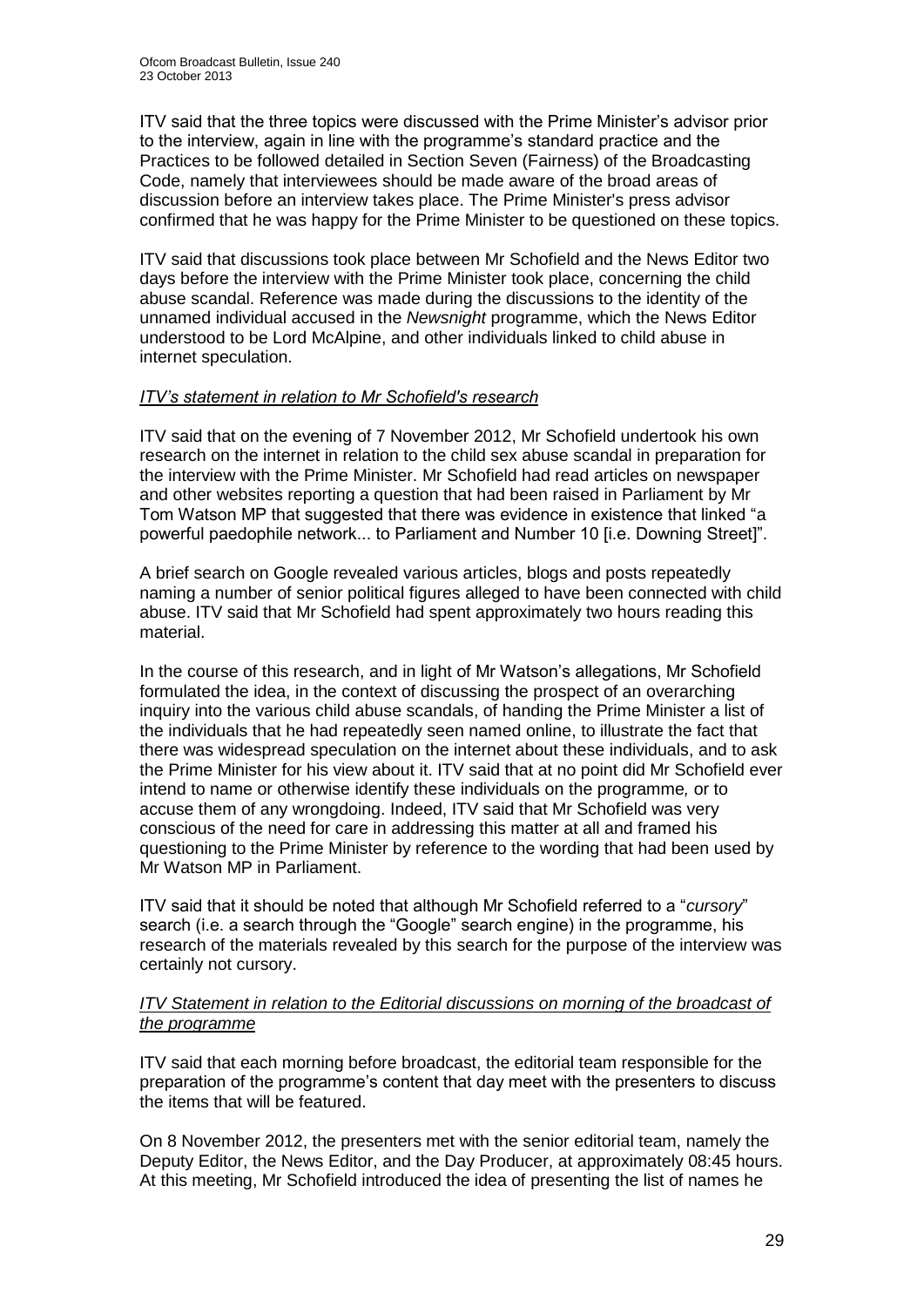had collated from the internet to the Prime Minister during the interview. Mindful of the serious and sensitive nature of the issue, and conscious of the need not to reveal the identities of the individuals on the list, ITV said that it was agreed that the names would be written on a presenter's briefing card which would be passed to the Prime Minister in such a way that the list would never be visible to the camera. Unfortunately, the editorial team did not refer this new idea to the duty Programme Lawyer for advice. Instead, ITV said the editorial team proceeded on the misguided basis that no further advice or clearance was needed because discussion of the child abuse issue had already been cleared, in principle, from a legal perspective as part of the standard interview brief.

Following this meeting, the News Editor had instructed a member of the news desk team to place the names on a card. Two members of this team conferred and through further research (including discussion with journalistic contacts) provided a fifth name in addition to four already selected, on the same basis, i.e. a political figure referred to in internet speculation in relation to child abuse allegations.

At around 09:15 hours, ITV said that the programme's Editor arrived at the studio and was informed by the editorial team about the proposed new feature of the interview. The Editor immediately recognised that raising the issue in this way carried a legal risk and went to discuss it directly with Mr Schofield. Following that discussion, ITV said that the Editor had decided that the item could still proceed as long as the card bearing the list of names was handed to the Prime Minister face down so its content could not be seen by viewers. Regrettably, ITV said that the Editor had assumed incorrectly that the new item had been discussed with the duty Programme Lawyer, and had also failed to recognise that the correct framing of the question was as important as the manner in which the card was to be handed across. ITV accepted that these were serious editorial misjudgements.

However, ITV said that it should be emphasised that while these editorial decisions prior to broadcast were misguided, they arose from honest mistakes in the assessment of the idea as part and parcel of a wider discussion on a matter of public interest. It said that the editorial team, of which Mr Schofield was part, were certainly not reckless or thoughtless as to the seriousness of making an actual allegation of child abuse against those named in internet speculation. No one in the editorial team had intended to make or considered that any such allegation would be made in the programme (and ITV did not accept that any such allegation was, in fact, made). ITV said that had such an allegation been intended to be made, the team would have understood as a matter of basic journalistic good practice that such allegations were serious, could only be made on the basis of firm evidence rather than internet speculation, and in accordance with Section Seven (Fairness) of the Broadcasting Code would have to have been put to the individuals in question in advance of broadcast.

ITV said that these editorial misjudgements were then further compounded by the failure to follow established editorial and compliance procedures by ensuring that legal advice had been taken specifically on this new element of the interview before broadcast. The production team failed to appreciate that the risk did not simply involve the visibility of the names on the list, but also the manner in which the question would be put to the Prime Minister. For example, ITV said that the question should have been more clearly formulated to indicate the origin of the "*paedophile ring*" allegation (namely, the comments of Mr Watson MP), should have made it clear that the names were drawn from unreliable internet speculation, and that there was no suggestion or inference of any wrongdoing on the part of these individuals. ITV said that this was a collective mistake by the editorial team as a whole.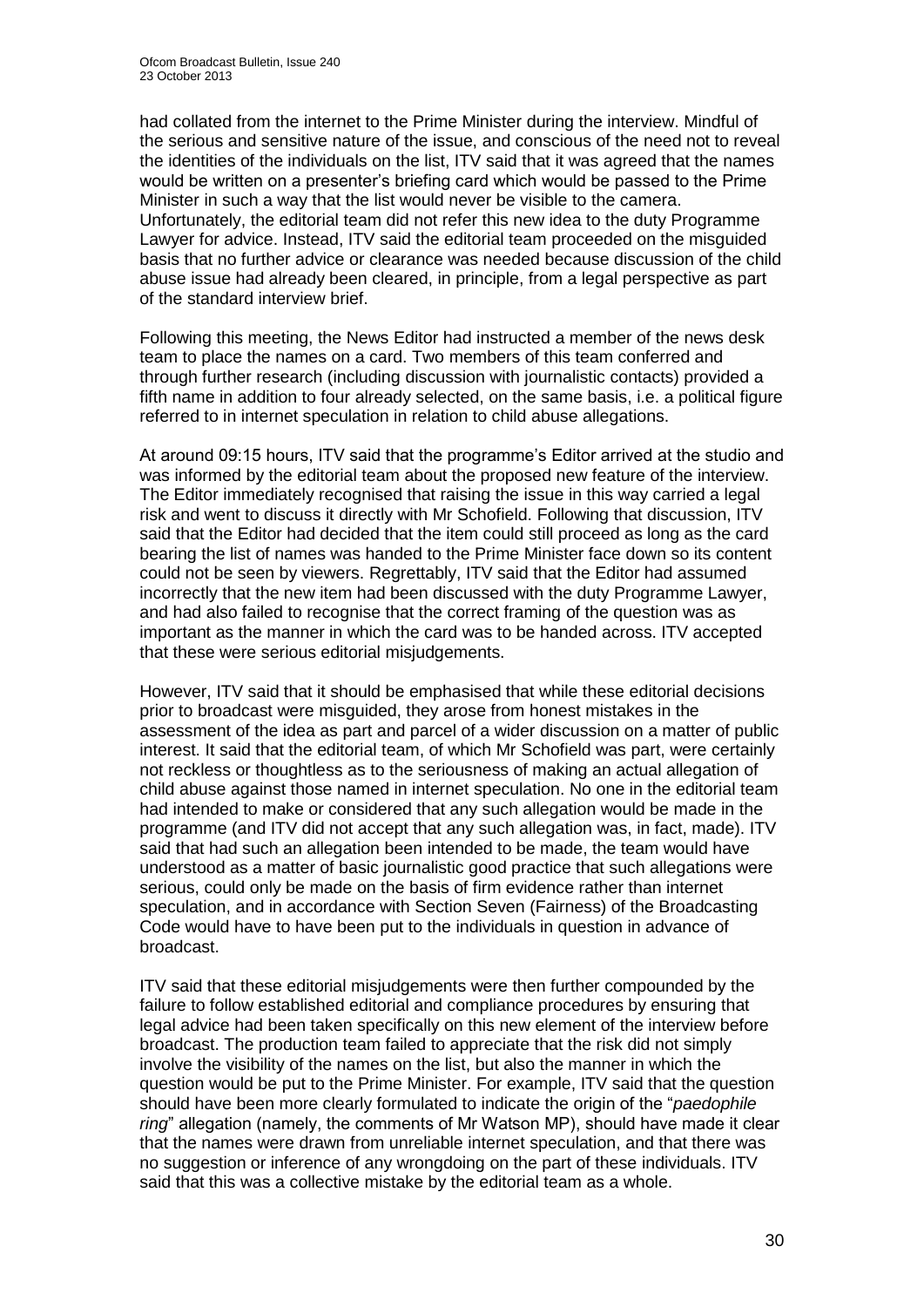ITV said that the list of names was prepared for Mr Schofield on a printed card, but that this was rewritten shortly before the interview began in Mr Schofield's own handwriting, because the printed card had been headed "*Names For Cameron*", which Mr Schofield considered disrespectful to the Prime Minister.

#### *Action taken by ITV subsequent to the broadcast of the programme*

#### *Apology*

ITV said that after the programme had concluded, the presenters and the programme's Editor met with ITV's Director of Communication, the Director of Programme Compliance and others, and the incident was reported to members of ITV's Management Board. It was quickly agreed that both ITV and Mr Schofield should issue an apology. At that point it was not clear whether any of the names had, in fact, been legible to any viewers. ITV said it was realised that the inadvertent display of the list of names, while momentary, could potentially be extremely damaging to the individuals concerned if they had been identified. Accordingly, within hours of the broadcast of the programme on 8 November 2012, both ITV and Mr Schofield issued public apologies.

Mr Schofield's apology stated:

"If any viewer was able to identify anyone listed, I would like to apologise and stress that was never my intention. I was not accusing anyone of anything and it is essential that it is understood that I would never be part of any kind of witch hunt.

Unfortunately there may have been a misjudged camera angle for a split second as I showed the Prime Minister some information I had obtained from the internet. I asked for his reaction to give him the opportunity to make a point which he very clearly made about the dangers of any witch hunt".

ITV's apology stated:

"It is extremely regrettable that names may have been very briefly visible as a result of a misjudged camera angle, although most viewers would not have been able to read the list, and as Phillip has stressed, the programme was not accusing anyone of anything".

On the following edition of *This Morning*, on 9 November 2012, ITV said that a further apology repeating both of those statements was broadcast, as follows:

*"Time for a look at stories in the news, and This Morning dominates a lot of the headlines after Phillip and Holly's<sup>8</sup> interview with Prime Minister David Cameron yesterday.*

*While discussing speculation about child abuse allegations, Phillip produced a list of names he had found on the web the night before the show. Unfortunately when showing this list to the Prime Minister, it was briefly and inadvertently shown on camera.*

<sup>1</sup> <sup>8</sup> Ms Holly Willoughby, Mr Schofield's co-presenter.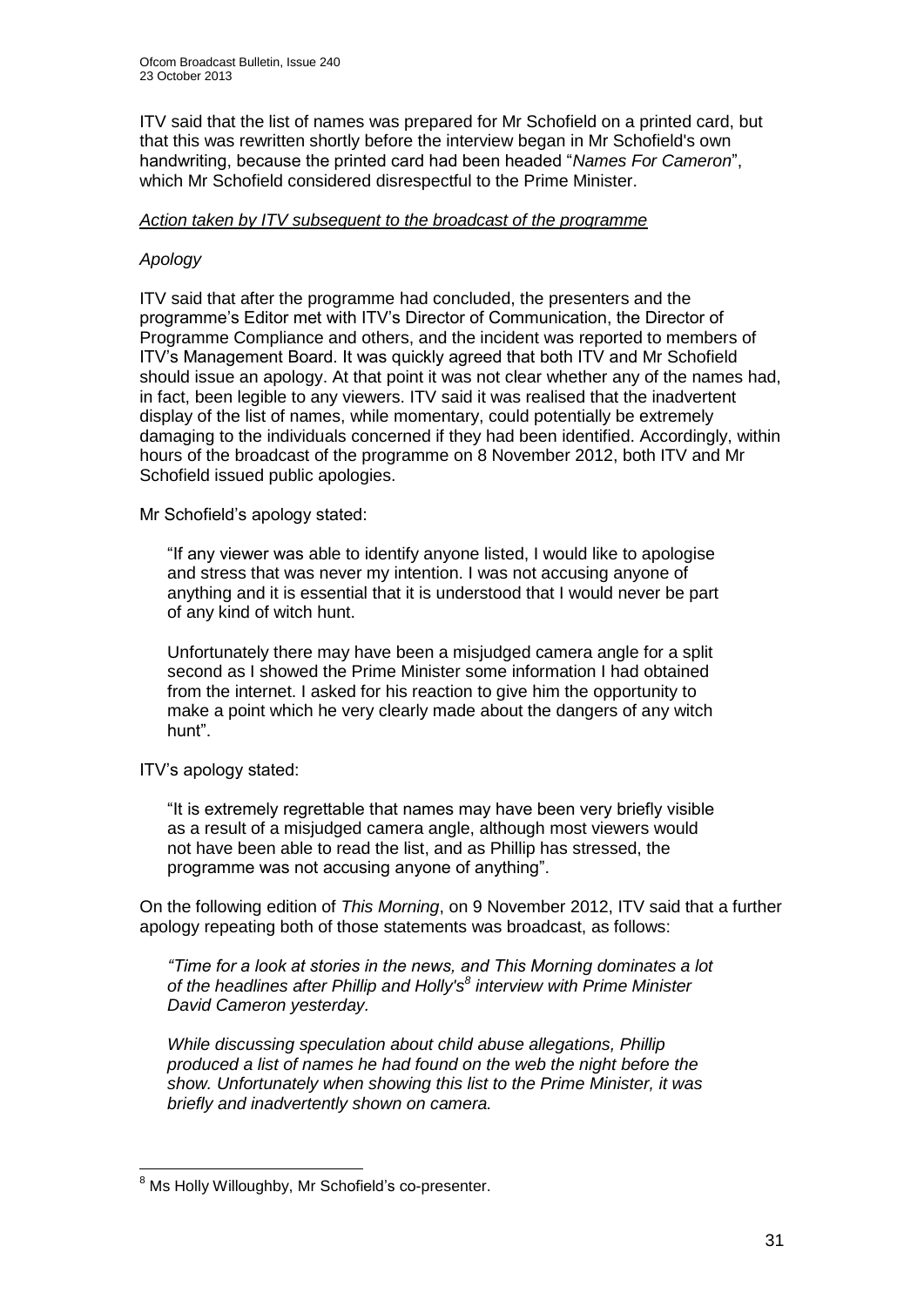*Now Phillip has apologised, saying 'If any viewer was able to identify anyone listed, I would like to apologise and stress that was never my intention. I was not accusing anyone of anything and it's essential that it's understood that I would never be part of any kind of witch hunt'.*

*He went on to say that 'Unfortunately there may have been a misjudged camera angle for a split second as I showed the Prime Minister some information I'd obtained from the internet. I asked for his reaction to give him the opportunity to make a point which he very clearly made about the dangers of any witch hunt'.*

*ITV have also issued an apology, stating 'It's extremely regrettable that names may have been very briefly visible as a result of a misjudged camera angle, although most viewers would not have been able to read the list, and as Phillip has stressed, the programme was not accusing anyone of anything'.*

ITV subsequently issued a further public apology on 15 November 2012, as follows:

*"Last Thursday we began an investigation into the circumstances surrounding the mistake on that day's This Morning programme, for which both Phillip Schofield and ITV apologised. This investigation has now concluded and the appropriate disciplinary action has been taken.* 

*We sincerely apologise because the way in which the issue was raised was clearly wrong and should have been handled differently. We have taken steps to make sure our editorial processes are always properly followed, which was not the case in this instance, and to ensure such an error will not be made again".*

On the same day Mr Peter Fincham, ITV's Director of Television, was interviewed on ITV News and once again expressed ITV's regret in relation to the broadcast and the seriousness with which ITV had taken the matter.

On 19 November 2012, ITV acknowledged the lapse in its editorial standards in Mr Fincham's letter to Mr John Whittingdale MP, in response to his letter dated 14 November 2012, raising questions about the programme in his capacity as the Chairman of the Culture, Media and Sport Select Committee.

ITV said that as these public apologies make clear, it was neither Mr Schofield's nor ITV's intention to accuse anyone of any wrongdoing in the interview.

#### *ITV's own investigation and steps taken in response*

On the afternoon of 8 November 2012, ITV's Group Legal Director initiated an immediate internal investigation, undertaken by ITV's Head of Governance, to establish what had happened and to consider what could be done to avoid the recurrence of such an incident in future. Following this investigation, the following steps were promptly taken by ITV:

- Disciplinary measures were taken in relation to the senior editorial team of *This Morning* and Mr Schofield.
- Clear compliance procedures were already in place for *This Morning* that, had they been followed, would certainly have resulted in the issue in question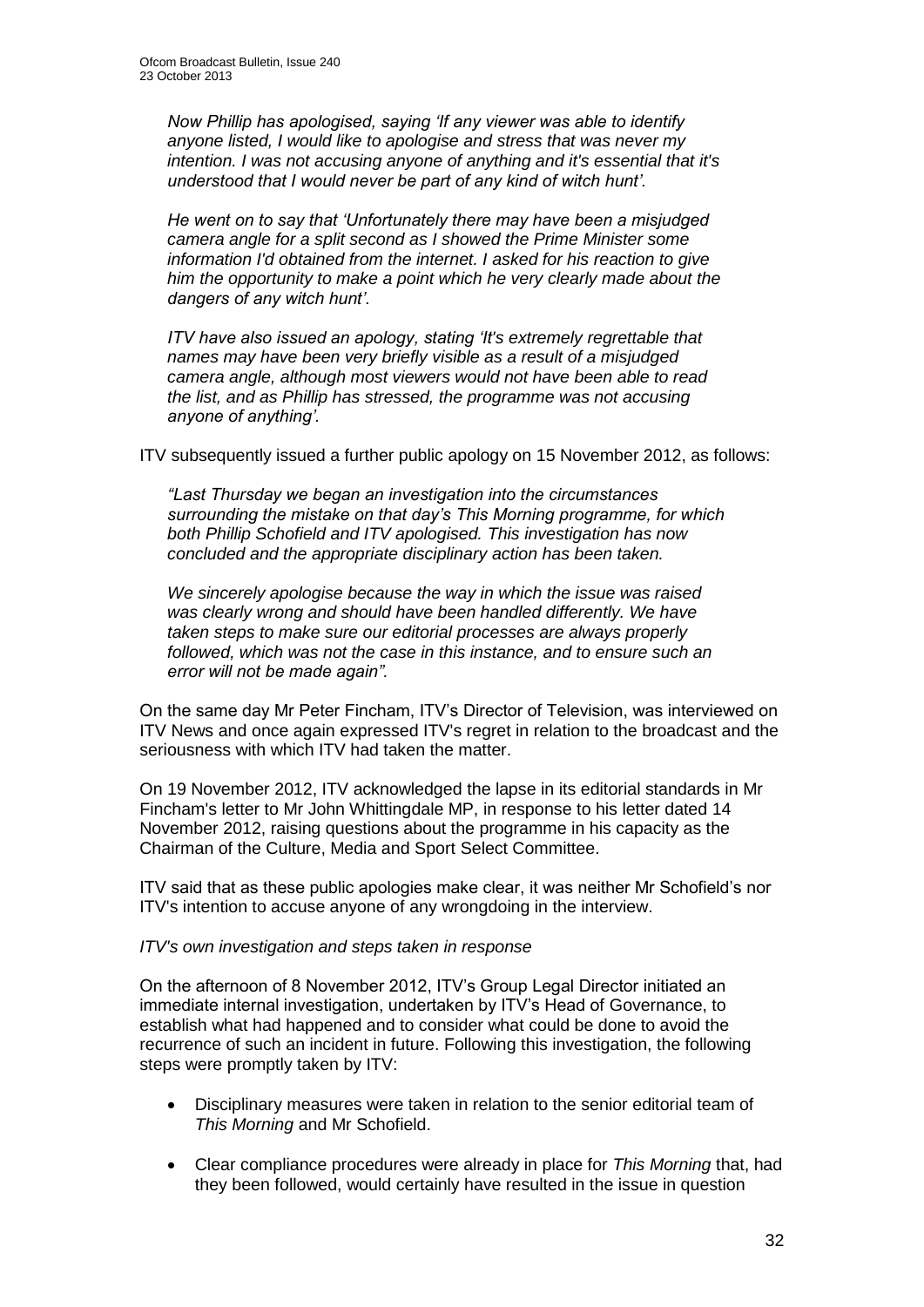being handled differently. The Controller of Daytime & Lifestyle for ITV Studios, in consultation with the Director of Programme Compliance and the Head of Governance, took active steps since the broadcast of the programme to reinforce the compliance procedures with the production team and all producers and senior editorial staff had been re-briefed verbally and in writing.

#### *Libel action by Lord McAlpine*

On 15 November 2012, ITV received a letter before action on behalf of Lord McAlpine claiming damages from both ITV and Mr Schofield for libel.

ITV and Mr Schofield expressed their willingness to make a speedy, public and unequivocal statement confirming the falsity of the allegations against Lord McAlpine and to apologise to Lord McAlpine for the harm and distress suffered by him as a result of the broadcast. Although ITV considered that Lord McAlpine had not been identified in the programme, in the interests of ensuring a swift resolution of Lord McAlpine's complaint to ITV, in order to alleviate any distress caused to Lord McAlpine by the broadcast, an offer was made to pay damages and to join in the making of a Statement in Open Court. The parties subsequently reached a negotiated settlement to which ITV and Mr Schofield agreed (amongst other terms) to pay Lord McAlpine the sum of £125,000 to compensate him for the harm and distress suffered as a result of the programme. Following the agreement of this settlement, the terms of which are not confidential, ITV issued the following statement:

*"ITV and Phillip Schofield have now reached agreement with Lord McAlpine to settle his libel claim, made in relation to the* This Morning *programme broadcast on 8 November 2012. ITV and Phillip Schofield apologise unreservedly to Lord McAlpine, have agreed the terms of a statement to be made in open court, and have agreed to pay him damages of £125,000 and his legal costs".*

ITV considered that it had acted responsibly and swiftly to mitigate any harm caused to Lord McAlpine and to resolve his complaint regarding the programme as broadcast.

#### *ITV's response to Ofcom's request for representations in relation to Rules 2.1 and 7.1 of the Broadcasting Code*

Before addressing the particular Rules of the Broadcasting Code, ITV made the following comments, generally, in relation to the programme as broadcast.

ITV said that it did not consider that the ordinary, reasonable viewer would have considered the programme to be alleging that the individuals on the list were guilty of paedophilia or child sex abuse. It said that Mr Schofield had certainly not suggested that the list was a list of paedophiles or even paedophile suspects. His intention was only to refer the Prime Minister to the fact that serious allegations reportedly leading all the way to Downing Street were being made in relation to individuals that had been widely named on the internet, and to seek his view on this, to lead into the wider issue for discussion as to whether the time had come for there to be an overarching inquiry into the child abuse issues. ITV said that the Prime Minister forcefully responded to the effect that speculation regarding such allegations in relation to individuals was dangerous, that if any person had any information suggesting an individual was guilty of any such allegations then they should go to the police immediately, that the key thing was to establish the truth in relation to all of these matters as quickly as possible, and that he was not convinced that an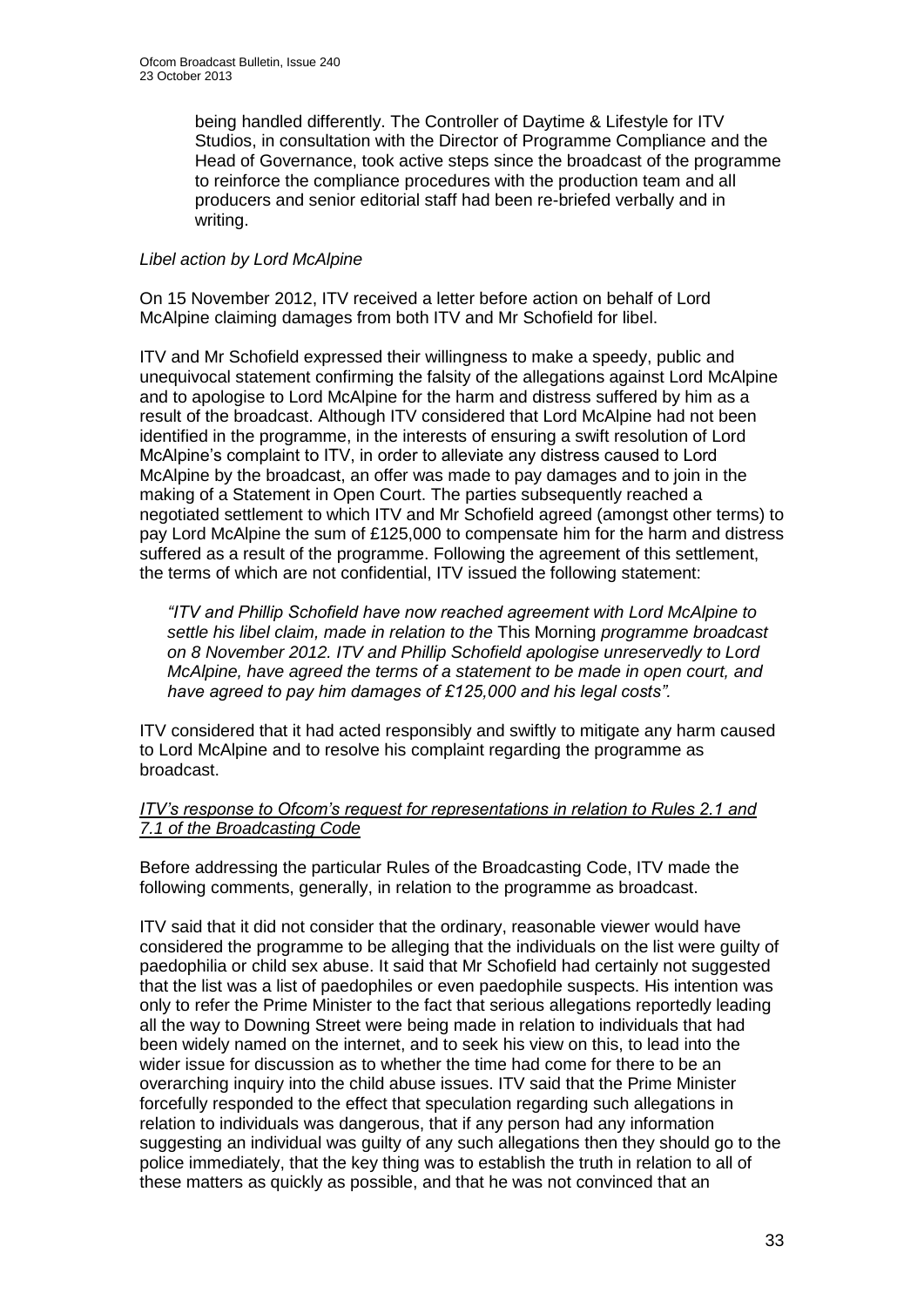overarching inquiry would assist in achieving that aim. Taking the interview as a whole, therefore, ITV said that it did not consider that reasonable viewers would have understood the programme to be making allegations of paedophilia against the individuals on the list.

ITV said that the list of names was in shot and partially visible for around half a second. It said that while it was deeply regrettable, this was an entirely inadvertent mistake. Unfortunately, Mr Schofield did not pass the card across to the Prime Minster face down as had been envisaged in earlier discussions with the editorial team. ITV said that Mr Schofield had believed (from many years of experience in studio presenting) that at that particular moment the camera would have been focused on him in close up, as indeed it was as he began to pass the card over. However, the camera then moved to the wider shot just as the card was momentarily in view. This, ITV said, was simply a split second miscalculation and not a deliberate act seeking to identify the names to the public.

ITV said that having studied the footage repeatedly and in detail, while the names were briefly visible, it did not accept that the names would have been legible to viewers watching the programme as broadcast. ITV noted that some commentators in the press had claimed that some of the names on the list may have been identifiable, while others had said that they had been unable to read most or all of the names. ITV accepted that some viewers, already aware of the controversy around the BBC's *Newsnight* programme and the internet speculation that Lord McAlpine was the individual discussed in that programme, might have therefore assumed that Lord McAlpine was among the names on the list, as in fact he was. However, ITV did not accept that viewers would have been able to identify the names simply by having watched the interview in the programme.

ITV said that the programme makers had only became aware that the list of names had been briefly shown in the broadcast programme when internet bloggers and newspapers began posting stills and clips of it in the interview on their websites. When it became clear what had happened, ITV said that it took steps to ensure that the interview as broadcast would not be made available on ITV's ITV Player video on demand service, or on *This Morning's* website. Later, when ITV became aware that unobscurred clips of the interview were beginning to be posted on the internet site of the consumer-generated video service "YouTube", it sought to have those clips taken down from the website.

#### *Rule 2.1 – Generally accepted standards to protect against harmful and/or offensive material*

In response to Rule 2.1 of the Broadcasting Code, ITV acknowledged that it did not meet the high editorial standards it sets for itself in relation to the programme as broadcast. Having been provided with a summary of the viewer complaints received by Ofcom, ITV responded to the main themes that the viewers who complained found offensive:

 Mr Schofield's handing the list of names to the Prime Minister was a "sensationalist" act.

As set out above, ITV said that the editorial decision to hand the list to the Prime Minister was taken in the context of a serious discussion of a matter of public interest. However, ITV and Mr Schofield now accepted that the editorial decision was misjudged and its execution was clearly flawed.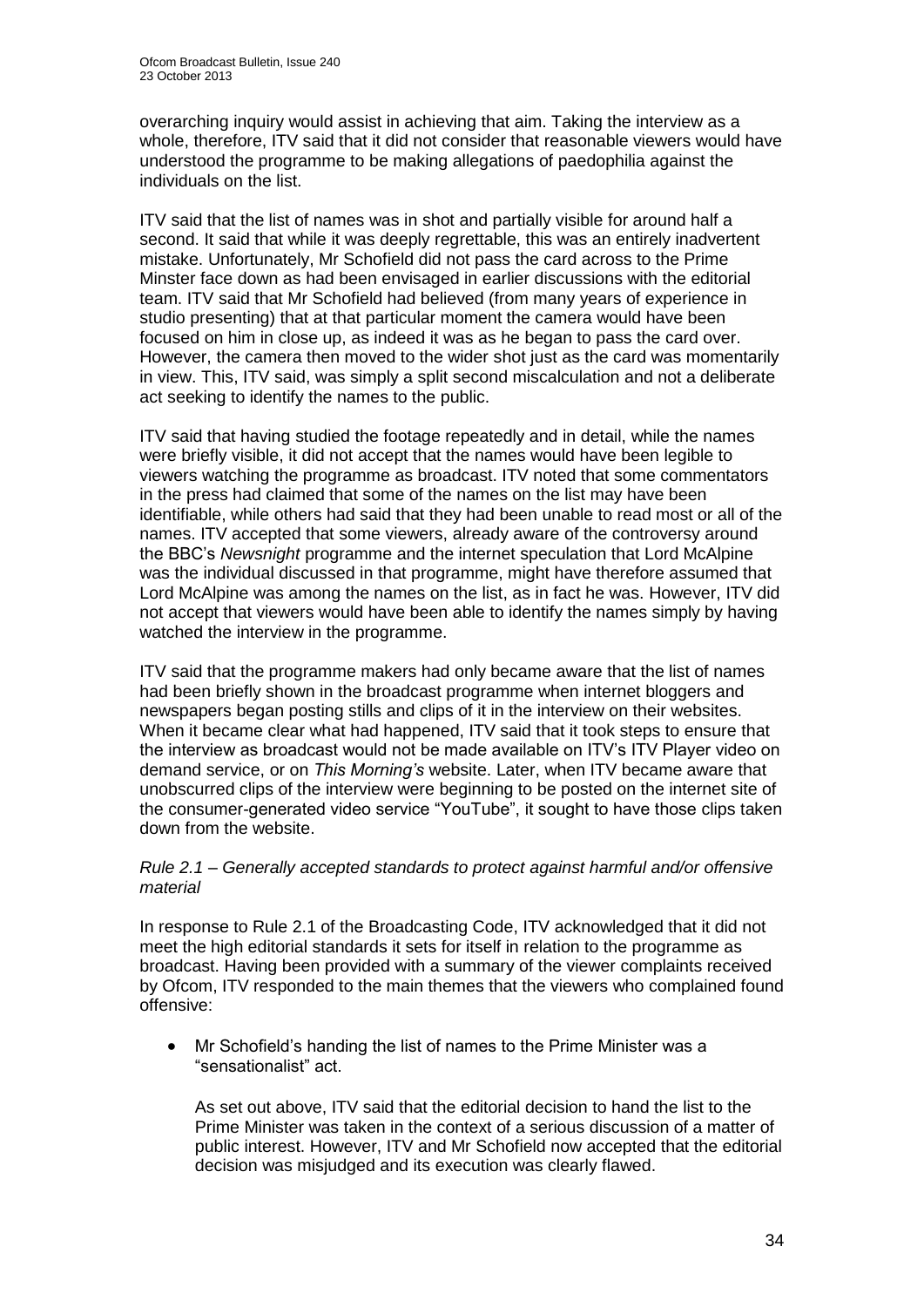Mr Schofield had no substantive evidence to link paedophilia with the names on the list having obtained them from the internet.

ITV said that the programme made clear that the names on the list were drawn from the internet and did not suggest that there was any substantive evidence to link them with paedophilia.

 It was disrespectful and unfair to the Prime Minister to "ambush" the interview as it was supposed to be about a different matter.

ITV said that no discourtesy was intended towards the Prime Minister. The main themes to be discussed in the interview included the child abuse scandal and inquiries and notification of these themes were given to the Prime Minister's advisors before the interview. ITV submitted that most viewers would expect questioning of the Prime Minister to be robust in such an interview. It said that the Prime Minister is, by virtue of his role in public life, well versed in dealing with challenging and at times uncomfortable questioning, and being sometimes put "on the spot" by interviewers. ITV said that the Prime Minister was able to express fully and forcibly his response to the issue being put to him.

• The item compromised the personal safety of individuals and homosexual people in general by indirectly encouraging vigilante attacks.

ITV considered that the programme could not reasonably be viewed to have encouraged vigilante attacks or to have compromised anyone's safety. It said that the Prime Minister warned expressly against internet speculation and the dangers of this turning into a "*sort of witch hunt particularly against people who are gay".*

Viewers could momentarily see at least one of the names on the list.

ITV disagreed that one of the names could be seen, given the brevity and lack of clarity of the moving shot in which the list was visible. However, it acknowledged that the accidental exposure of the list to camera was a deeply regrettable human error.

• The item linked homosexuality with paedophilia and/or the Prime Minister appeared to link homosexuality with paedophilia

ITV said that the only reference to homosexuality in the item was the Prime Minister's comment cautioning against a "*sort of witch hunt, particularly against people who are gay*". Clearly, the programme could not possibly have anticipated this particular response, given that there were no references to homosexuality made by the presenters in this context at all. Equally, ITV said that no reasonable viewer could have understood the Prime Minister to be linking homosexuality with paedophilia. His remark clearly conveyed a warning against any such link being made.

ITV accepted that the interview caused offence to some viewers (although ITV said that it had also received a number of expressions of support, in particular, for Mr Schofield). However, ITV said that it considered that combative questioning of senior political figures on matters of public interest was generally considered not only acceptable, but important and necessary in the exercise of the media's and the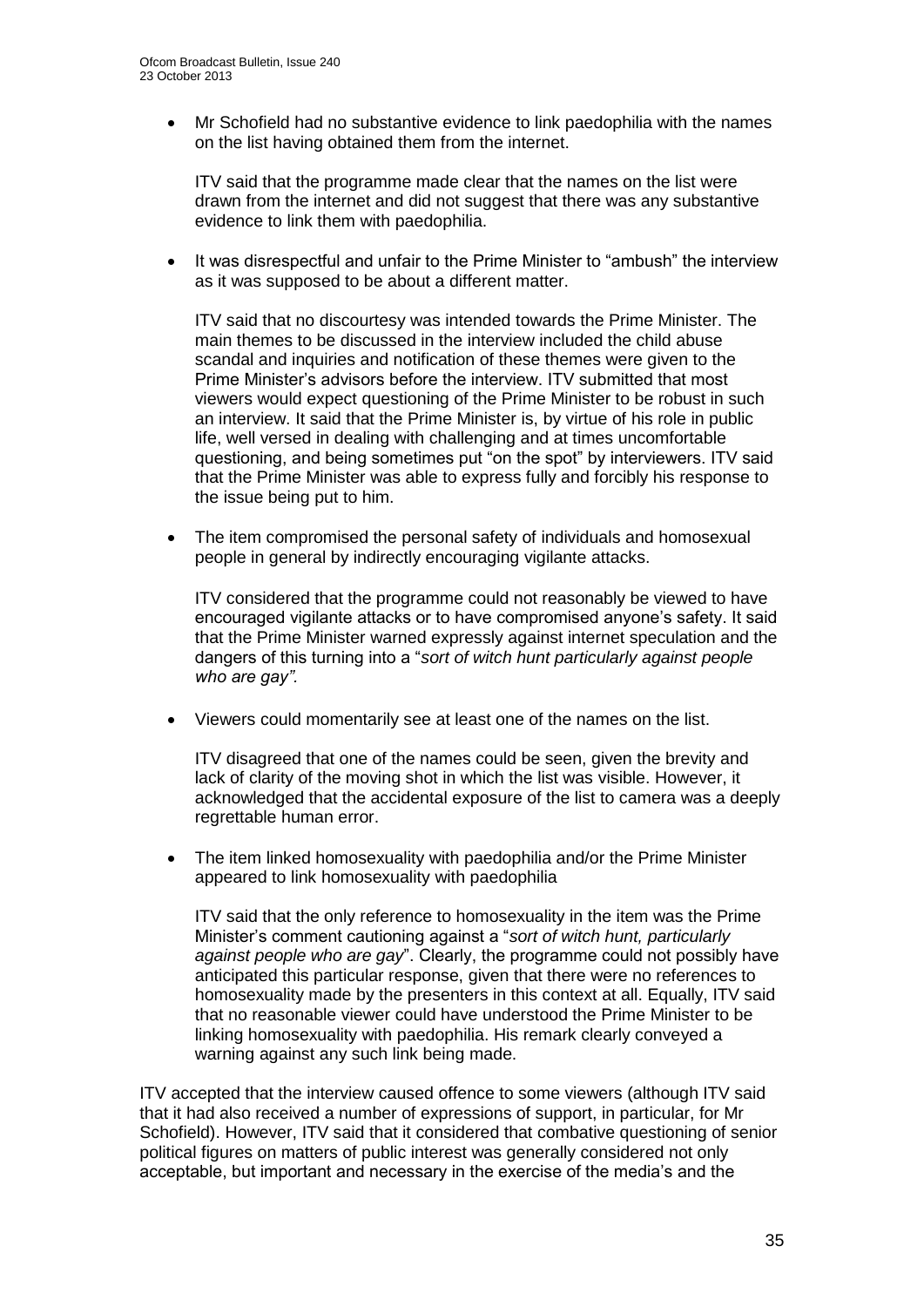public's Article 10 (of the European Convention of Human Rights) right of freedom of expression, particularly in relation to "political speech". ITV said that while it did not seek to demur from its acceptance that this particular editorial decision and its execution was misjudged and wrong, ITV submitted that Ofcom should consider the incident in relation to generally accepted standards in this particular context.

In relation to any harm arising from the broadcast, ITV accepted that there was a potential for harm in relation to the specific individuals on the list, as a result of the way in which the matter was dealt with in the broadcast. However, ITV said that it did not consider that these individuals named on the list would have been identified to viewers. In relation to the unique position of Lord McAlpine, given the context of the speculation previously generated by the BBC's *Newsnight* programme, ITV said that it had promptly sought to mitigate as far as possible any harm caused.

#### *Rule 7.1 – fairness*

In relation to the fairness and privacy provisions of the Broadcasting Code, ITV said that it contained basic Rules and "practices to be followed" and that failure to follow these practices will only constitute a breach when it results in unfairness in the programme or an unwarranted infringement of privacy. ITV said that it understood therefore that: the practices to be followed were not comprehensive; compliance with them was not necessarily sufficient to avoid a breach; and, failure to comply with them would not necessarily constitute a breach.

Given the highly unusual circumstances of the incident under investigation, ITV submitted that the last point made in relation to the practices to be followed above was particularly relevant in this instance.

In relation to the position of the Prime Minister, ITV did not consider that the Prime Minister was treated unfairly. It said that the Prime Minister's representative had been briefed in advance about the general subject matter of the interview in accordance with Practice 7.9 of the Broadcasting Code. While the specific question of internet speculation about senior political figures was not raised with his representative in advance, the reference to a "*potential paedophile ring leading all the way to Downing Street*" (which, of course, had previously been raised with the Prime Minister directly in Parliament), and speculation regarding the possible involvement of senior political figures, were matters that the Prime Minister might have reasonably expected to be referenced in a discussion about the child abuse scandal, and the various inquiries set up to investigate various aspects of it. In any event, as noted above, ITV said that the Prime Minister was, by virtue of his role in public life, well versed in dealing with challenging and at times uncomfortable questioning, and being put "on the spot" by interviewers.

In relation to the individuals whose names appeared on the list, ITV reiterated that:

- ITV did not intend to make any allegations against them (and did not believe that it, in fact, did so); and
- ITV did not intend to identify them (and did not believe that it, in fact, did so).

ITV said that it did not consider that any allegations were, in fact, made in the programme as broadcast against the individuals whose names appeared on the list. It said that Mr Schofield had referred to online speculation, but did not specify where such speculation was taking place online, or seek to endorse that speculation. It said that Mr Schofield did not, at any time, encourage viewers to search for such speculation.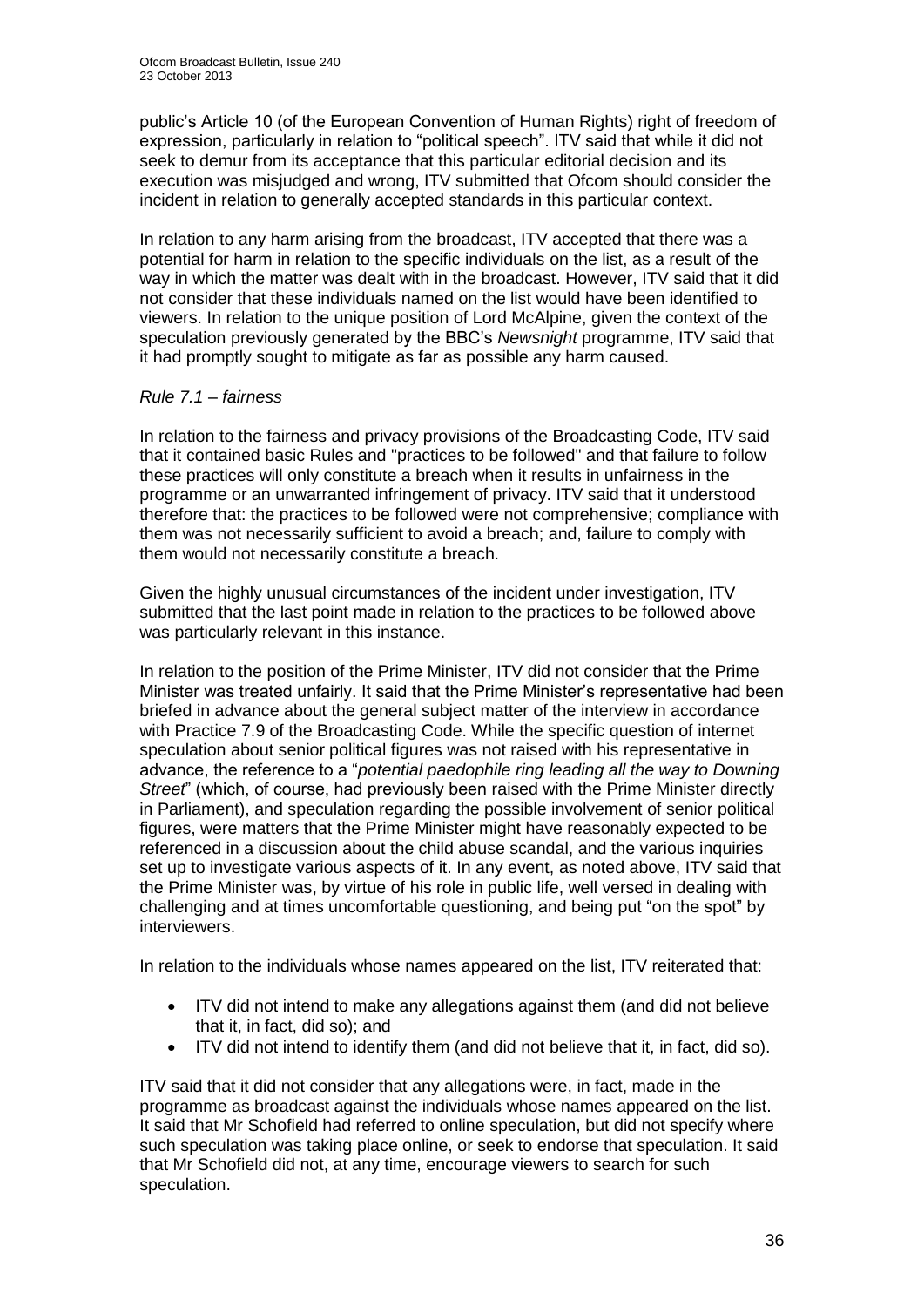Similarly, in relation to identifying the individuals on the list, ITV repeated that it did not consider that their names were legible to viewers during the programme as broadcast. If the editorial team had intended to identify any individual or make allegations against anyone, ITV would, in accordance with the Broadcasting Code and its own standard practices, have put the allegations to the individuals in advance to give them the opportunity to respond.

ITV said that while it accepted that the way in which the matter was handled in the programme as broadcast was misjudged, it did not consider that its failure to put any allegations to the individuals on the list prior to the interview was, of itself, a breach of the provisions in Section Seven (Fairness) of the Broadcasting Code.

ITV said that it took immediate remedial steps following the broadcast of the programme to apologise to viewers for the lapse in editorial judgement and commenced its own internal investigation. It also said that it initiated appropriate disciplinary proceedings against those involved, and had reviewed and strengthened its existing editorial and compliance procedures. ITV also responded promptly and appropriately to Lord McAlpine's subsequent libel complaint, and had paid a substantial six-figure sum to him by way of damages for the harm and distress caused to him as a result of the programme as broadcast.

In its conclusion, ITV said that it prided itself on its mature and responsible editorial and compliance culture, which generally has ensured a good compliance record across its massive broadcast output across a family of channels. As the UK's leading commercial public service broadcaster, ITV said that it was expected to meet the very highest of standards, and was committed to achieving those standards and ensuring compliance with the Broadcasting Code. Regrettably, its usual high standards of editorial decision-making did fall short in relation to this particular incident. However, ITV submitted that its decisive, timely and public actions following the broadcast of the programme demonstrated that it fully accepted its responsibilities to viewers and acknowledged the shortcomings in the way this particular issue was handled during the broadcast of the programme.

# Response to Lord McAlpine's complaint

In response to the complaint of unjust or unfair treatment made on behalf of Lord McAlpine, ITV referred Ofcom to its previous submissions in relation to Ofcom's own investigation (see above).

In terms of further response to the letter of complaint, ITV said that it largely reiterated the terms of Lord McAlpine's libel claim, i.e. that the presenter of the programme presented the Prime Minister with "a list of rumoured paedophiles" which, although Lord McAlpine's name "could not be seen on the list", had led viewers to search on the internet for the names of these "rumoured paedophiles", and thereby caused people to read and further spread false and malicious rumours about Lord McAlpine.

ITV said that insofar as Ofcom has decided that this element of the complaint is also a complaint of unjust or unfair treatment as well as a libel complaint, Ofcom has seen the Statement in Open Court<sup>9</sup>, agreed between the parties, in which it was recognised that Mr Schofield had sought to paraphrase a question that had previously been raised in the House of Commons, that neither ITV nor Mr Schofield had intended to make any defamatory allegations concerning Lord McAlpine, and

 9 [http://s3.documentcloud.org/documents/541198/itv-statement-in-open-court.pdf.](http://s3.documentcloud.org/documents/541198/itv-statement-in-open-court.pdf)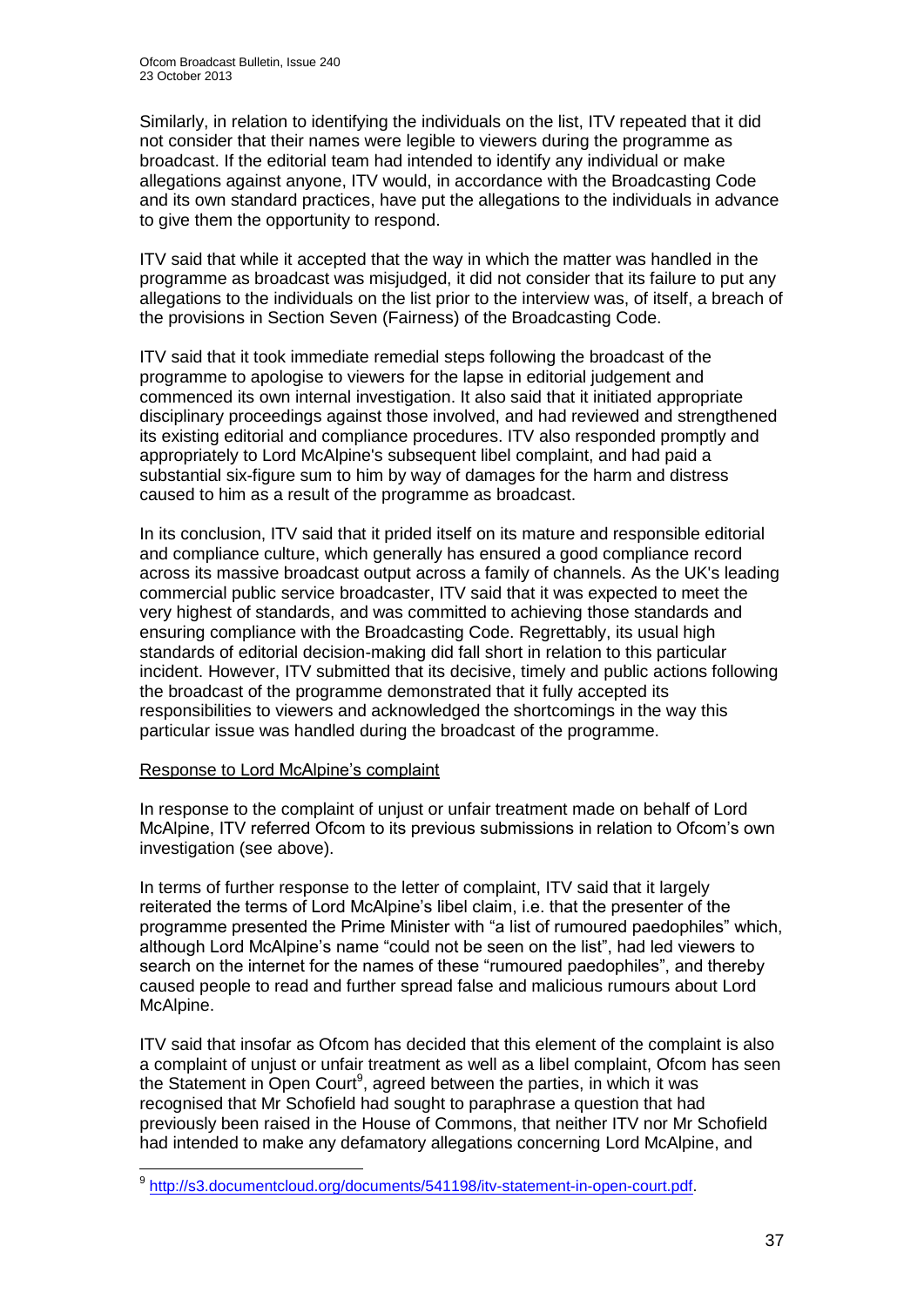that Mr Schofield's actions were not intended to encourage viewers to perform similar internet searches to those referred to by the presenter in the programme, by which means he had discovered the names on the list, that ITV accepted had been associated elsewhere with defamatory allegations of child sexual abuse.

ITV said that it was accepted in the letter of complaint that Lord McAlpine's name "could not be seen on the list", which indicated that the complainant concurred with ITV's previous submission to Ofcom, namely that his name was not in fact legible to viewers. The complaint also states that the programme "had no regard for the previous findings or evidence that already existed". ITV said that it was not clear exactly what previous findings or evidence this might refer to, and so it was unable to offer any further substantive response to this element of the complaint letter.

ITV said that the letter of complaint also stated that the actions of Mr Schofield "fuelled the fires further which resulted in the unfair treatment of Lord McAlpine". ITV took this to mean that the programme provoked further public speculation about Lord McAlpine, albeit that it did not make any explicit allegations about him, or name him in relation to the allegations which had already been made about him in the BBC's *Newsnight* programme a few days prior to the *This Morning* broadcast, or to any previously existing internet allegations. It should be noted that the complaint here appears to allude to the BBC *Newsnight* programme as having been responsible for making the most serious allegations about Lord McAlpine in a deliberate "expose" in relation to the north Wales child abuse scandal, and that by contrast the *This Morning* programme simply further "fuelled the fires" of speculation that had already been generated by the *Newsnight* programme.

Insofar as the programme may have had this wholly unintended effect, ITV said that at the time of the broadcast, Lord McAlpine had not yet issued his comprehensive rebuttal of the false *Newsnight* allegations. As stated in the agreed Statement in Open Court – "It was not until 9 November 2012 that the falsity of the allegations against Lord McAlpine was made known to the world at large". ITV noted that any harm caused to Lord McAlpine in this respect by the *This Morning* programme was extremely short lived, since the following day (i.e. 9 November 2012) the falsity of those allegations made elsewhere was made known to the world at large, once Lord McAlpine had made a detailed public statement, and once Mr Messham had made it clear that Lord McAlpine was not in fact the person who had abused him, as previously alleged on *Newsnight*.

ITV said that the harm to Lord McAlpine was created principally by the *Newsnight* programme, not the *This Morning* programme, which did not purport to be and would not have been understood by viewers to be an "expose" of guilt in relation to Lord McAlpine. This was clearly also acknowledged by the complainant's advisors publicly at the time of the libel settlement, and reflected in the respective quantum of damages agreed in relation to the two programmes (*Newsnight* £185,000, *This Morning* £125,000). As Lord McAlpine's legal representatives were reported as stating to the BBC, "We accepted the legal argument that the *Newsnight* programme had effectively set the pot - it was already boiling at that point...the Schofield stunt added fuel to the fire that was already there and we had to take that into account".<sup>10</sup>

ITV said that the letter of complaint then stated that Lord McAlpine was "not offered the opportunity to contribute or respond to any of the allegations". ITV said that the programme never intended to make any allegations about Lord McAlpine, or to identify him in relation to any allegations. For this reason, neither Mr Schofield nor

1

<sup>&</sup>lt;sup>10</sup> [http://www.bbc.co.uk/news/uk-20443186.](http://www.bbc.co.uk/news/uk-20443186)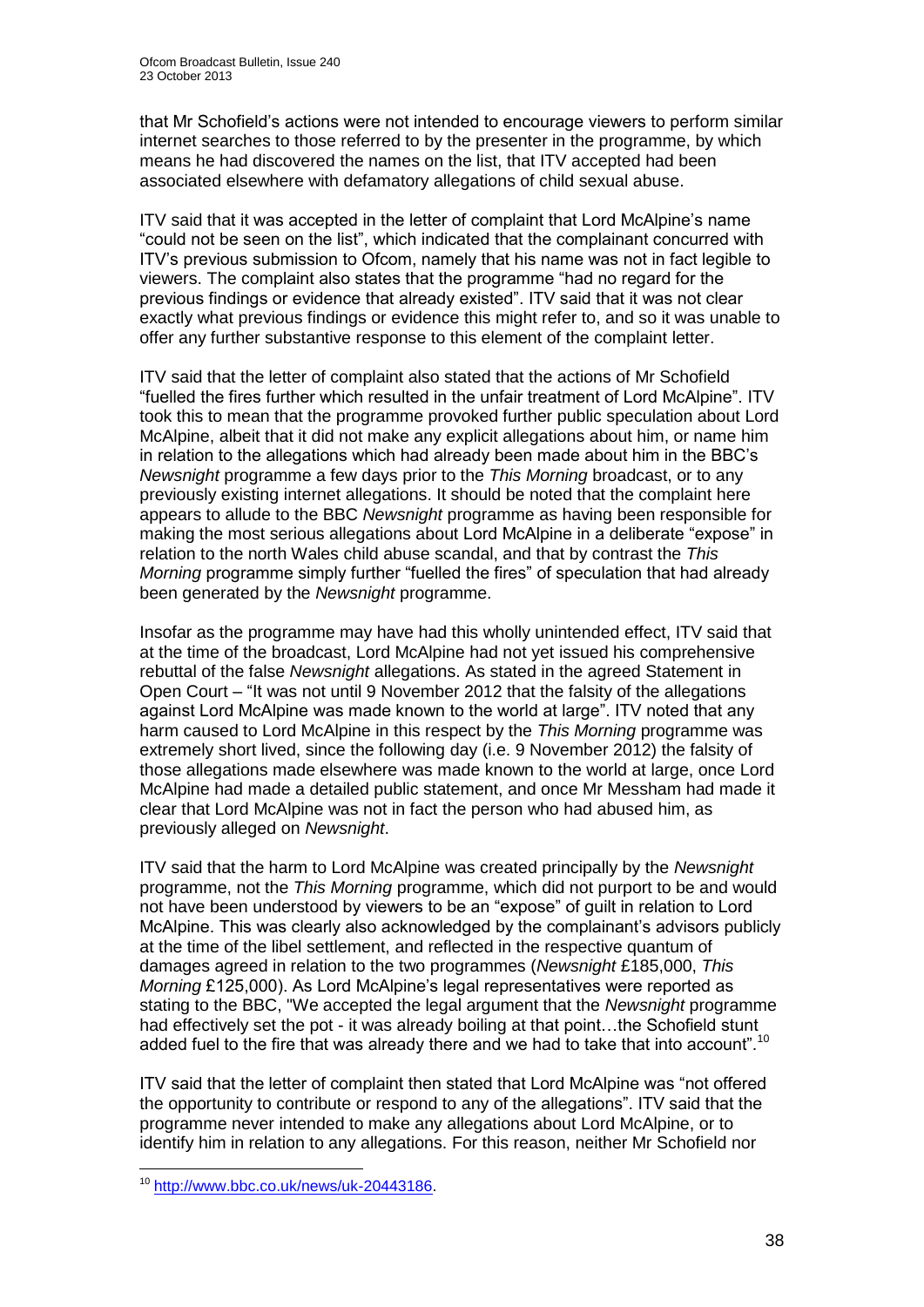the programme makers considered that there was any requirement to put any allegation to Lord McAlpine, and hence did not do so. Unfortunately, as ITV's submission in response to Ofcom's self-initiated investigation (summarised above) sets out in some detail, the idea of presenting the list of names in the first place was misconceived and this was included in the programme without taking compliance advice, contrary to ITV's usual editorial process. It was therefore simply not recognised that there was a risk of Lord McAlpine being identifiable to viewers in relation to those prior internet allegations, even though Lord McAlpine was not named and his name on the list was not visible to viewers.

ITV said that while the consequences of this misjudgement were obviously serious, in all the circumstances it did not consider that the failure to put allegations to Lord McAlpine prior to broadcast of the programme that were never intended to be ascribed to him, and that were not made about him in the programme itself (or about the other individuals named were on the list), could properly be considered as having led, of itself, to a breach of Section Seven (Fairness) of the Broadcasting Code.

# **Ofcom's Preliminary View – ITV's representations and Ofcom's response**

Ofcom prepared a Preliminary View in this case that the complaint of unjust or unfair treatment in the programme made on behalf of Lord McAlpine should be upheld. Ofcom provisionally concluded that Lord McAlpine's name had been not only visible on the list shown in the programme, but that his name was also legible to viewers. In these circumstances and given the context in which the list was presented in the programme, Ofcom took the view that its inclusion had resulted in significant unfairness to Lord McAlpine because it broadcast significant allegations which turned out to be wholly untrue, without adequate research and due diligence in checking the truth of them, and without offering the subject of the allegations the opportunity to respond. It also took the view that presentation of the list along with Mr Schofield's questioning of the Prime Minister clearly linked Lord McAlpine, who was named on the list, to a significant allegation of child abuse.

Ofcom also considered 473 complaints from viewers about the programme. It took the view that whilst the material was not, in itself, offensive, ITV had failed in its obligation to ensure that generally accepted standards were applied to the content of this particular edition of *This Morning* and had not provided adequate protection for members of the public from the inclusion of harmful material. Its Preliminary View was therefore that ITV was in breach of Rule 2.1 of the Broadcasting Code.

Lord McAlpine's legal representative made no representations on Ofcom's Preliminary View. ITV submitted representations on the Preliminary View that were directly relevant to the complaint and Ofcom's investigation.

# *Summary of the ITV's representations*

ITV said that while it accepted that the list was visible, it did not accept that the names on the list were legible. It said that Lord McAlpine was identifiable in the broadcast not by virtue of the list, but by virtue of the highly defamatory and false allegations made about him previously in the BBC's *Newsnight* programme, which were subsequently widely circulated on social media and online prior to the *This Morning* broadcast, and which were then alluded to in its broadcast. ITV also said that Lord McAlpine's legal representative had stated in the complaint that his client's "name could not be seen on the list". In these circumstances, ITV said it would be not be appropriate for Ofcom to reach a finding of fact that Lord McAlpine's name "was legible and would have been so to viewers", which was contrary to the accepted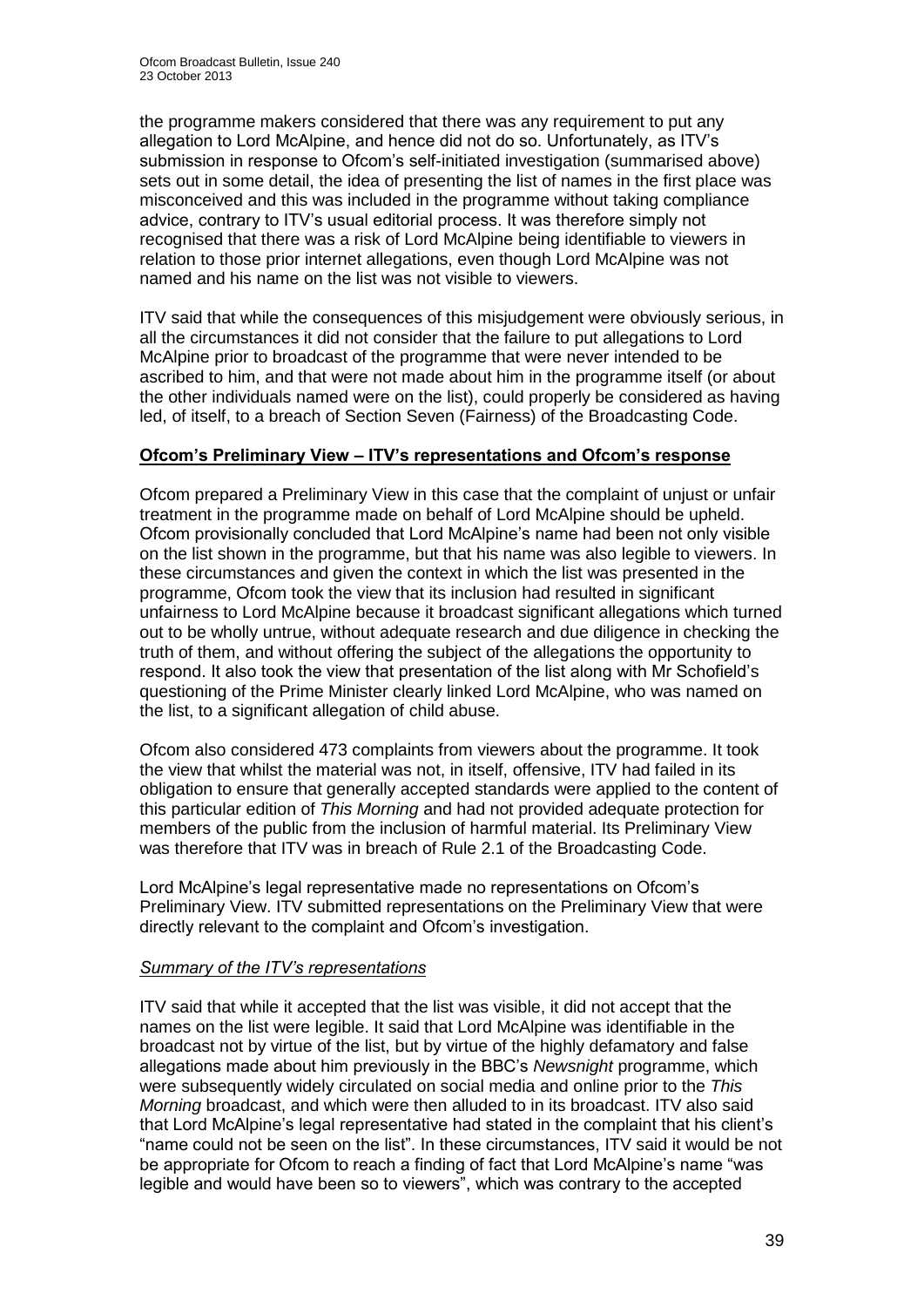position of both parties to the complaint, without any stated explanation, rationale or evidence presented to that effect.

ITV said that the Preliminary View stated as a fact that the programme broadcast significant allegations about Lord McAlpine, a finding that was not agreed to in those terms in the settlement between the parties to the libel settlement. ITV said that it was never the intention of Mr Schofield or ITV to make any allegations against Lord McAlpine, nor did they make any such allegations. ITV said that Lord McAlpine's legal representative stated at the time of the settlement that "we accepted the legal argument that Newsnight had effectively set the pot boiling and the Schofield stunt added fuel to the fire that was already there and we had to take that into account".

ITV considered that Ofcom was not right to say as a fact in the Preliminary View that the programme made allegations of child sex abuse against those on the list or that Mr Schofield's questioning of the Prime Minister suggested that those on the list had "a case to answer" or created a link that amounted to a significant allegation of child sex abuse. ITV said that Ofcom's conclusions appeared to be a finding of fact as to the particular defamatory meaning attaching to the programme, rather than a finding of unfairness in the programme.

# *Ofcom's response to ITV's representations*

Ofcom considered ITV's representations in relation to the Preliminary View that Lord McAlpine's name was both visible and "legible and would have been so to viewers". Having carefully viewed the footage as broadcast again and reconsidered the material submitted by the parties during the course of its investigation, Ofcom agreed that whilst the list was briefly visible, Lord McAlpine's name was not legible. Ofcom agreed with ITV's submission that by virtue of the allegations made previously about Lord McAlpine in BBC's *Newsnight* programme, Lord McAlpine was identifiable in the broadcast. In Ofcom's opinion, this brief view of the list of names, when taken together with the previous widespread social media speculation about Lord McAlpine following the BBC *Newsnight* programme, led to Lord McAlpine being identifiable in the programme.

Ofcom noted ITV's representations that Ofcom's Preliminary View had found as fact that the programme had broadcast significant allegations about Lord McAlpine and that it made allegations of child sex abuse. However, while Ofcom recognised that ITV disagreed with Ofcom's conclusions on this point and that it understood that it was not the intention of the programme to make such allegations, Ofcom considered that the presentation of the list to the Prime Minister, the context of which involved speculation of a paedophile ring and a discussion about paedophilia, along with Mr Schofield's statement and questions relating to finding names on the internet caused a link to be established between Lord McAlpine and child sex abuse. This, Ofcom concluded amounted to a significant allegation of child sex abuse. For this reason, Ofcom maintained its original view and its decision below in relation to these points remained unchanged.

# **Ofcom's Decision**

Following its careful consideration of ITV's representations on the Preliminary View, Ofcom made its final decision. In reaching its decision, Ofcom considered Rule 7.1 (fairness) and the complaint made on behalf of Lord McAlpine, and Rule 2.1(harm/offence) of the Broadcasting Code separately.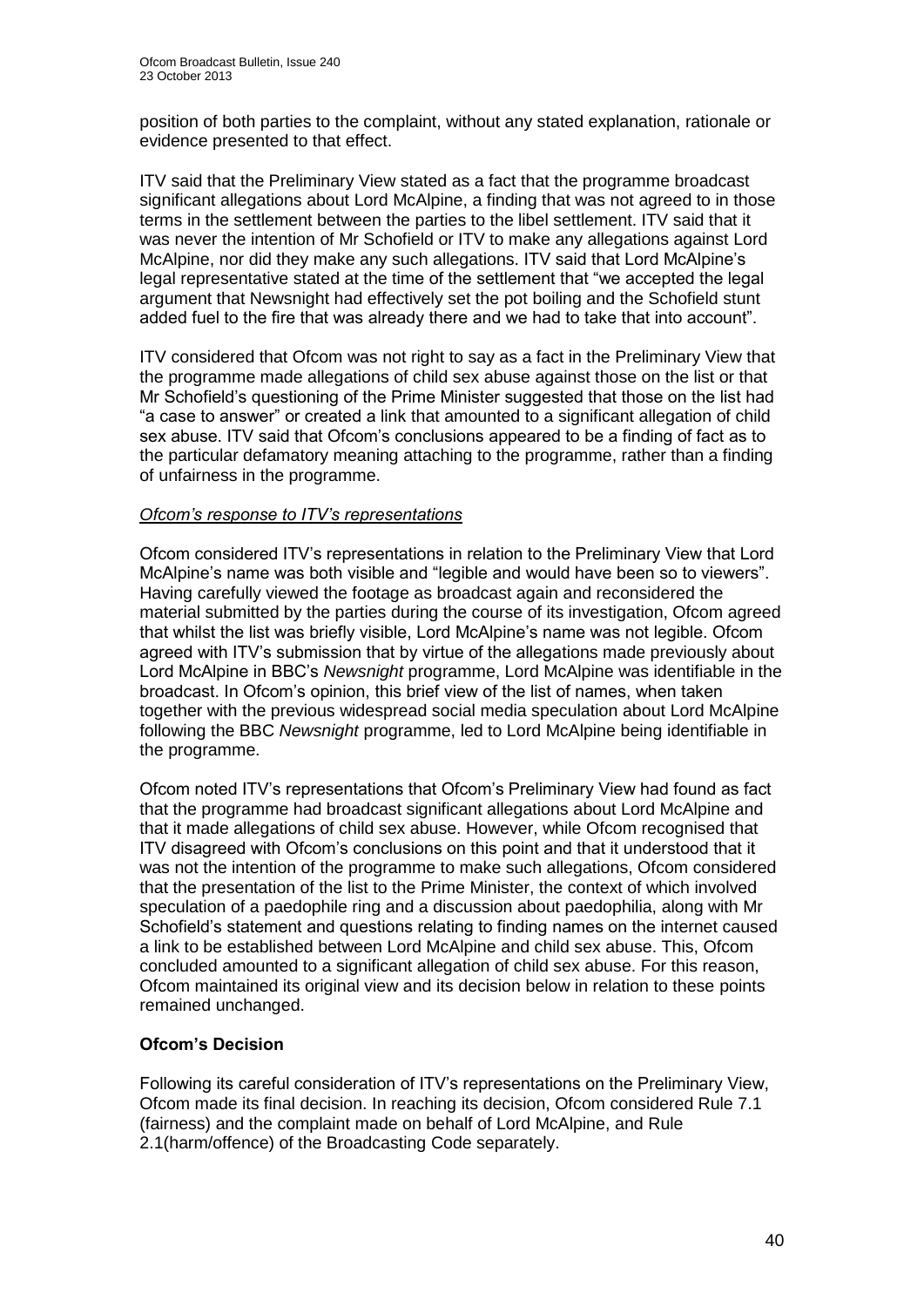#### *Rule 7.1 – fairness*

Ofcom's statutory duties include the application, in the case of all television and radio services, of standards which provide adequate protection to members of the public and all other persons from unfair treatment and unwarranted infringement of privacy in, or in the making of, programmes included in such services. Following the receipt of the complaint from RMPI on behalf of Lord McAlpine, Ofcom focussed on whether Lord McAlpine had been treated unfairly in the programme as broadcast.

In carrying out its duties, Ofcom has regard to the need to secure that the application of these standards is in the manner that best guarantees an appropriate level of freedom of expression. Ofcom is also obliged to have regard, in all cases, to the principles under which regulatory activities should be transparent, accountable, proportionate and consistent, and targeted only at cases in which action is needed.

In reaching its decision, Ofcom carefully considered all the relevant material provided by ITV and RMPI in relation to the complaint made on behalf of Lord McAlpine. This material included a recording of the programme as broadcast, a transcript of it and written submissions from both parties. It also included the representations made by ITV on Ofcom's Preliminary View.

When considering complaints of unjust or unfair treatment, Ofcom has regard to whether the broadcaster's actions ensured that the programme as broadcast avoided unjust or unfair treatment of individuals and organisations, as set out in Rule 7.1 of the Broadcasting Code. Ofcom had regard to this Rule when reaching its decision on its investigation and the complaint of unjust or unfair treatment made on behalf of Lord McAlpine.

Ofcom also had regard to Practice 7.9 of the Broadcasting Code which states that broadcasters must take reasonable care to satisfy themselves that material facts have not been presented, disregarded or omitted in a way that is unfair to an individual or organisation. Ofcom also had regard to Practice 7.11 which states that if a programme alleges wrongdoing or incompetence or makes significant allegations, those concerned should normally be given an appropriate and timely opportunity to respond.

Ofcom examined the programme and in particular the exchange between the Prime Minister and Mr Schofield as the list of names written on a piece of card was handed to the Prime Minister. Ofcom noted that Mr Schofield had introduced the topic of child sex abuse allegations in relation to parliamentary figures by saying to the Prime Minister that:

*"a very serious topic that is in the news at the moment*" is that "*there could have been a paedophile ring amongst the elite of Great Britain that led all the way to Downing Street"*.

The Prime Minister responded by issuing a caution about the dangers of speculation concerning such issues, saying:

*"I've heard all sorts of names being bandied around and what then tends to happen is of course everyone sits round and speculates about people...some of whom are alive, some of whom are dead"*.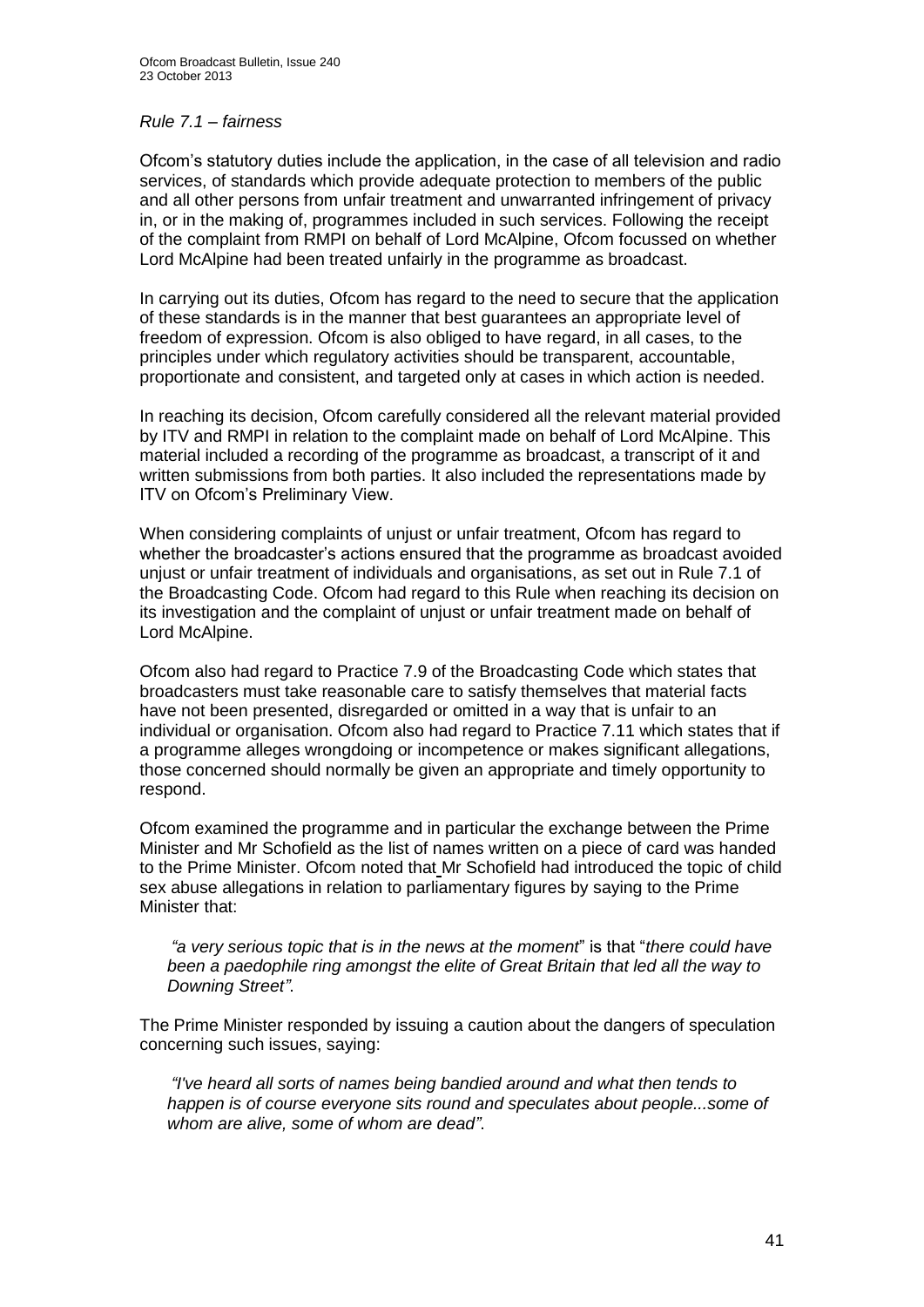At this point in the interview, Mr Schofield said:

*"It takes a momentary, cursory glance at the internet, it took me about three minutes last night to continually to find a list of the same names. I have those names there, those are the names on a piece of paper, will you be speaking to these people?".*

Ofcom noted that Mr Schofield handed the Prime Minister a card on which was written a list of names of individuals about whom such speculation was taking place "on the internet". The Prime Minister responded by cautioning him about the dangers of speculation and warned that *"there is a danger that if we are not careful that this could turn in to a sort of, a sort of witch hunt, particularly against people who are gay"*. Ofcom noted that the card was not passed to the Prime Minister face down and as the card was passed to the Prime Minister, the list of names appeared, albeit briefly, in shot.

Ofcom noted that ITV did not dispute that Mr Schofield passed over a card on which was written a list of names and that amongst those names listed was Lord McAlpine's name.

Ofcom next considered whether Lord McAlpine's name was not only visible, but also legible to viewers and, if so, whether the context in which the names were revealed amounted to a significant allegation.

Ofcom noted that ITV said that the list of names had been partially visible for around half a second. It said that this was simply the result of a split second miscalculation and was not a deliberate act seeking to identify the names to the public. ITV said that having studied the footage "repeatedly and in detail", it accepted that the names were briefly visible in the programme. However, ITV did not accept that the names would have been legible to viewers watching the programme as broadcast. Given the brevity and lack of clarity of the moving shot in which the list was visible, ITV disagreed that Lord McAlpine's name could be seen.

Ofcom examined the relevant part of the programme very carefully in relation to Lord McAlpine, and noted that the card passed by Mr Schofield to the Prime Minister had been passed face up. Ofcom noted that Lord McAlpine's solicitors stated in their letter of complaint that in their view, Lord McAlpine's name "could not be seen on the list". From watching the footage very carefully, Ofcom agreed with ITV and Lord McAlpine's solicitors that while the list of names was briefly visible, Lord McAlpine's name was not legible. However, Ofcom considered that this brief view of the list, when taken together with the widespread speculation about Lord McAlpine following the allegations in the BBC *Newsnight* programme, led to Lord McAlpine being identifiable in the programme. In such circumstances, Ofcom's view was that the broadcast of the list had the potential to cause very serious and damaging reputational consequences for Lord McAlpine.

Having concluded that Lord McAlpine's name was identifiable to viewers from the footage broadcast in the programme, Ofcom went on to consider whether the inclusion of his name on the list and the context in which it was used in the programme amounted to a significant allegation against him.

Again, Ofcom noted that ITV stated in its response that it did not consider that the ordinary, reasonable viewer would have considered the programme to be alleging that the individuals on the list were guilty of paedophilia or child sex abuse. It said that Mr Schofield had certainly not suggested that the list was a list of paedophiles or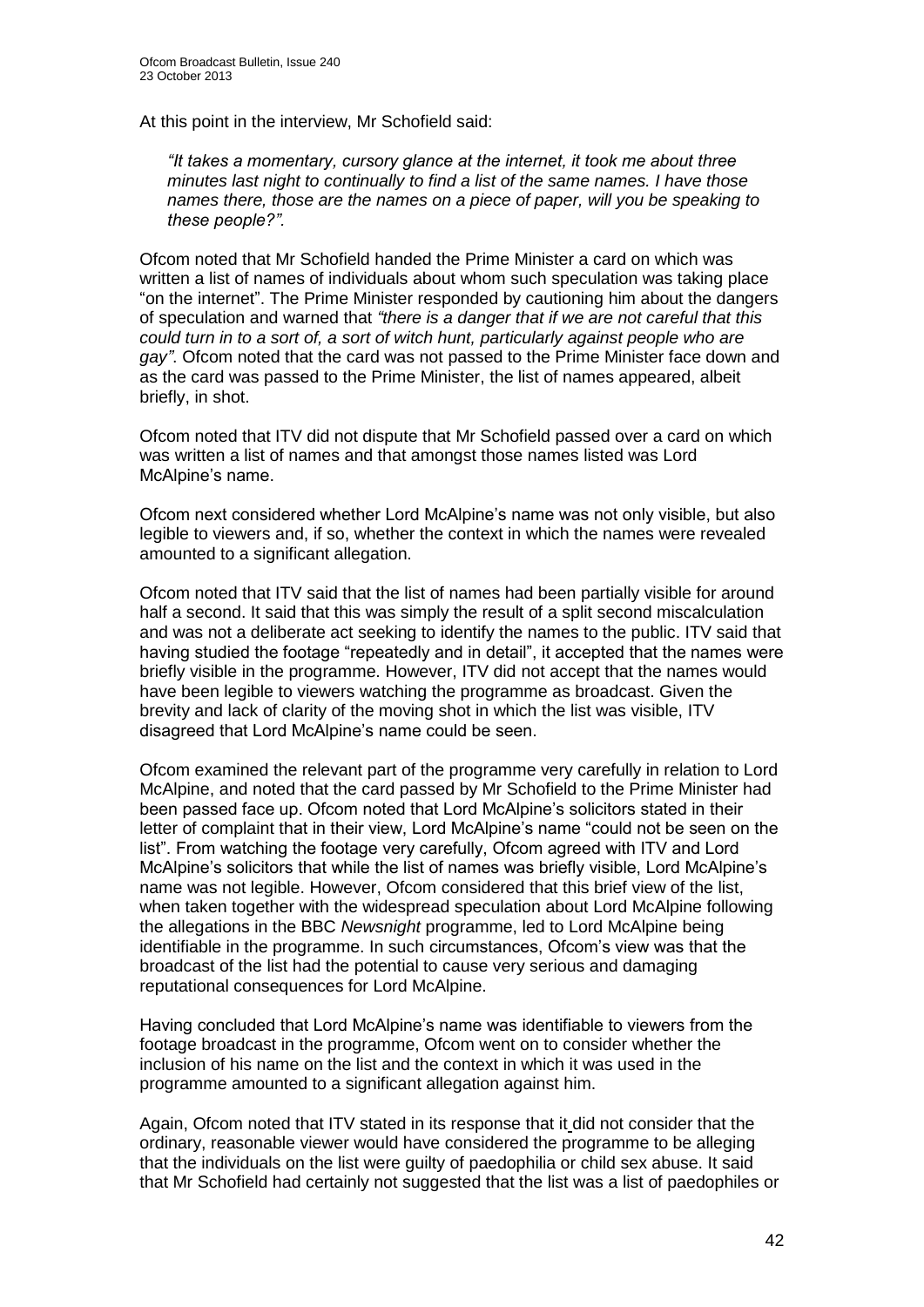even paedophile suspects, but that his intention had only been to refer the Prime Minister to the fact that serious allegations reportedly leading *"all the way to Downing Street"* were being made in relation to individuals that had been widely named on the internet. Ofcom noted that ITV said that taking the interview as a whole (including the Prime Minister's response), reasonable viewers would have understood the programme not to be making allegations of paedophilia against the individuals on the list. It further noted that ITV said that Mr Schofield had referred to online speculation, but had not specified where such speculation was taking place online, nor had sought to endorse that speculation or, encourage viewers to search for such speculation.

However, having carefully examined the footage as broadcast and considered the transcript of the relevant part of the programme, Ofcom was not persuaded by ITV's submission that the programme as broadcast did not make allegations of child abuse against those named on the list. Ofcom understood that it was not the intention of Mr Schofield or the programme's editorial team to allege that those named on the list were engaged in child sex abuse and it noted that Mr Schofield had not specified where such speculation was taking place online, nor had sought to endorse that speculation or, encourage viewers to search for such speculation.

However, Ofcom took the view that the presentation of the list to the Prime Minister during a television interview, the context of which involved speculation that a paedophile ring *"led all the way to Downing Street"* and a discussion about allegations of paedophilia, along with the statement and questions made by Mr Schofield relating to finding the names on the internet caused, inevitably, a link between Lord McAlpine and allegations of child sex abuse. Ofcom further noted that Mr Schofield asked the Prime Minister *"will you be speaking to these people"*, clearly suggesting that Lord McAlpine who was on the list had a case to answer. Ofcom therefore considered that this link amounted to the broadcast of a significant allegation of child sex abuse against Lord McAlpine. Ofcom recognised that Lord McAlpine had already been identified, wrongly, as a child sex abuser through speculation online following the earlier BBC *Newsnight* programme. However, it considered that the appearance of his name on Mr Schofield's list fuelled further the speculation about him that he was implicated in child sex abuse.

Given Ofcom's conclusion that Lord McAlpine was identifiable in the broadcast, and given the context in which his name was included on the list (i.e. in relation to an allegation of child sex abuse), Ofcom considered that the inclusion of the list in the programme amounted to a significant allegation of child sex abuse against Lord McAlpine and that it had the potential to be extremely damaging to him.

As it became clear subsequently, the allegations of child sex abuse against Lord McAlpine were completely false. ITV said that the research in relation to the list of names consisted of a two hour internet search by Mr Schofield, and "further research by the news desk" including a phone call to a journalistic contact for the fifth name. Ofcom reviewed the material provided by ITV as evidence of Mr Schofield's research, which consisted of references in Hansard<sup>11</sup>, unidentified newspaper reports, and extracts from unidentified blogs and tweets. On this point, Ofcom noted that Mr Schofield and ITV did not intend to broadcast a specific allegation against Lord McAlpine. However, such an allegation was broadcast and given this, Ofcom considered that the research undertaken by Mr Schofield and the news desk team had been inadequate to ensure that material facts were not presented in a way which

1

<sup>&</sup>lt;sup>11</sup> Hansard is the official, edited verbatim report of proceedings of both the House of Commons and the House of Lords.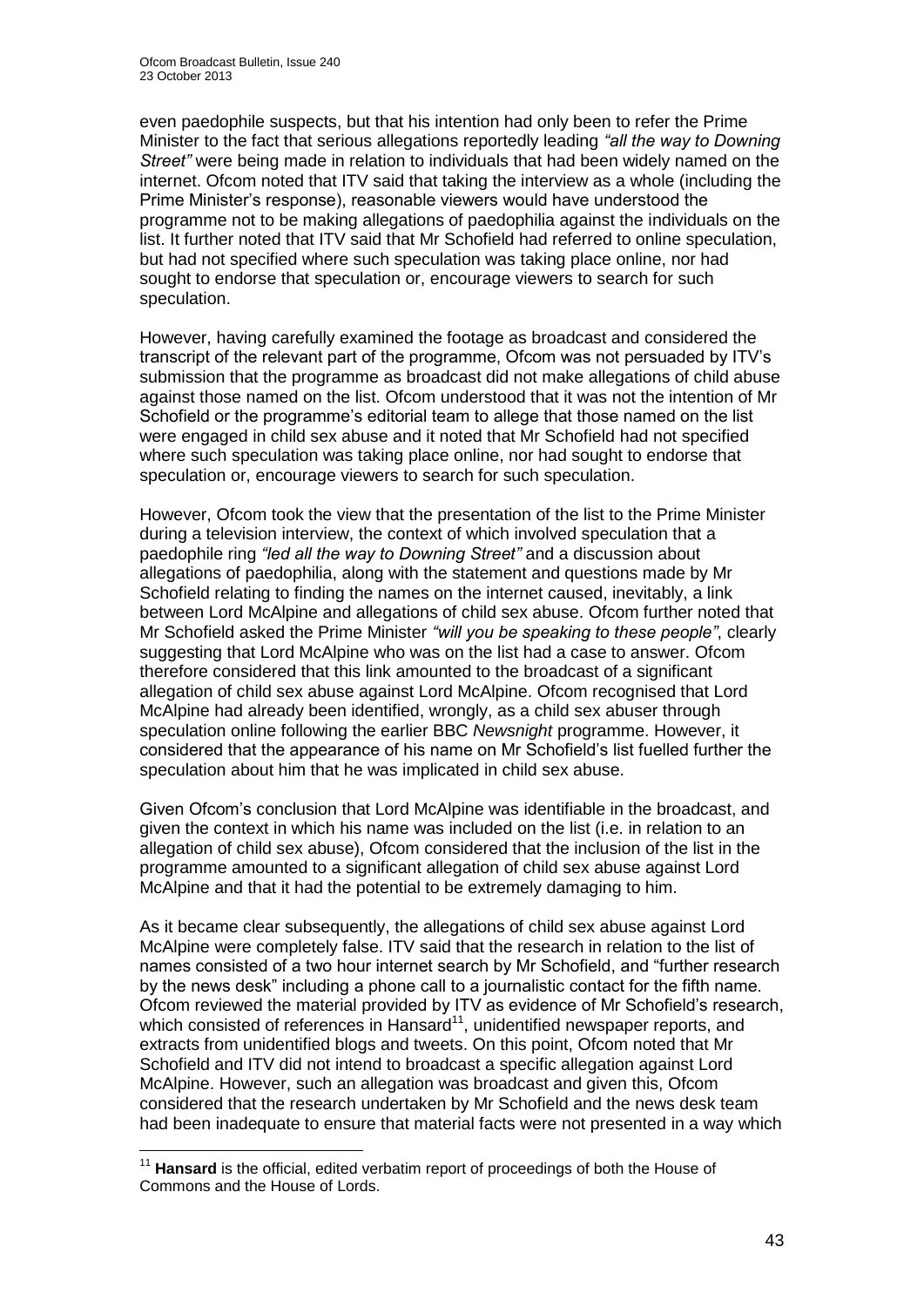was unfair to an individual. Ofcom noted that ITV accepted that "had such an allegation been intended to be made, the team would have understood as a matter of basic journalistic good practice that such allegations were serious and could only be made on the basis of firm evidence rather than internet speculation"*.* 

Therefore, having considered all the material provided to Ofcom in its investigation, Ofcom considered that, contrary to Practice 7.9 of the Broadcasting Code, the programme makers had failed to ensure that material facts were not presented in a way which was unfair to Lord McAlpine.

Having concluded that the programme had alleged that Lord McAlpine was a paedophile, Ofcom considered whether under Practice 7.11 of the Broadcasting Code, Lord McAlpine should have been given an appropriate and timely opportunity to respond.

As Ofcom has found that the programme, albeit unintentionally broadcast significant allegations against Lord McAlpine, then, in Ofcom's view, Lord McAlpine should have been given an appropriate and timely opportunity to respond to those allegations. In the event, Lord McAlpine was not given any opportunity to respond in advance of the programme. Again, Ofcom noted that ITV accepted that had such an allegation been intended, in accordance with Practice 7.11 of the Broadcasting Code (as set out above), it would have been put to Lord McAlpine in advance of broadcast.

Taking all the factors set out above, Ofcom concluded that the programme broadcast significant allegations, which turned out to be wholly untrue, about Lord McAlpine, without adequate research, and without offering him the opportunity to respond. The programme as broadcast therefore resulted in significant unfairness to Lord McAlpine. There is no doubt that allegations of child sex abuse are extremely serious, with potentially very serious consequences for those accused. In this respect, Ofcom noted that ITV accepted responsibility for the harm caused to Lord McAlpine and had stated in court that "[ITV] unreservedly apologise to [Lord McAlpine] for the injury to his reputation and good name and for the hurt and distress caused by the broadcast". ITV had also agreed to pay Lord McAlpine a substantial sum in damages and his legal costs as a result of the programme.

Therefore, for the reasons given above, Ofcom concluded that the programme resulted in unfairness to Lord McAlpine and that ITV failed in its requirement under the Broadcasting Code to avoid unfair treatment of individuals.

Ofcom concluded that ITV was in breach of Rule 7.1 of the Broadcasting Code.

# *Rule 2.1 – harmful and/or offensive material*

Ofcom has a statutory duty to set standards for broadcast content as appear to it best calculated to secure the standards objectives, including that "generally accepted standards are applied to the contents of television...services so as to provide adequate protection for members of the public from the inclusion in such services of offensive and harmful material." This objective is reflected in Section Two (Harm and Offence) of the Broadcasting Code. Rule 2.1 is specifically concerned with ensuring that broadcasters provide adequate protection to viewers from harmful and/or offensive broadcast material.

In assessing whether there was a breach of Rule 2.1, Ofcom had to consider first whether the material as broadcast was potentially harmful and/or offensive.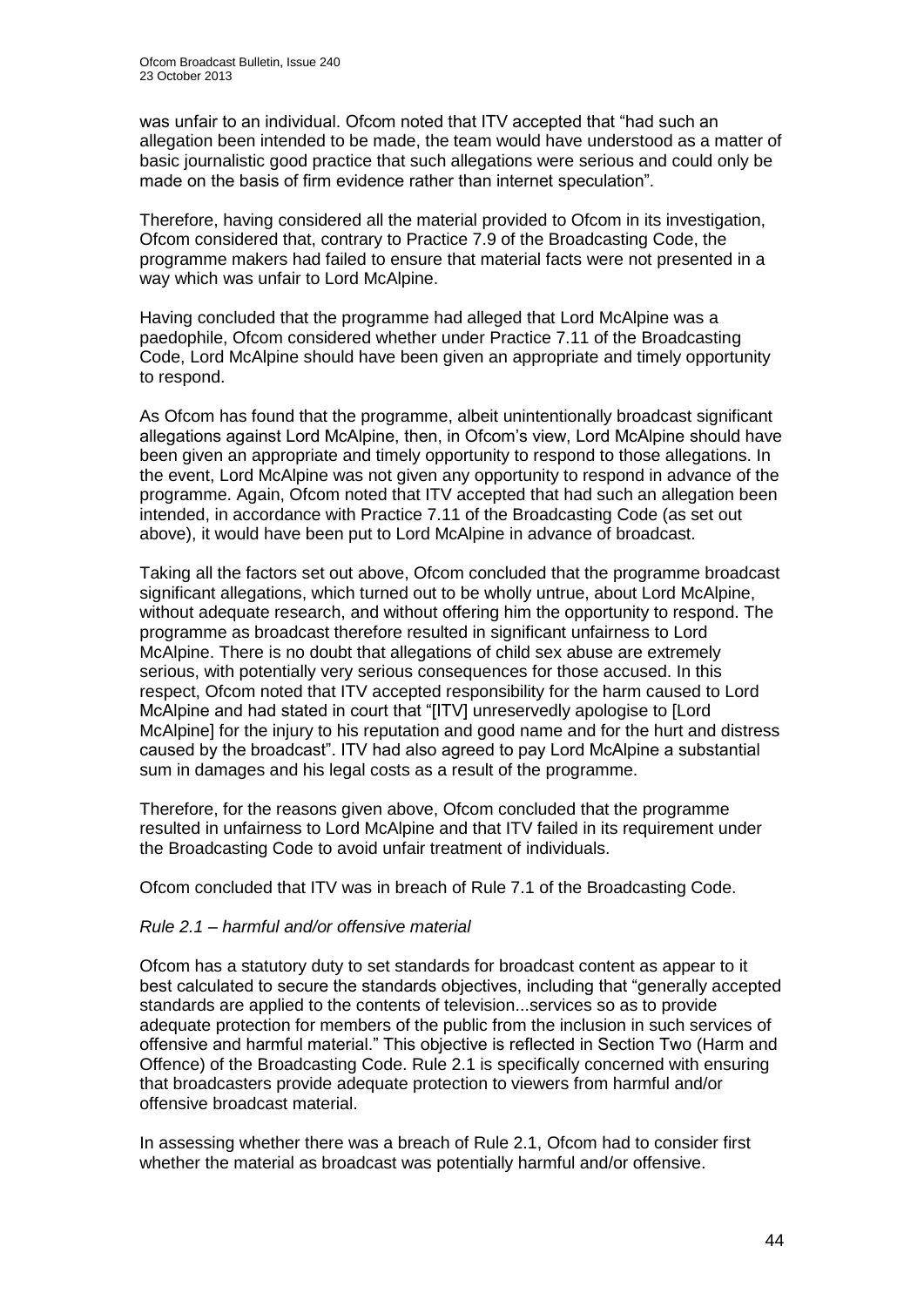#### *Ofcom's consideration of the main themes raised in the 473 complaints made by viewers who said that they were offended by the programme.*

 Some viewers were offended that the Prime Minister was "ambushed" by Mr Schofield.

Ofcom noted from ITV's statement in response that the programme makers had discussed the topics to be raised in the interview with the Prime Minister's advisor prior to the interview taking place. It noted too from the broadcast interview itself that the Prime Minster seemed prepared when responding to the allegations put to him by Mr Schofield (which included allegations of child sex abuse amongst senior political figures).

Ofcom, considered it likely that the majority of viewers would have expected the Prime Minister to have been robustly questioned on the topics raised by Mr Schofield and it took into account that the Prime Minister was very experienced in dealing with challenging and often difficult questions being put to him by interviewers. Furthermore, Ofcom considered that the Prime Minister had been able to answer the questions asked of him in the interview and that he had responded to the presentation of the list in a forthright manner and with a warning to the presenter of the danger of speculation.

For this reason, Ofcom took the view that it was very unlikely that the majority of viewers would have considered the presentation of the list to the Prime Minister, in itself and in the context of a live interview, as being offensive and it took the view that there was no issue under its Broadcasting Code to warrant further investigation.

 Some viewers were offended that: they could momentarily see at least one of the names on the list; Mr Schofield had no substantive evidence to link paedophilia with the names on the list, having obtained them from the internet; and, Mr Schofield's handing the list of names to the Prime Minister was a "sensationalist" act.

In considering the themes identified from the complaints that related to the names on the list being visible, that there was no substantive evidential link between the names on the list and paedophilia, and that it was a sensational act, Ofcom considered that it had already determined (in the decision "Rule 7.1" section above) that whilst Lord McAlpine's name was not legible, the programme led to Lord McAlpine being identifiable to viewers and that given the context in which it was broadcast, i.e. in connection with allegations of child sex abuse, this had the potential to cause very serious and damaging reputational consequences for Lord McAlpine. While this gave rise to an issue of unjust or unfair treatment to Lord McAlpine, Ofcom did not consider that the presentation of the list amounted to the material being offensive to viewers.

It was not Ofcom's role to determine whether or not the handing of the list to the Prime Minister was a "sensationalist" act. Rather, Ofcom's role was to consider whether the presentation of the list as broadcast in the programme was offensive. As already mentioned above, Ofcom considered that the Prime Minister had responded to the presentation of the list in a forthright manner and with a warning to the presenter of the danger of speculation. Ofcom took the view that it was very unlikely that the majority of viewers would have considered the presentation of the list to the Prime Minister, in itself and in the context of a live interview, as being offensive.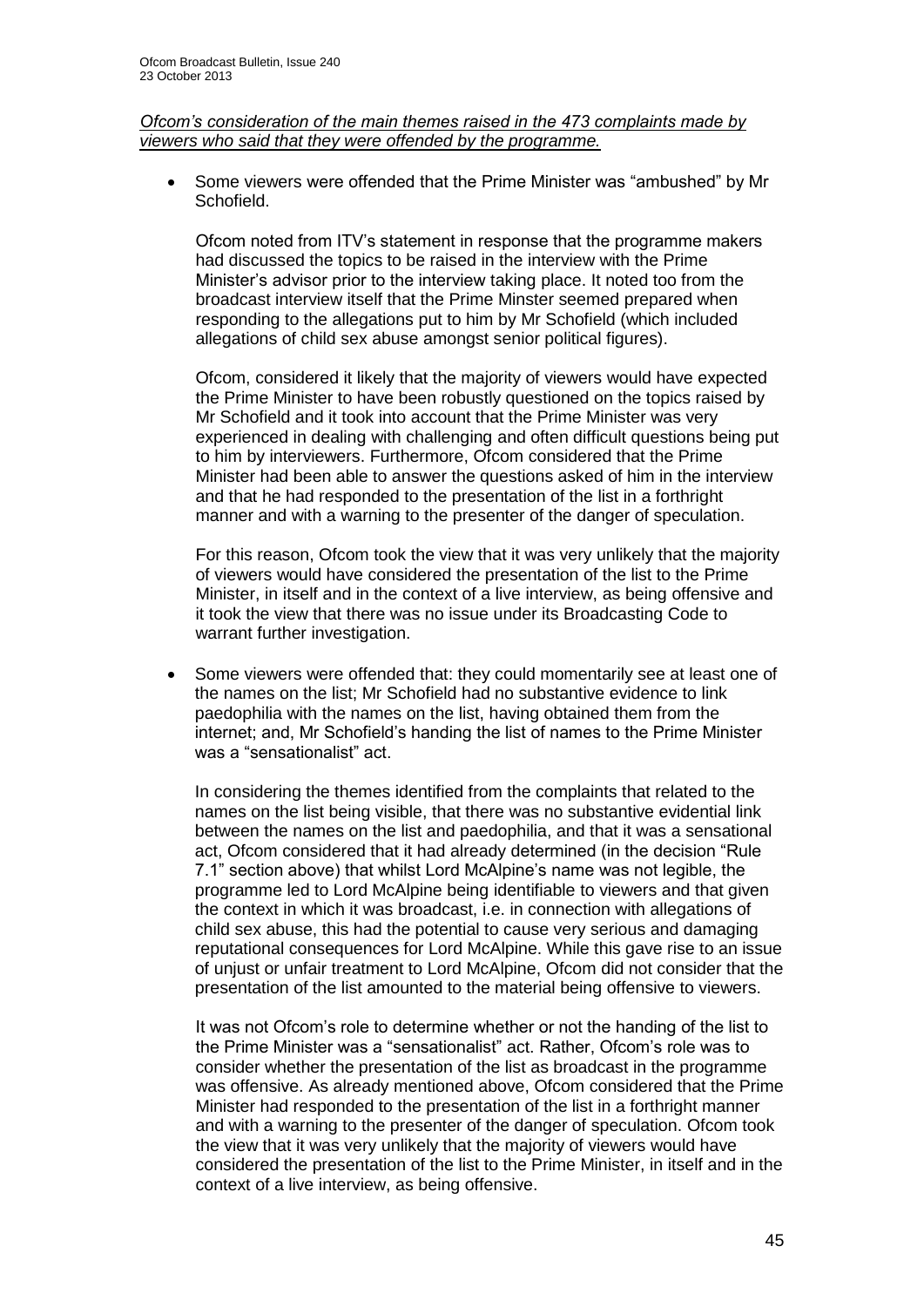For the reasons given above, in relation to this group of themes from the viewer complaints received about the programme, Ofcom found no issue under its Broadcasting Code to warrant further investigation.

• Some viewers were offended that: the Prime Minister appeared to link homosexuality with paedophilia; the item linked homosexuality with paedophilia; and, the item compromised the personal safety of individuals and homosexual people in general by indirectly encouraging vigilante attacks.

In considering the themes identified from the complaints that related to the linking of paedophilia to homosexuality and the compromise of the personal safety of individuals as a result, Ofcom noted that the only reference in the relevant part of the programme to homosexuality was made by the Prime Minister in response to being handed the list of names by Mr Schofield. In particular, the Prime Minister stated:

*"Look, look, I think Phillip, this is really important, right, because there is a real danger, if we aren't careful that this could turn out to be a sort of, sort of witch hunt, particularly against those people who are gay...".*

In Ofcom's view, having carefully watched the interview and read the transcript of it, it was clear that the only reference to homosexuality made in the context of paedophilia was made by the Prime Minister and had not been an issue raised by the programme's presenters.

It appeared to Ofcom that the Prime Minister was raising a cautionary note about the dangers of speculation, especially speculation taken from sources on the internet, and a warning about how such speculation could result in the victimisation of a particular group in society. Ofcom recognised the concerns of those who complained about an alleged suggestion of a link between paedophilia and homosexuality. However, Ofcom took the view that it was unlikely that the majority of viewers would have taken the Prime Minister's remark to intentionally link paedophilia to homosexuality. Ofcom also took the view that, given the context in which Ofcom considered that the Prime Minister's comments were made, it was extremely unlikely that his comments could reasonably be seen as placing the personal safety of "individuals and homosexual people" in jeopardy of vigilantism.

In relation to this group of viewer complaints, Ofcom found no issue under its Broadcasting Code to warrant considering these matters any further.

While Ofcom did not consider that the main themes raised in the 473 complaints to be offensive, Ofcom did consider whether the material as broadcast was potentially harmful.

Ofcom noted the steps set out in ITV's response above that the programme makers had taken in preparation for the programme and the interview with the Prime Minister. In particular, it noted the chain of events and decisions that took place in relation to the list of names that would be presented to the Prime Minister by Mr Schofield during that interview. Despite all this preparation, the passing of the list to the Prime Minister resulted in the identification of Lord McAlpine in connection with significant allegations of child abuse. Ofcom noted from ITV's submission that it "accepts that there was a potential for harm in relation to the specific individuals on the list, as a result of the way in which the matter was dealt with in the broadcast". While Ofcom accepted ITV's position that the broadcast of the list was inadvertent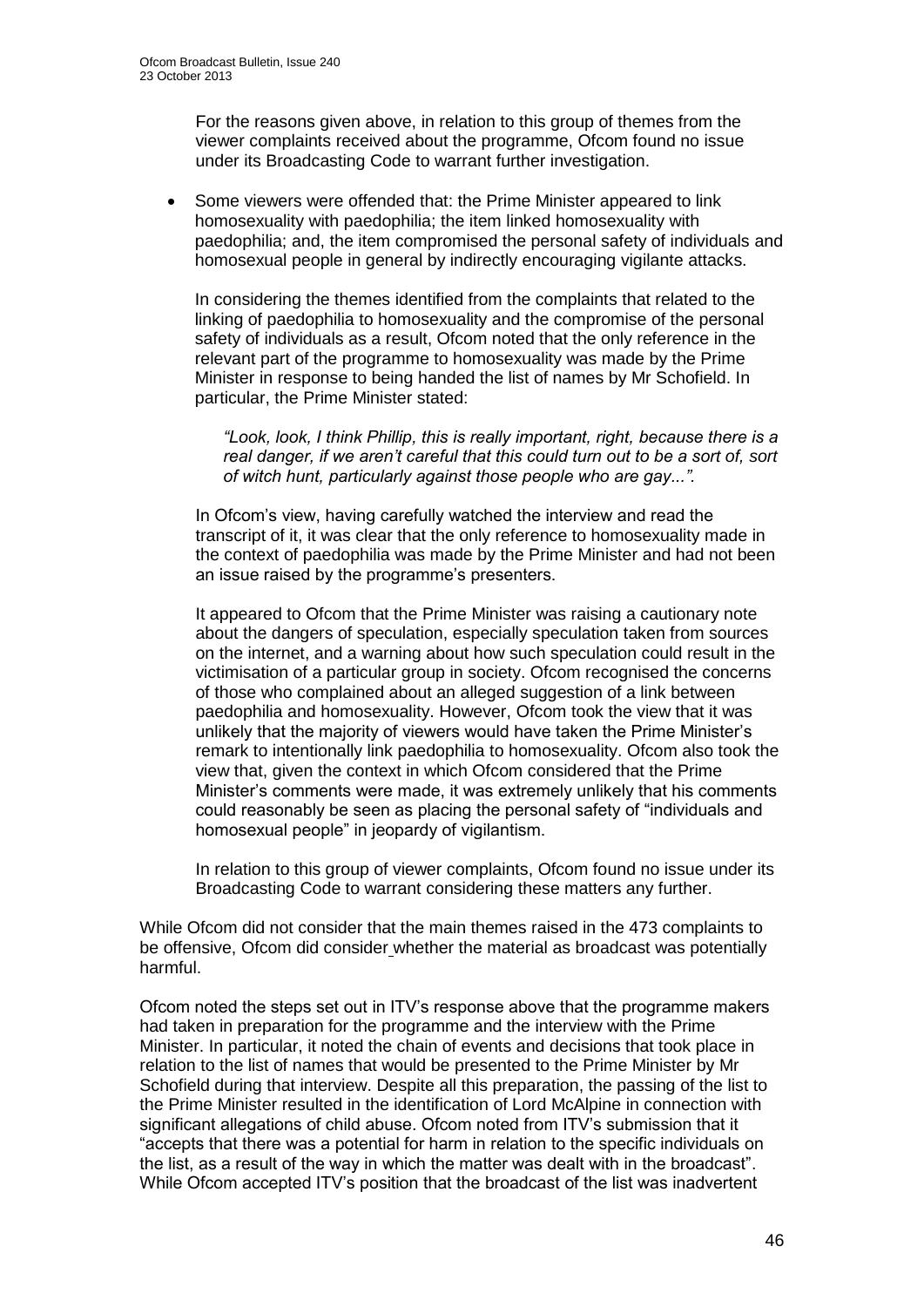and unintentional, Ofcom considered that the potential harm to anyone who was potentially identifiable on the list was significant, and that the fact that such an error of judgement took place in relation to such serious and significant allegation was indicative of the failure of adequate preparation and compliance of the programme in general to ensure that it did not breach the requirements of the Broadcasting Code.

For this reason, Ofcom took the view that ITV had failed in its obligation to ensure that generally accepted standards were applied to the content of this particular edition of *This Morning* and had not provided adequate protection for members of the public from the inclusion of harmful material.

Ofcom concluded therefore that the programme was in breach of Rule 2.1 of the Broadcasting Code.

**Accordingly, Ofcom has upheld the complaint of unjust or unfair treatment in the programme as broadcast made on behalf of Lord McAlpine and has found ITV in breach of Rules 2.1 and 7.1 of the Broadcasting Code.**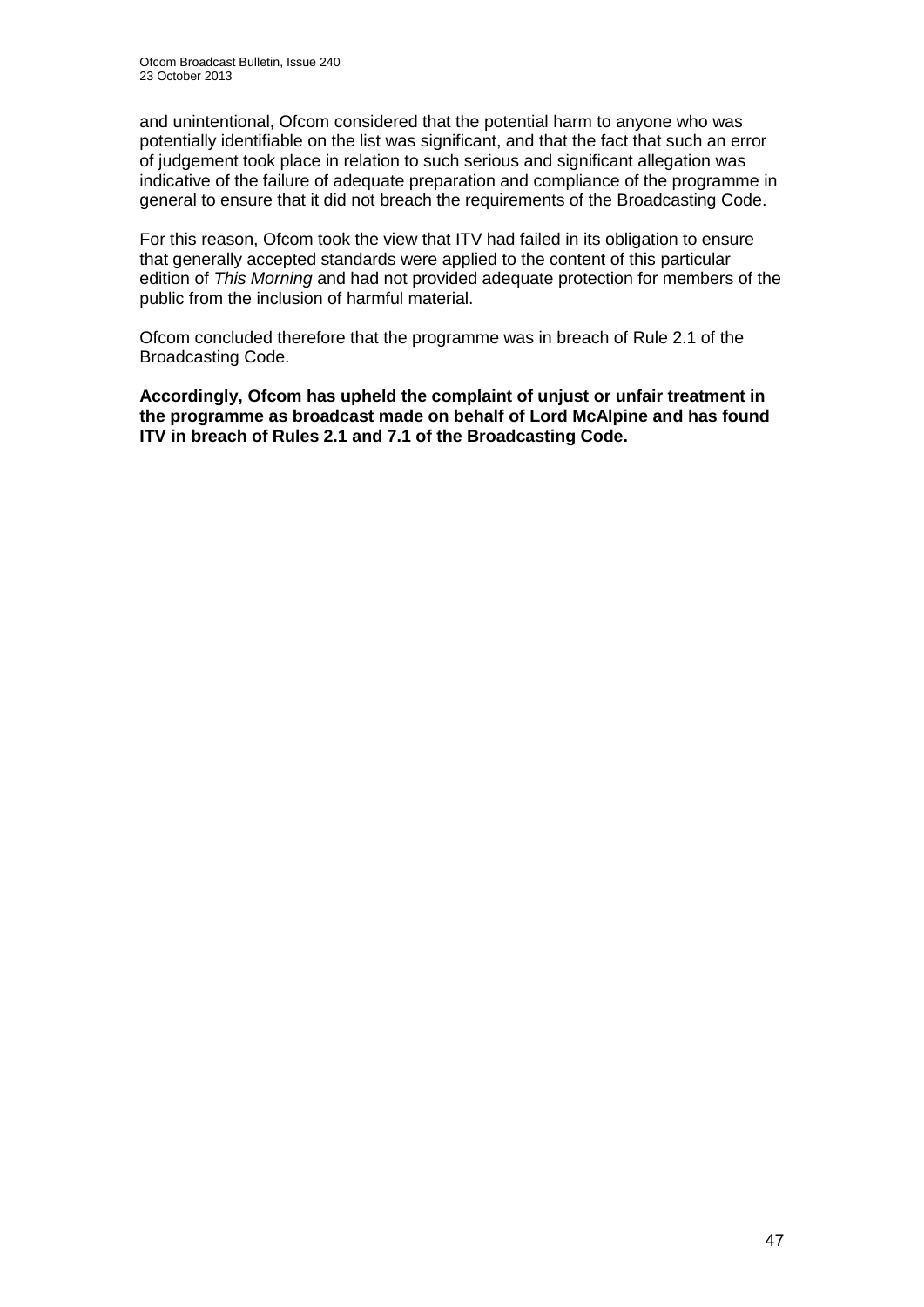# **Upheld**

# **Complaint by The Rt Hon the Lord McAlpine of West Green**  *Newsnight, BBC2, 2 November 2012*

# **Summary**

Ofcom has upheld RMPI LLP's ("RMPI") complaint made on behalf of The Rt Hon the Lord McAlpine of West Green ("Lord McAlpine")<sup>1</sup> that he was treated unjustly and unfairly in the programme as broadcast. Ofcom therefore found the BBC in breach of Rule 7.1 of Ofcom's Broadcasting Code.

The programme included a report about a *Newsnight* investigation into sexual abuse of boys at the Bryn Esytn children's home in Wales in the 1970s and 1980s. The report stated that two victims of the abuse alleged that *"they suffered sexual abuse at the hands of a leading Conservative politician from the Thatcher years"*. The report also included an interview with one of the victims, Mr Steve Messham, who gave details of that alleged abuse. The report did not name Lord McAlpine. Towards the end of the report, the presenter stated that *"the evidence that we've heard, that we have gathered over the last twenty years remains the same. For now there is simply not enough to name names".* 

On the day of the broadcast of the report, before its transmission, the report had been widely discussed on the internet and Lord McAlpine's name was linked to it. After the broadcast of the programme, Lord McAlpine was widely named as the subject of the allegations made in the programme*.* The broadcast of these allegations in the context of the widespread internet speculation led to Lord McAlpine being incorrectly identified as the subject of child sex abuse allegations.

Ofcom considered therefore that the programme as broadcast resulted in unfairness to Lord McAlpine, and that the BBC failed in its requirement under the Broadcasting Code to avoid unjust or unfair treatment of individuals in programmes.

# **Introduction**

1

On 2 November 2012, the BBC broadcast an edition of its evening news programme, *Newsnight*. The programme included a report about a *Newsnight* investigation into sexual abuse of boys at the Bryn Esytn children's home in Wrexham, north Wales in the 1970s and 1980s. The report was introduced as being the result of a *Newsnight* investigation and it reported the allegations of two victims who alleged that *"they suffered sexual abuse at the hands of a leading Conservative politician from the Thatcher years"*. The report also included an interview with one of the victims, Mr Steve Messham, who gave details of that alleged abuse.

The report did not name Lord McAlpine, but the programme makers intended him to be the subject of the allegations made in the programme. Towards the end of the report, the presenter stated that *"the evidence that we've heard, that we have gathered over the last twenty years remains the same. For now there is simply not enough to name names".* However, throughout the day of 2 November 2012, the

 $1$  Lord McAlpine is a former Deputy Chairman of the Conservative Party and a former Party Treasurer. He was a close aide to Margaret Thatcher during her time as Prime Minister. As a result of his positions and his work with the Conservative Party, he had a significant political profile during the late 1970s and the 1980s.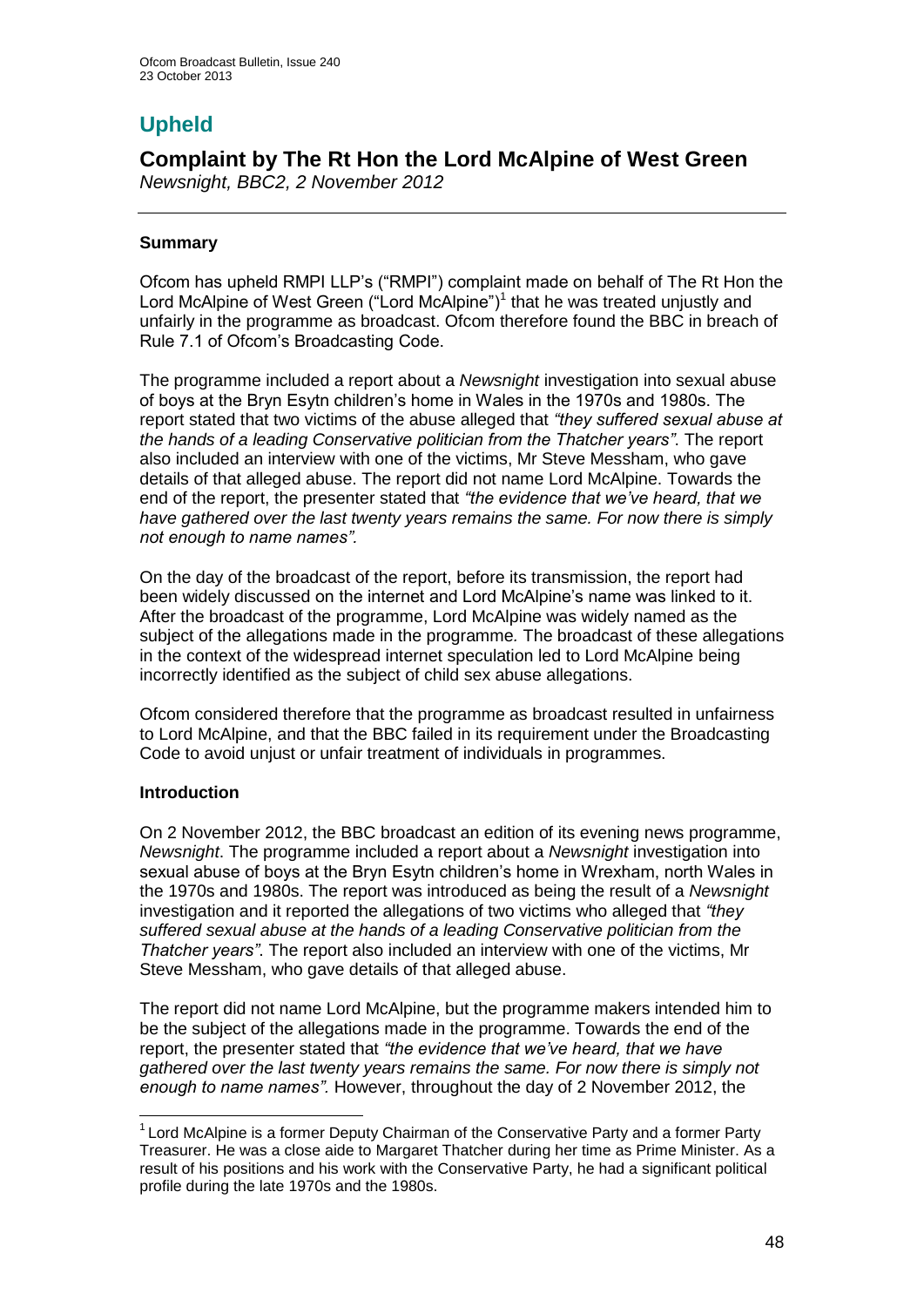*Newsnight* report to be aired that evening had been widely discussed on the internet. Furthermore, Lord McAlpine's name had been linked to it. After the broadcast of the *Newsnight* report, Lord McAlpine was widely identified as the subject of the allegations made in the programme*.* The broadcast of these allegations led to Lord McAlpine being incorrectly identified as the subject of child sex abuse allegations. A week later, on 8 November 2012, Lord McAlpine issued a statement denying his involvement with the claims made by Mr Messham. Later the same day, Mr Messham issued a statement that "the individual concerned" was not the man who had abused him and he apologised to Lord McAlpine and his family. That evening, *Newsnight* broadcast an unreserved apology for having broadcast the earlier report on 2 November 2012.

The BBC accepted that the allegations made in the programme were utterly baseless and should never have been made. Prior to the broadcast of the programme, the programme makers had not contacted Lord McAlpine. If they had done so, he would have been able to give them the correct information, namely that he had never been to the children's home in question. Lord McAlpine would also have been able to remind them that similar allegations had been considered and authoritatively rejected by the Waterhouse Inquiry, as recorded in its final report<sup>2</sup>. Furthermore, it was only after the *Newsnight* programme was broadcast that anyone showed Mr Messham a photograph of Lord McAlpine. Having seen it, Mr Messham immediately withdrew his allegations and apologised to Lord McAlpine.

The allegations caused Lord McAlpine great distress and embarrassment. He took steps to vindicate his reputation and he prepared to issue libel proceedings against the BBC. The BBC apologised to Lord McAlpine publicly and agreed to pay him substantial damages and his costs. The BBC accepted that the allegations were wholly untrue and it withdrew them unreservedly in an agreed statement in open court.

# **Framework for the investigation**

1

Ofcom has general duties under section 3 of the Communications Act 2003 ("the 2003 Act") to (among other things) secure the application, in the case of all television and radio services, of standards that provide adequate protection to members of the public from the inclusion of offensive and harmful material in television and radio services (Section 3(2)(e) of the 2003 Act); and in addition, to all other persons from both (i) unfair treatment in programmes included in such services; and (ii) unwarranted infringements of privacy resulting from activities carried on for the purposes of such services (Section  $3(2)(f)$  of the 2003 Act)<sup>3</sup>.

Soon after broadcast of the programme, Ofcom decided to investigate the programme in relation to "fairness". Normally, Ofcom requires a complaint from "the person affected" before investigating any fairness issues. However, Ofcom's

 $2$  The Tribunal of Inquiry into the Abuse of Children in Care in the Former County Council Areas of Gwynedd and Clwyd since 1974 (known as "the Waterhouse Inquiry" or the "Waterhouse Tribunal"), which began in 1997, investigated allegations of child sexual and physical abuse at a number of care homes in Wales. Its final report, "Lost in Care", was published in 2000.

<sup>&</sup>lt;sup>3</sup>[http://www.legislation.gov.uk/ukpga/2003/21/section/3.](http://www.legislation.gov.uk/ukpga/2003/21/section/3)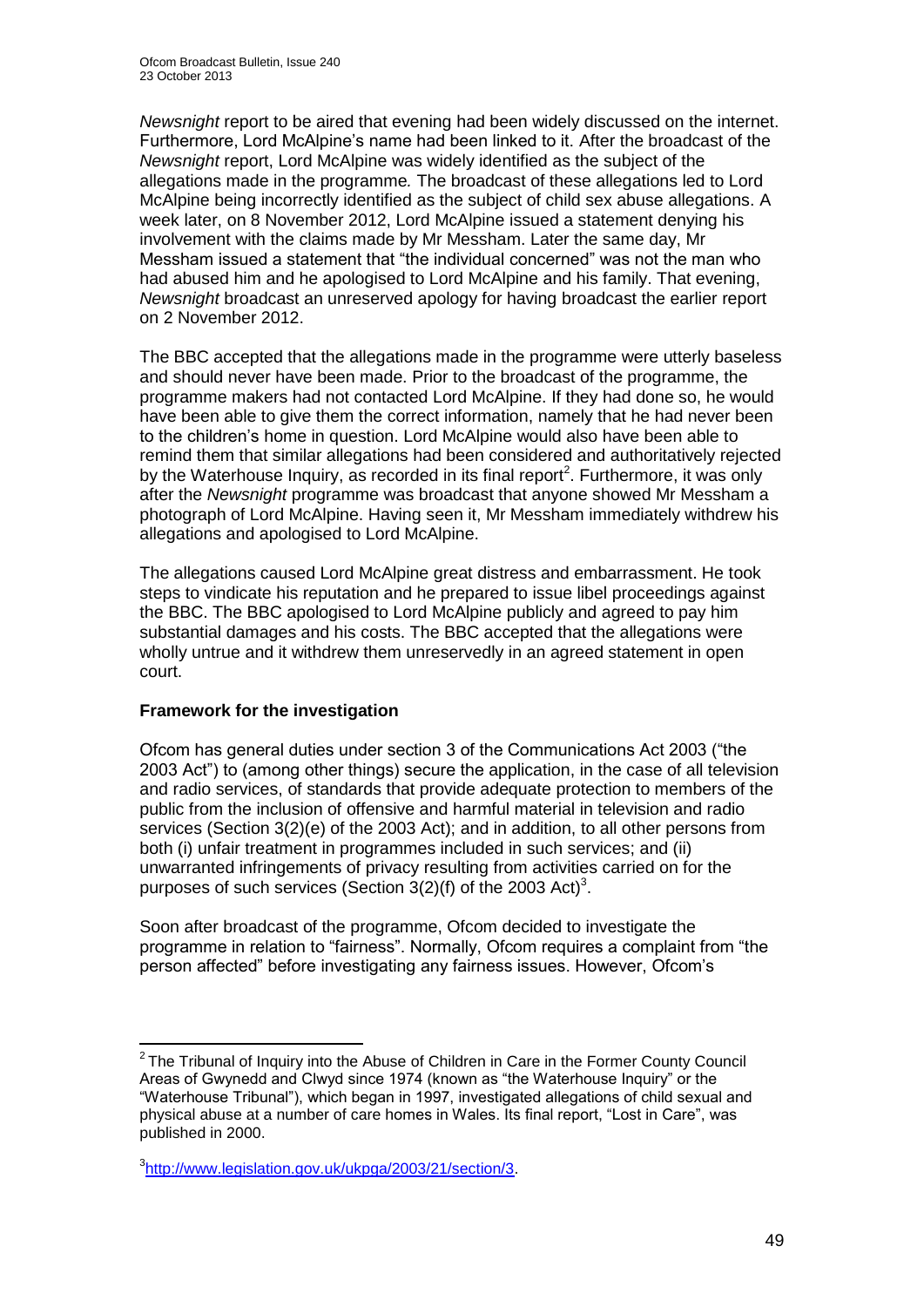Procedures for the consideration and adjudication of Fairness & Privacy complaints<sup>4</sup> ("the Procedures"), published on 1 June 2011, state at paragraph 1.5 that:

*"in exceptional circumstances, where Ofcom considers it necessary in order to fulfil its general duty (under section 3(2)(f) of the 2003 Act) to secure the application of standards that provide adequate protection to members of the public (and all other persons) from unfair treatment in programmes and unwarranted infringements of privacy, Ofcom may consider fairness or privacy issues in the absence of a complaint from "the person affected"...In those exceptional circumstances, Ofcom would set out in advance the procedures that it intends to follow and allow any relevant parties to respond accordingly. The procedures would be similar to these but adapted as appropriate to ensure that they are fair in the particular circumstances".*

In this case, Ofcom considered that "exceptional circumstances" existed for it to consider the fairness implications of the programme's content which led to Lord McAlpine being wrongly and widely identified as the subject of very serious child sex abuse allegations potentially with very serious consequences for him. The fact that such serious allegations appear to have been broadcast without contacting Lord McAlpine and without appropriate journalist checks being taken, was a matter of serious concern to Ofcom.

In any event, a short while later, on 23 November 2012 Ofcom received a complaint of unjust or unfair treatment made by RMPI on behalf of Lord McAlpine as "the person affected". Ofcom therefore proceeded to consider Lord McAlpine's complaint about the broadcast under Section Seven (Fairness) of the Broadcasting Code, as set out below<sup>5</sup>.

The 'Standards' in respect to unjust or unfair treatment are set out in Section Seven (Fairness) of the Broadcasting Code<sup>6</sup>. This section sets out a Principle and a Rule (Rule 7.1) to be observed by broadcasters. The Principle is "to ensure that broadcasters avoid unjust or unfair treatment of individuals or organisations in programmes". Rule 7.1 states that:

"Broadcasters must avoid unjust or unfair treatment of individuals or organisations in programmes".

Section Seven (Fairness) of the Broadcasting Code sets out a series of "practices to be followed" by broadcasters when dealing with individuals or organisations participating in or otherwise directly affected by programmes. Failure to follow the practices will only constitute a breach where it results in unfairness to an individual or organisation in the programme.

 4 [http://stakeholders.ofcom.org.uk/broadcasting/guidance/complaints-sanctions/fairness/.](http://stakeholders.ofcom.org.uk/broadcasting/guidance/complaints-sanctions/fairness/)

<sup>5</sup> Ofcom aims to conclude fairness and privacy investigations as soon as possible. The majority are concluded within 90 working days. However, certain cases can take significantly longer, especially if they are complex, raise difficult issues, and significant representations are received from the broadcaster or the complainant that require careful consideration (including representations on legal issues) as was the case here.

<sup>6</sup> [http://stakeholders.ofcom.org.uk/broadcasting/broadcast-codes/broadcast-code/fairness/.](http://stakeholders.ofcom.org.uk/broadcasting/broadcast-codes/broadcast-code/fairness/)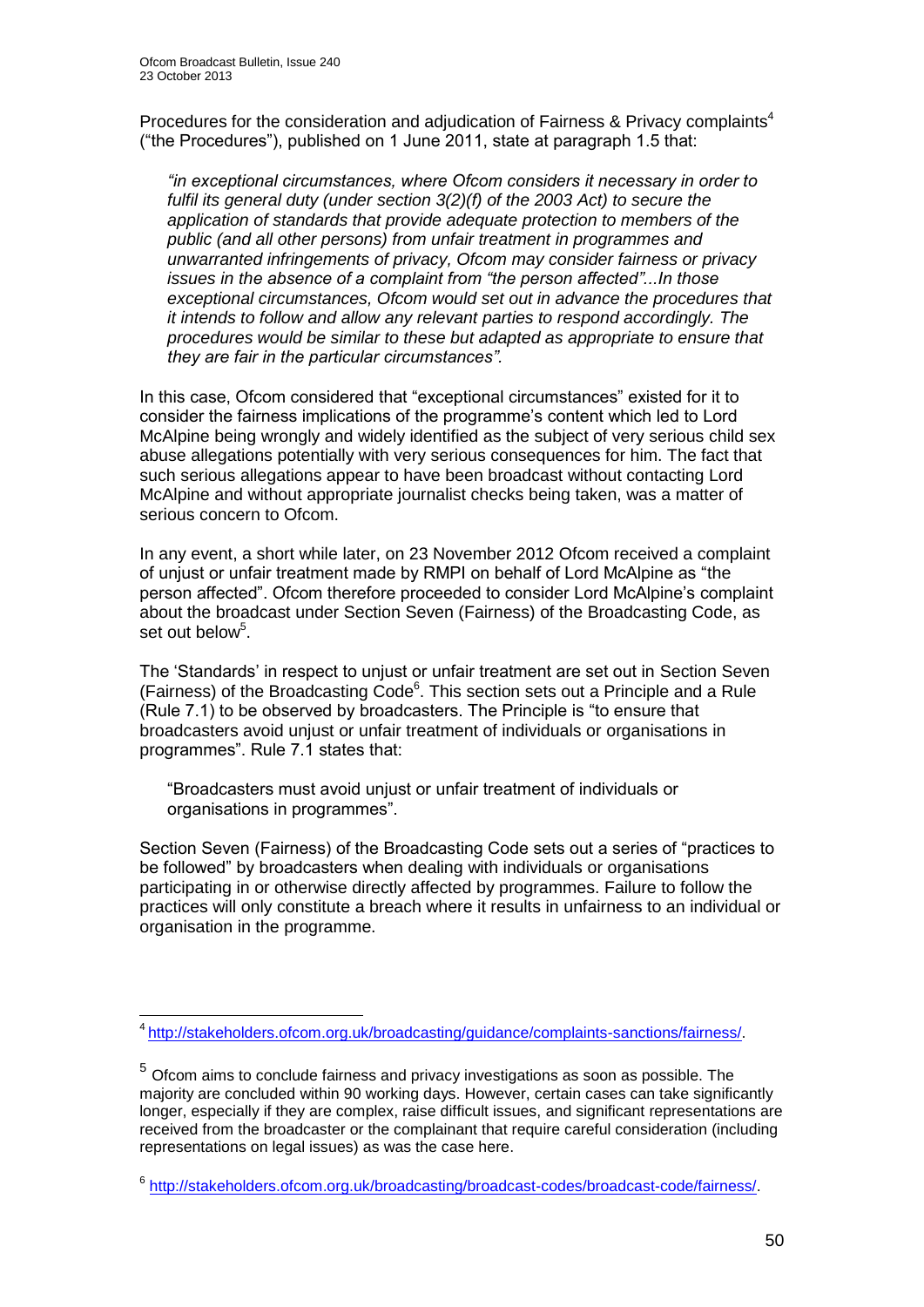# **Events prior to broadcast of the programme**

Before examining the content of the programme itself, Ofcom noted the background and events leading up to the broadcast of the report. The following summary of those events is taken from the BBC's statement in response to Ofcom's investigation.

The BBC said that the idea for a report into allegations of institutional failures in relation to historic cases of child abuse in Wales was brought to the then acting Editor of *Newsnight* on 28 October 2012 by Mr Stickler, who was a freelance reporter who at the time worked with the the Bureau of Investigative Journalism ("the BIJ")<sup>7</sup>. The BBC said that Mr Stickler had been reporting on child abuse over many years and was, in part, spurred to reopen this story which he had previously covered for the BBC, by references made by Mr Watson MP during Prime Minister's Questions concerning a potential cover-up of a paedophile ring linked to Parliament. The BBC said that the intention of the report was to examine concerns that the Waterhouse Inquiry had failed to address allegations concerning a wider paedophile ring in north Wales, and that, according to a victim (i.e. Mr Messham), involved a senior Conservative political figure.

The report, which was broadcast just five days later on 2 November 2012, led on the allegations about the unnamed senior Conservative politician. The BBC said that considerable public awareness of the report had built up during that day, including that the report centred on a political figure. This was due in large part to online social media activity prompted after the editor of the BIJ, Mr Iain Overton, had "tweeted" that morning that *Newsnight* hoped to broadcast a report that night about a senior political figure being a paedophile. Although Mr Overton's tweet did not name Lord McAlpine, it attracted Twitter responses which did link Lord McAlpine's name to the allegations (amongst others). Mr Overton had told Channel 4's political editor, Mr Michael Crick, about the story in a conversation the previous night, and Mr Crick had himself "tweeted" that the political figure concerned denied the story. This was followed up with an item on *Channel 4 News* a few hours before *Newsnight*  broadcast its report. The BBC said that later in the evening, Mr Crick had also "tweeted" that the senior political figure had told him that he still had not heard from the BBC. The BBC said that in the context of *Newsnight*'s editor, Mr Peter Rippon, having stepped aside while his decision to drop the story about Jimmy Savile and child abuse was investigated, there were suggestions on Twitter that the *Newsnight* programme would "bottle it up again" by not naming the political figure.

# **The Programme as broadcast**

1

The edition of *Newsnight* broadcast on 2 November 2012 included an item which reported calls made by victims of historic child sex abuse for a new investigation into "*historical allegations of child sexual abuse linked to the north Wales child abuse scandal of the seventies and eighties"*. The studio presenter, Mr Gavin Esler said:

*"A Newsnight investigation into the abuse of boys from children's homes in Wales can reveal that two victims say they suffered sexual abuse at the hands of a leading Conservative politician from the Thatcher years. The claims arise from a child abuse scandal in north Wales, which led to a lengthy* [I]*nquiry in the year* 

<sup>&</sup>lt;sup>7</sup> According to its website, the Bureau of Investigative Journalism ("the BIJ") is an independent not-for-profit organisation based at City University in London. Its journalists "bolster original news by producing high-quality investigations for press and broadcast media with the aim of educating the public and the media on both the realities of today's world and the value of honest reporting".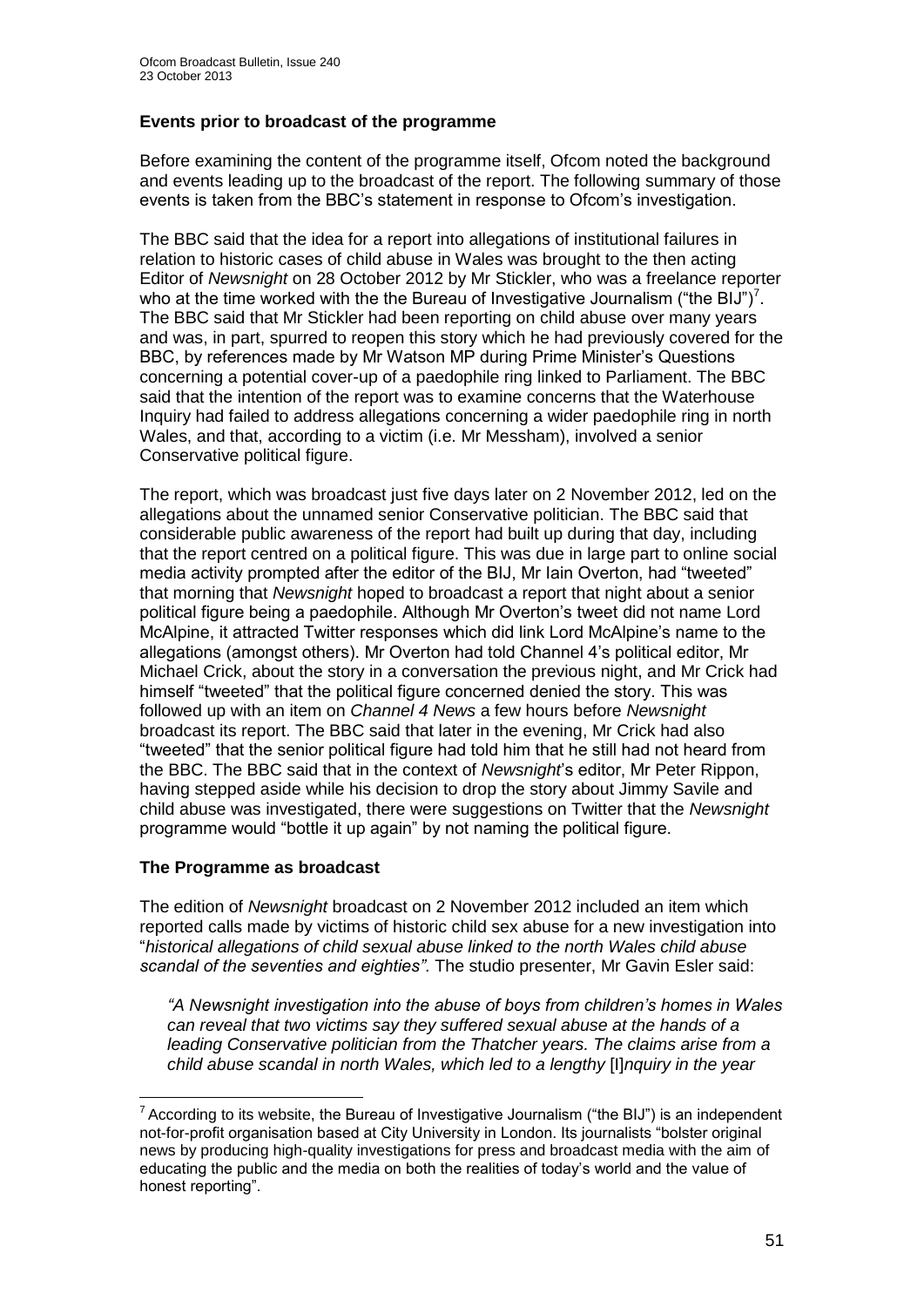*2000, known as the Waterhouse Tribunal. One of the alleged victims has now called for a meeting with the Prime Minister, and for a new investigation. Angus Stickler, from the Bureau of Investigative Journalism who's been covering what went on at these homes for more than a decade for the BBC, has this report"*.

Mr Stickler introduced the report by explaining that during the 1970s and 1980s, children's homes in north Wales had been the scene of *"the most deprived child abuse imaginable. Vulnerable children in care, raped by the very people paid to look after them"*. The report then included interview footage of Mr Steve Messham who described the abuse he and others suffered while they were at the Bryn Esytn children's home. Mr Stickler stated in the report that:

*"*...*There were allegations of widespread physical and sexual abuse, not just at the hands of the staff who worked here, but of children lent out to others. There are allegations of a paedophile ring involving people from all walks of life; businessmen, a market trader, a senior public figure. This was a paedophile ring that stretched beyond the Welsh borders to Chester, the South Coast, London and beyond"*.

The report also referred to the Waterhouse Inquiry which had mentioned "*the existence of a shadowy figure of high public standing*", but that there was no *"substantial evidence to support the allegations"*.

Footage of Mr Tom Watson MP speaking during Prime Minister's Questions was then shown in which he said that *"the evidence that had been used to convict paedophile Peter Righton if it still exists, contains clear intelligence of a widespread paedophile ring"*. Immediately following this, Mr Stickler, in commentary, stated:

*"In our original investigation in the 1990s, Peter Righton was linked with a North Wales Children's home, and via that, to a prominent Tory politician at the time. We had interviews with alleged victims. Newsnight and the Bureau of Investigative Journalism went back to Steve Messham this week. He stands by what he told me then"*.

Further interview footage of Mr Messham was shown in which he described the abuse he suffered. Mr Messham told Mr Stickler in interview that when he went to the police to report the abuse, he was "*pinned up against the wall*" and called a liar and that the police refused to say who was named in the statements he made. Mr Stickler also asked Mr Messham to confirm whether he made these statements against "*this senior public figure*" to which he confirmed that he had.

The programme went on to include an excerpt of an interview broadcast on BBC Radio 5 Live in 2000 which featured an anonymous victim who had suffered child abuse in north Wales. An actor's voice described the abuse that the victim claimed he had suffered and the narrator explained that the victim had approached the police with "*faxed photographs of the senior Tory politician*". However, the victim explained that no further action was taken by the police because they deemed the faxed photographs to be unreliable.

Mr Messham was then shown again in interview and stated that although there was a tribunal in the late 1990s (i.e. the Waterhouse Inquiry), victims were not allowed to name *"thirty per cent of the abusers"*. The anonymous victim, according to the programme, also corroborated Mr Messham's statement and had said that when he made a statement to the police (about being abused by the *"senior Tory politician"*), the police had "*crossed it out and said there was no proof*".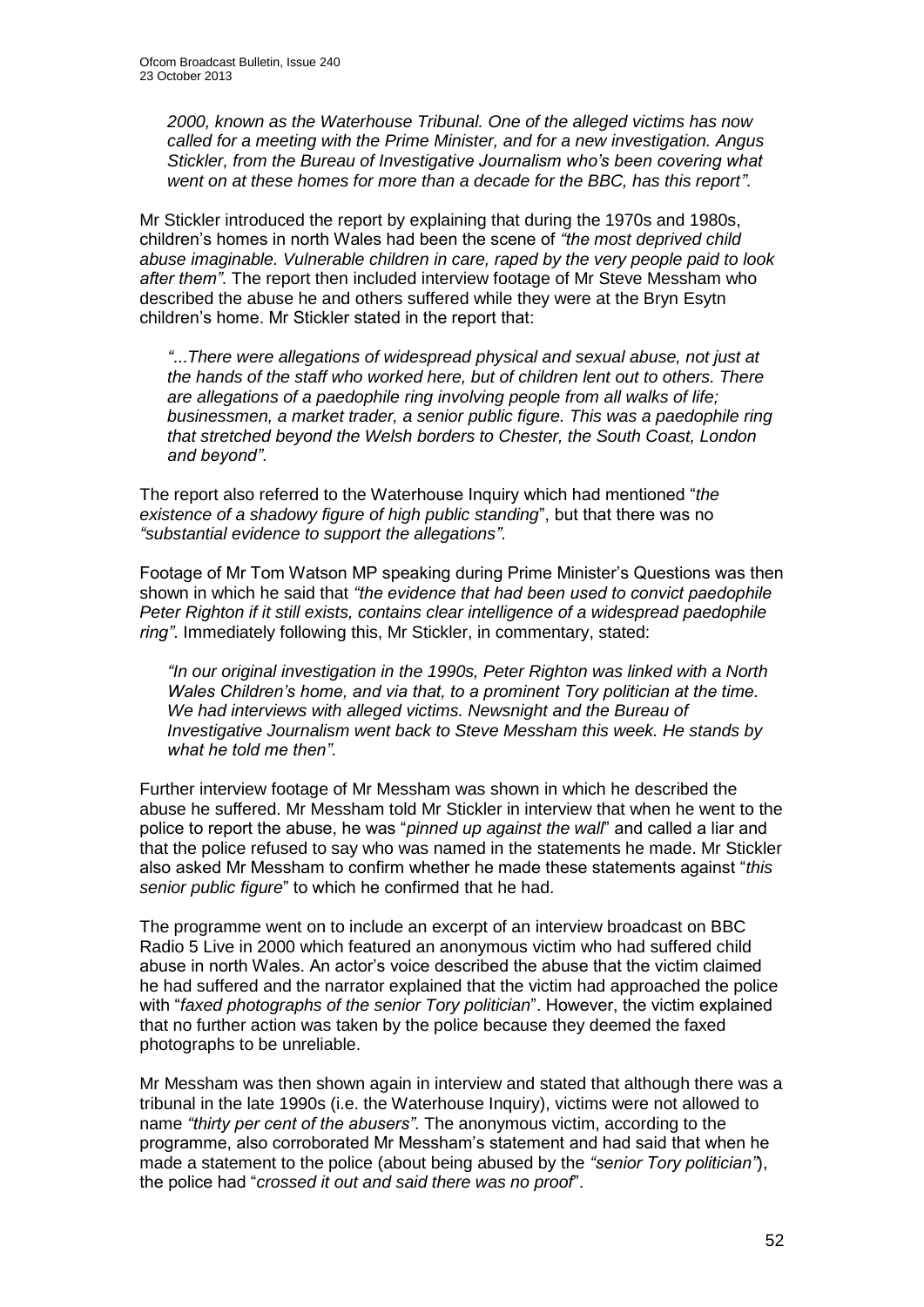The programme then included interview footage of Mr Richard Scorer, a solicitor who represented 30 victims at the Waterhouse Inquiry. Mr Scorer explained that the terms of reference of the Inquiry had made it difficult to pursue certain allegations and that at the time "*the idea that senior public figures, politicians, celebrities could be involved in child abuse was seen as a bit far-fetched"*. Mr Stickler asked Mr Scorer whether one of his clients had named a "*senior public figure*". Mr Scorer replied that while these allegations were alluded to, they were not pursued because they did not fall within the terms of reference which applied to the Inquiry. Mr Stickler then said:

*"The evidence that we've heard, that we've gathered over the last 20 years, remains the same. For now, there's simply not enough to name names. But, what has changed is the attitude, the public attitude, towards child abuse"*.

The report concluded with Mr Messham stating that he wished to have a meeting with the Prime Minister, The Rt Hon Mr David Cameron MP, and he called for a full investigation.

# **Action taken by the BBC following the broadcast of the programme**

In the days that followed the broadcast of the *Newsnight* report, there was considerable online social media speculation about the identity of the politician. On 9 November 2012, The Guardian newspaper published an article in which it named Lord McAlpine as being the victim of mistaken identity and, on the same day, Lord McAlpine issued a denial of the allegations. Later that day, Mr Messham also apologised to Lord McAlpine in an interview recorded earlier and said that Lord McAlpine was not the man who had abused him.

Following the broadcast of the programme, the BBC initiated a number of remedial actions and internal investigations into the circumstances surrounding the editorial checks and decisions taken in the preparation and broadcast of the *Newsnight*  report. Some of the findings of these investigations are referred to within this Adjudication and so are listed here for ease of reference.

# *9 November 2012 – Newsnight apology*

On 9 November 2012, *Newsnight* broadcast an on-air apology to Lord McAlpine for the report broadcast on 2 November 2012. The apology stated:

"On 2 November, Newsnight broadcast a report that looked into the criticism of *the North Wales Abuse Tribunal* [i.e. the Waterhouse Inquiry]*. The report included an interview with Steve Messham who said that a senior political figure of the time had abused him. We broadcast Mr Messham's claim but did not identify the individual concerned. Mr Messham has tonight made a statement that makes clear he wrongly identified his abuser and has apologised. We also apologise unreservedly for having broadcast this report".*

Also on 9 November 2012, the then Director General of the BBC, Mr George Entwistle, commissioned Mr Ken MacQuarrie, the BBC's Director of Scotland, to investigate the circumstances and editorial failings surrounding the report.

# *11 November 2012 – Director General of the BBC resigned*

On 11 November 2012, Mr George Entwistle resigned as the Director General of the BBC "in light of the unacceptable journalistic standards of the *Newsnight* film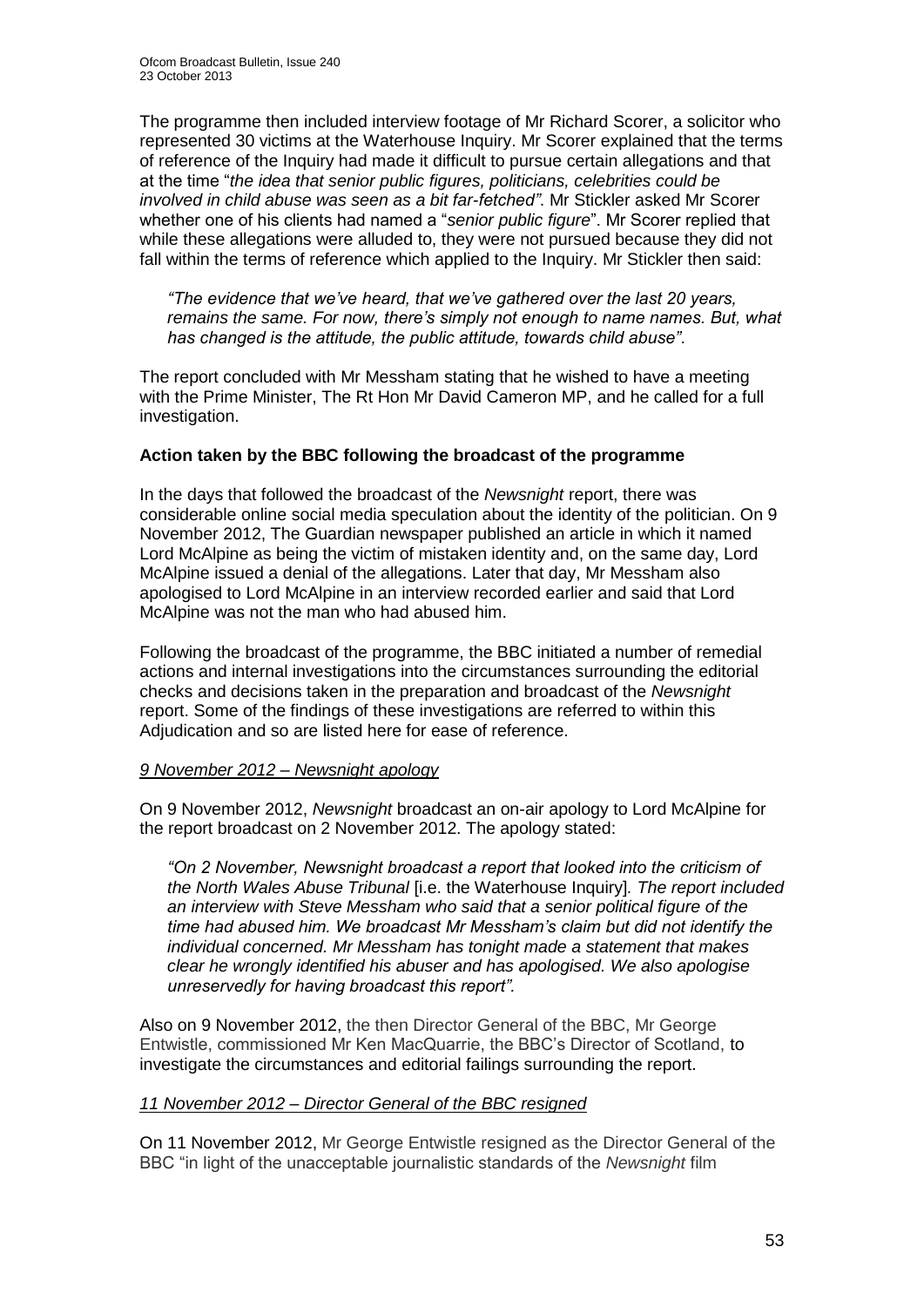broadcast on Friday 2 November 2012"<sup>8</sup>.

#### *12 November 2012 – Summary of findings (the MacQuarrie Report)<sup>9</sup>*

On 12 November 2012, the BBC released a summary of the findings of Mr MacQuarrie which stated that during the editorial decision-making process, some basic journalistic checks had not been completed and that there was ambiguity around who [in the editorial team] was taking the ultimate responsibility for the *Newsnight* report...".

The full report (see below) was withheld from publication until related BBC internal disciplinary proceedings had been concluded.

# *15 November 2012 – BBC settle with Lord McAlpine*

On 15 November 2012, the BBC and Lord McAlpine reached a negotiated settlement in relation to Lord McAlpine's libel claim about the broadcast of the *Newsnight* report. The BBC damages to be paid to Lord McAlpine totalled £185,000, plus his legal  $costs<sup>10</sup>$ .

# *14 December 2012 – The BBC Executive Report ("the Executive Report")<sup>11</sup>*

On 4 December 2012, the Editorial Standards Committee of the BBC Trust ("the BBC Trustees") wrote to the Chair of the Editorial Standards Board of the BBC Executive and requested it to respond to a series of questions relating to the background to the commissioning of the *Newsnight* report and the editorial decisions made prior to broadcast.

The BBC Executive provided the BBC Trustees with its report on 14 December 2012. The stated aim of this report was to "give more editorial content to the MacQuarrie Report...focusing in particular on the failures of editorial standards". In summary, the report concluded that: basic journalistic checks on the story were not applied; the BBC made inadequate attempts to seek validation for the story beyond what the reporter delivered; the management of the story was not carried out adequately; and, the report combined with social media made jigsaw identification possible and which led to the naming of Lord McAlpine in connection with the "most damaging of accusations".

#### *18 December 2012 – Finding of the BBC Trust Editorial Standards Committee<sup>12</sup>*

On 14 December 2012, the BBC Trust considered the Executive Report and published its own findings into its investigation into the *Newsnight* programme on 18 December 2012. In summary, the BBC Trust concluded that: there was a serious breach of Editorial Guidelines relating to accuracy; the broadcast allegations were

11

1

[http://downloads.bbc.co.uk/bbctrust/assets/files/pdf/appeals/esc\\_bulletins/2012/newsnight\\_2n](http://downloads.bbc.co.uk/bbctrust/assets/files/pdf/appeals/esc_bulletins/2012/newsnight_2nov.pdf) [ov.pdf.](http://downloads.bbc.co.uk/bbctrust/assets/files/pdf/appeals/esc_bulletins/2012/newsnight_2nov.pdf)

 $12$ See footnote 10 above (appendix 2).

<sup>8</sup> [http://www.bbc.co.uk/news/uk-20284124.](http://www.bbc.co.uk/news/uk-20284124)

<sup>9</sup> [http://www.bbc.co.uk/news/uk-20306096.](http://www.bbc.co.uk/news/uk-20306096)

<sup>10</sup> [http://www.bbc.co.uk/news/uk-20348978.](http://www.bbc.co.uk/news/uk-20348978)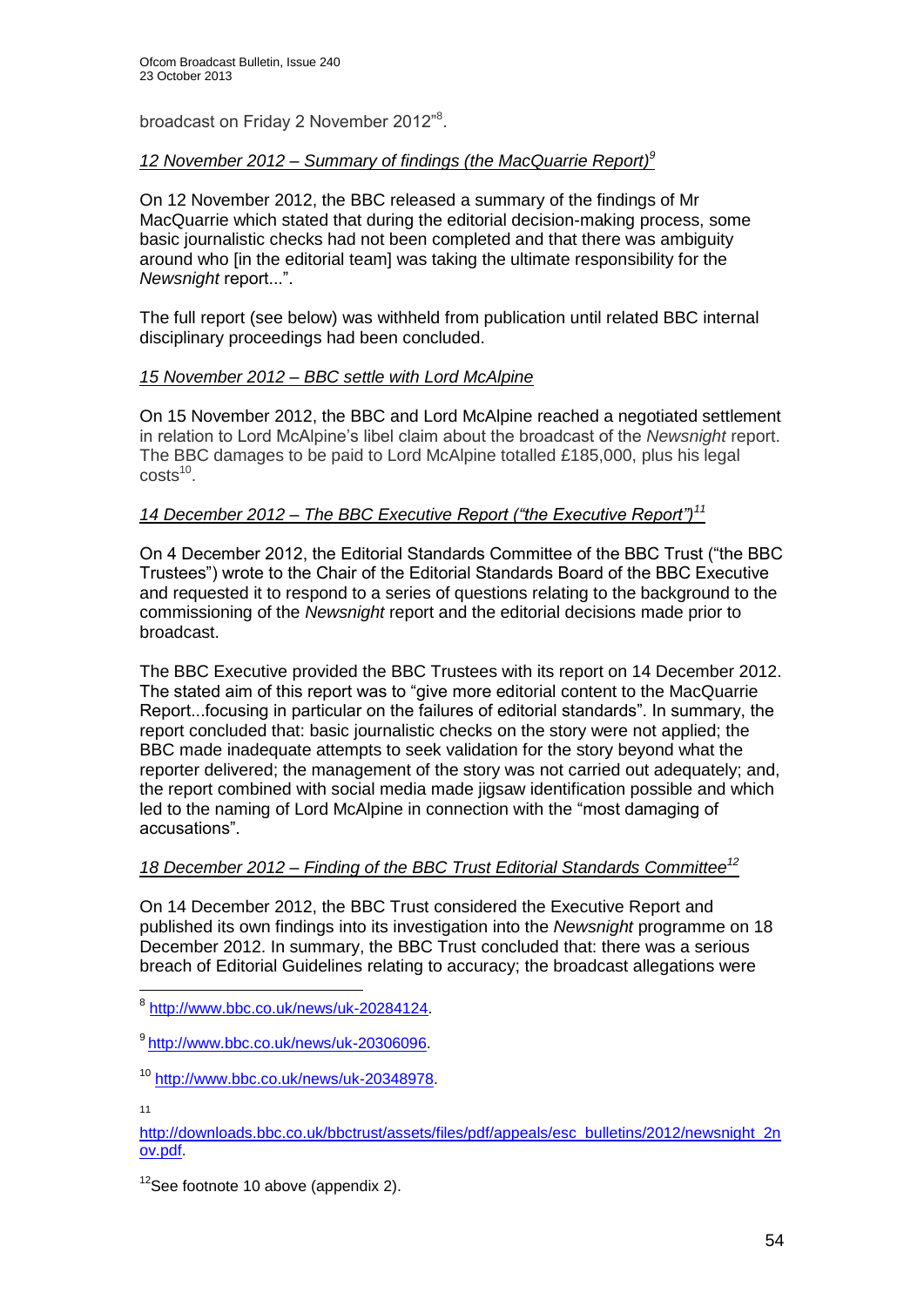not based on sound evidence and had not been thoroughly tested; as a result of inaccuracy, the audience had been misled; the combination of the *Newsnight* report and online speculation had led to Lord McAlpine being incorrectly identified as Mr Messham's abuser. The BBC Trustees also said that "this was a grave breach which had been costly to all concerned" and apologised to Lord McAlpine and to the public for the serious failure of BBC journalism. The BBC Trust finding was accompanied by the full text of the MacQuarrie Report (and the Executive Report).

# *18 December 2012 – Statement made in open court*

On 18 December 2012, a statement by the BBC was read in open court by the legal representatives of the BBC and Lord McAlpine which set out the allegations that the *Newsnight* programme presented and the distress, embarrassment and damage to reputation that the allegations had on Lord McAlpine. The BBC accepted the "great damage and distress" the broadcast had caused Lord McAlpine and it apologised to him, saying that it wished to express its genuine remorse for the harm it had caused him.

# **Ofcom's investigation and Lord McAlpine's complaint**

Ofcom wrote to the BBC on 14 November 2012 and expressed its concern about the potential issues raised by the programme that it believed warranted urgent investigation in relation to the application of generally accepted standards by the BBC and the application of standards to prevent unfair treatment. In its letter, Ofcom requested the BBC to submit its formal representations on how its actions maintained appropriate standards and complied with Rule 7.1 (and the relevant "Practices to be followed") as set out in the Broadcasting Code.

On 23 November 2012, Ofcom received a Fairness and Privacy complaint made by RMPI, Lord McAlpine's legal representatives, on behalf of Lord McAlpine about the *Newsnight* programme broadcast on 2 November 2012. In relation to the complaint, Ofcom considered that Lord McAlpine satisfied the statutory definition of "the person affected" by the programme as described above.

RMPI complained that Lord McAlpine was treated unjustly or unfairly in the programme as broadcast. RMPI said that the programme misled its audience, and subsequently others, into believing that a "senior Tory" (i.e. Lord McAlpine) was a paedophile and serial abuser of Mr Messham, which has subsequently been proved to be untrue.

RMPI said that although Lord McAlpine was unnamed, viewers were able to easily determine the identity of the politician with a quick search on the internet, because of the heavy trailing prior to the *Newsnight* broadcast. RMPI added that the programme omitted many key facts and disregarded the findings of the Waterhouse Inquiry, resulting in the unfair treatment of Lord McAlpine. In addition, Lord McAlpine was not offered an opportunity to contribute to or respond to any of the allegations that were made.

# **The BBC's response to Ofcom's investigation**

# *Newsnight and accuracy issues prior to broadcast*

The BBC said that Mr Stickler was known to *Newsnight*'s acting Editor as an awardwinning journalist and someone with whom *Newsnight* and she personally had worked with successfully over time. It said that Mr Stickler had explained to the acting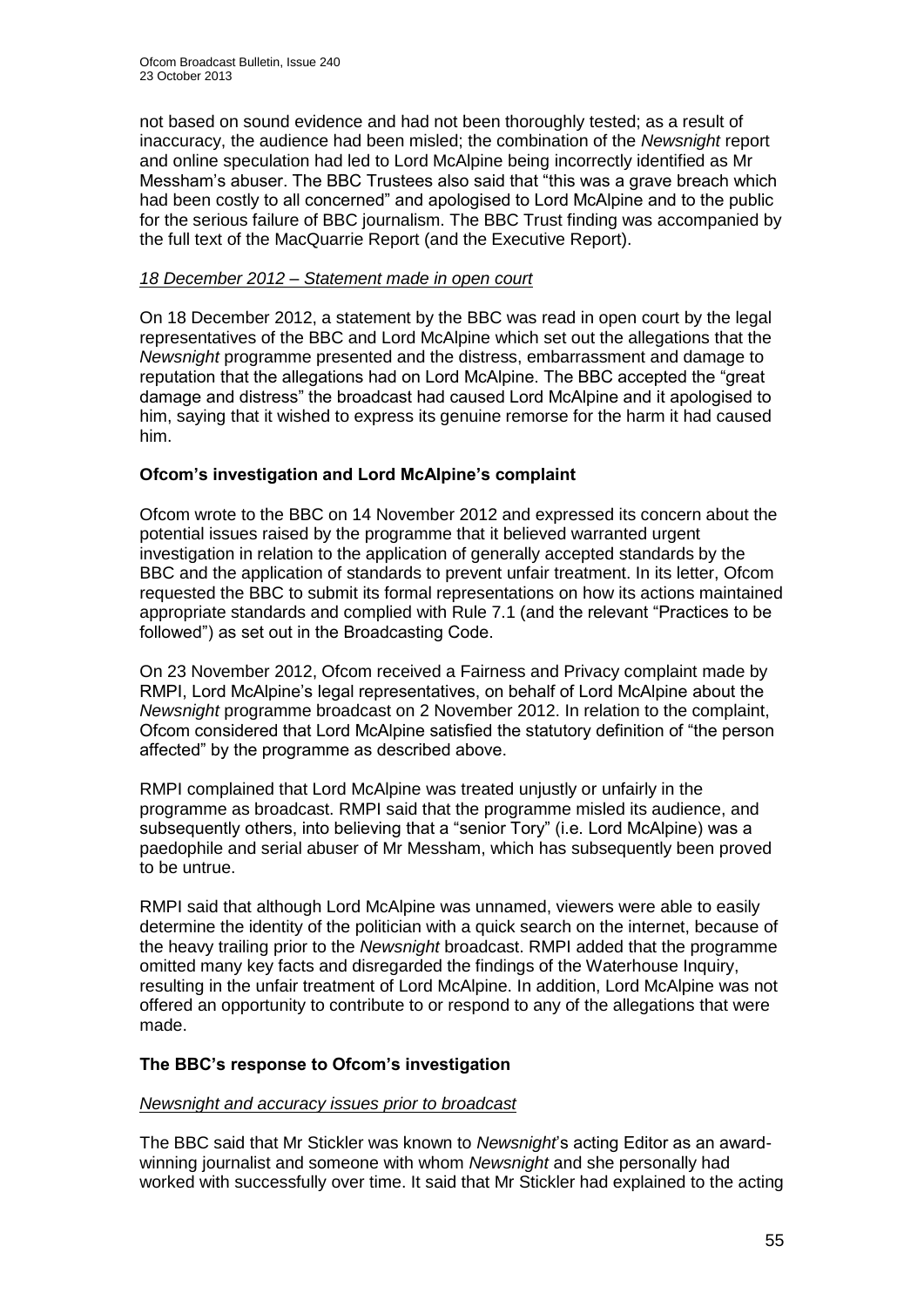Editor that Mr Messham, the same victim he had interviewed for a BBC Radio 5 Live report in 2000 and a BBC Radio 4 report in 2004, was willing to go on camera to talk about a potential cover-up at the Waterhouse Inquiry. Mr Messham had wanted to raise issues about a wider paedophile ring, which, according to him, included a senior Conservative figure who had abused him. The BBC said that there was also the hope of finding and interviewing the other anonymous victim who had featured in the previous BBC Radio 5 Live report. The BBC said that before meeting Mr Stickler, the acting Editor did some background research on the internet. It said that she read the terms of reference of the Waterhouse Inquiry and the conclusions of the relevant chapter of its report. She also conducted an internet search through the "Google" search engine of Mr Messham's name and found that he had been acquitted of embezzling money from a victim's fund. The BBC said that on the morning of 29 October 2012, the acting Editor had met with Mr Stickler to discuss the story at length. The BBC said that she then agreed to embark on the story.

The BBC said that as the BBC Radio 5 Live report had been cleared for broadcast, *Newsnight,* essentially, had relied on Mr Stickler as having previously checked out the allegations made by Mr Messham. It said that the *Newsnight* production team did not therefore ask for fresh checks to be made as to the substance of the allegations. The BBC stated that, in light of the assumption that due diligence had been carried out for previous BBC reports and that, in the mistaken belief that there was no doubt about the identity of the abuser, at this stage the key issue that had been identified was legal risk. The BBC said that the particular focus for the programme makers was the extent to which it would be possible to incorporate Mr Messham's allegations about Lord McAlpine in the wider story, though it was never the intention to name Lord McAlpine.

In relation to editorial controls, the BBC said that there was excessive reliance on the idea that Mr Messham's allegations had been subject to previous, and adequate, due diligence by the BBC. This, in combination with the reliance placed on Mr Stickler's expertise, gave rise to a situation in which the fundamental journalism was subject to less scrutiny than should been the case. After the report was commissioned, a freelance (and former *Newsnight*) producer and Mr Stickler worked on filming the report. The BBC said that the freelance producer asked Mr Stickler whether Mr Messham had identified the right person. In the light of his answer, and the confirmation given by Mr Messham himself and his solicitor, the freelance producer had no doubts about the identity of the person by the time they conducted the interview with Mr Messham.

The BBC said that the acting Editor's focus returned to the story on the day of broadcast. At this point, the production team had not succeeded in tracking down the anonymous victim who had appeared in the BBC Radio 5 Live report in 2000. The BBC said that no decision had been taken about whether or not to broadcast the report when Mr Overton published his "tweet" on the morning of 2 November 2012. It said that while this "tweet" did not name Lord McAlpine, it attracted Twitter responses which did link Lord McAlpine's name, amongst others, to the allegations. The BBC said that this was a grave concern to the *Newsnight* team because of the risk of "jigsaw" identification. It said that there were discussions involving the *Newsnight* lawyer (who regularly gave advice to programme) and the Controller of BBC Radio 5 Live (who had been appointed as the temporary point of referral for 'Savile-related' matters in the news) as to the legal safety of going ahead with broadcast. The BBC said that the legal advice, which was directed to the issue of defamation, was that, as the report identified no individual, the risk involved in transmitting it remained low. It said that the advice was given on the basis that the pool of people being mentioned on online social media forums was big enough to avoid any individual being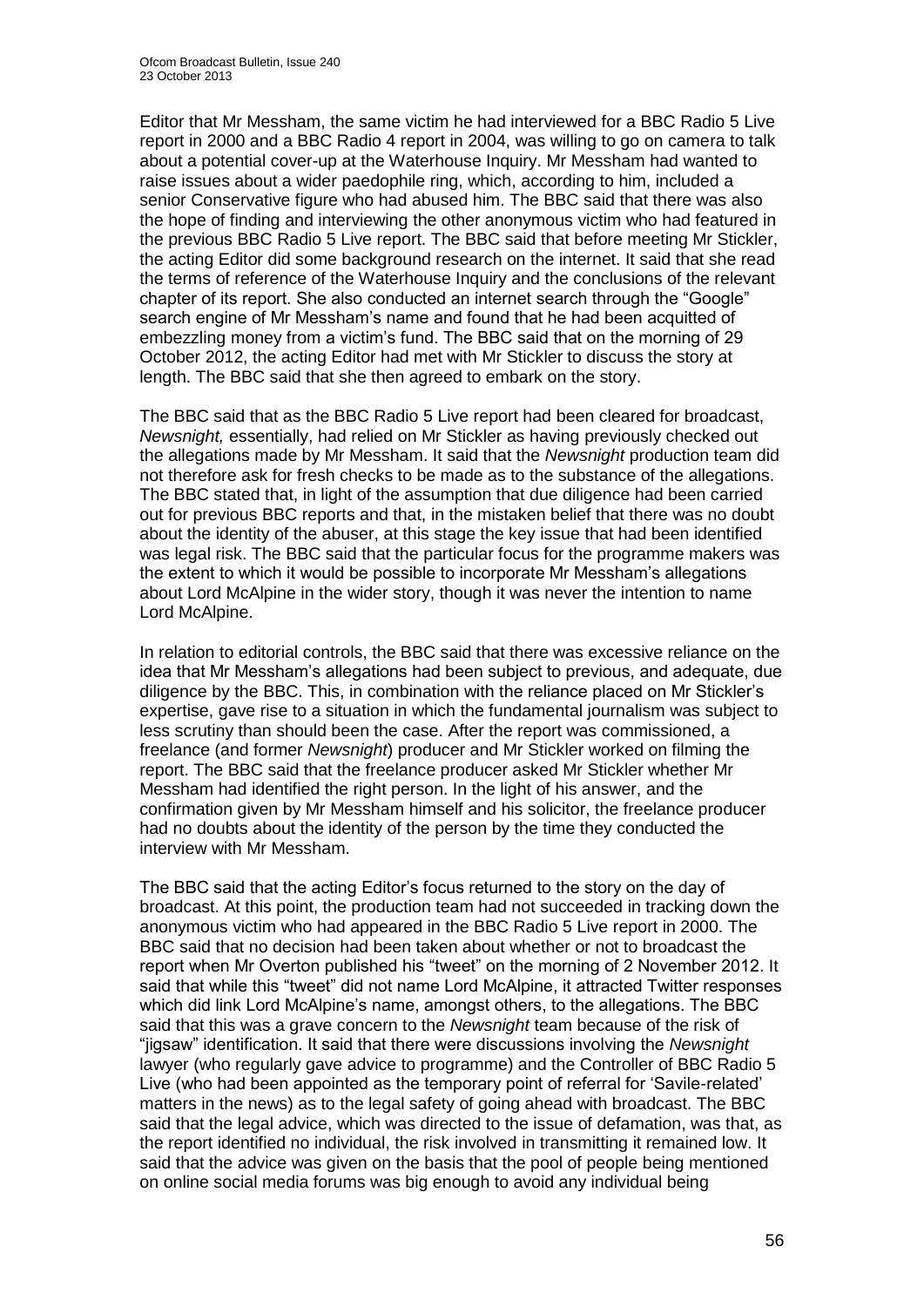identified. The BBC said that the acting Editor said that she has been aware of about ten names being in circulation at the time.

The BBC said that the decision not to check the allegations with Lord McAlpine was made on the basis that, as the report would identify no individual (as the subject of Mr Messham's allegation), no right of reply arose. However, the BBC said that in its view, especially following Mr Crick's "tweet" and broadcast, the allegations should have been put to Lord McAlpine as part of due journalistic effort to validate the story, and that the programme team should have seen the importance of this.

# *Editorial responsibility*

The BBC said that the acting Editor was responsible for the integrity of the programme's journalism and was clear that, given the sensitivity of the story, she needed to refer it to a more senior member of the editorial management. As she regarded it as falling within the 'Savile-related' matters (though it later emerged that this was not clear to all parties until the day of transmission) the BBC said that she made the Controller of BBC Radio 5 Live aware of the story on 29 October 2012 and referred the final report to him on the day of transmission, along with the transcript and having had a number of exchanges with him. In addition, the BBC said that a conversation had taken place between the Controller of BBC Radio 5 Live and the BBC Director of Northern Ireland (who was the editor-in-chief on Savile-related issues at the time) about which recollections differed. However, the BBC said that the actual "go-ahead" for transmission was a decision taken in London within the *Newsnight* and BBC News teams.

The BBC said that there was also a referral to the BBC's Editorial Policy Unit about whether to advise Mr Messham to contact the police, but not about any editorial issues as such. For example, the BBC said that no check was made about whether it was appropriate not to put allegations to Lord McAlpine.

# *Newsnight and Mr Messham*

The BBC said that the acting Editor said that she had sought and was given assurances as to the credibility of the witness by Mr Stickler. It said that Mr Stickler had explained in the MacQuarrie report that although concerns about Mr Messham and the second victim were known, their voices had been used in the past, based on advice given by the BBC's lawyers and that "he believes that the victims of child abuse should be heard, with the caveat that their testimony be treated with extreme caution"<sup>13</sup>.

The BBC added that corroboration for Mr Messham's account appeared to be given by the second victim, but that this appearance was misleading. It said that the Waterhouse Inquiry had concluded that he was referring to a different person from the anonymous victim, a fact of which the acting Editor said she had been unaware. The BBC also said that the acting Editor had been unaware that the report had said that no reliance should be placed on the evidence of Mr Messham and that a senior police officer had successfully fought a libel action against three publications in 1994 after Mr Messham had falsely claimed to have been abused by him. Nor did the acting Editor know that the name "McAlpine" had actually been raised in the Inquiry hearing, so that all journalists who followed it could, indeed, have linked Mr Messham and Lord McAlpine. The BBC said that this information did not come to light in the course of her internet research, presumably because Mr Messham had been granted

<sup>1</sup> <sup>13</sup> MacQuarrie Report, Section 3, The Editorial Process.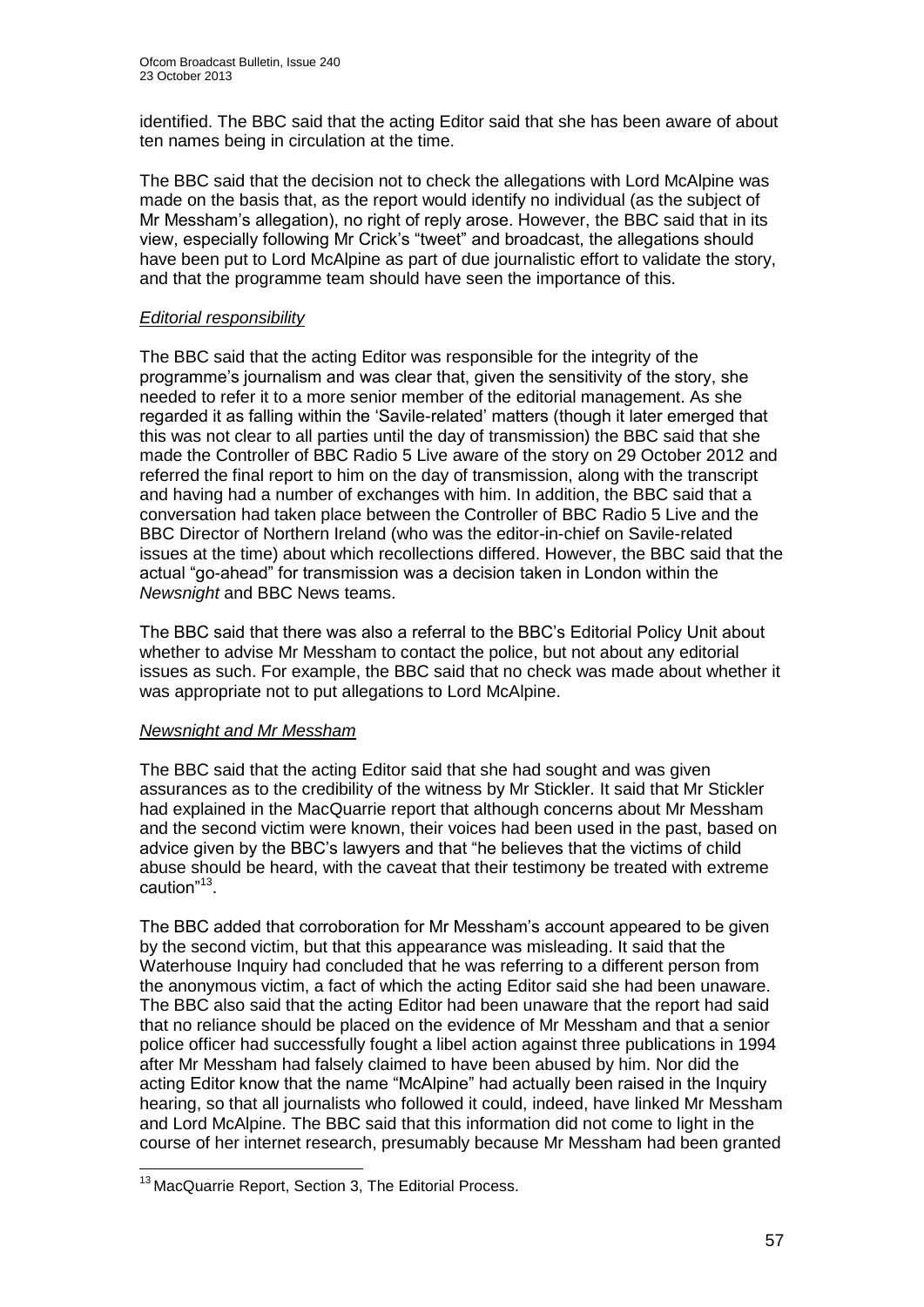anonymity in these instances and the name "McAlpine" had been replaced in the Inquiry's published report. The BBC said that it was an unfortunate aspect of the situation that the information was available from colleagues in other areas of the BBC, but was not drawn upon. For example, it said that if colleagues in BBC Wales had been alerted to the possibility of a significant story about their editorial area, the doubts about the credibility of Mr Messham's evidence could have been flushed out before any broadcast.

# *Failures in editorial standards*

The BBC said that at the request of the BBC Trustees, the BBC Executive investigated the matter and reported the following conclusions:

- 1. Basis journalistic checks on the story were not applied. There was no attempt to show the complainant a photograph of the accused man and the allegations were not put to Lord McAlpine, even after Mr Crick's "tweet" and report on *Channel 4 News*, nor was sufficient attention paid to his denial reported elsewhere.
- 2. Related to this, the BBC appeared to have made inadequate attempts to seek validation for the story beyond what the reporter delivered. The reporter was seemingly also used as the expert with no other use of specialist guidancesuch as from colleagues at BBC Wales.
- 3. Although referral levels were clear in terms of who had sign off for broadcast, the management of the story was not carried out adequately.
- 4. The *Newsnight* report combined with the online social media activity made eventual jigsaw identification possible. This was what led to the naming of Lord McAlpine in connection with the most damaging of accusations. It was noted that the programme makers believed, after taking legal advice, that by not naming the politician they were within the area of acceptable risk. However, the BBC thought it clear that the risk increased during the day of the broadcast, and that, in the end, the decision to broadcast the report was wrong.

# *The BBC's statement in response to Ofcom's request for representations in relation to Rule 7.1 of the Broadcasting Code and Lord McAlpine's complaint*

The BBC said that it fully acknowledged that the programme's pursuit of the story in question resulted in a gross injustice to Lord McAlpine. However, the BBC said that on the particular facts, the matter was not one to which Ofcom's remit for fairness and privacy complaints from affected parties applied. The BBC said that Ofcom's remit was confined to unfair treatment "in" programmes and it seemed to the BBC that, in this case, the unfairness to Lord McAlpine must be seen as consequential to, as distinct from "in" the programme. The BBC said that it was not in dispute that the programme itself did not name Lord McAlpine or otherwise directly identify him; and that the programme did not make immediate identification inevitable, though it did fuel unfounded speculation, which the BBC said it deeply regretted. The BBC added that the acting Editor of *Newsnight* had been aware of about ten names in circulation online on the day of the broadcast (i.e. 2 November 2012) and that subsequent searches on the internet showed that a number of names remained in currency in the days following the broadcast. The BBC said that it was possible that the progress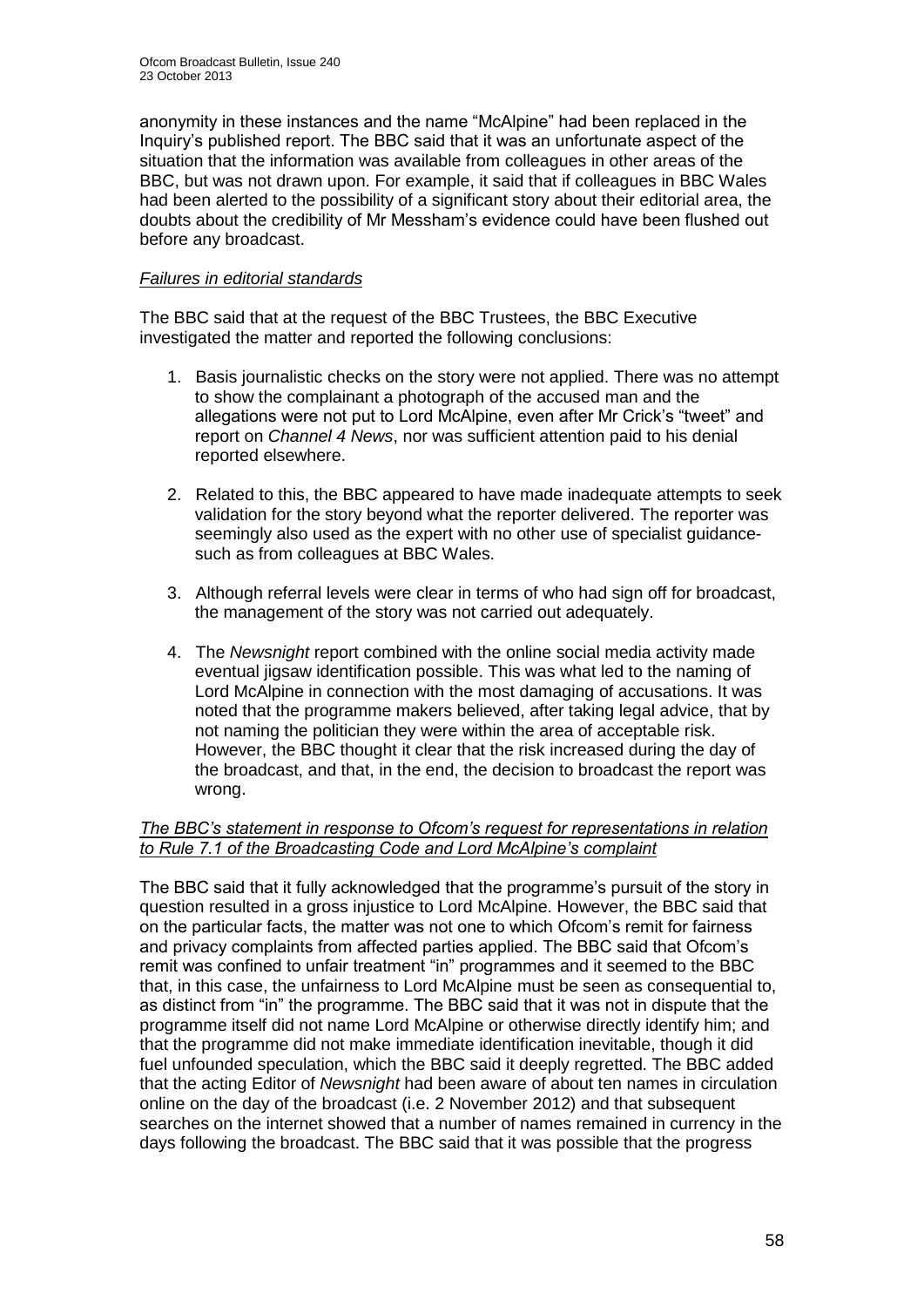towards definite identification was inexorable, but, as the Joint Statement in Court<sup>14</sup> stated, Lord McAlpine was widely identified as the subject of Mr Messham's allegations "in the aftermath of *Newsnight*'s broadcast".

The BBC said that it was not aware of anything in the Broadcasting Code or its accompanying Guidance, or previous Ofcom decisions, which suggested that there was scope for elasticity in the application of its remit. It added that the only reference to jigsaw identification in the Broadcasting Code related to the coverage of sexual and other offences in the UK involving under-18s (i.e. Section One (the Protection of the Under-Eighteens) of the Broadcasting Code). Therefore, in the BBC's view, its absence from the Fairness and Privacy sections of the Broadcasting Code strongly suggested that the identification of individuals as a consequence of information in the programme taken in connection with other information was not envisaged as falling within the remit for unfairness "in" programmes. The BBC went on to cite a number of Entertainment Decisions<sup>15</sup> made by Ofcom where the distinction between fairness and privacy in the content of the programme and any adverse consequences alleged by the complainant to have resulted from the programme. The BBC gave an example of a relevant citation in one of the Entertainment Decisions where Ofcom stated that unfairness could not arise to the complainant concerned because the complainant "could not be reasonably identified from what was said". The BBC said that in the present case even less identifying information was given in the programme and no one could conceivably have identified Lord McAlpine as the intended subject of Mr Messham's allegations on the basis of "what was said". The BBC said that identification had only been possible from the combination of what was said in the programme with ongoing speculation, until the events of 9 November 2012 put that speculation to an end.

The BBC said that it was concerned about the consequences for legitimate journalistic activity. The BBC said that they were not intending to suggest that the journalism in this instance was legitimate or defensible, and that the BBC's history of straight dealing with Ofcom should provide assurance that the BBC is not motivated by any desire to escape deserved censure. The BBC added that if the remit for unfair treatment "in" programmes was applied so as to encompass adverse consequences arising from the content of programmes in combination with online speculation, then the BBC's view was that it was hard to see how any future programme could escape jeopardy when considered in connection with any and every piece of potentially relevant information in the public domain, whether or not the programme makers had any control over it, or whether or not they even knew of its existence.

# **Ofcom's Preliminary View – BBC's representations and Ofcom's response**

Ofcom prepared a Preliminary View in this case that the complaint of unjust or unfair treatment in the programme made on behalf of Lord McAlpine should be upheld. Ofcom provisionally concluded that the programme broadcast significant allegations

1

<sup>&</sup>lt;sup>14</sup> [http://www.guardian.co.uk/media/interactive/2012/dec/18/medialaw-bbc.](http://www.guardian.co.uk/media/interactive/2012/dec/18/medialaw-bbc)

 $15$  As set out in Ofcom's Procedures for the consideration and adjudication of Fairness and Privacy Complaints, on receiving a complaint, in most cases, Ofcom will assess it and will decide whether or not to entertain the complaint based on the submissions from the complainant and the broadcast material. This decision is called the "Entertainment Decision". In summary, the Entertainment Decision, which is provided to both parties to a complaint (and which they can comment on if they wish so that Ofcom can consider amending it if necessary), indicates whether (and to what extent) Ofcom will be proceeding with consideration of the complaint.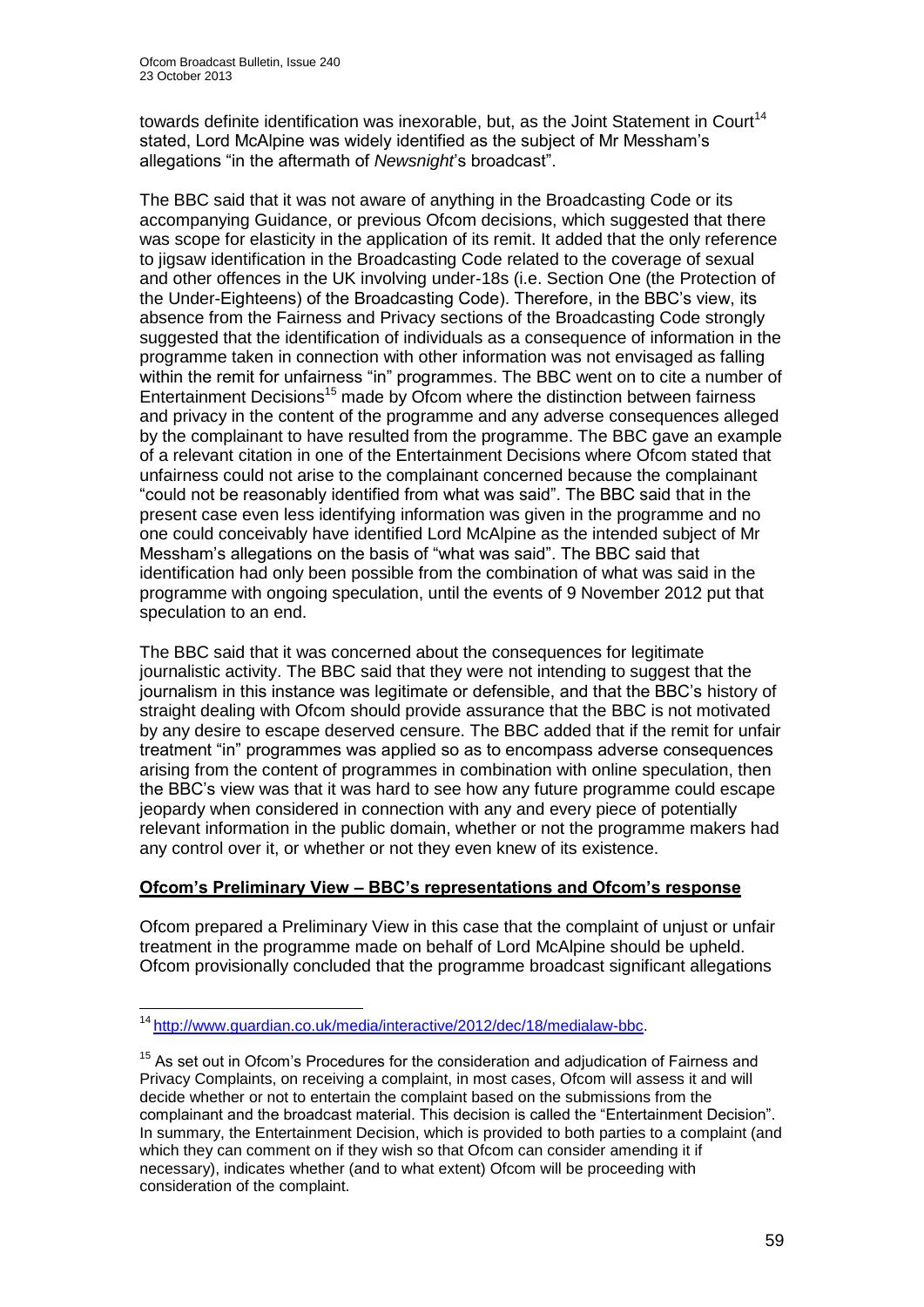which turned out to be wholly untrue, without adequate research and due diligence in checking the truth of them, and without offering the subject of the allegations the opportunity to respond, and that therefore the broadcast of the programme resulted in significant unfairness to Lord McAlpine.

Ofcom received representations on the Preliminary View from both RMPI on behalf of Lord McAlpine and the BBC which are summarised below.

#### *Summary of RMPI's representations on behalf of Lord McAlpine*

Lord McAlpine's legal representative questioned how Ofcom had reached the preliminary view that Lord McAlpine's complaint was "about unfair treatment in the programme that was broadcast" rather than the actual disclosure of personal or sensitive information about Lord McAlpine and asserted that breach of privacy was part of Lord McAlpine's complaint but made no other representations on the content of Ofcom's Preliminary View.

#### *Summary of the BBC's representations*

The BBC said that there was a distinction between unfair treatment "in programmes" and other consequences of programmes and that where a programme does not make a complainant identifiable, there is no basis for a complaint of unfair treatment "in the programme". It said that the Preliminary View did not directly address the relevance of the cases cited by the BBC to support this point or attempt to rebut the arguments the BBC draw from the cases and that Ofcom's reasoning in response to the BBC's representations on this point was elusive .

The BBC said that the Preliminary View made reference to the intentions of the programme-makers and cited them as if they were a significant aspect of the matter, and had accorded them some importance in reaching its conclusion. The BBC said that in its view, the intentions of the programme makers were irrelevant to a proper consideration of the matter because they were not discernible from the programme (the contents of which would have been identical even if the programme-makers had believed the allegations to apply to one of the other people named in social media, rather than Lord McAlpine). Whatever the intentions of the programme makers, the BBC said that they did not include identifying Lord McAlpine or facilitate his identification.

The BBC said that the reference in the Preliminary View to "the widespread identification of Lord McAlpine online prior to the programme's broadcast as the subject of the allegations", went beyond the facts as it had been able to establish them. While it was true that there was widespread speculation in advance of transmission about the identity of the subject of the allegations, the number of occasions on which Lord McAlpine was so identified appeared to have been few. A search of Twitter by the BBC's Legal Department found only a handful of tweets which mentioned Lord McAlpine before the broadcast, and RMPI (whom the BBC understood had undertaken a similar exercise) identified to the BBC only two or three such tweets.

The BBC also said that it noted that section  $114(2)(b)$  of the Broadcasting Act 1996 ("the 1996 Act") gave Ofcom the discretion not to entertain or proceed with complaints in relation to which the complainant has a legal remedy. It acknowledged that while it did not refer to this discretion in response to Ofcom's decision to entertain Lord McAlpine's complaint, it hoped Ofcom would take this concern into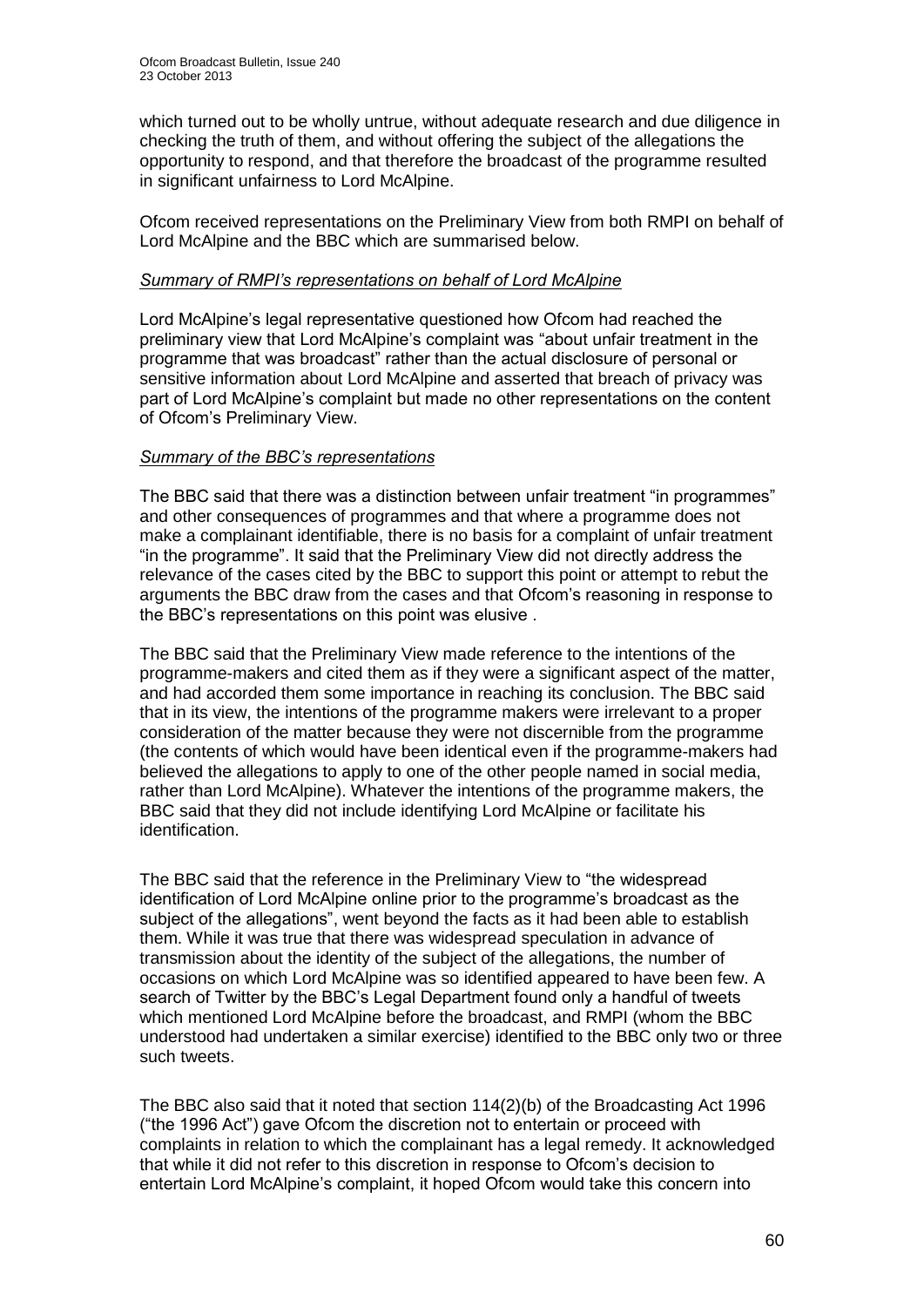account now. It said that the settlement with Lord McAlpine involved very substantial damages, of £185,000, payment of his reasonable legal costs amounting to £117,000, and an unqualified apology. If the discretion cited above was not to be exercised in circumstances where a legal remedy was not merely available but had been sought and so comprehensively obtained, the BBC said it had difficulty in envisaging circumstances in which Ofcom might reasonably exercise it in the future.

Further, the BBC said that Ofcom was required to ensure that its regulatory activities are *"proportionate…and targeted only at cases in which action is needed"*<sup>16</sup>. It did not appear to the BBC that any further action is needed in this case. The BBC said that: Lord McAlpine has had a legal remedy; the BBC's Director-General resigned; three BBC employees were subject to disciplinary action; the editorial managers responsible were removed from their posts; all investigations on *Newsnight* were suspended; collaborations with the BIJ ended; and, Mr Stickler, the reporter and editor of the report, resigned. The BBC went on to state that the *Newsnight* programme broadcast an unreserved apology and that the BBC Trust published its finding, including its own apology to Lord McAlpine, and that finding received extensive publicity. The BBC concluded that it was hard to imagine circumstances where any Ofcom action could more clearly be demonstrated to be disproportionate and unnecessary.

# *Ofcom's response to RMPI's representations*

Ofcom considered RMPI's representations on this point and considered that it had addressed it already in the covering letter it had sent to RMPI along with the Preliminary View on 23 September 2013. Ofcom had explained during the course of its investigation, it became apparent to it that the complaint made on Lord McAlpine's behalf was about unfair treatment in the programme as broadcast, rather than the actual disclosure of personal or sensitive information about him. Nor did Ofcom consider that there was an issue of privacy, so far as its duty in maintaining broadcasting standards was concerned, in the manner in which information included in the programme was obtained. For these reasons, Ofcom decided not to pursue this line of investigation. Ofcom does not consider RMPI's representations alter its view on this point.

# *Ofcom's response to the BBC's representations*

Ofcom considered the BBC's representations in relation to the Preliminary View and noted that they largely repeated the position the BBC had set out in its representations in response to Ofcom's investigation (see above). In relation to the BBC's point about the distinction between unfair treatment "in programmes" and other consequences of programmes and its contention that the Preliminary View did not directly address this point, Ofcom considered that its Preliminary View had been clear on this point. It noted that while Lord McAlpine had not been named *in* the programme itself, he was the subject of the allegations made in the programme. That fact, combined with the internet speculation before the programme was broadcast, meant that the broadcast of the programme led to him being widely named as the subject of the allegations. While Ofcom understood the point made by the BBC, Ofcom maintained that irrespective of whether or not Lord McAlpine was explicitly named in the programme, in Ofcom's view it was the treatment of the material included in the programme and the surrounding context in which it was used that resulted in Lord McAlpine being identified as the subject of the allegations made in

<sup>1</sup>  $16$  Communications Act 2003, 3(3)(a)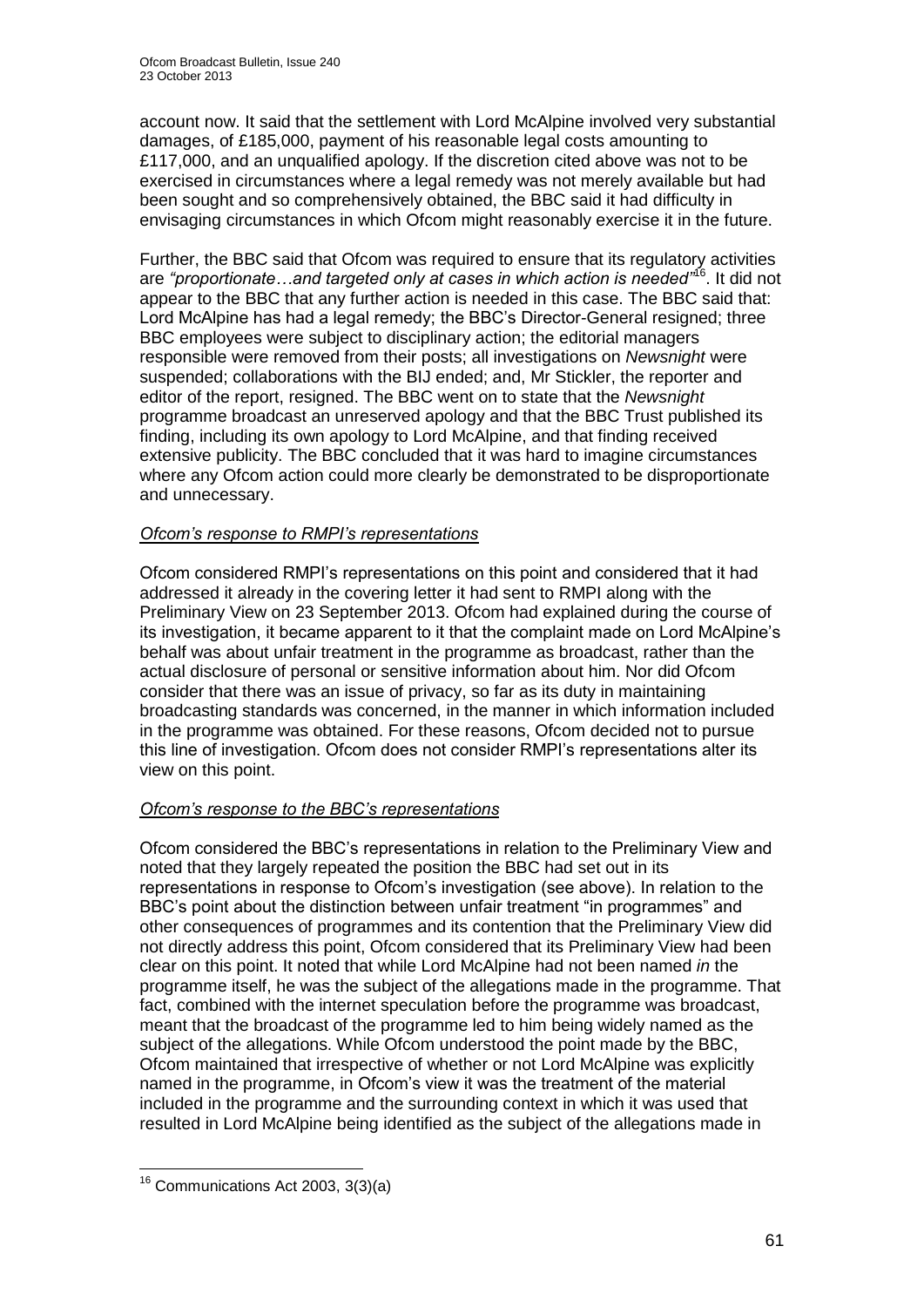the programme. For this reason, Ofcom considered that the BBC's representations did not alter its view on this point.

Ofcom considered the BBC's comments relating to the references in the Preliminary View to the intentions of the programme makers. Ofcom acknowledged that these references to "intention" in the Preliminary View had the potential to create ambiguity. Therefore, Ofcom has made amendments accordingly which are reflected in the Decision below.

In relation to the BBC's point regarding the Preliminary View's reference to "the widespread identification of Lord McAlpine online prior to the programme's broadcast as the subject of the allegations", Ofcom noted that the BBC's ESC's own finding as reported to the BBC Trust concluded that "*by the time the Newsnight Report was broadcast, Lord McAlpine had been widely identified as the subject of the claims*". On this basis, Ofcom was not persuaded to change its position on this point.

In response to the BBC's representation that Ofcom should have exercised its discretion and not have entertained the complaint on behalf of Lord McAlpine because he had a legal remedy (under section 114(2)(b) of the 1996 Act), Ofcom noted that the BBC did not raise this issue at the time it was notified that the complaint would be investigated. While this issue does not relate directly to the Preliminary View, for the sake of completeness, Ofcom will address it. In deciding to entertain the complaint, Ofcom recognised that Lord McAlpine had such a remedy and that he had since obtained not only a financial settlement, but also a public apology from the BBC Trust. However, it is important to note that section 114(b) of the 1996 Act states that Ofcom shall not entertain a complaint "**if it appears to [Ofcom]** that the person affected has a remedy by way of proceedings in a court of law in the UK **and that in the particular circumstances it is not appropriate for [Ofcom] to consider a complaint about it"** (Ofcom's emphasis). In this case, Ofcom considered that the remedy Lord McAlpine had and received was very much set in the context of his libel action against the BBC, as opposed to the consideration by the regulator of whether the BBC had breached Ofcom's Broadcasting Code and the required standards therein. Given this, and the serious nature of the allegations made in the programme, Ofcom considered that it was entirely appropriate in the circumstances of this case for it to consider the complaint made on Lord McAlpine's behalf.

In response to the BBC's representation that no further action was required by Ofcom, Ofcom recognised the actions taken by the BBC and others connected with the programme after its broadcast and this is reflected in the Preliminary View and maintained in the decision below. In particular, Ofcom had already explained (see the "Framework for the investigation" section above) the "exceptional circumstances" that existed for it to embark on its investigation into "the fairness implications of the programme's content which lead to Lord McAlpine being wrongly and widely identified as the subject of very serious child sex abuse allegations". The fact that such serious allegations were broadcast "without contacting Lord McAlpine and without appropriate journalistic checks being taken, was a matter of serious concern to Ofcom". For these reasons, Ofcom considered that this was precisely the type of case in which it was appropriate and proportionate for Ofcom to investigate.

# **Ofcom's Decision**

Following its careful consideration of the BBC's representations on the Preliminary View, Ofcom reached its final decision.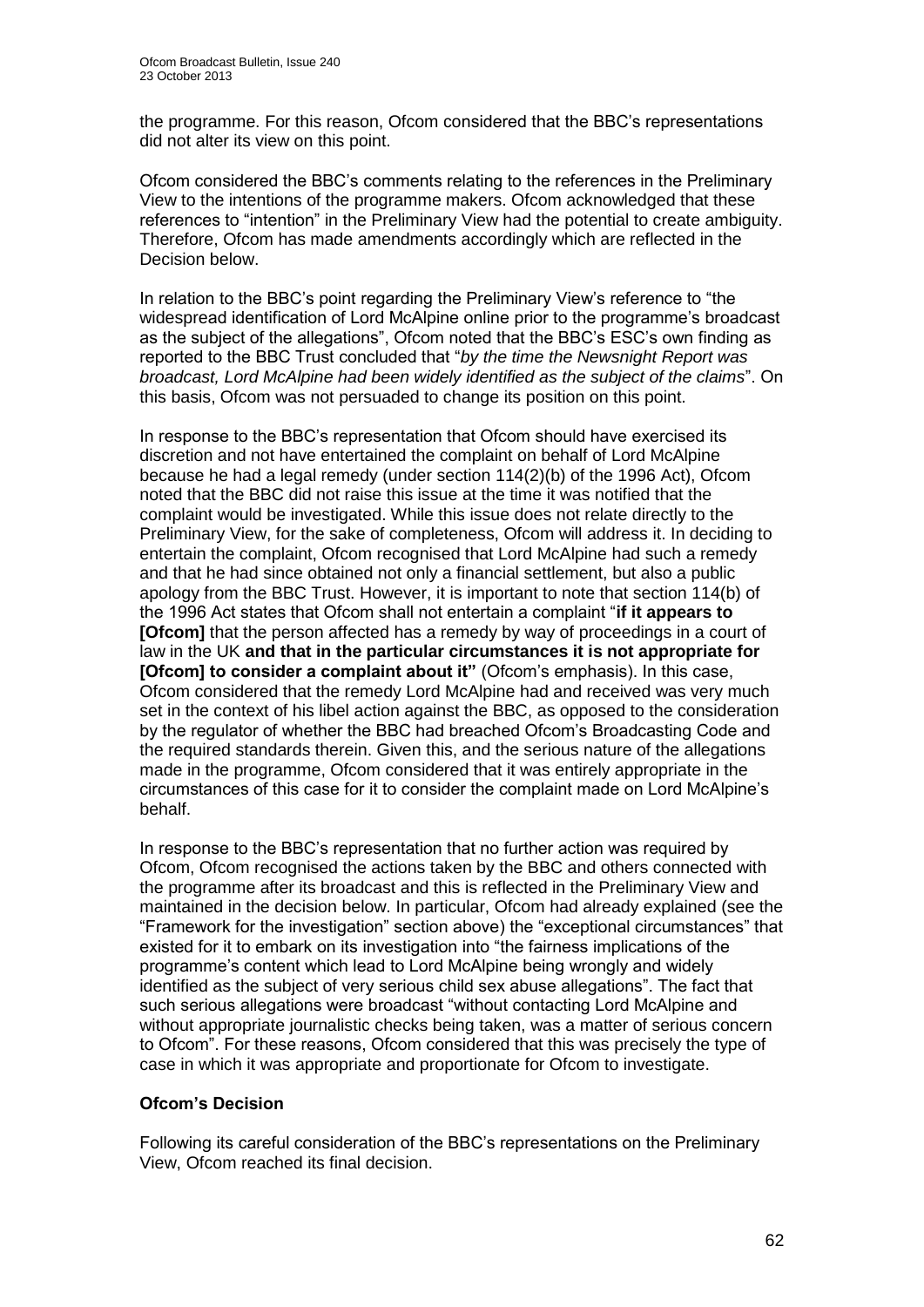Ofcom's statutory duties include the application, in the case of all television and radio services, of standards which provide adequate protection to members of the public and all other persons from unfair treatment and unwarranted infringement of privacy in, or in the making of, programmes included in such services. Given the receipt of the complaint form Lord McAlpine, Ofcom focussed on whether he had been treated unfairly in the programme as broadcast.

In carrying out its duties, Ofcom has regard to the need to secure that the application of these standards is in the manner that best guarantees an appropriate level of freedom of expression. Ofcom is also obliged to have regard, in all cases, to the principles under which regulatory activities should be transparent, accountable, proportionate and consistent and targeted only at cases in which action is needed.

In reaching its decision, Ofcom carefully considered all the relevant material provided by the BBC and RMPI in relation to the complaint made on behalf of Lord McAlpine. This material included a recording of the programme as broadcast, a transcript of it and written submissions from both parties. The BBC also provided Ofcom with copies of the MacQuarrie Report; the BBC Executive Report; the Findings of the BBC Trustees in relation to the programme; and the Joint Statement in Court. Ofcom also considered the BBC's representations on its Preliminary View.

When considering complaints of unjust or unfair treatment, Ofcom has regard to whether the broadcaster's actions ensured that the programme as broadcast avoided unjust or unfair treatment of individuals and organisations, as set out in Rule 7.1 of the Broadcasting Code. Ofcom had regard to this Rule when reaching its decision on its investigation and Lord McAlpine's complaint of unjust or unfair treatment.

Ofcom also had regard to Practice 7.9 of the Broadcasting Code which states that broadcasters must take reasonable care to satisfy themselves that material facts have not been presented, disregarded or omitted in a way that is unfair to an individual or organisation. Ofcom also had regard to Practice 7.11 which states that if a programme alleges wrongdoing or incompetence or makes significant allegations, those concerned should normally be given an appropriate and timely opportunity to respond.

Ofcom examined the programme as broadcast (see "The Programme as broadcast section" above) and noted that the report was introduced as a *Newsnight* investigation into claims of historical child sex abuse in care homes and how it claimed to *"reveal that two victims say they suffered sexual abuse at the hands of a leading Conservative politician from the Thatcher years"*. It was in this context, Ofcom noted, that the report continued to mention that the Waterhouse Inquiry findings had referred to *"the existence of a shadowy figure of high public standing"* and that further references were made to *"a prominent Tory politician at the time"*; a *"senior public figure"*; and, a *"senior Tory politician"* having been a serial abuser of Mr Messham and another, unidentified, victim.

Ofcom noted that, the individual referred to in the report as the *"senior Tory politician"*, amongst other terms, was not named in the programme. However, Ofcom recognised that despite the fact that the programme itself did not name the individual, a number of factors prior to and following the broadcast of the programme led to that individual being identified, albeit wrongly, as Lord McAlpine.

Ofcom noted from the various reports and findings undertaken by the BBC Executive and the BBC Trust, the Joint Statement in Court and the BBC's statement in response to Ofcom's investigation, that the programme presented allegations of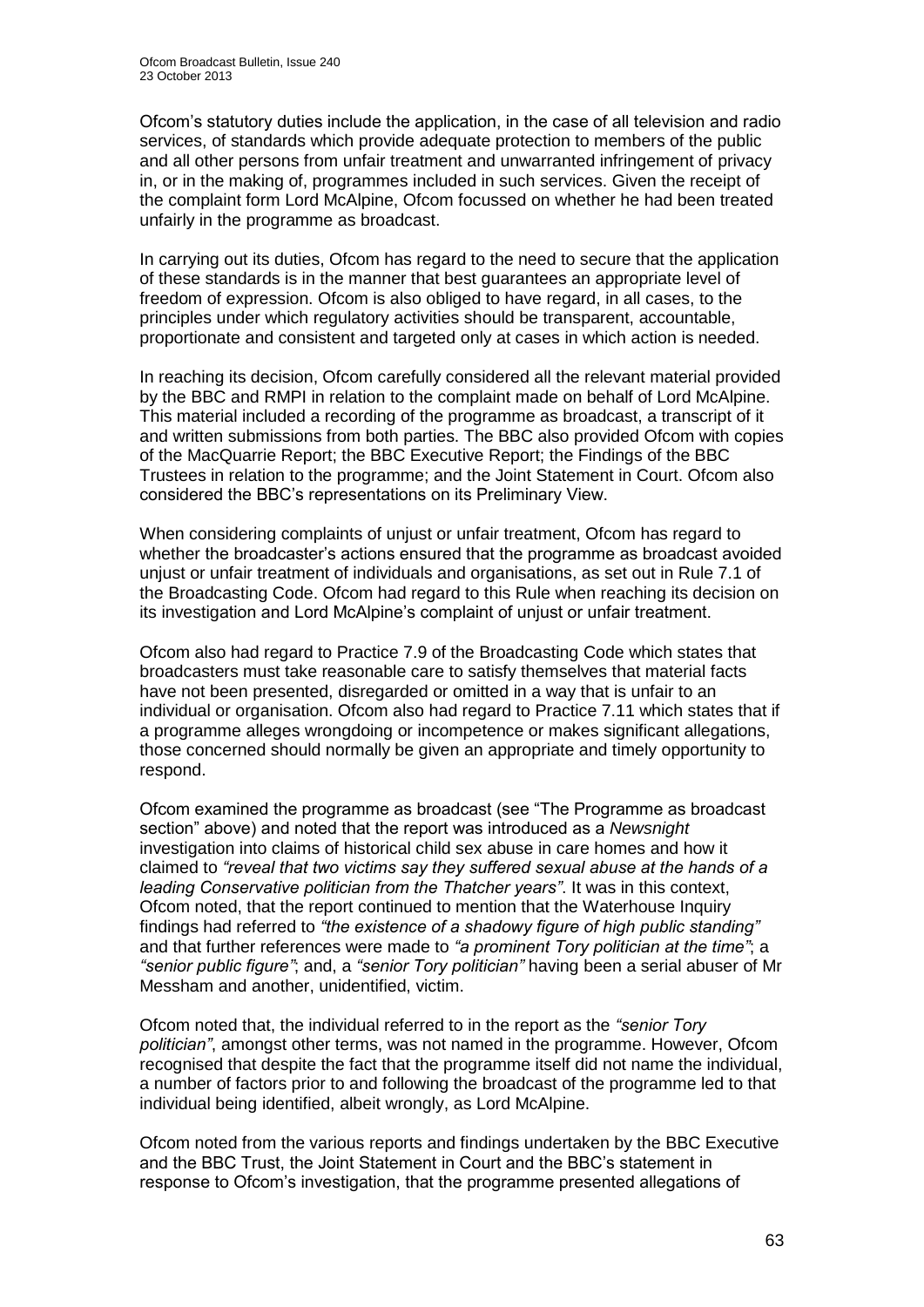historic child sex abuse against an unnamed person and that those allegations turned out to be untrue. It was also not disputed that failings in the journalistic approach taken by the programme makers and the inadequacy of editorial standards applied in complying the report for broadcast meant that the allegations made were not verified for accuracy, which, in turn, resulted in untrue and potentially damaging allegations against an unnamed individual being presented in the programme.

The BBC stated that Lord McAlpine was not named in the report and that it did not make "immediate identification inevitable". The BBC said that while it acknowledged that the report resulted in a "gross injustice to Lord McAlpine, Ofcom's remit for fairness complaints was confined to unfair treatment "in" programmes and not treatment consequential to a programme. It said that the absence of "jigsaw" identification from Sections Seven (Fairness) and Eight (Privacy) of the Broadcasting Code suggested that the identification of individuals as a consequence of information in a programme and taken in connection with other information was not envisaged as falling in Ofcom's remit.

Ofcom took into account the BBC's position in relation to Ofcom's ability to consider matters arising as a consequence of a programme and that only content which is broadcast *in* a programme is subject to the Broadcasting Code. However, for the reasons set out below, Ofcom considered that Rule 7.1 of the code applied to Lord McAlpine's treatment in the programme as broadcast.

Firstly, Ofcom considered that the inclusion of the references to *"a senior Tory politician"*, and like phrases made in the report to a politician, in relation to allegations of child sex abuse, amounted to a significant allegation of child sex abuse and criminality against that individual which had the potential to be extremely damaging.

Ofcom noted that the BBC did not dispute that the politician referred to in the report was intended to be Lord McAlpine. Nor did the BBC dispute that the *Newsnight* report, combined with the online social media activity before and after its broadcast, made "jigsaw" identification possible.

It further noted that in the Statement in Court, the BBC accepted that "throughout the day on 2 November, *Newsnight's* forthcoming report had been widely trailed on the internet. Furthermore, Lord McAlpine's name had been linked to it. In the aftermath of *Newsnight's* broadcast, Lord McAlpine was widely identified as the subject of *Newsnight's* allegations. In short, *Newsnight* made the most serious of defamatory allegations about Lord McAlpine, tarring him as a paedophile, who was guilty of sexually abusing vulnerable young boys living in care".

Also, in relation to the events that took place on 2 November 2012 prior to the broadcast of the report, Ofcom noted that the BBC's statement in response acknowledged that considerable public awareness had built up during the day that the report would centre on a political figure. This awareness was due largely to online social media activity that had been lead by the editor of the BIJ who had "tweeted" the programme hoped to broadcast a report about a senior political figure being a paedophile. The previous evening (1 November 2012), Channel 4's political editor, Mr Crick, had been told about the story in a conversation with the Editor of the BIJ, and Mr Crick had himself "tweeted" that the political figure concerned denied the allegations to be made in the report. This was followed up with an item on *Channel 4 News* a few hours before the *Newsnight* programme was broadcast. The BBC said that later in the evening, Mr Crick had also "tweeted" that the senior political figure had told him that he still had not heard from the BBC.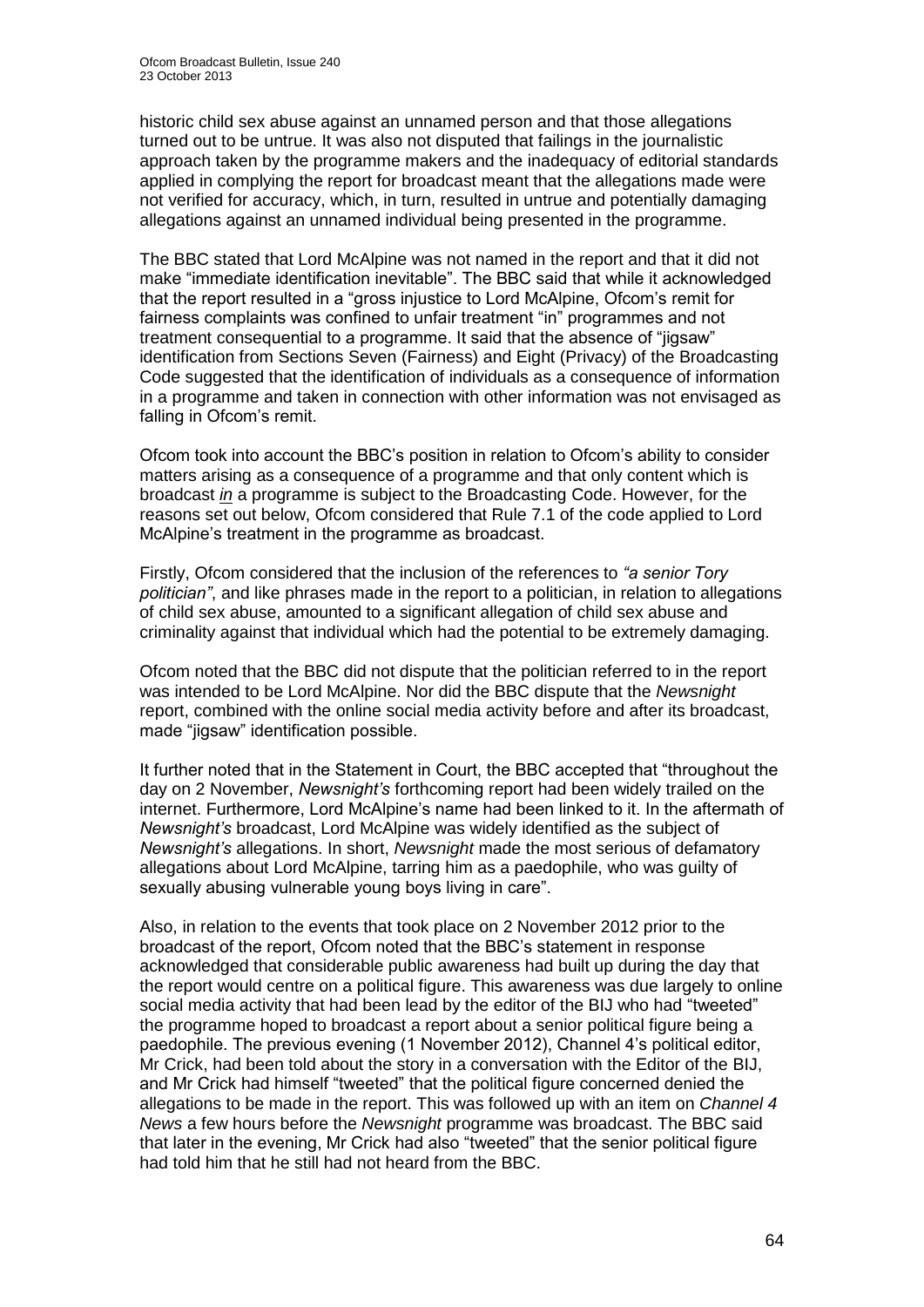Section 3(2)(f) of the 2003 Act requires that Ofcom secures, in the carrying out of our functions, "the application, in the case of all television and radio services, of standards that provide adequate protection to members of the public and all other persons from both unfair treatment in programmes included in such services and unwarranted infringements of privacy resulting from activities carried on for the purposes of such services".

While noting that Lord McAlpine was not directly named in the programme itself, the treatment of the material contained in the programme, when combined with the internet speculation before the programme was broadcast, led to Lord McAlpine being widely named as the subject of the allegations. As such, Ofcom took the view that Lord McAlpine was the "subject of that treatment, who had a direct interest in the subject matter of that treatment" and that he was, therefore, "the person affected" in terms of section 111 of the Broadcasting Act 1996 (as amended) ("the Broadcasting Act"). Ofcom further noted that "unjust or unfair treatment" is defined in section 130 of the Broadcasting Act as "includ[ing] treatment which is unjust or unfair because of the way in which material included in a programme has been selected or arranged".

Ofcom considered that the programme had played a central role in the furore surrounding the speculation as to the identity of the politician referred to in the report and which led, ultimately, to Lord McAlpine being identified, wrongly, as a child sex abuser. This clearly affected Lord McAlpine significantly.

Given this, and the unusual and very exceptional circumstances surrounding this case, in particular, the identification of Lord McAlpine online prior to the programme's broadcast as the subject of the allegations, combined with the extremely serious and potentially damaging nature of the allegations, Ofcom considered that, even though Lord McAlpine was not named in the programme, the material included in the programme led to him being wrongly identified as a child sex abuser and the provisions relating to unfair treatment apply to him and the allegations made about him in the programme as broadcast. In addition, Ofcom noted that Lord McAlpine was the "senior political figure" that the programme makers were referring to in the programme.

Turning to the complaint made by Lord McAlpine that the programme omitted many key facts and disregarded the findings of the Waterhouse Inquiry, Ofcom noted that RMPI did not provide detailed evidence as to the facts of the Waterhouse Inquiry which it alleged had been disregarded.

From the information provided to it by the BBC, Ofcom considered that it was indisputable that basic journalistic checks in relation to the report had not been applied by the programme makers prior to its broadcast. Ofcom noted that although the acting Editor conducted some background research about the subject on the internet, she and the *Newsnight* production team had placed considerable reliance on Mr Stickler who they assumed had previously and adequately checked the claims made by Mr Messham and that excessive reliance was placed on the idea that the allegations had been subject to previous and adequate due diligence by the BBC. On this basis, the *Newsnight* production team had not asked for fresh checks to be made to validate the substance of allegations. Ofcom also noted that the BBC said that information regarding the detail and conclusions of the Waterhouse Inquiry, of which the acting Editor was unaware, was available from colleagues in other areas of the BBC, but was not drawn upon. The BBC also said that doubts about the reliability of Mr Messham's evidence could have been "flushed out" before the broadcast of the *Newsnight* report had the production team alerted their BBC Wales colleagues about the possibility of a significant story in their editorial area. Ofcom also noted that no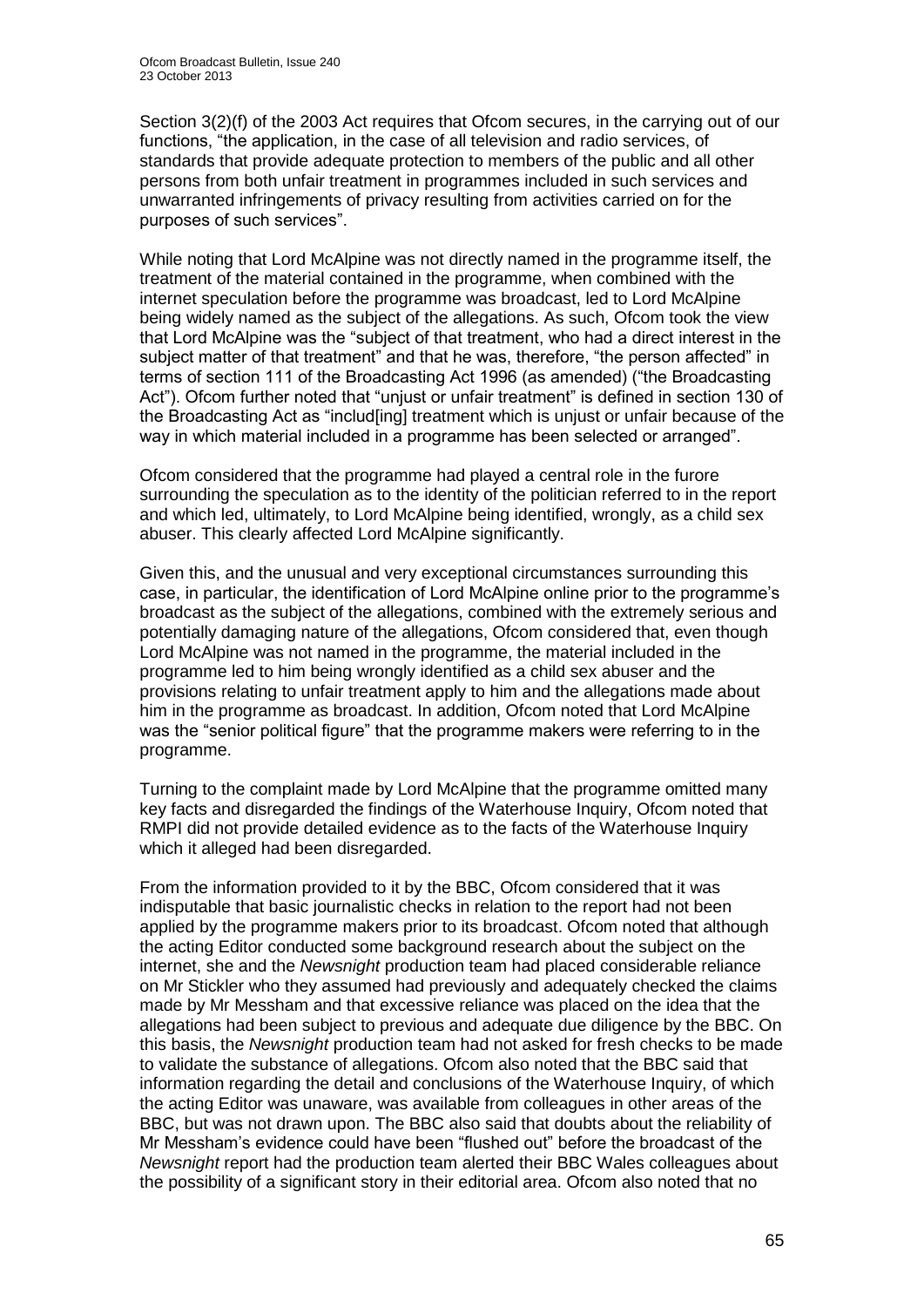effort was made by the production team to contact Lord McAlpine to validate the story.

Therefore, having considered all the material provided to Ofcom in its investigation, Ofcom considered that, contrary to Practice 7.9 of the Broadcasting Code, the programme makers had failed to take reasonable care to satisfy themselves that the material facts were not presented in a way which was unfair to Lord McAlpine.

Having concluded that the *Newsnight* report had resulted in Lord McAlpine being wrongly identified as a child sex abuser, Ofcom considered whether under Practice 7.11 of the Broadcasting Code (as set out above), Lord McAlpine should have been given an appropriate and timely opportunity to respond. In assessing whether Lord McAlpine should have been given an opportunity to respond to the allegations, Ofcom also considered whether, if such an opportunity had been given, would it have become apparent that the allegations to be made in the programme were unsound.

Ofcom noted from the BBC Executive Report that following Mr Crick's tweet that the political figure concerned was threatening libel action and his report on *Channel 4 News* prior to the broadcast of the *Newsnight* report, the programme makers "should have seen the importance of checking the allegations with Lord McAlpine". Ofcom noted, however, that the BBC Executive qualified this by stating that such checking with Lord McAlpine should have been part of "the process of establishing the accuracy of the story, rather than for purposes of right to reply". It referred to the BBC's own Editorial Guidelines<sup>17</sup> in relation to fairness and decided that they did not "come into play up to and including the transmission" of the report because it did not, itself, identify any individual as the subject of the allegations and "gave no grounds of followers of social media to identify Lord McAlpine rather than any other of the names in circulation at the time".

Ofcom noted also the finding of the BBC Trustees who considered whether Lord McAlpine should have been given the opportunity to comment before the report was broadcast, especially in light of the fact that Lord McAlpine had denied the allegations when he was contacted by Mr Crick on 1 November 2012, the day before the transmission of the *Newsnight* report. The BBC Trustees acknowledged that it would not be standard practice to contact an individual for comment where that individual would not be named in a programme, however, in the circumstances of this case, "where the programme makers were aware that the allegations had been strenuously denied, the BBC Trustees agreed that Lord McAlpine should have been contacted".

Ofcom further noted that the Joint Statement in Court stated that had the BBC contacted Lord McAlpine prior to the broadcast of the programme, Lord McAlpine "would have been able to give them [the programme makers] the correct information, mainly that he had never been to the children's home in question...and he would have been able to remind them that similar allegations had been considered and authoritatively rejected at the Waterhouse Inquiry...".

Ofcom noted that the MacQuarrie Report stated that "some discussion" had taken place amongst the programme makers as to whether the allegations should be put to the politician for a response, but that it was decided it would not be necessary. The reason being that as the politician would not be named, there would be insufficient other detail in the report to identify him. The report also said that "basic checks, such as...seeking a response from the alleged abuser, were simply not done".

1

<sup>&</sup>lt;sup>17</sup> [http://www.bbc.co.uk/editorialguidelines/page/guidelines-fairness-introduction/.](http://www.bbc.co.uk/editorialguidelines/page/guidelines-fairness-introduction/)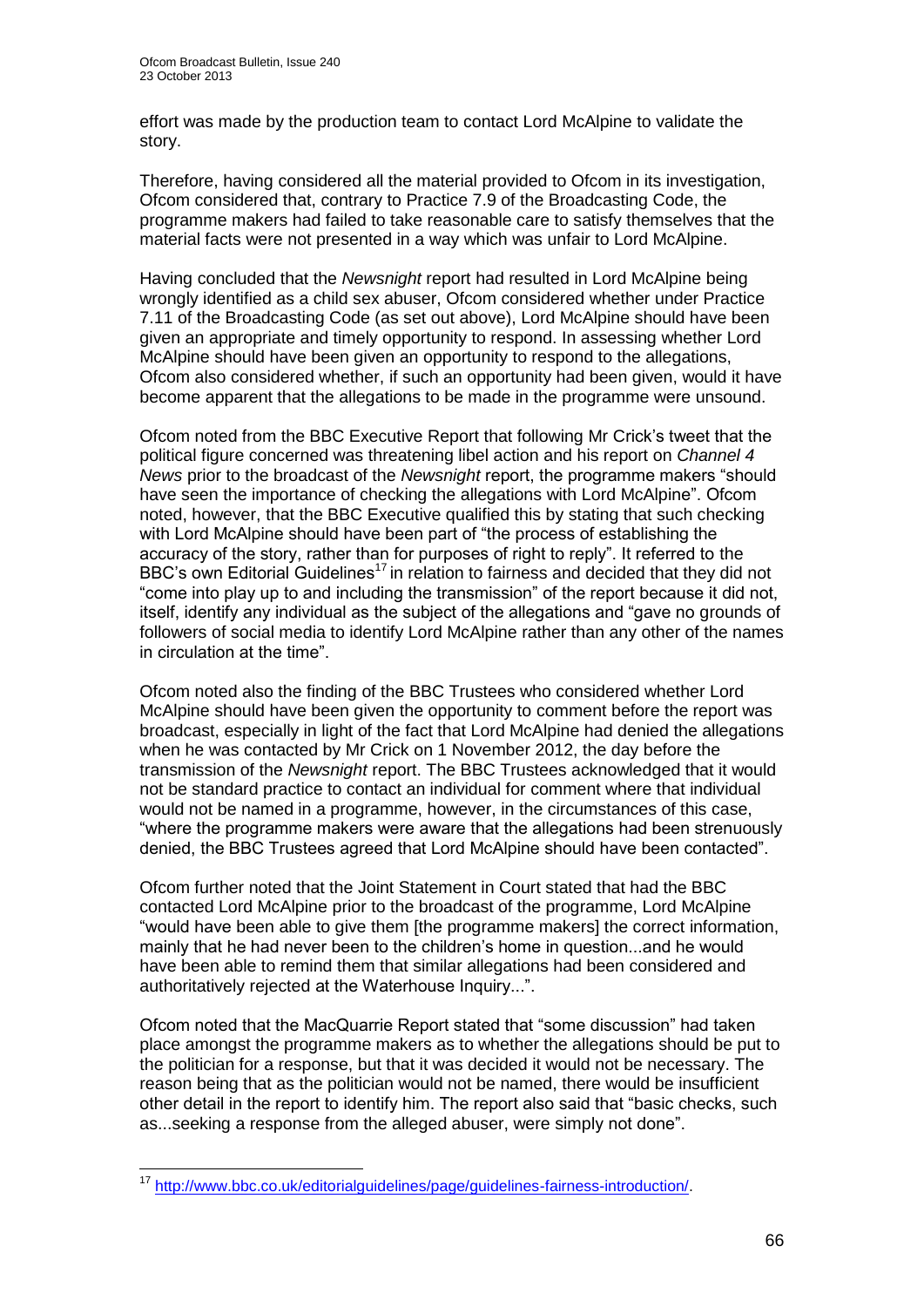Finally, Ofcom took note of the BBC's response to Ofcom's investigation and Lord McAlpine's complaint and noted that it stated that the decision not to check the allegations with Lord McAlpine had been made on the basis that, as the report would identify no individual, no right of reply arose. It went on to state, however, that following Mr Crick's tweet and report on *Channel 4 News*, "the allegations should have been put to Lord McAlpine as part of due journalistic effort to validate the story".

Ofcom noted the position taken by the BBC in its response to Ofcom's investigation and Lord McAlpine's complaint and it took into account the BBC's view that as no individual was identified in the programme, then an opportunity to respond to the allegations made in the programme was not necessary, and no unfairness with respect to Rule 7.1 resulted. However, as already considered above, Ofcom takes the view that the circumstances surrounding this case are extremely unusual and exceptional and Ofcom was not persuaded by the BBC's argument. For the reasons already given above, Ofcom considered that the allegations made in the programme, although false, did amount to significant allegations of wrongdoing against Lord McAlpine, as he was the subject of those allegations, despite him not being named or being identified directly in the programme.

Given that Ofcom has concluded that the programme broadcast significant allegations which turned out to be wholly untrue, without adequate research and due diligence in checking the truth of them, and without offering the subject of the allegations the opportunity to respond, the broadcast of the programme resulted in significant unfairness to Lord McAlpine. There is no doubt that allegations of child sex abuse are extremely serious, with potentially very serious consequences for those accused. In this respect, Ofcom noted that the BBC has accepted responsibility for the harm caused to Lord McAlpine and has stated in court that "the BBC withdraws the allegations made by Newsnight unreservedly, and apologises sincerely to Lord McAlpine for the great damage and distress which its broadcast caused him". Ofcom also noted that it was aware that the BBC had agreed to pay Lord McAlpine a substantial sum in damages and his legal costs as a result of the programme.

Therefore, taking all the factors considered above into account, Ofcom concluded that the programme as broadcast resulted in unfairness to Lord McAlpine, and that the BBC failed its requirement under the Broadcasting Code to avoid unjust or unfair treatment of individuals in programmes.

Ofcom concluded that the BBC was in breach of Rule 7.1 of the Broadcasting Code.

**Accordingly, Ofcom has upheld the complaint of unjust or unfair treatment in the programme as broadcast made on Lord McAlpine's behalf and has found the BBC in breach of Rule 7.1 of the Broadcasting Code.**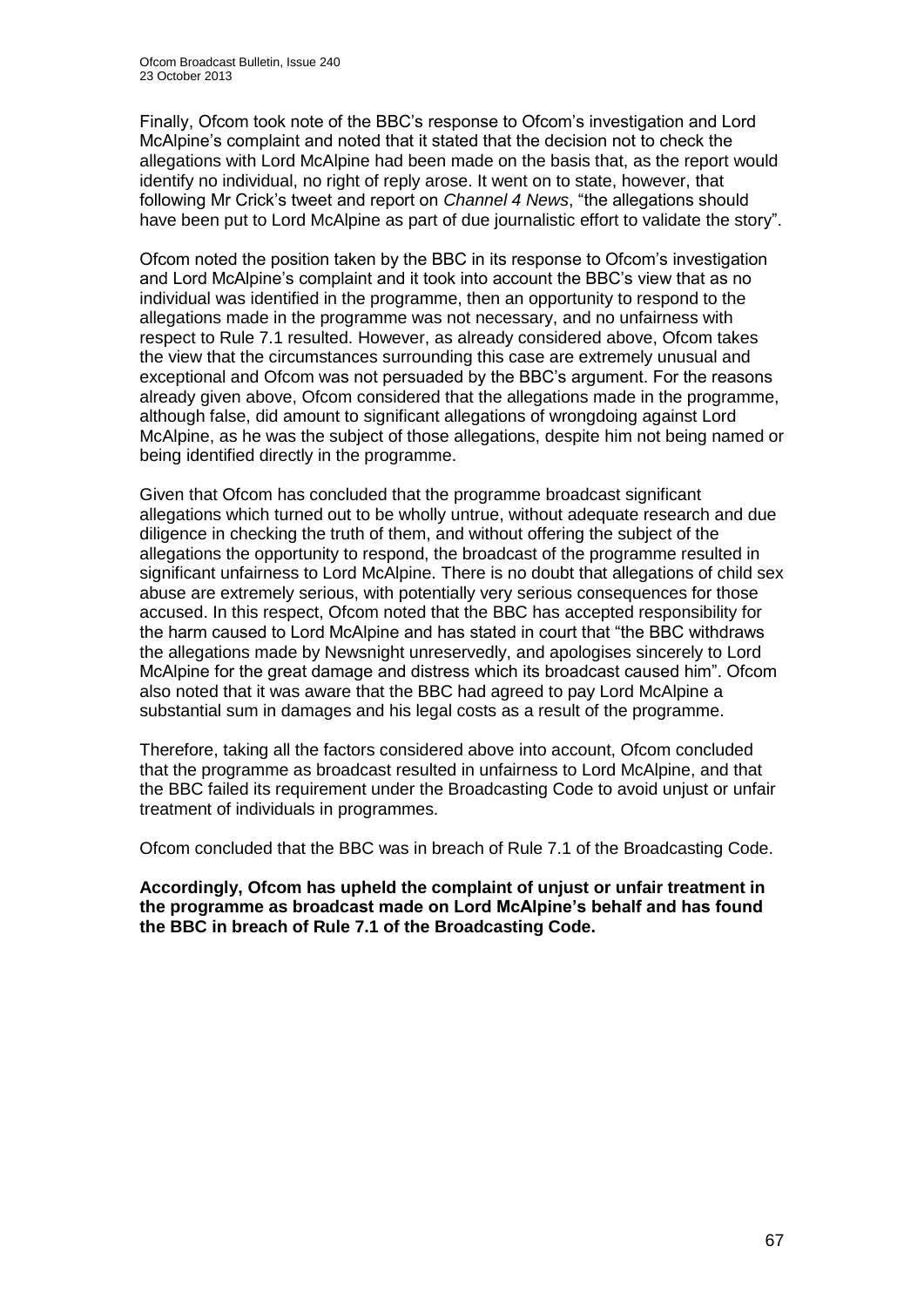# **Upheld in Part**

# **Complaint by Mr E**

*Battle Scarred: Soldiers Behind Bars, Channel 5, 8 April 2013*

# **Summary**

Ofcom has upheld in part this complaint made by Mr E of unwarranted infringement of privacy in connection with the obtaining of material included in the programme and in the programme as broadcast.

This programme looked at ex-servicemen who were serving prison sentences having committed crimes after leaving the armed forces and returning to civilian life. Footage of prison employees performing routine tasks was included in the programme. One of the prison employees shown was the complainant, Mr E. Mr E, who appeared only once for about six seconds, was shown pushing a cage trolley along a corridor. His face was unobscured.

Ofcom found that:

- Mr E had a legitimate expectation of privacy in relation to being filmed at work in a maximum security prison. However, the prison authorities had given consent for the programme makers to film within the prison and, as Mr E was filmed engaged in conduct that could not reasonably be regarded as private or sensitive in nature, in Ofcom's view the programme makers were not required to obtain separate consent from Mr E before filming him. Ofcom considered, therefore, that there was no unwarranted infringement of privacy in connection with the obtaining of material included in the programme.
- However, in relation to the broadcast of the footage of Mr E in the programme, Ofcom considered that there was no public interest justification for the infringement of Mr E's privacy by the inclusion of the unobscured footage of him without his consent. Ofcom therefore found that Mr E's privacy was unwarrantably infringed in the programme as broadcast.

# **Introduction and programme summary**

On 8 April 2013, Channel 5 broadcast an edition of *Battle Scarred,* a series of programmes reporting on ex-servicemen, and in particular how they coped with adapting to the move back into civilian life and how some of them found the transition to be traumatic.

This edition, entitled *Soldiers Behind Bars*, looked at ex-servicemen who were serving prison sentences having committed crimes after returning to civilian life. The presenter visited two prisons in Scotland, HMP<sup>1</sup> Shotts and HMYOI<sup>2</sup> Polmont, and talked to several ex-servicemen serving prison sentences there. Footage of prison employees performing routine tasks was included in the programme. One of the prison employees shown at HMP Shotts was the complainant, Mr E. Mr E, who

1

 $<sup>1</sup>$  Her Maiesty's Prison.</sup>

<sup>&</sup>lt;sup>2</sup> Her Majesty's Young Offenders Institution.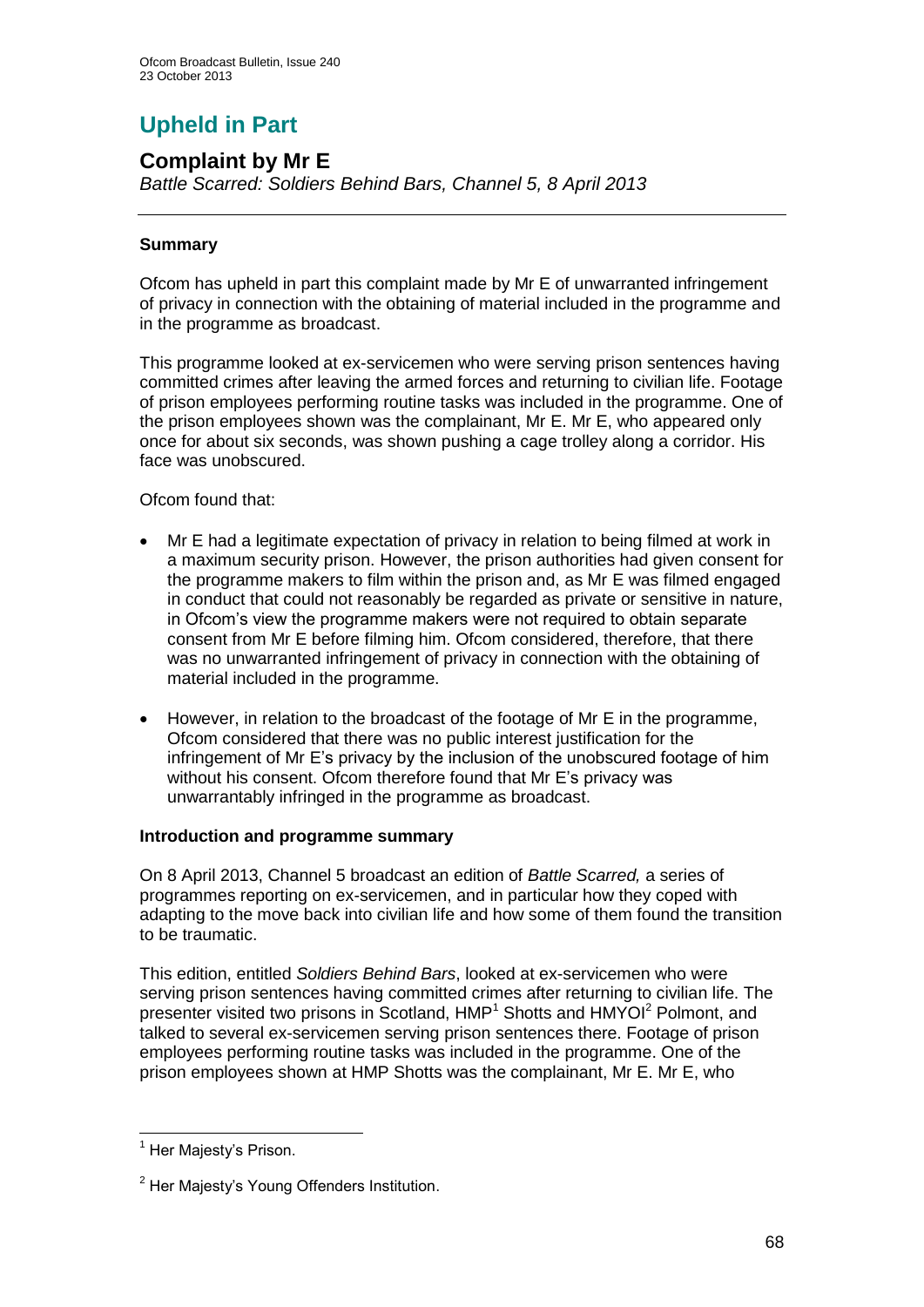appeared only once for about six seconds, was shown pushing a cage trolley along a corridor. His face was unobscured.

#### **Summary of the complaint and the broadcaster's response**

By way of background, Mr E explained that HMP Shotts is a maximum security prison and that he was advised during his induction training not to tell people he worked at the prison because doing so could put him and his family "at risk of intimidation, threats of violence and attempts to coerce".

a) Mr E complained that his privacy was unwarrantably infringed in connection with the obtaining of material included in the programme because footage of him working at HMP Shotts was filmed without his consent. Mr E said that he was not asked if he could be filmed and he did not sign any permission document.

In response, Channel 5 said that the programme makers had relied on the agreement and support of the prison authority and of individual prison officers in its making. The broadcaster said that consents were sought at the time of filming from prisoners and prison staff who specifically featured in the programme, but not from those who were only shown in general views of the prison environment. Channel 5 said that it was not practicable to seek consent from every member of prison staff who might be caught on camera. In relation to individuals included in general shots of the prison where consent had not been sought at the time, an agreement was made that the prison authority would scrutinise the final cut to ensure that no one was identifiable who had not given consent. According to the broadcaster, Mr E was likely to have been aware of the filming taking place in the prison but did not give any indication that he did not wish to be filmed. Therefore, according to Channel 5, there was no requirement to obtain his specific consent for the filming at the time the filming took place.

Further, Channel 5 noted that it has the right to freedom of expression and it considered that there was a genuine public interest in the programme's investigation into the reasons for and the circumstances surrounding the large number of ex-servicemen serving time in prisons. According to the broadcaster, "if broadcasters were prevented from filming in such circumstances without obtaining prior consent from every individual who might be caught on camera, that would impose undue constraints on broadcasters and would constitute a disproportionate interference with their right to freedom of expression".

b) Mr E also complained that his privacy was unwarrantably infringed in the programme as broadcast because footage of him working at the prison was included in the programme without his consent. Mr E said that some of the people appearing in the programme had had their faces blurred out but that his was not.

Mr E said that, since the programme had been broadcast, several people had spoken to him and his fiancé about seeing him in the programme, and had said that they did not know that he worked at the prison. He said that he felt that he and his family had been placed at unnecessary risk.

Channel 5 responded to this part of Mr E's complaint by stating that, in the light of the steps Mr E had taken to keep his place of work private, he had a legitimate expectation of privacy in relation to his place of work and that the footage in which he was identifiable amounted to an unwarranted infringement of his privacy.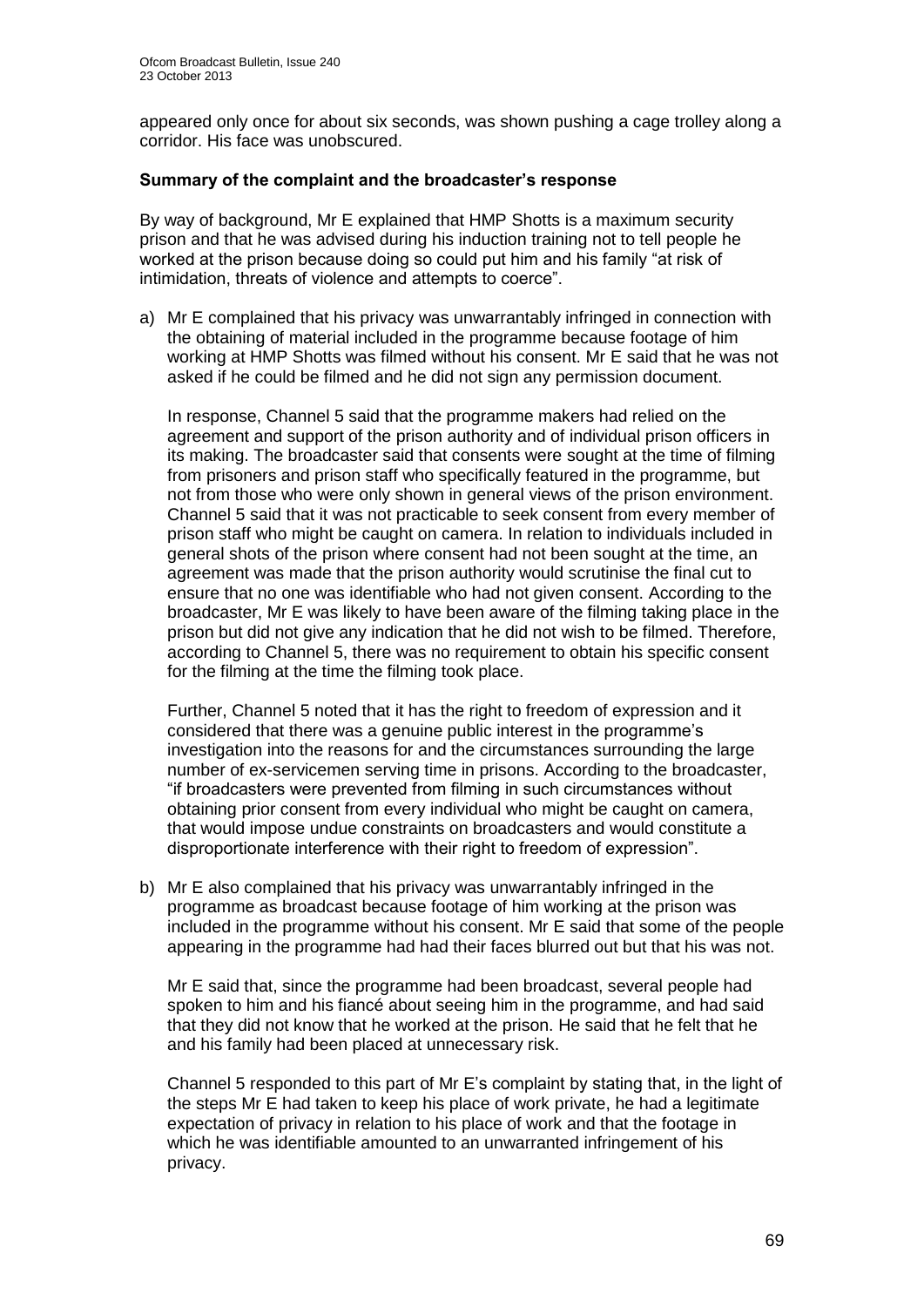The broadcaster noted that, throughout the production of the programme, all parties concerned were extremely conscious of the need to ensure that prisoners and prison staff, who were filmed inside the prison and appeared in the programme, had given their consent to be shown. It stated that its intention was to ensure that anyone who had not provided consent would either be excluded from the broadcast footage or would have their features obscured. According to Channel 5, the programme was cleared for broadcast on the understanding that all prisoners and prison staff who had not consented to being identified would be obscured in the programme.

Channel 5 said that it took the privacy and security of prison staff very seriously and therefore appreciated and sympathised with Mr E's concerns for his safety. According to the broadcaster, after identifying Mr E, it arranged to edit the programme to ensure that Mr E was not identifiable in any repeats of the programme that may be broadcast or on the on-demand services of the channel.

An investigation by Channel 5 revealed that the footage captured of Mr E was in a general view of the prison environment and no consent was obtained from him to broadcast the footage of him at the time it was filmed. The broadcaster said that, in accordance with the agreement that had been reached between the programme maker and the prison authority, the final cut of the programme was sent to HMP Shotts two months before the scheduled broadcast of the programme and was approved. Channel 5 said that it was the lapse in communication within the prison itself which had resulted in Mr E remaining identifiable in the footage and the footage being broadcast without his written consent. According to the broadcaster, the prison failed to double check with Mr E that he consented to being identified and as a consequence his lack of consent was not conveyed to the programme makers or to Channel 5.

Channel 5 said that it regretted that, despite its best efforts, Mr E was identified in the programme without his consent and it apologised to him and his partner for any distress the broadcast of the footage may have caused them.

# **Decision**

Ofcom's statutory duties include the application, in the case of all television and radio services, of standards which provide adequate protection to members of the public and all other persons from unjust or unfair treatment and unwarranted infringement of privacy in, or in connection with the obtaining of material included in, programmes in such services.

In carrying out its duties, Ofcom has regard to the need to secure that the application of these standards is in the manner that best guarantees an appropriate level of freedom of expression. Ofcom is also obliged to have regard, in all cases, to the principles under which regulatory activities should be transparent, accountable, proportionate and consistent, and targeted only at cases in which action is needed.

In reaching its Decision, Ofcom carefully considered all the relevant material provided by both parties. This included a recording of the programme as broadcast and a submission from Channel 5. Ofcom provided the parties with the opportunity to make representations on its Preliminary View (which was to uphold Mr E's complaint in part). Neither party made any representations on the Preliminary View.

In Ofcom's view, the individual's right to privacy has to be balanced against the competing rights of the broadcasters to freedom of expression. Neither right as such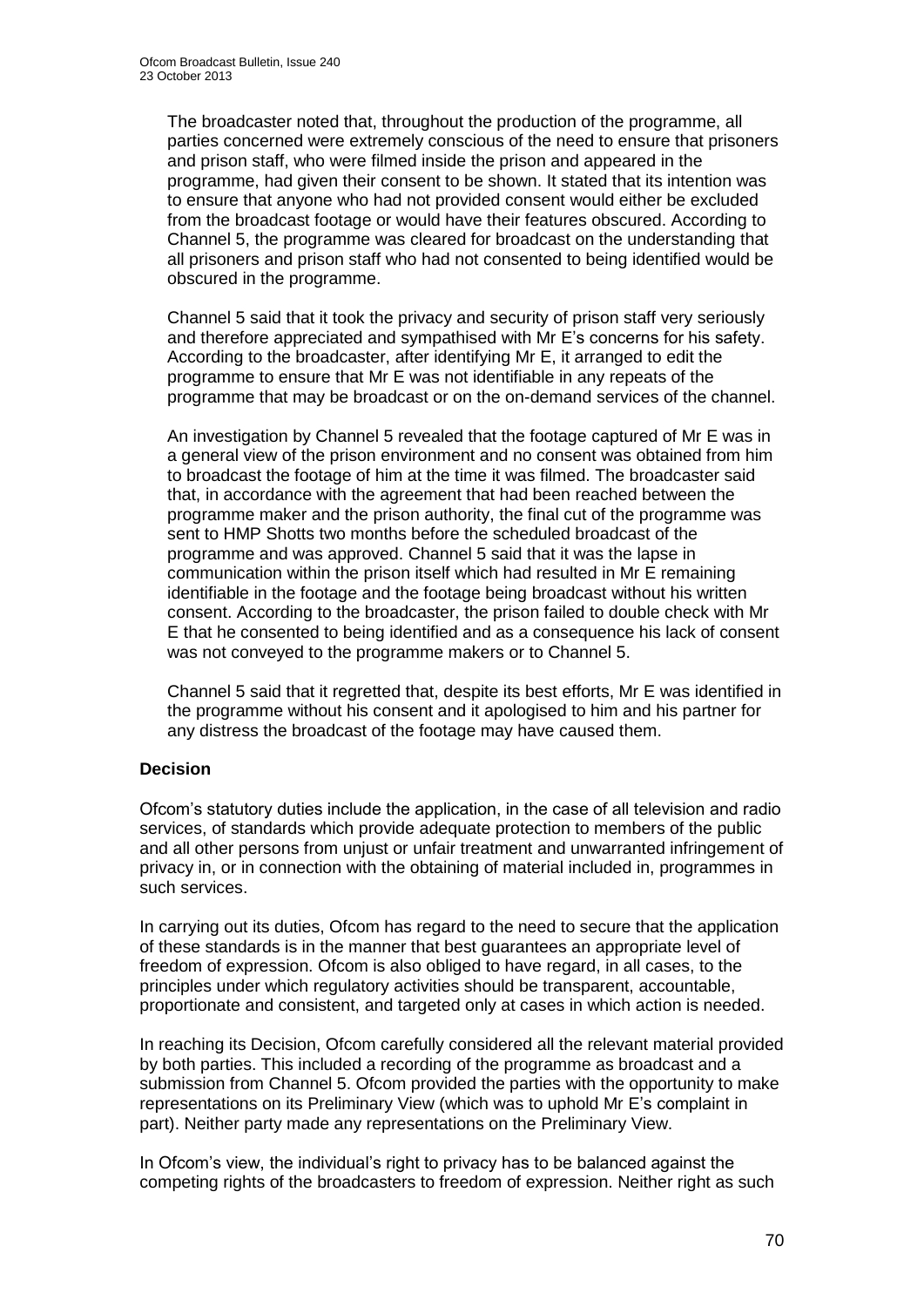has precedence over the other and, where there is a conflict between the two, it is necessary to intensely focus on the comparative importance of the specific rights claimed in the individual case. Any justification for interfering with or restricting each right must be taken into account and any interference or restriction must be proportionate.

This is reflected in how Ofcom applies Rule 8.1 of its Broadcasting Code ("the Code") which states that any infringement of privacy in programmes, or in connection with obtaining material included in programmes, must be warranted.

a) Ofcom first considered Mr E's complaint that his privacy was unwarrantably infringed in connection with the obtaining of material included in the programme in that footage of him working at the prison was filmed without his consent. Mr E said that he was not asked if he could be filmed and he did not sign any permission document.

In considering this part of the complaint, Ofcom had regard to Practice 8.5 of the Code which states that any infringement of privacy in the making of a programme should be with the person's consent or be otherwise warranted. Ofcom also had regard to Practice 8.8 of the Code which states that in potentially sensitive places, such as prisons, separate consent should normally be obtained before filming or recording from those in sensitive situations (unless not obtaining consent is warranted).

In assessing whether Mr E's privacy was unwarrantably infringed in connection with the obtaining of material included in the programme, Ofcom first assessed whether Mr E had a legitimate expectation of privacy in relation to the filming of footage of him at work in the prison.

As stated in the Code, "legitimate expectations of privacy will vary according to the place and nature of the information, activity or condition in question". When assessing the extent to which an individual has a legitimate expectation of privacy, Ofcom has regard to a number of factors which were taken account of below.

Mr E was filmed in his work place, a maximum security prison, while performing a routine task of pushing a cage trolley along a corridor in the prison. Ofcom noted Channel 5's submission that it was likely that Mr E was aware of the filming taking place in the prison and, having watched the footage as broadcast, Ofcom considered that the filming appeared to have been conducted openly by the programme makers. Also, it appeared to Ofcom, from the footage shown in the programme, that Mr E was not filmed engaged in any conduct or action that could reasonably be regarded as private or sensitive in nature. However, Ofcom considered that a prison is a place which gives rise to an expectation of privacy because of the potential sensitivity of the environment and the consequent restrictions on filming without permission.

Taking all these factors into account, Ofcom considered that Mr E had a legitimate expectation of privacy in relation to the obtaining of the footage of him included in the programme.

Given this conclusion, Ofcom then assessed whether the programme makers had secured an appropriate consent for the footage of Mr E to be filmed. As already mentioned above, Practice 8.8 of the Code recognises that a prison is a "potentially sensitive" place and that separate consent should normally be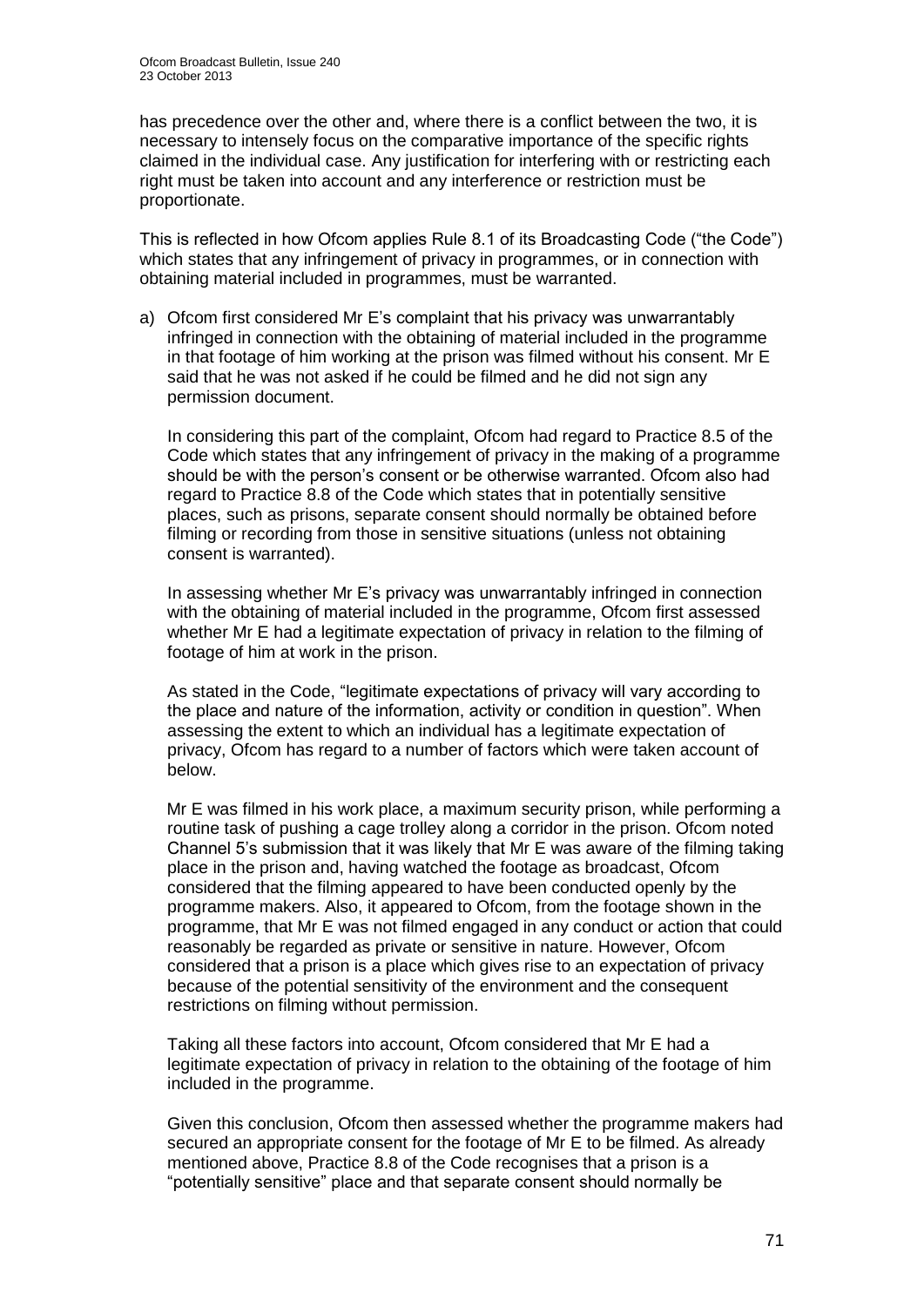obtained before filming from those in sensitive situations (unless not obtaining consent is warranted).

Mr E was filmed in a maximum security prison, which in this case was a sensitive place, as indicated by the fact that Mr E was advised during his induction not to tell people he worked at the prison because doing so could put him and his family "at risk of intimidation, threats of violence and attempts to coerce". Mr E did not give his consent to be filmed. However, Ofcom noted Channel 5's submission that for general views of the prison the programme makers had relied on the consent given by the prison authorities to film and that individual consent was not sought at the time of filming. Mr E was filmed in a general view of the prison and he was not filmed engaged in any conduct that could reasonably be regarded as private or sensitive in nature. In Ofcom's view, Mr E was not filmed in a "sensitive situation" that, in accordance with Practice 8.8, would normally have required the programme makers to have obtained his separate consent before filming. Ofcom further noted that Channel 5 said in its submission that it was likely that Mr E was aware of the filming taking place in the prison, but that he had not given any indication to the cameraman, the prison officer accompanying the cameraman, or anyone else that Channel 5 is aware of, that he did not wish to be filmed.

Taking all these factors into account, Ofcom considered that the consent given by the prison authorities for the programme makers to film within the prison warranted the filming of Mr E and that his separate consent was not required. Ofcom concluded that there was no unwarranted infringement of Mr E's privacy in connection with the obtaining of footage of him for inclusion in the programme.

However, it is important that, in circumstances such as these in which material is filmed in a sensitive place without the need for separate consent from an individual, the broadcaster should take all reasonable and proportionate steps to ensure that the subsequent broadcast of that material does not result in an unwarranted infringement of privacy. This issue is dealt with in head b) below.

b) Ofcom next considered the complaint that Mr E's privacy was unwarrantably infringed in the programme as broadcast because footage of him working at the prison was included in the programme without his consent. Mr E said that some of the people appearing in the programme had had their faces blurred out, but that his was not.

In considering this head of the complaint, Ofcom had regard to Practice 8.6 of the Code which states that, if the broadcast of a programme would infringe the privacy of a person, consent should be obtained before the relevant material is broadcast, unless the infringement of privacy is warranted. Ofcom also had regard to Practice 8.8 of the Code which states that, in potentially sensitive places, such as prisons, separate consent for broadcast should normally be obtained from those in sensitive situations (unless not obtaining consent is warranted).

In considering whether or not Mr E's privacy was unwarrantably infringed in the programme as broadcast, Ofcom first assessed whether he had a legitimate expectation of privacy in respect of the broadcast of footage of him working in the prison.

Ofcom noted that Mr E appeared very briefly in the programme. Nevertheless, his face was visible for approximately six seconds and Mr E was identifiable from the footage.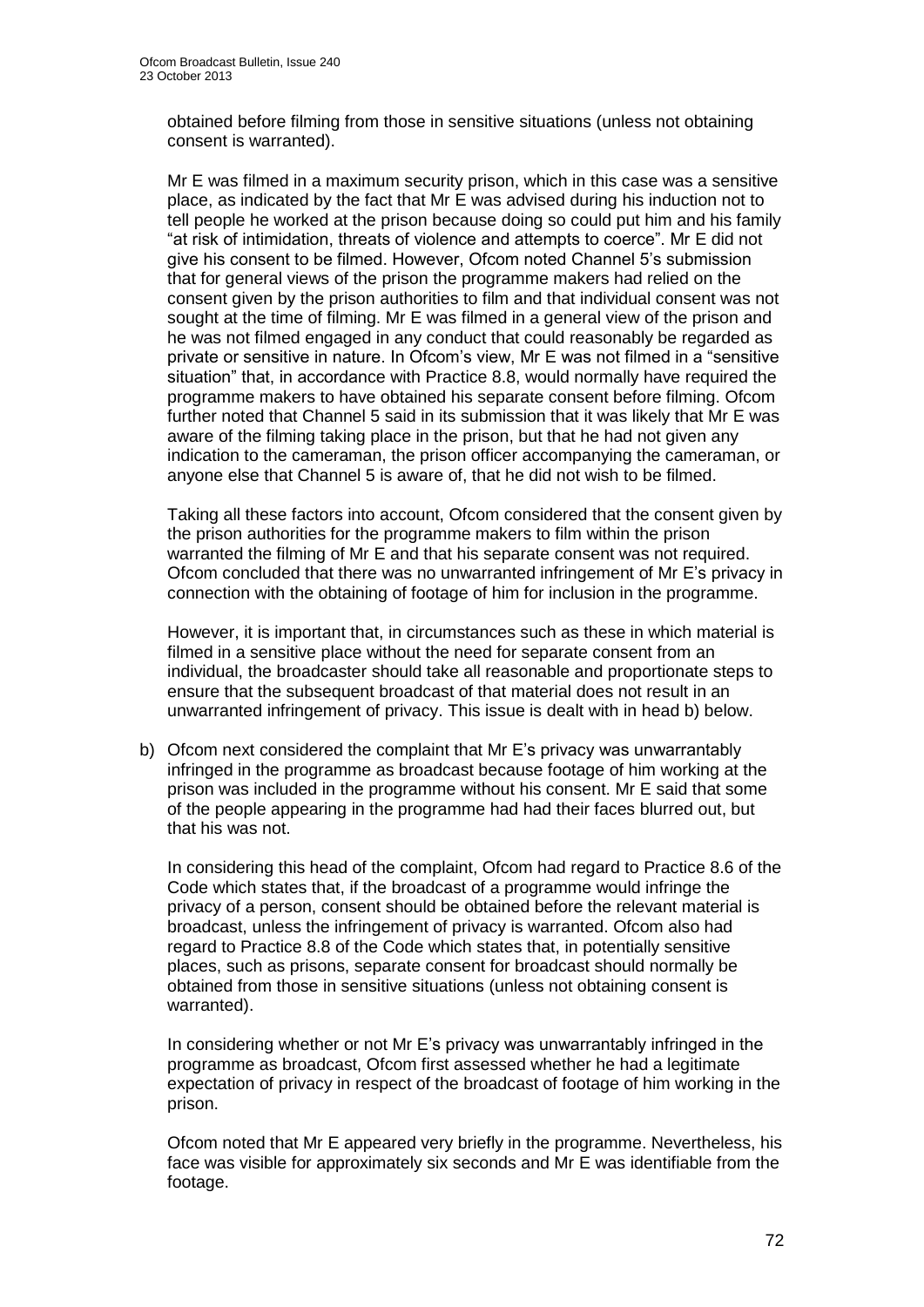As set out in head a) above, Mr E was filmed in his work place, a maximum security prison, while performing a routine task of pushing a cage trolley along a corridor in the prison. Ofcom considered that the footage of Mr E did not show him engaged in any conduct or action that could reasonably be regarded as private or sensitive in nature. However, Ofcom considered that a prison is a place which gives rise to an expectation of privacy because of the potential sensitivity of the environment and the consequent restrictions on filming without permission.

In Ofcom's view, taking into account all these factors, Mr E had a legitimate expectation of privacy in relation to the broadcast of unobscured footage of him working in the prison.

Ofcom noted that the broadcaster accepted that Mr E did not give his consent to be shown in the programme. According to the broadcaster's statement, the programme makers had failed to obscure Mr E's face in the programme as broadcast due to an error by the prison authorities. While Ofcom acknowledged Channel 5's submission, given the context of the footage, i.e. Mr E was shown as an employee working in a maximum security prison, it was incumbent on Channel 5 to satisfy itself that his consent for broadcast had been obtained. It was not sufficient for the broadcaster to have relied on the assurance from the prison authorities. Responsibility for compliance with Rule 8.1 of the Code rests with the broadcaster.

Having found that Mr E had a legitimate expectation of privacy, Ofcom went on to consider the broadcaster's competing right to freedom of expression and the need for broadcasters to have the freedom to broadcast without undue interference, as well as the audience's right to receive information and ideas without unnecessary interference. Ofcom assessed whether there was sufficient public interest or other reason to justify the infringement of Mr E's privacy in the broadcast.

Ofcom considered that there was a genuine public interest in the programme's examination of ex-servicemen who were serving prison sentences, having committed crimes since returning to civilian life. However, Ofcom took into account that HMP Shotts is a maximum security prison and that Mr E said in his complaint that he was advised during his induction training not to tell people he worked at the prison because doing so could put him and his family "at risk of intimidation, threats of violence and attempts to coerce". Moreover, Ofcom considered that, in the circumstances of this case, the broadcaster could have fulfilled the public interest without disclosing Mr E's identity and therefore without infringing his privacy.

Having taken all the factors above into account, Ofcom found that there was insufficient public interest to justify the infringement of Mr E's privacy in the broadcast. Ofcom considered that, on balance, the broadcaster's right to freedom of expression, and the audience's right to receive information and ideas without interference, did not outweigh Mr E's expectation of privacy as regards the broadcast of material in the circumstances of this case.

Ofcom concluded therefore that Mr E's privacy was unwarrantably infringed in the programme as broadcast.

**Accordingly, Ofcom has not upheld Mr E's complaint of unwarranted infringement of privacy in connection with the obtaining of material in the**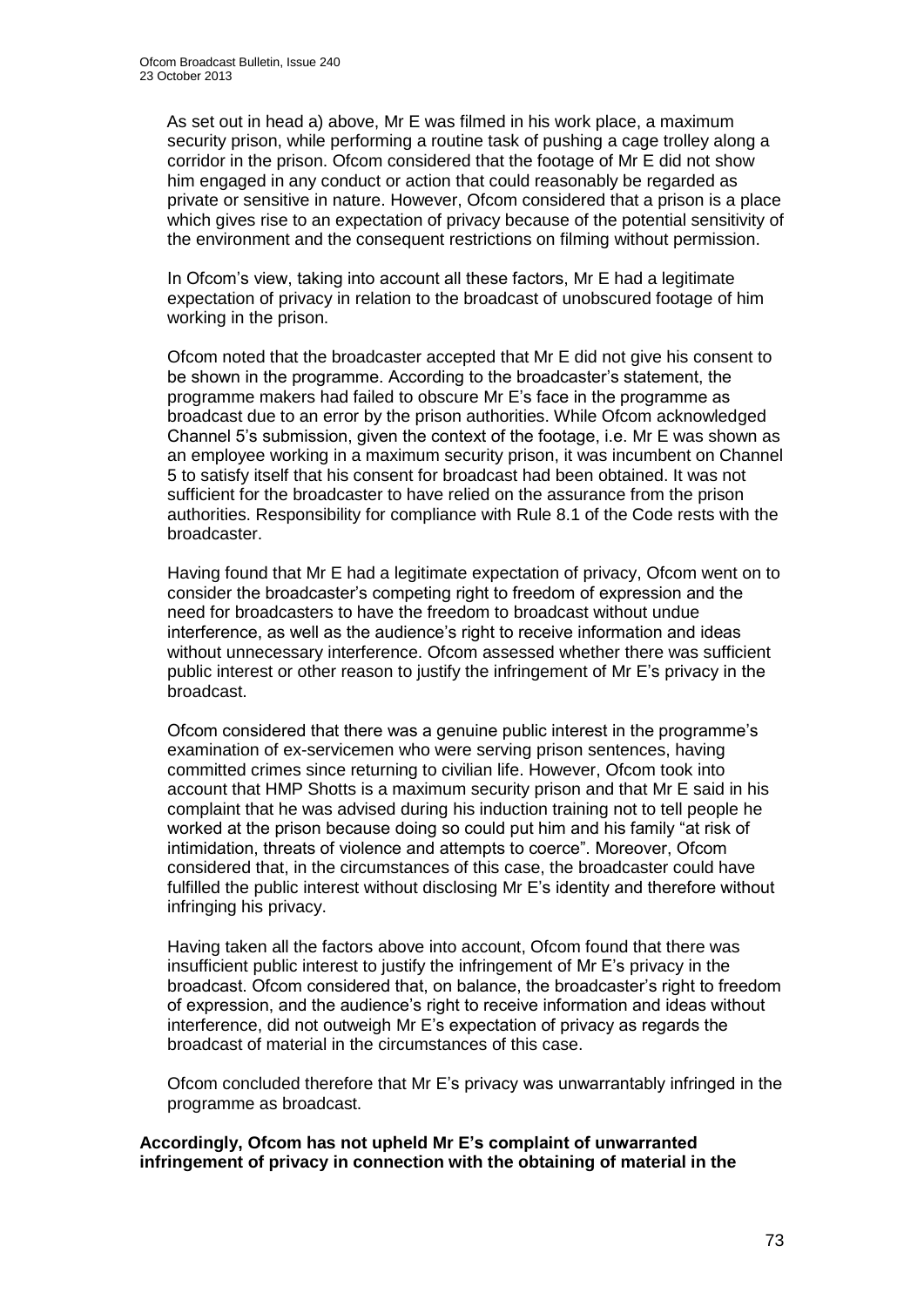**programme. However, it has upheld his complaint of unwarranted infringement of privacy in the programme as broadcast.** 

**Mr E's complaint is therefore upheld in part.**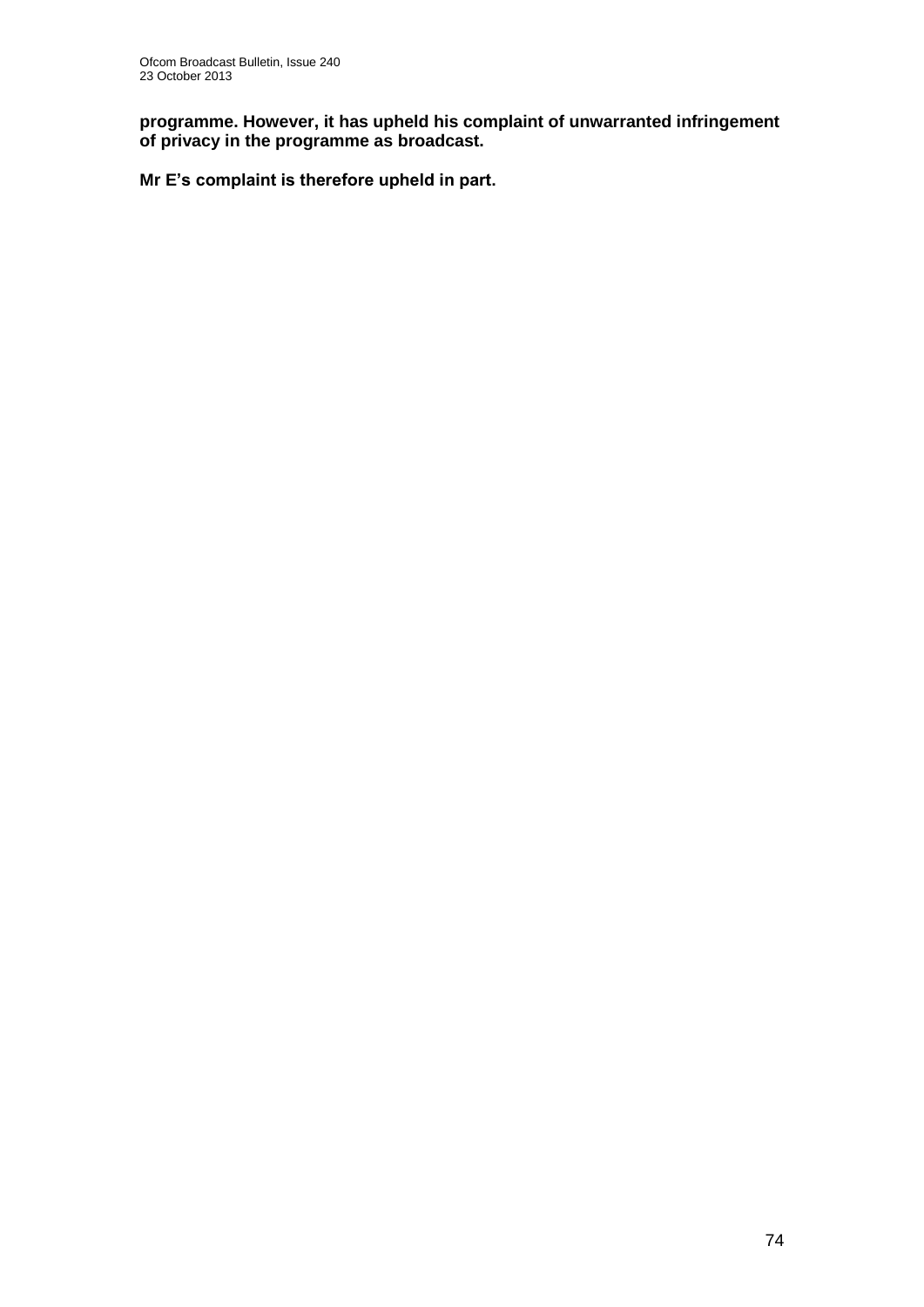# **Other Programmes Not in Breach**

# **Up to 7 October 2013**

| <b>Programme</b>               | <b>Broadcaster</b> | <b>Transmission</b><br>Date | <b>Categories</b>                           |
|--------------------------------|--------------------|-----------------------------|---------------------------------------------|
| Branded a Witch                | BBC <sub>3</sub>   | 20/05/2013                  | Generally accepted<br>standards             |
| <b>Blessings of</b><br>Ramadan | Madani<br>Channel  | 18/07/2013                  | Religious/Beliefs<br>discrimination/offence |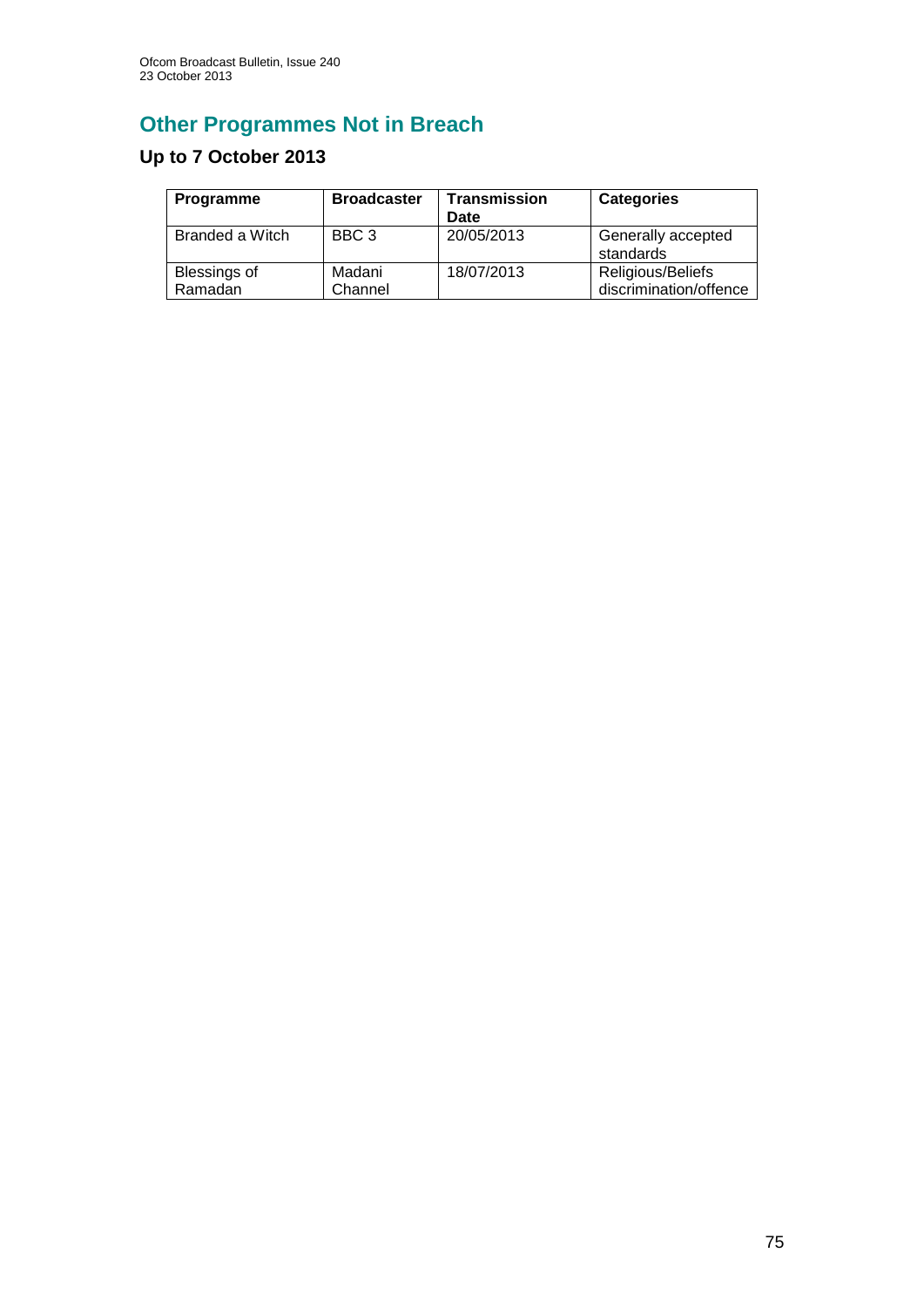# **Complaints Assessed, not Investigated**

#### **Between 24 September and 7 October 2013**

This is a list of complaints that, after careful assessment, Ofcom has decided not to pursue because they did not raise issues warranting investigation.

| Programme                                           | <b>Broadcaster</b>                    | <b>Transmission</b><br><b>Date</b> | <b>Categories</b>                           | <b>Number of</b><br>complaints |
|-----------------------------------------------------|---------------------------------------|------------------------------------|---------------------------------------------|--------------------------------|
| <b>Adrian Goldberg</b>                              | <b>BBC WM</b>                         | 20/09/2013                         | Crime                                       |                                |
| <b>Advertisements</b>                               | Channel 5                             | Various                            | Advertising minutage                        | 1                              |
| Alan Carr: Chatty Man                               | Channel 4                             | 27/09/2013                         | Drugs, smoking,<br>solvents or alcohol      | 1                              |
| Appeals for funds                                   | <b>Sunrise Radio</b>                  | Various                            | Appeals for funds                           | $\overline{2}$                 |
| <b>Atlantis</b>                                     | BBC <sub>1</sub>                      | 28/09/2013                         | Generally accepted<br>standards             | 1                              |
| <b>Aunt Bessie's</b><br>sponsorship of The<br>Chase | $\overline{IV}$                       | 23/09/2013                         | Generally accepted<br>standards             | $\overline{2}$                 |
| <b>Back to School Movies</b><br>promotion           | Comedy<br>Central                     | 17/09/2013                         | Scheduling                                  | $\overline{2}$                 |
| Background music                                    | BBC <sub>1</sub>                      | Various                            | Outside of remit / other                    | 1                              |
| <b>BBC News</b>                                     | <b>BBC</b> radio<br>services          | Various                            | Generally accepted<br>standards             | 1                              |
| <b>BBC News</b>                                     | BBC <sub>1</sub>                      | 27/09/2013                         | Scheduling                                  | 1                              |
| <b>BBC News</b>                                     | BBC 1                                 | 02/10/2013                         | Generally accepted<br>standards             | 1                              |
| <b>BBC News</b>                                     | BBC <sub>1</sub>                      | 03/10/2013                         | Generally accepted<br>standards             | 1                              |
| <b>BBC News</b>                                     | <b>BBC Radio 4</b>                    | 05/08/2013                         | Race<br>discrimination/offence              | 1                              |
| <b>BBC News at Six</b>                              | BBC <sub>1</sub>                      | 02/10/2013                         | Outside of remit / other                    | 1                              |
| <b>BBC News at Ten</b>                              | BBC <sub>1</sub>                      | 24/09/2013                         | Religious/Beliefs<br>discrimination/offence | 1                              |
| <b>BBC News at Ten</b>                              | BBC <sub>1</sub>                      | 01/10/2013                         | Generally accepted<br>standards             | 1                              |
| <b>BBC Radio 1 Newsbeat</b><br>poll                 | BBC Radio 1 /<br><b>BBC Sheffield</b> | Various                            | Religious/Beliefs<br>discrimination/offence | 1                              |
| <b>BBC World News</b>                               | <b>BBC World</b>                      | 29/09/2013                         | Due accuracy                                | 1                              |
| <b>Big School</b>                                   | BBC <sub>1</sub>                      | 16/08/2013                         | Race<br>discrimination/offence              | 1                              |
| <b>Blackadder II</b>                                | Gold                                  | 30/07/2013                         | Scheduling                                  | 1                              |
| <b>Breakfast</b>                                    | BBC 1                                 | 17/09/2013                         | Outside of remit / other                    | $\mathbf{1}$                   |
| <b>Breakfast</b>                                    | BBC <sub>1</sub>                      | 18/09/2013                         | Outside of remit / other                    | 1                              |
| <b>Breakfast</b>                                    | BBC <sub>1</sub>                      | 24/09/2013                         | Outside of remit / other                    | 1                              |
| <b>Business News</b>                                | <b>Sky News</b>                       | 19/09/2013                         | Undue prominence                            | 1                              |
| By Any Means                                        | BBC <sub>1</sub>                      | 22/09/2013                         | Outside of remit / other                    | 1                              |
| Channel 4 News                                      | Channel 4                             | 10/09/2013                         | Generally accepted<br>standards             | 1                              |
| Channel 4 News                                      | Channel 4                             | 20/09/2013                         | Due impartiality/bias                       | 4                              |
| Channel 4 News                                      | Channel 4                             | 21/09/2013                         | Due impartiality/bias                       | 1                              |
| Charity appeal                                      | Bangla TV                             | 21/07/2013                         | Sponsorship credits                         | 1                              |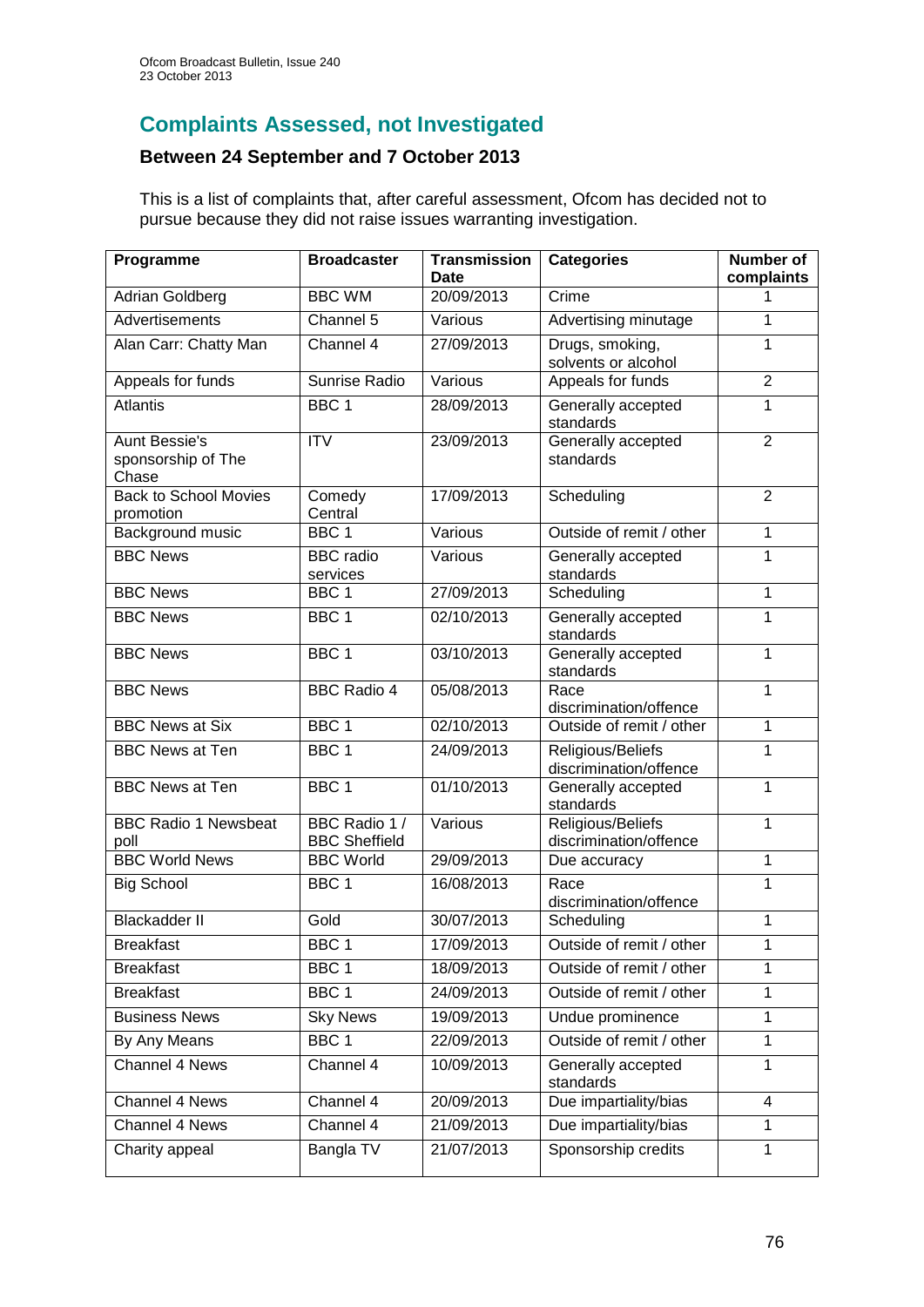| <b>Classic Car Rescue</b>                           | Discovery<br>Turbo       | 23/08/2013 | Competitions                                | 1              |
|-----------------------------------------------------|--------------------------|------------|---------------------------------------------|----------------|
| <b>Conservative Party</b><br>Conference             | <b>BBC</b><br>Parliament | 30/09/2013 | <b>Disability</b><br>discrimination/offence | 1              |
| <b>Coronation Street</b>                            | <b>ITV</b>               | 23/09/2013 | Generally accepted<br>standards             | 1              |
| <b>Coronation Street</b>                            | <b>ITV</b>               | 25/09/2013 | Product placement                           | 1              |
| <b>Coronation Street</b>                            | <b>ITV</b>               | 30/09/2013 | Scheduling                                  | $\mathbf 1$    |
| <b>Coronation Street</b>                            | <b>ITV</b>               | Various    | Outside of remit / other                    | 1              |
| Countrywise                                         | <b>ITV</b>               | 30/09/2013 | Harm                                        | 1              |
| Countrywise                                         | <b>ITV</b>               | 30/09/2013 | Materially misleading                       | $\overline{2}$ |
| CSI: NY                                             | 5USA                     | 25/09/2013 | Scheduling                                  | 1              |
| Daybreak                                            | <b>ITV</b>               | 20/09/2013 | Due impartiality/bias                       | 1              |
| <b>Daybreak</b>                                     | <b>ITV</b>               | 23/09/2013 | Crime                                       | 1              |
| Daybreak                                            | <b>ITV</b>               | 23/09/2013 | Generally accepted<br>standards             | 1              |
| Daybreak                                            | <b>ITV</b>               | 27/09/2013 | Due impartiality/bias                       | 1              |
| <b>Death Machines</b>                               | Quest                    | 28/09/2013 | Violence and<br>dangerous behaviour         | 1              |
| Diya aur Bati hum                                   | <b>Star Plus</b>         | 09/09/2013 | Advertising minutage                        | 1              |
| Doc Martin                                          | $\overline{IV}$          | 09/09/2013 | Under 18s in<br>programmes                  | 1              |
| Don't Call Me Crazy                                 | BBC <sub>3</sub>         | 24/06/2013 | Under 18s in<br>1<br>programmes             |                |
| Don't Call Me Crazy                                 | BBC <sub>3</sub>         | 01/07/2013 | Materially misleading                       | 1              |
| Don't Call Me Crazy                                 | BBC <sub>3</sub>         | 02/07/2013 | Harm                                        | 1              |
| EastEnders                                          | BBC <sub>1</sub>         | 23/09/2013 | Generally accepted<br>standards             | $\overline{2}$ |
| EastEnders                                          | BBC <sub>1</sub>         | 26/09/2013 | Scheduling                                  | $\overline{2}$ |
| <b>Educating Yorkshire</b>                          | Channel 4                | 26/09/2013 | Generally accepted<br>standards             | 1              |
| Euronews                                            | Euronews                 | 02/10/2013 | Outside of remit / other                    | 1              |
| Fabric of Britain                                   | BBC <sub>4</sub>         | 18/09/2013 | Gender<br>discrimination/offence            | 1              |
| <b>Fake Britain</b>                                 | BBC <sub>1</sub>         | 07/10/2013 | Outside of remit / other                    | 1              |
| <b>Family Guy</b>                                   | BBC <sub>3</sub>         | 29/09/2013 | Generally accepted<br>standards             | 1              |
| Foxy Bingo's sponsorship<br>of The Jeremy Kyle Show | <b>ITV</b>               | 23/09/2013 | Generally accepted<br>standards             | 1              |
| Fred: The Show                                      | Nickelodeon              | 04/08/2013 | Scheduling                                  | 1              |
| <b>Friends with Benefits</b><br>(trailer)           | Channel 4                | 02/10/2013 | Sexual material                             | 1              |
| Fry's English Delight                               | <b>BBC Radio 4</b>       | 16/09/2013 | Offensive language                          | 1              |
| Geordie Shore                                       | <b>MTV</b>               | 18/09/2013 | Drugs, smoking,<br>solvents or alcohol      | 1              |
| Geordie Shore                                       | <b>MTV</b>               | 01/10/2013 | Generally accepted<br>standards             | 1              |
| Have I Got News for You                             | BBC <sub>1</sub>         | 04/10/2013 | Generally accepted<br>standards             | 1              |
| Hawaii Five-0                                       | Sky1                     | 30/09/2013 | Scheduling                                  | 1              |
| <b>Heart Breakfast</b>                              | <b>Heart FM</b>          | 24/09/2013 | Race                                        | 1              |
| Hitler's Henchmen                                   | (Sussex)<br>Quest        | 12/09/2013 | discrimination/offence<br>Scheduling        | 1              |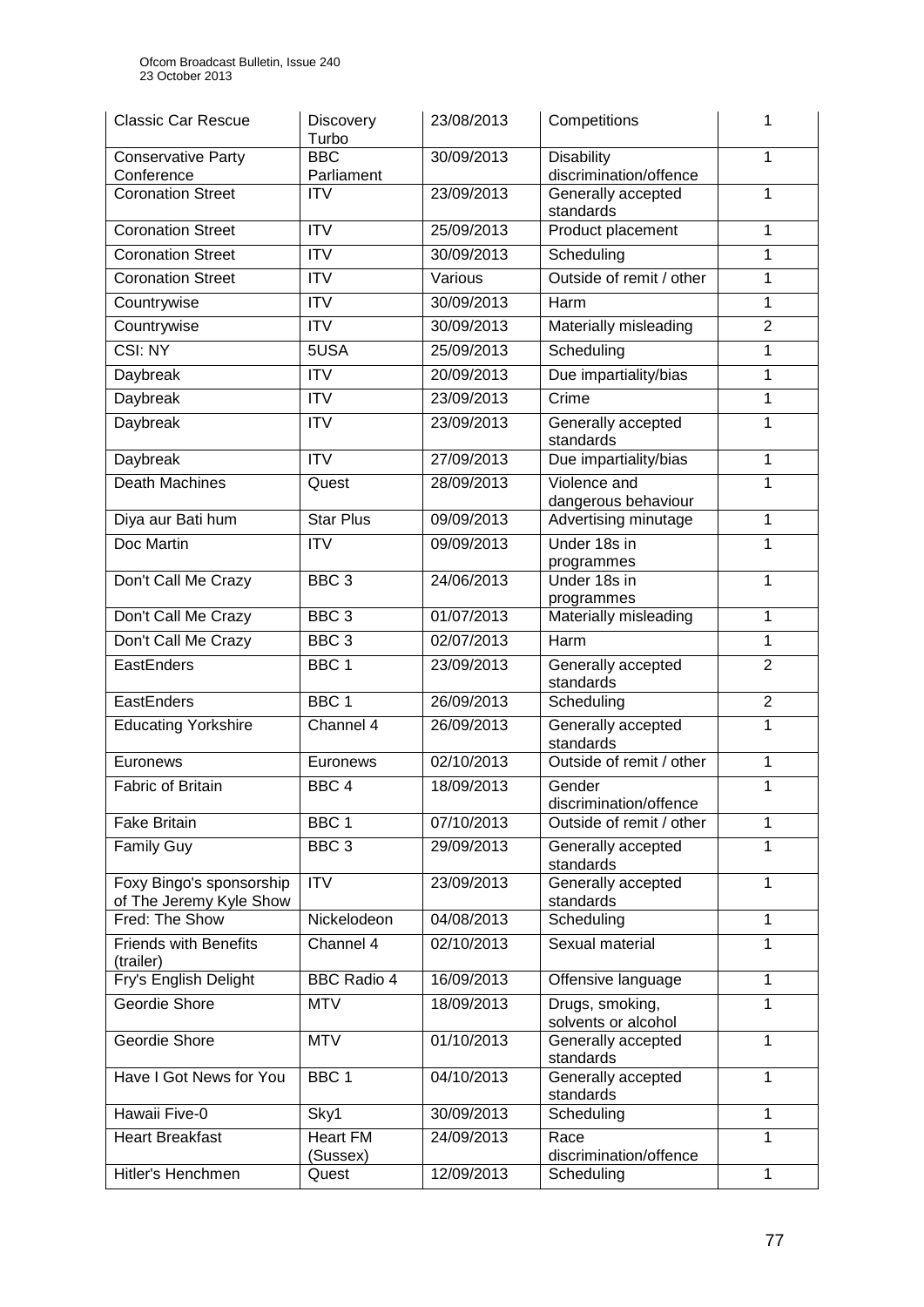| <b>Holby City</b>                                        | BBC <sub>1</sub>   | 24/09/2013 | Disability/discrimination<br>offence             | 1              |
|----------------------------------------------------------|--------------------|------------|--------------------------------------------------|----------------|
| <b>Holby City</b>                                        | BBC <sub>1</sub>   | 24/09/2013 | Race<br>discrimination/offence                   | $\overline{2}$ |
| Hollyoaks                                                | Channel 4          | 23/09/2013 | Offensive language                               | $\mathbf{1}$   |
| Hollyoaks                                                | Channel 4          | 02/10/2013 | Scheduling                                       | $\overline{1}$ |
| <b>Hollyoaks</b>                                         | E <sub>4</sub>     | 27/09/2013 | Offensive language                               | $\mathbf 1$    |
| <b>Humaare Baatein</b>                                   | Spice FM           | 23/09/2013 | Religious/Beliefs<br>discrimination/offence      | 1              |
| Insidious (trailer)                                      | E <sub>4</sub>     | 04/09/2013 | Scheduling                                       | $\mathbf 1$    |
| <b>ITV Player promotion</b>                              | $\overline{ITV}$   | 29/09/2013 | Violence and<br>1<br>dangerous behaviour         |                |
| <b>ITV Player promotion</b>                              | <b>ITV</b>         | 30/09/2013 | Promotion of<br>1<br>products/services           |                |
| ITV News at Ten and<br>Weather                           | <b>ITV</b>         | 10/09/2013 | Due accuracy                                     | $\mathbf{1}$   |
| ITV News at Ten and<br>Weather                           | <b>ITV</b>         | 03/10/2013 | Generally accepted<br>standards                  | 1              |
| <b>ITV News Granada</b><br>Reports                       | <b>ITV Granada</b> | 01/10/2013 | Outside of remit / other                         | 1              |
| James O'Brien                                            | <b>LBC 97.3FM</b>  | 27/09/2013 | Due impartiality/bias                            | $\mathbf{1}$   |
| Kick Ass Kung Fu                                         | Sky1               | 23/09/2013 | Animal welfare                                   | $\mathbf 1$    |
| Kick Ass Kung Fu                                         | Sky1               | 23/09/2013 | Gender<br>discrimination/offence                 | 1              |
| Kick Ass Kung Fu                                         | Sky1               | 23/09/2013 | Race<br>discrimination/offence                   | $\mathbf{1}$   |
| Kick Ass Kung Fu                                         | Sky2               | 04/10/2013 | Animal welfare                                   | $\mathbf{1}$   |
| Layaly Ramadhania                                        | Fadak TV           | 02/08/2013 | Religious/Beliefs<br>discrimination/offence      | 1              |
| Live at the Apollo                                       | Comedy<br>Central  | 22/09/2013 | Generally accepted<br>standards                  | $\overline{1}$ |
| London Irish                                             | Channel 4          | 24/09/2013 | Generally accepted<br>standards                  | 1              |
| London Irish                                             | Channel 4          | 24/09/2013 | Offensive language                               | 6              |
| London Irish                                             | Channel 4          | 24/09/2013 | Race<br>discrimination/offence                   | $\overline{c}$ |
| London Irish                                             | Channel 4          | 01/10/2013 | Offensive language                               | $\overline{2}$ |
| London Irish                                             | Channel 4          | 01/10/2013 | Race<br>discrimination/offence                   | $\mathbf{1}$   |
| London Irish (trailer)                                   | Channel 4          | 23/09/2013 | Race<br>discrimination/offence                   | $\mathbf{1}$   |
| Lorraine                                                 | <b>ITV</b>         | 23/09/2013 | Crime                                            | $\mathbf{1}$   |
| McVitie's Cakes'<br>sponsorship of 'Slices of<br>Comedy' | Gold               | 30/09/2013 | $\overline{2}$<br>Race<br>discrimination/offence |                |
| Meet the Russians                                        | Fox                | 25/09/2013 | Materially misleading                            | $\mathbf{1}$   |
| Miranda                                                  | BBC <sub>1</sub>   | 27/09/2013 | Scheduling                                       | $\overline{2}$ |
| Motorway Cops                                            | BBC <sub>1</sub>   | 23/09/2013 | Generally accepted<br>standards                  | 5              |
| Motorway Cops                                            | BBC <sub>3</sub>   | 24/09/2013 | Generally accepted<br>$\mathbf{1}$<br>standards  |                |
| My Tattoo Addiction                                      | Channel 4          | 26/09/2013 | Generally accepted<br>standards                  | $\overline{4}$ |
| <b>News</b>                                              | <b>NDTV</b>        | 13/09/2013 | Due impartiality/bias                            | $\mathbf{1}$   |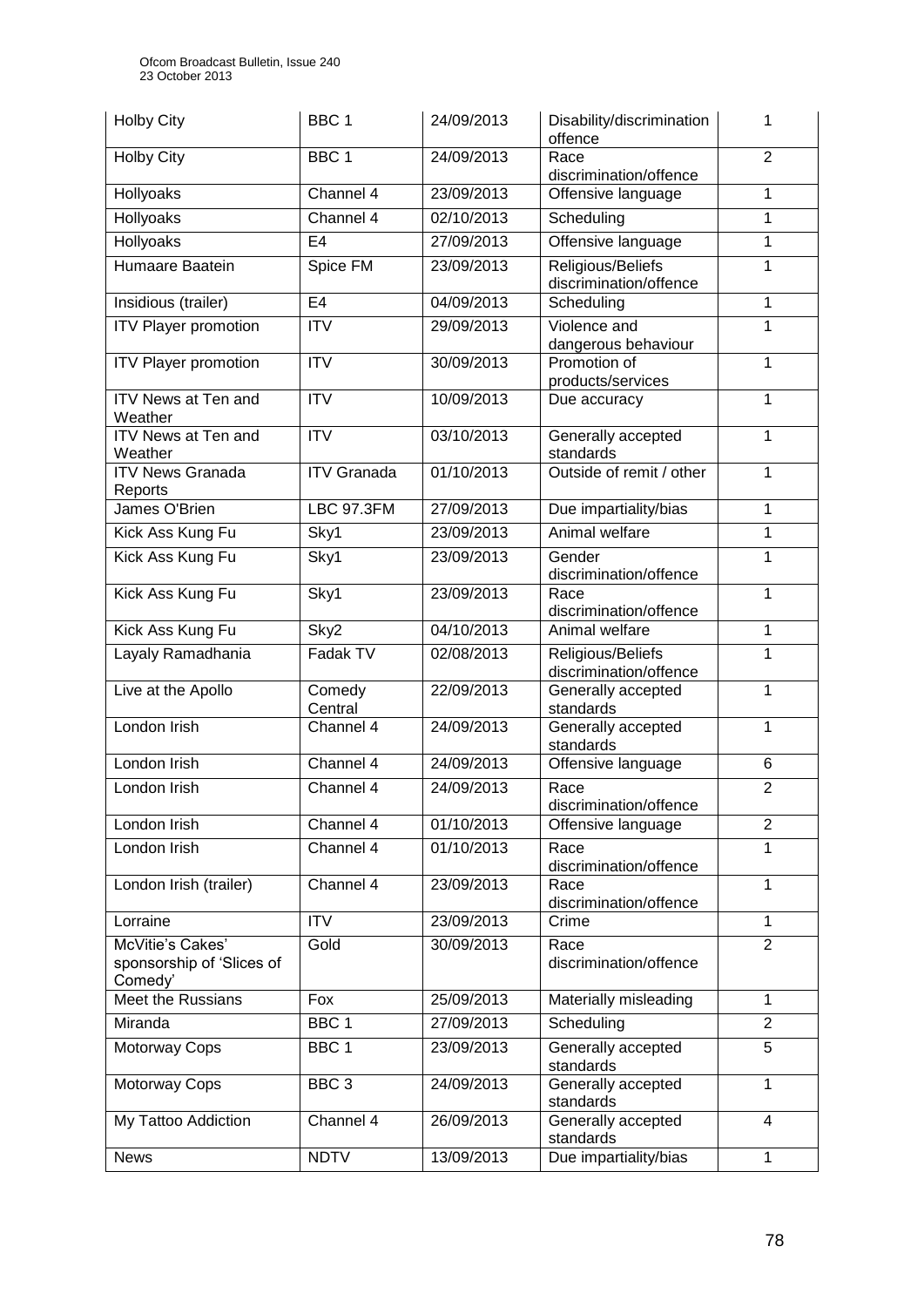| Newsnight                                                        | BBC <sub>2</sub>                 | 01/10/2013 | Outside of remit / other                        | 1              |
|------------------------------------------------------------------|----------------------------------|------------|-------------------------------------------------|----------------|
| Nick Ferrari                                                     | <b>LBC 97.3FM</b>                | 23/09/2013 | Race<br>discrimination/offence                  | 1              |
| Nick Ferrari                                                     | <b>LBC 97.3FM</b>                | 24/09/2013 | Race<br>discrimination/offence                  | 1              |
| 'Original British Drama'<br>(trailer)                            | BBC <sub>1</sub>                 | 28/09/2013 | Scheduling                                      | 1              |
| Orphan Black (trailer)                                           | BBC <sub>3</sub>                 | 01/09/2013 | Flashing images/risk to<br>viewers who have PSE | $\overline{2}$ |
| Orphan Black (trailer)                                           | BBC <sub>3</sub>                 | 07/09/2013 | Flashing images/risk to<br>viewers who have PSE | $\mathbf{1}$   |
| Pat and Cabbage                                                  | <b>ITV</b>                       | 26/09/2013 | <b>Disability</b><br>discrimination/offence     | 9              |
| <b>Paul Morris</b>                                               | Town 102 FM                      | 12/09/2013 | Race<br>discrimination/offence                  | $\mathbf{1}$   |
| Pause for Thought                                                | <b>BBC Radio 2</b>               | Various    | Outside of remit / other                        | $\mathbf{1}$   |
| Piers Morgan's Life<br><b>Stories</b>                            | <b>ITV</b>                       | 27/09/2013 | Offensive language                              | 1              |
| PM                                                               | <b>BBC Radio 4</b>               | 24/08/2013 | Race<br>discrimination/offence                  | 1              |
| Police Interceptors                                              | Channel 5                        | 23/09/2013 | Offensive language                              | $\overline{1}$ |
| Porn on the Brain (trailer)                                      | Channel 4                        | 28/09/2013 | Scheduling                                      | $\overline{2}$ |
| Porn on the Brain (trailer)                                      | Channel 4                        | 30/09/2013 | Scheduling                                      | $\overline{2}$ |
| Porn on the Brain (trailer)                                      | More 4                           | 25/09/2013 | Scheduling                                      | 1              |
| Porn on the Brain (trailer)                                      | More 4                           | 29/09/2013 | Scheduling                                      | 1              |
| Programming                                                      | <b>BBC 6 Music</b>               | 20/09/2013 | Premium rate services                           | $\mathbf{1}$   |
| Programming                                                      | Geo Tez                          | 29/09/2013 | Drugs, smoking,<br>solvents or alcohol          | $\mathbf{1}$   |
| Programming                                                      | Halton<br>Community<br>Radio     | 30/09/2013 | Offensive language                              | 1              |
| Q and A English                                                  | Iqra TV                          | 21/09/2013 | Religious/Beliefs<br>discrimination/offence     | $\mathbf{1}$   |
| <b>Question Time</b>                                             | BBC <sub>1</sub>                 | 26/09/2013 | Generally accepted<br>standards                 | $\mathbf 1$    |
| <b>Rich Planet</b>                                               | Showcase TV                      | Various    | Outside of remit / other                        | 1              |
| <b>River City</b>                                                | BBC <sub>1</sub><br>Scotland     | 24/09/2013 | Scheduling                                      | $\overline{2}$ |
| Rude Tube                                                        | E4                               | 22/09/2013 | Violence and<br>dangerous behaviour             | $\mathbf{1}$   |
| Saraswati Chandra                                                | <b>Star Plus</b>                 | 24/09/2013 | Violence and<br>dangerous behaviour             | $\mathbf{1}$   |
| Sex Box                                                          | Channel 4                        | 07/10/2013 | Outside of remit / other                        | $\mathbf{1}$   |
| Sex: My British Job                                              | Channel 4                        | 23/09/2013 | Generally accepted<br>standards                 | 1              |
| Shopaholic Showdown<br>(trailer)                                 | <b>TLC</b>                       | 29/09/2013 | Offensive language                              | $\mathbf{1}$   |
| <b>Sky Sports News</b>                                           | <b>Sky Sports</b><br><b>News</b> | 22/08/2013 | Promotion of<br>products/services               | 1              |
| Smyths Toys<br>Superstores' sponsorship<br>of You've Been Framed | ITV2                             | 24/09/2013 | Sponsorship credits                             | 1              |
| Soccer A.M.                                                      | Sky1                             | 28/09/2013 | Generally accepted<br>standards                 | $\mathbf{1}$   |
| Something Special                                                | Cbeebies                         | 03/10/2013 | Outside of remit / other                        | $\mathbf{1}$   |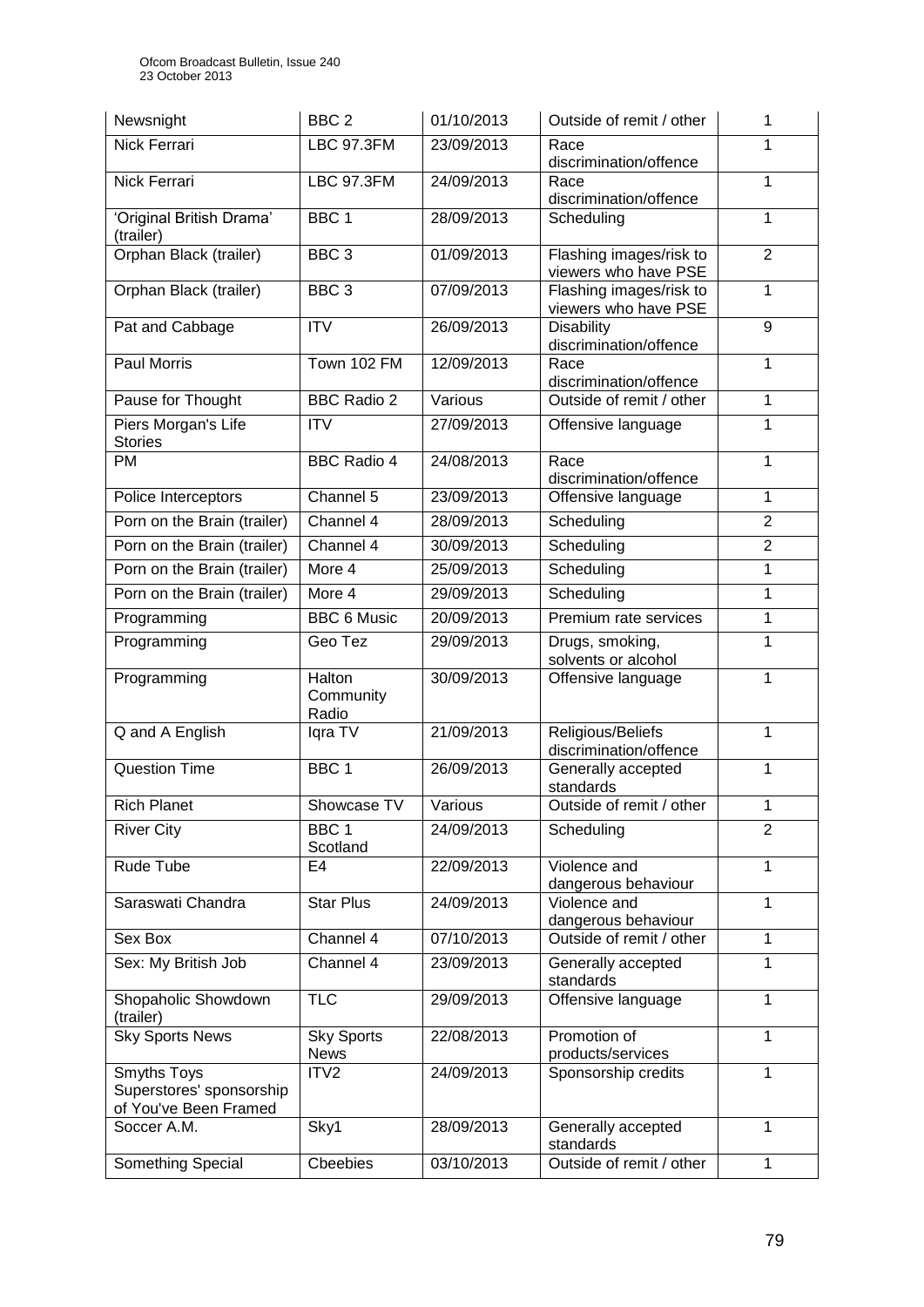| <b>Station ident</b>                                                     | Jack FM               | 26/09/2013 | Generally accepted<br>1<br>standards         |                |
|--------------------------------------------------------------------------|-----------------------|------------|----------------------------------------------|----------------|
| <b>Street Patrol UK</b>                                                  | BBC <sub>2</sub>      | 10/09/2013 | Scheduling                                   | $\mathbf{1}$   |
| <b>Strictly Come Dancing</b>                                             | BBC <sub>1</sub>      | 28/09/2013 | <b>Disability</b><br>discrimination/offence  | 1              |
| <b>Strictly Come Dancing</b>                                             | BBC <sub>1</sub>      | 28/09/2013 | Scheduling                                   | $\mathbf{1}$   |
| <b>Strictly Come Dancing</b>                                             | BBC <sub>1</sub>      | 28/09/2013 | Sexual orientation<br>discrimination/offence | $\overline{2}$ |
| <b>Strictly Come Dancing</b>                                             | BBC <sub>1</sub>      | 05/10/2013 | <b>Disability</b><br>discrimination/offence  | $\mathbf{1}$   |
| Summer Holiday<br>competition                                            | True<br>Entertainment | 21/09/2013 | Animal welfare                               | $\overline{2}$ |
| Superdrug's sponsorship<br>of Human Spider Sisters:<br>My Shocking Story | <b>TLC</b>            | 19/09/2013 | Sponsorship                                  | 1              |
| Teenage Mutant Ninja<br><b>Turtles</b>                                   | $\overline{ITV}$      | 21/09/2013 | Violence and<br>dangerous behaviour          | $\mathbf 1$    |
| Teleshopping                                                             | <b>PTV Global</b>     | 18/08/2013 | Advertising minutage                         | $\mathbf{1}$   |
| Terminator 2: Judgement<br>Day                                           | Channel 4             | 31/08/2013 | Violence and<br>dangerous behaviour          | 1              |
| The Alan Brazil Sports<br><b>Breakfast</b>                               | Talksport             | 16/09/2013 | Commercial<br>communications on<br>radio     | $\mathbf{1}$   |
| The Big Bang Theory                                                      | E <sub>4</sub>        | 29/09/2013 | Scheduling                                   | $\mathbf{1}$   |
| The Breakfast Show                                                       | Spire FM              | 11/09/2013 | Scheduling                                   | $\mathbf 1$    |
| The Chase                                                                | <b>ITV</b>            | 25/09/2013 | Outside of remit / other                     | $\mathbf{1}$   |
| The Cross-Dressing<br>Cannibal: Born to Kill?                            | Channel 5             | 17/09/2013 | Scheduling                                   | $\mathbf 1$    |
| The Fried Chicken Shop                                                   | Channel 4             | 30/09/2013 | Materially misleading                        | $\mathbf{1}$   |
| The Ginge, the Geordie<br>and the Geek                                   | BBC <sub>2</sub>      | 29/09/2013 | Generally accepted<br>standards              | $\mathbf{1}$   |
| The House That £100k<br><b>Built</b>                                     | BBC <sub>2</sub>      | 02/10/2013 | Violence and<br>dangerous behaviour          | $\mathbf{1}$   |
| The Inbetweeners                                                         | E <sub>4</sub>        | Various    | Gender<br>discrimination/offence             | $\mathbf{1}$   |
| The Jeremy Kyle Show                                                     | <b>ITV</b>            | 26/09/2013 | Generally accepted<br>standards              | 1              |
| The Jeremy Vine Show                                                     | <b>BBC Radio 2</b>    | 13/09/2013 | Animal welfare                               | 1              |
| The Lovely Bones                                                         | Film 4                | 26/09/2013 | Generally accepted<br>standards              | 1              |
| The One Show                                                             | BBC <sub>1</sub>      | 24/09/2013 | Generally accepted<br>standards              | 1              |
| The Radio 1 Breakfast<br>Show with Nick<br>Grimshaw                      | <b>BBC Radio 1</b>    | 30/09/2013 | Scheduling                                   | $\mathbf{1}$   |
| The Simpsons                                                             | Channel 4             | 25/09/2013 | Generally accepted<br>standards              | 1              |
| <b>The Social Network</b>                                                | NDTV 24x7             | 10/09/2013 | Religious/Beliefs<br>discrimination/offence  | $\mathbf{1}$   |
| The Three Day Nanny                                                      | Channel 4             | 18/09/2013 | Under 18s in<br>programmes                   | 1              |
| The Three Day Nanny                                                      | Channel 4             | 25/09/2013 | Crime                                        | $\mathbf{1}$   |
| The Wonder of Dogs                                                       | BBC <sub>2</sub>      | 21/09/2013 | Outside of remit / other                     | $\mathbf{1}$   |
| The X Factor                                                             | <b>ITV</b>            | 05/10/2013 | <b>Nudity</b>                                | $\mathbf{1}$   |
| The X Factor                                                             | <b>ITV</b>            | 05/10/2013 | Outside of remit / other                     | $\mathbf{1}$   |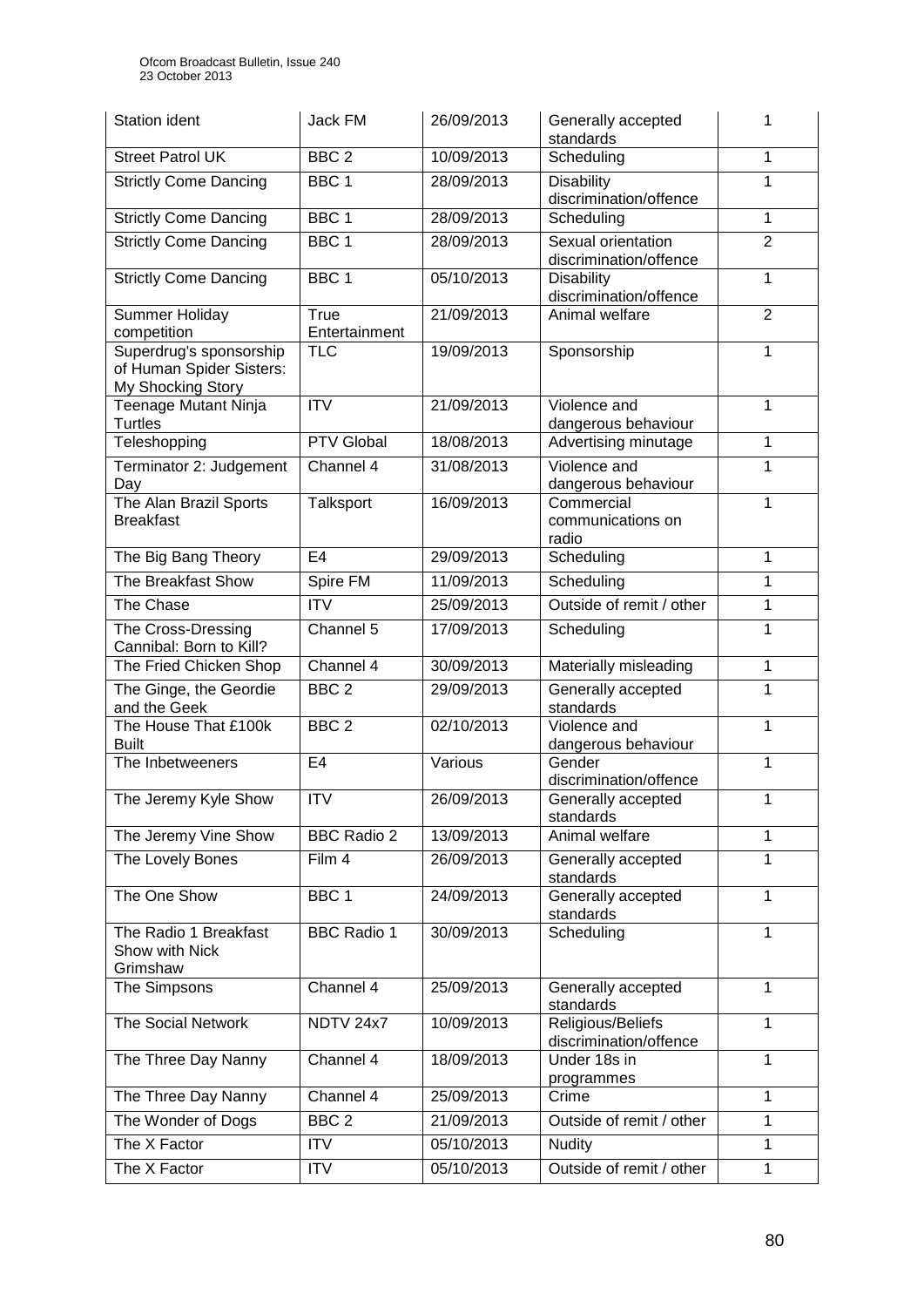| The X Factor           | <b>ITV</b>                   | Various    | Undue prominence                    | 1              |
|------------------------|------------------------------|------------|-------------------------------------|----------------|
| The X Factor           | ITV <sub>2</sub>             | 30/09/2013 | Offensive language                  | 1              |
| This Morning           | <b>ITV</b>                   | 01/10/2013 | Competitions                        | 1              |
| This Morning           | <b>ITV</b>                   | 01/10/2013 | Due impartiality/bias               | 1              |
| This Morning           | <b>ITV</b>                   | 01/10/2013 | Generally accepted<br>standards     | 1              |
| This Morning           | <b>ITV</b>                   | 02/10/2013 | Offensive language                  | 1              |
| Through the Keyhole    | <b>ITV</b>                   | 14/09/2013 | Offensive language                  | $\overline{2}$ |
| Through the Keyhole    | <b>ITV</b>                   | 28/09/2013 | Generally accepted<br>standards     | $\overline{2}$ |
| Today                  | <b>BBC Radio 4</b>           | 27/09/2013 | Outside of remit / other            | $\mathbf{1}$   |
| Today                  | <b>BBC Radio 4</b>           | 07/10/2013 | Outside of remit / other            | 1              |
| Top of the Pops        | BBC <sub>4</sub>             | 03/10/2013 | Generally accepted<br>standards     | 1              |
| Truckers (trailer)     | BBC <sub>1</sub>             | 05/10/2013 | Scheduling                          | 1              |
| <b>News</b>            | <b>BBC</b>                   | Various    | Outside of remit / other            | 1              |
| Victoria Derbyshire    | <b>BBC Radio 5</b><br>Live   | 27/09/2013 | Outside of remit / other            | 1              |
| Watchdog               | BBC <sub>1</sub>             | 02/10/2013 | Outside of remit / other            | 1              |
| Whitechapel            | <b>Hot Cable</b><br>(Israel) | 16/09/2013 | Outside of remit / other            | 1              |
| Whitechapel            | <b>ITV</b>                   | 02/10/2013 | Generally accepted<br>standards     | 15             |
| <b>WWE Bottom Line</b> | Sky Sports 2                 | 09/09/2013 | Violence and<br>dangerous behaviour | 1              |
| You've Been Framed!    | ITV <sub>2</sub>             | 03/10/2013 | Under 18s in<br>programmes          | 1              |